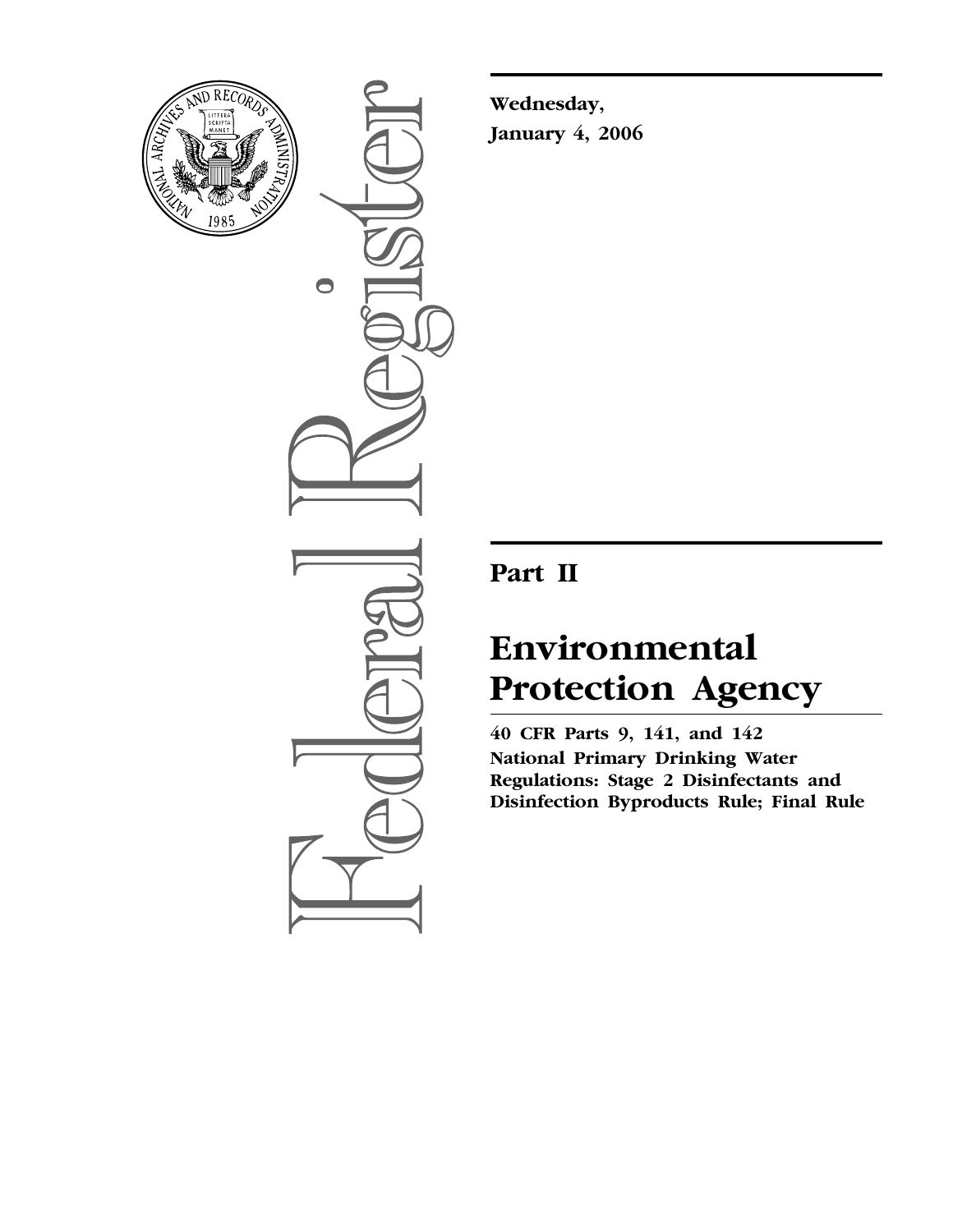# **ENVIRONMENTAL PROTECTION AGENCY**

**40 CFR Parts 9, 141, and 142** 

**[EPA–HQ–OW–2002–0043; FRL–8012–1]** 

**RIN 2040–AD38** 

# **National Primary Drinking Water Regulations: Stage 2 Disinfectants and Disinfection Byproducts Rule**

**AGENCY:** Environmental Protection Agency (EPA). **ACTION:** Final rule.

**SUMMARY:** The Environmental Protection Agency (EPA) is promulgating today's final rule, the Stage 2 Disinfectants and Disinfection Byproducts Rule (DBPR), to provide for increased protection against the potential risks for cancer and reproductive and developmental health effects associated with disinfection byproducts (DBPs). The final Stage 2 DBPR contains maximum contaminant level goals for chloroform, monochloroacetic acid and trichloroacetic acid; National Primary Drinking Water Regulations, which consist of maximum contaminant levels (MCLs) and monitoring, reporting, and public notification requirements for total trihalomethanes (TTHM) and haloacetic acids (HAA5); and revisions to the reduced monitoring requirements for bromate. This document also specifies the best available technologies for the final MCLs. EPA is also approving additional analytical methods for the determination of disinfectants and DBPs in drinking water. EPA believes the Stage 2 DBPR will reduce the potential risks of cancer and reproductive and developmental health effects associated with DBPs by

reducing peak and average levels of DBPs in drinking water supplies.

The Stage 2 DBPR applies to public water systems (PWSs) that are community water systems (CWSs) or nontransient noncommunity water systems (NTNCWs) that add a primary or residual disinfectant other than ultraviolet light or deliver water that has been treated with a primary or residual disinfectant other than ultraviolet light.

This rule also makes minor corrections to drinking water regulations, specifically the Public Notification tables. New endnotes were added to these tables in recent rulemakings; however, the corresponding footnote numbering in the tables was not changed. In addition, this rule makes a minor correction to the Stage 1 Disinfectants and Disinfection Byproducts Rule by replacing a sentence that was inadvertently removed.

**DATES:** This final rule is effective on March 6, 2006. For judicial review purposes, this final rule is promulgated as January 4, 2006. The incorporation by reference of certain publications listed in the rule is approved by the Director of the Federal Register as of March 6, 2006.

**ADDRESSES:** EPA has established a docket for this action under Docket ID No. EPA–HQ–OW–2002–0043. All documents in the docket are listed on the *http://www.regulations.gov* Web site.

Although listed in the index, some information is not publicly available, e.g., CBI or other information whose disclosure is restricted by statute. Certain other material, such as copyrighted material, is not placed on the Internet and will be publicly available only in hard copy form.

Publicly available docket materials are available either electronically through *http://www.regulations.gov* or in hard copy at the Water Docket, EPA/ DC, EPA West, Room B102, 1301 Constitution Ave., NW., Washington, DC. The Public Reading Room is open from 10 a.m. to 4 p.m., Monday through Friday, excluding legal holidays. The telephone number for the Public Reading Room is (202) 566–1744, and the telephone number for the Water Docket is (202) 566–2426.

**FOR FURTHER INFORMATION CONTACT:** For technical inquiries, contact Tom Grubbs, Standards and Risk Management Division, Office of Ground Water and Drinking Water (MC 4607M), Environmental Protection Agency, 1200 Pennsylvania Ave., NW., Washington, DC 20460; telephone number: (202) 564–5262; fax number: (202) 564–3767; e-mail address: *grubbs.thomas@epa.gov.*  For general information, contact the Safe Drinking Water Hotline, Telephone (800) 426–4791. The Safe Drinking Water Hotline is open Monday through Friday, excluding legal holidays, from 10 a.m. to 4 p.m. Eastern Time.

#### **SUPPLEMENTARY INFORMATION:**

#### **I. General Information**

# *A. Does This Action Apply to Me?*

Entities potentially regulated by the Stage 2 DBPR are community and nontransient noncommunity water systems that add a primary or residual disinfectant other than ultraviolet light or deliver water that has been treated with a primary or residual disinfectant other than ultraviolet light. Regulated categories and entities are identified in the following chart.

| Category                                     | Examples of regulated entities                                                                                                                                                                                                                      |
|----------------------------------------------|-----------------------------------------------------------------------------------------------------------------------------------------------------------------------------------------------------------------------------------------------------|
|                                              | Community and nontransient noncommunity water systems that use a primary or residual dis-<br>infectant other than ultraviolet light or deliver water that has been treated with a primary or<br>residual disinfectant other than ultraviolet light. |
| State, Local, Tribal, or Federal Governments | Community and nontransient noncommunity water systems that use a primary or residual dis-<br>infectant other than ultraviolet light or deliver water that has been treated with a primary or<br>residual disinfectant other than ultraviolet light. |

This table is not intended to be exhaustive, but rather provides a guide for readers regarding entities likely to be regulated by this action. This table lists the types of entities that EPA is now aware could potentially be regulated by this action. Other types of entities not listed in the table could also be regulated. To determine whether your facility is regulated by this action, you should carefully examine the definition of ''public water system'' in § 141.2 and

the section entitled ''coverage'' (§ 141.3) in Title 40 of the Code of Federal Regulations and applicability criteria in § 141.600 and 141.620 of today's proposal. If you have questions regarding the applicability of this action to a particular entity, contact the person listed in the preceding **FOR FURTHER INFORMATION CONTACT** section.

# *B. How Can I Get Copies of This Document and Other Related Information?*

See the **ADDRESSES** section for information on how to receive a copy of this document and related information.

#### *Regional contacts:*

- I. Kevin Reilly, Water Supply Section, JFK Federal Bldg., Room 203, Boston, MA 02203, (617) 565–3616.
- II. Michael Lowy, Water Supply Section,

290 Broadway, 24th Floor, New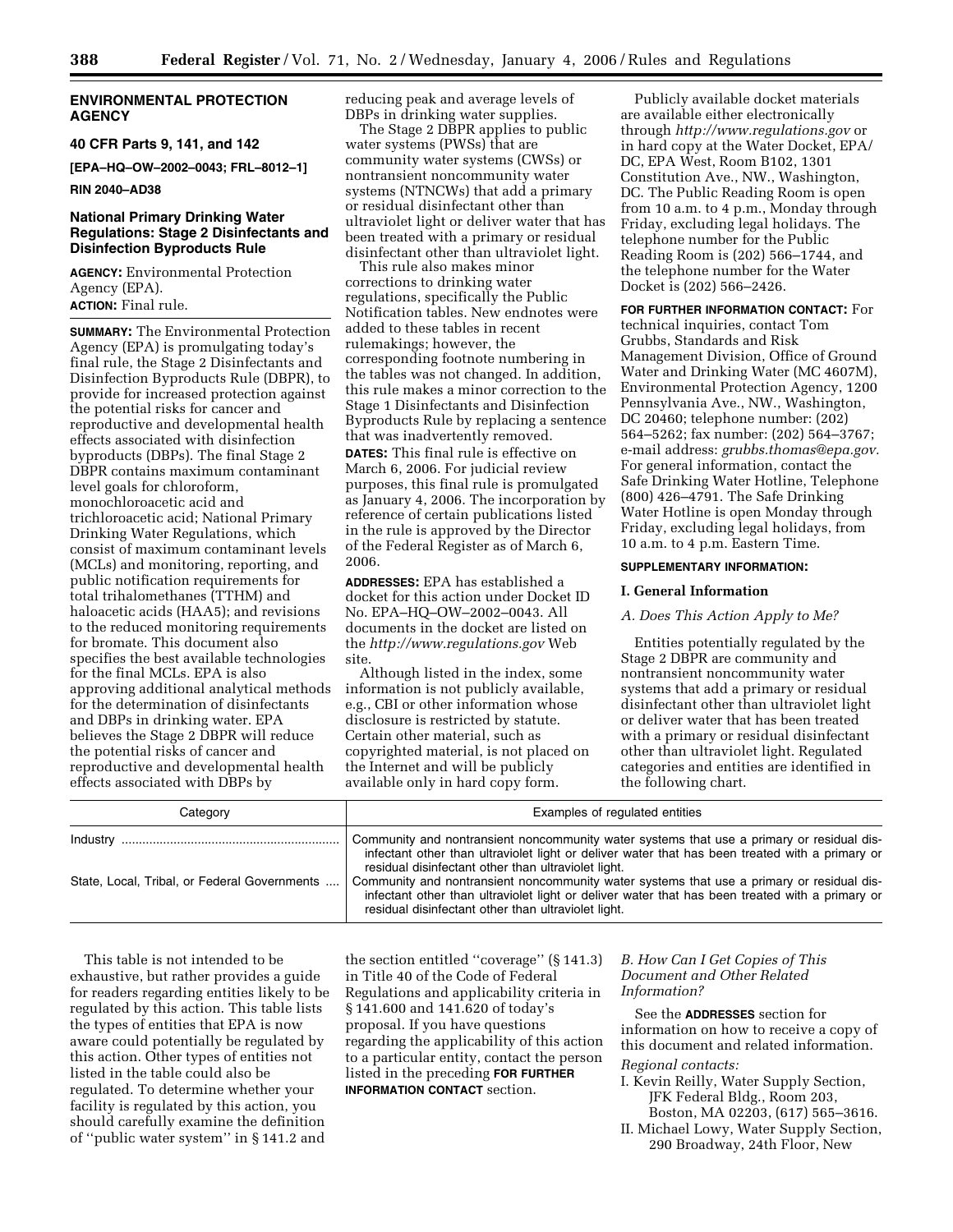York, NY 10007–1866, (212) 637– 3830.

- III. Jason Gambatese, Drinking Water Section (3WM41), 1650 Arch Street, Philadelphia, PA 19103–2029, (215) 814–5759.
- IV. Robert Burns, Drinking Water Section, 61 Forsyth Street SW., Atlanta, GA 30303, (404) 562–9456.
- V. Miguel Del Toral, Water Supply Section, 77 W. Jackson Blvd., Chicago, IL 60604, (312) 886–5253.
- VI. Blake L. Atkins, Drinking Water Section, 1445 Ross Avenue, Dallas, TX 75202, (214) 665–2297.
- VII. Douglas J. Brune, Drinking Water Management Branch, 901 North 5th Street, Kansas City, KS 66101, (800) 233–0425.
- VIII. Bob Clement, Public Water Supply Section (8P2-W-MS), 999 18th Street, Suite 500, Denver, CO 80202–2466, (303) 312–6653.
- IX. Bruce Macler, Water Supply Section, 75 Hawthorne Street, San Francisco, CA 94105, (415) 972– 3569.
- X. Wendy Marshall, Drinking Water Unit, 1200 Sixth Avenue (OW–136), Seattle, WA 98101, (206) 553–1890.

# **Abbreviations Used in This Document**

- ASDWA Association of State Drinking Water Administrators
- ASTM American Society for Testing and Materials
- AWWA American Water Works Association
- AwwaRF American Water Works Association Research Foundation
- BAT Best available technology
- BCAA Bromochloroacetic acid
- BDCM Bromodichloromethane
- CDBG Community Development Block **Grant**
- CWS Community water system
- DBAA Dibromoacetic acid
- DBCM Dibromochloromethane
- DBP Disinfection byproduct
- DBPR Disinfectants and Disinfection Byproducts Rule
- DCAA Dichloroacetic acid
- EA Economic analysis
- EC Enhanced coagulation
- EDA Ethylenediamine
- EPA United States Environmental Protection Agency
- ESWTR Enhanced Surface Water Treatment Rule
- FACA Federal Advisory Committee Act
- GAC Granular activated carbon
- GC/ECD Gas chromatography using electron capture detection
- GWR Ground Water Rule
- GWUDI Ground water under the direct influence of surface water
- HAA5 Haloacetic acids (five) (sum of monochloroacetic acid, dichloroacetic
- acid, trichloroacetic acid, monobromoacetic acid, and dibromoacetic acid)
- HAN Haloacetonitriles (trichloroacetonitrile, dichloroacetonitrile, bromochloroacetonitrile, and dibromoacetonitrile)
- IC Ion chromatograph
- 
- IC/ICP–MS Ion chromatograph coupled to an inductively coupled plasma mass spectrometer
- IDSE Initial distribution system evaluation
- ILSI International Life Sciences Institute
- IESWTR Interim Enhanced Surface Water Treatment Rule
- IPCS International Programme on Chemical Safety
- IRIS Integrated Risk Information System (EPA)
- LOAEL Lowest observed adverse effect level
- LRAA Locational running annual average
- LT1ESTWR Long Term 1 Enhanced Surface Water Treatment Rule
- LT2ESTWR Long Term 2 Enhanced Surface Water Treatment Rule
- MBAA Monobromoacetic acid
- MCAA Monochloroacetic acid
- MCL Maximum contaminant level MCLG Maximum contaminant level
- goal M–DBP Microbial and disinfection
- byproducts mg/L Milligram per liter
- MRL Minimum reporting level MRDL Maximum residual disinfectant
- level
- MRDLG Maximum residual disinfectant level goal
- NDMA N-nitrosodimethylamine
- NDWAC National Drinking Water Advisory Council
- NF Nanofiltration
- NOAEL No Observed Adverse Effect Level
- NODA Notice of data availability
- NPDWR National primary drinking water regulation
- NRWA National Rural Water Association
- NTNCWS Nontransient noncommunity water system
- NTP National Toxicology Program
- NTTAA National Technology Transfer and Advancement Act
- OMB Office of Management and Budget
- PAR Population attributable risk
- PE Performance evaluation
- PWS Public water system
- RAA Running annual average
- Regulatory Flexibility Act
- RfD Reference dose<br>RSC Relative source
- RSC Relative source contribution<br>RUS Rural Utility Service
- RUS Rural Utility Service
- Science Advisory Board
- SBAR Small Business Advisory Review
- SBREFA Small Business Regulatory Enforcement Fairness Act
- SDWA Safe Drinking Water Act, or the "Act," as amended in 1996
- SER Small Entity Representative
- SGA Small for gestational age
- SUVA Specific ultraviolet absorbance<br>SWAT Surface Water Analytical Tool
- Surface Water Analytical Tool
- SWTR Surface Water Treatment Rule
- TC Total coliforms
- TCAA Trichloroacetic acid
- TCR Total Coliform Rule
- THM Trihalomethane
- TOC Total organic carbon
- TTHM Total trihalomethanes (sum of four THMs: chloroform, bromodichloromethane,
- dibromochloromethane, and bromoform)
- TWG Technical work group
- UMRA Unfunded Mandates Reform Act
- UV 254 Ultraviolet absorption at 254 nm<br>VSL

A. Does This Action Apply to Me? B. How Can I Get Copies of This Document and Other Related Information?

A. Why is EPA Promulgating the Stage 2

B. What Does the Stage 2 DBPR Require? 1. Initial Distribution System Evaluation

- Value of Statistical Life
- WTP Willingness To Pay

II. Summary of the Final Rule

2. Compliance and monitoring

3. Operational Evaluation Levels

A. Statutory Requirements and Legal

B. What is the Regulatory History of the Stage 2 DBPR and How Were Stakeholders Involved? 1. Total Trihalomethanes Rule 2. Stage 1 Disinfectants and Disinfection

a. Federal Advisory Committee process

C. Public Health Concerns to be Addressed

b. Reproductive and developmental health

D. DBP Occurrence and DBP Control

E. Conclusions for Regulatory Action IV. Explanation of Today's Action

#### **Table of Contents**

DBPR?

III. Background

Authority

requirements

4. Consecutive systems C. Correction of § 141.132

Byproducts Rule 3. Stakeholder involvement

1. What are DBPs? 2. DBP Health Effects a. Cancer health effects i. Epidemiology ii. Toxicology

effects i. Epidemiology ii. Toxicology c. Conclusions

1. Occurrence 2. Treatment

A. MCLGs

b. Other outreach processes

I. General Information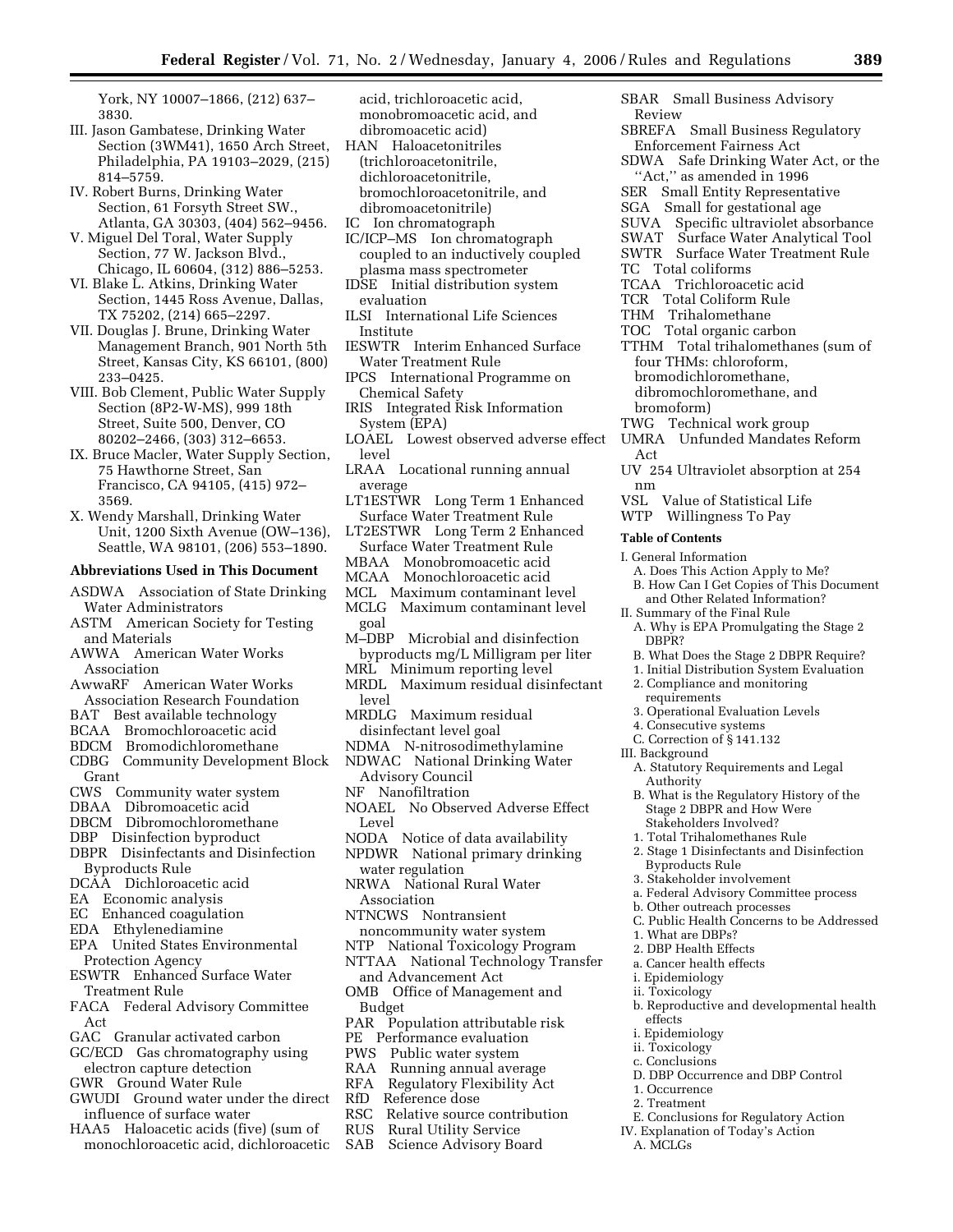- 1. Chloroform MCLG
- a. Today's rule
- b. Background and analysis
- c. Summary of major comments
- 2. HAA MCLGs: TCAA and MCAA
- a. Today's rule
- b. Background and analysis
- c. Summary of major comments
- B. Consecutive Systems
- 1. Today's Rule
- 2. Background and analysis
- 3. Summary of major comments C. LRAA MCLs for TTHM and HAA5
- 1. Today's rule
- 2. Background and analysis
- 3. Summary of major comments
- D. BAT for TTHM and HAA5
- 1. Today's rule
- 2. Background and analysis
- 3. Summary of major comments
- E. Compliance Schedules
- 1. Today's rule
- 2. Background and analysis
- 3. Summary of major comments
- F. Initial Distribution System Evaluation (IDSE)
- 1. Today's rule
- a. Applicability
- b. Data collection
- i. Standard monitoring
- ii. System specific study
- iii. 40/30 certification
- c. Implementation
- 2. Background and analysis
- a. Standard monitoring
- b. Very small system waivers
- c. 40/30 certifications
- d. System specific studies
- e. Distribution System Schematics
- 3. Summary of major comments
- G. Monitoring Requirements and
- Compliance Determination for TTHM and HAA5 MCLs
- 1. Today's Rule
- a. IDSE Monitoring
- b. Routine Stage 2 Compliance Monitoring
- i. Reduced monitoring
- ii. Compliance determination
- 2. Background and Analysis
- 3. Summary of Major Comments
- H. Operational Evaluation Requirements initiated by TTHM and HAA5 Levels
- 1. Today's rule
- 2. Background and analysis
- 3. Summary of major comments
- I. MCL, BAT, and Monitoring for Bromate
- 1. Today's rule
- 2. Background and analysis
- a. Bromate MCL b. Criterion for reduced bromate
- monitoring
- 3. Summary of major comments
- J. Public Notice Requirements
- 1. Today's rule
- 2. Background and analysis
- 3. Summary of major comments
- K. Variances and Exemptions
- 1. Today's Rule
- 2. Background and Analysis
- a. Variances
- b. Affordable Treatment Technologies for Small Systems
- c. Exemptions
- 3. Summary of major comments
- L. Requirements for Systems to Use Qualified Operators

M. System Reporting and Recordkeeping Requirements

B. Paperwork Reduction Act C. Regulatory Flexibility Act D. Unfunded Mandates Reform Act E. Executive Order 13132: Federalism F. Executive Order 13175: Consultation and Coordination With Indian Tribal

Risks and Safety Risks H. Executive Order 13211: Actions Concerning Regulations That Significantly Affect Energy Supply,

Distribution, or Use

Advancement Act

Populations

L. Plain Language

VIII. References

*2 DBPR?* 

G. Executive Order 13045: Protection of Children from Environmental Health

I. National Technology Transfer and

K. Consultations with the Science Advisory Board, National Drinking Water Advisory Council, and the Secretary of Health and Human Services

M. Analysis of the Likely Effect of Compliance With the Stage 2 DBPR on the Technical, Managerial, and Financial Capacity of Public Water Systems N. Congressional Review Act

**II. Summary of the Final Rule** 

distribution systems to form

finalized and implemented

for DBPs.

disinfection byproducts (DBPs) that may pose health risks. The Stage 2 DBPR is designed to reduce the level of exposure from DBPs without undermining the control of microbial pathogens. The Long Term 2 Enhanced Surface Water Treatment Rule (LT2ESWTR) is being

simultaneously with the Stage 2 DBPR to ensure that drinking water is microbiologically safe at the limits set

Congress required EPA to promulgate the Stage 2 DBPR as part of the 1996 Safe Drinking Water Act (SDWA) Amendments (section 1412(b)(2)(C)). The Stage 2 DBPR augments the Stage 1 DBPR that was finalized in 1998 (63 FR 69390, December 16, 1998) (USEPA

*A. Why is EPA Promulgating the Stage* 

The Environmental Protection Agency is finalizing the Stage 2 Disinfectants and Disinfection Byproduct Rule (DBPR) to reduce potential cancer risks and address concerns with potential reproductive and developmental risks from DBPs. The Agency is committed to ensuring that all public water systems provide clean and safe drinking water. Disinfectants are an essential element of drinking water treatment because of the barrier they provide against harmful waterborne microbial pathogens. However, disinfectants react with naturally occurring organic and inorganic matter in source water and

J. Executive Order 12898: Federal Actions to Address Environmental Justice in Minority Populations or Low-Income

Governments

- 1. Today's rule
- 2. Summary of major comments
- N. Approval of Additional Analytical Methods
- 1. Today's Rule
- 2. Background and Analysis
- O. Laboratory Certification and Approval
- 1. PE acceptance criteria
- a. Today's rule
- b. Background and analysis
- c. Summary of major comments
- 2. Minimum reporting limits
- a. Today's rule
- b. Background and analysis
- c. Summary of major comments
- P. Other regulatory changes
- V. State Implementation
	- A. Today's rule
	- 1. State Primacy Requirements for Implementation Flexibility
	- 2. State recordkeeping requirements
	- 3. State reporting requirements
	- 4. Interim primacy
	- 5. IDSE implementation
	- B. Background and Analysis
- C. Summary of Major Comments
- VI. Economic Analysis

3. Estimating costs

2. PWS costs a. IDSE costs

b. PWS treatment costs c. Monitoring costs

Stage 2 DBPR

Contaminants 1. Emerging DBPs 2. N-nitrosamines 3. Other DBPs

2 DBPR

3. State/Primacy agency costs 4. Non-quantified costs

occurring Contaminants H. Potential Risks From Other

A. Regulatory Alternatives Considered B. Analyses that Support Today's Final

4. Comparing regulatory alternatives C. Benefits of the Stage 2 DBPR 1. Nonquantified benefits 2. Quantified benefits 3. Timing of benefits accrual D. Costs of the Stage 2 DBPR

1. Total annualized present value costs

E. Household Costs of the Stage 2 DBPR F. Incremental Costs and Benefits of the

G. Benefits From the Reduction of Co-

I. Effects of the Contaminant on the General Population and Groups within the General Population that are

of Adverse Health Effects

L. Summary of Major Comments 1. Interpretation of health effects studies

2. Derivation of benefits 3. Use of SWAT

5. Unanticipated risk issues 6. Valuation of cancer cases avoided VII. Statutory and Executive Order Reviews A. Executive Order 12866: Regulatory

Planning and Review

Identified as Likely To Be at Greater Risk

J. Uncertainties in the Risk, Benefit, and Cost Estimates for the Stage 2 DBPR K. Benefit/Cost Determination for the Stage

- Rule
- 1. Predicting water quality and treatment changes 2. Estimating benefits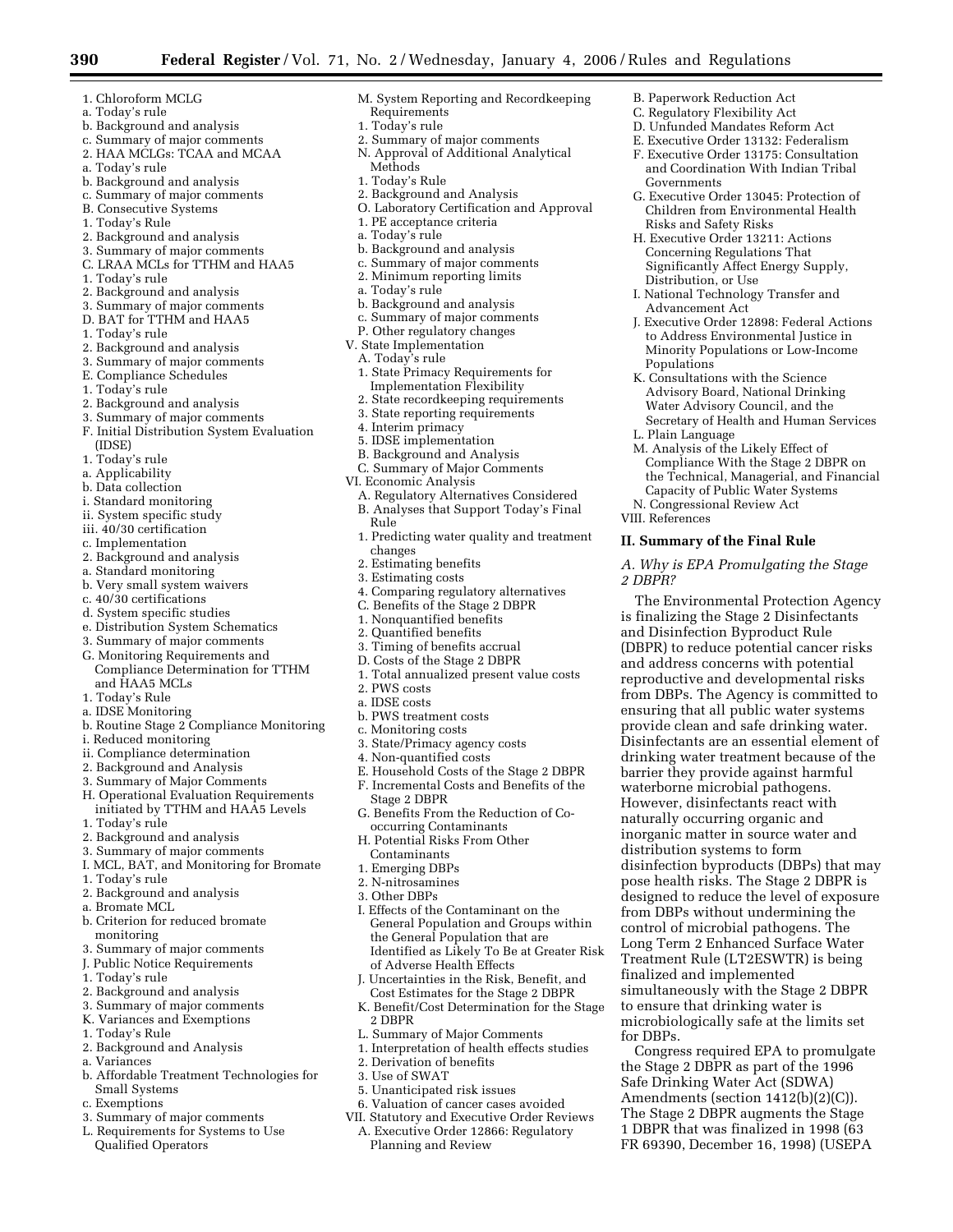1998a). The goal of the Stage 2 DBPR is to target the highest risk systems for changes beyond those required for Stage 1 DBPR. Today's rule reflects consensus recommendations from the Stage 2 Microbial/Disinfection Byproducts (M– DBP) Federal Advisory Committee (the Advisory Committee) as well as public comments.

New information on health effects, occurrence, and treatment has become available since the Stage 1 DBPR that supports the need for the Stage 2 DBPR. EPA has completed a more extensive analysis of health effects, particularly reproductive and developmental endpoints, associated with DBPs since the Stage 1 DBPR. Some recent studies on both human epidemiology and animal toxicology have shown possible associations between chlorinated drinking water and reproductive and developmental endpoints such as spontaneous abortion, stillbirth, neural tube and other birth defects, intrauterine growth retardation, and low birth weight. While results of these studies have been mixed, EPA believes they support a potential hazard concern. New epidemiology and toxicology studies evaluating bladder, colon, and rectal cancers have increased the weight of evidence linking these health effects to DBP exposure. The large number of people (more than 260 million Americans) exposed to DBPs and the potential cancer, reproductive, and developmental risks have played a significant role in EPA's decision to move forward with regulatory changes that target lowering DBP exposures beyond the requirements of the Stage 1 DBPR.

While the Stage 1 DBPR is predicted to provide a major reduction in DBP exposure, national survey data suggest that some customers may receive drinking water with elevated, or peak, DBP concentrations even when their distribution system is in compliance with the Stage 1 DBPR. Some of these peak concentrations are substantially greater than the Stage 1 DBPR maximum contaminant levels (MCLs) and some customers receive these elevated levels of DBPs on a consistent basis. The new survey results also show that Stage 1 DBPR monitoring sites may not be representative of higher DBP concentrations that occur in distribution systems. In addition, new studies indicate that cost-effective technologies including ultraviolet light (UV) and granular activated carbon (GAC) may be very effective at lowering DBP levels. EPA's analysis of this new occurrence and treatment information indicates that significant public health benefits may be achieved through further, cost-effective

reductions of DBPs in distribution systems.

The Stage 2 DBPR presents a risktargeting approach to reduce risks from DBPs. The new requirements provide for more consistent, equitable protection from DBPs across the entire distribution system and the reduction of DBP peaks. New risk-targeting provisions require systems to first identify their risk level; then, only those systems with the greatest risk will need to make operational or treatment changes. The Stage 2 DBPR, in conjunction with the LT2ESWTR, will help public water systems deliver safer water to Americans with the benefits of disinfection to control pathogens and with fewer risks from DBPs.

#### *B. What Does the Stage 2 DBPR Require?*

The risk-targeting components of the Stage 2 DBPR focus the greatest amount of change where the greatest amount of risk may exist. Therefore, the provisions of the Stage 2 DBPR focus first on identifying the higher risks through the Initial Distribution System Evaluation (IDSE). The rule then addresses reducing exposure and lowering DBP peaks in distribution systems by using a new method to determine MCL compliance (locational running annual average (LRAA)), defining operational evaluation levels, and regulating consecutive systems. This section briefly describes the requirements of this final rule. More detailed information on the regulatory requirements for this rule can be found in Section IV.

#### 1. Initial Distribution System Evaluation

The first provision, designed to identify higher risk systems, is the Initial Distribution System Evaluation (IDSE). The purpose of the IDSE is to identify Stage 2 DBPR compliance monitoring sites that represent each system's highest levels of DBPs. Because Stage 2 DBPR compliance will be determined at these new monitoring sites, only those systems that identify elevated concentrations of TTHM and HAA5 will need to make treatment or process changes to bring the system into compliance with the Stage 2 DBPR. By identifying compliance monitoring sites with the highest concentrations of TTHM and HAA5 in each system's distribution system, the IDSE will offer increased assurance that MCLs are being met across the distribution system and that customers are receiving more equitable public health protection. Both treatment changes and awareness of TTHM and HAA5 levels resulting from the IDSE will allow systems to better control for distribution system peaks.

The IDSE is designed to offer flexibility to public water systems. The IDSE requires TTHM and HAA5 monitoring for one year on a regular schedule that is determined by source water type and system size. Alternatively, systems have the option of performing a site-specific study based on historical data, water distribution system models, or other data; and waivers are available under certain circumstances. The IDSE requirements are discussed in Sections IV.E, IV.F., and IV.G of this preamble and in subpart U of the rule language.

#### *2. Compliance and Monitoring Requirements*

As in Stage 1, the Stage 2 DBPR focuses on monitoring for and reducing concentrations of two classes of DBPs: total trihalomethanes (TTHM) and haloacetic acids (HAA5). These two groups of DBPs act as indicators for the various byproducts that are present in water disinfected with chlorine or chloramine. This means that concentrations of TTHM and HAA5 are monitored for compliance, but their presence in drinking water is representative of many other chlorination DBPs that may also occur in the water; thus, a reduction in TTHM and HAA5 generally indicates an overall reduction of DBPs.

The second provision of the Stage 2 DBPR is designed to address spatial variations in DBP exposure through a new compliance calculation (referred to as locational running annual average) for TTHM and HAA5 MCLs. The MCL values remain the same as in the Stage 1. The Stage 1 DBPR running annual average (RAA) calculation allowed some locations within a distribution system to have higher DBP annual averages than others as long as the system-wide average was below the MCL. The Stage 2 DBPR bases compliance on a locational running annual average (LRAA) calculation, where the annual average at each sampling location in the distribution system will be used to determine compliance with the MCLs of 0.080 mg/L and 0.060 mg/L for TTHM and HAA5, respectively. The LRAA will reduce exposures to high DBP concentrations by ensuring that each monitoring site is in compliance with the MCLs as an annual average, while providing all customers drinking water that more consistently meets the MCLs. A more detailed discussion of Stage 2 DBPR MCL requirements can be found in Sections IV.C, IV.E, and IV.G of this preamble and in § 141.64(b)(2) and (3) and subpart V of the rule language.

The number of compliance monitoring sites is based on the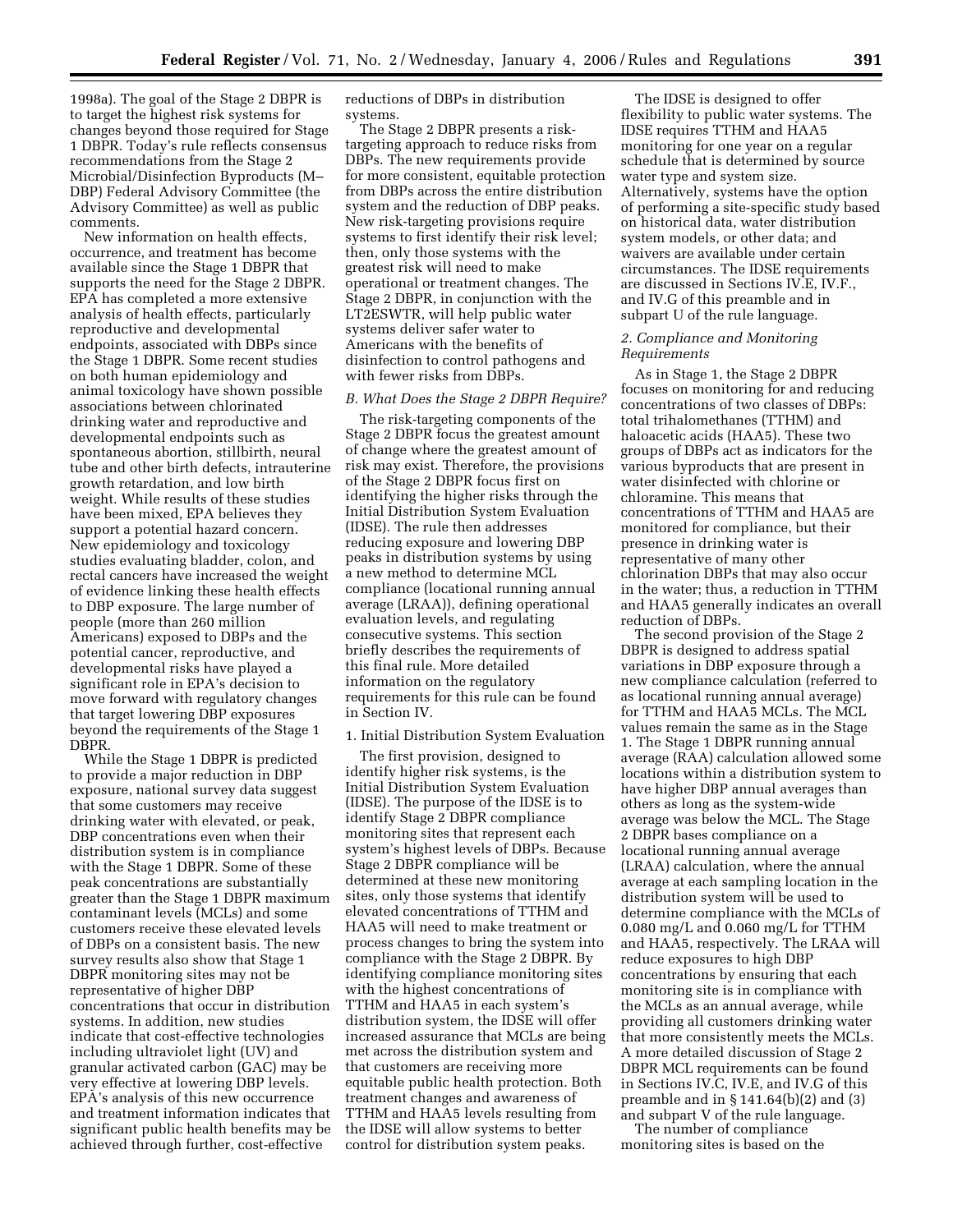population served and the source water type. EPA believes that populationbased monitoring provides better risktargeting and is easier to implement. Section IV.G describes population-based monitoring and how it affects systems complying with this rule.

The Stage 2 DBPR includes new MCLGs for chloroform, monochloroacetic acid, and trichloroacetic acid, but these new MCLGs do not affect the MCLs for TTHM or HAA5.

#### 3. Operational Evaluation Levels

The IDSE and LRAA calculation will lead to lower DBP concentrations overall and reduce short term exposures to high DBP concentrations in certain areas, but this strengthened approach to regulating DBPs will still allow individual DBP samples above the MCL even when systems are in compliance with the Stage 2 DBPR. Today's rule requires systems that exceed operational evaluation levels (referred to as significant excursions in the proposed rule) to evaluate system operational practices and identify opportunities to reduce DBP concentrations in the distribution system. This provision will curtail peaks by providing systems with a proactive approach to remain in compliance. Operational evaluation requirements are discussed in greater detail in Section IV.H.

# 4. Consecutive Systems

The Stage 2 DBPR also contains provisions for regulating consecutive systems, defined in the Stage 2 DBPR as public water systems that buy or otherwise receive some or all of their finished water from another public water system. Uniform regulation of consecutive systems provided by the Stage 2 DBPR will ensure that consecutive systems deliver drinking water that meets applicable DBP standards, thereby providing better, more equitable public health protection. More information on regulation of consecutive systems can be found in Sections IV.B, IV.E, and IV.G.

# *C. Correction of § 141.132*

Section 553 of the Administrative Procedure Act, 5 U.S.C. 553(b)(B), provides that, when an agency for good cause finds that notice and public procedure are impracticable, unnecessary, or contrary to the public interest, the agency may issue a rule without providing prior notice and an opportunity for public comment. In addition to promulgating the Stage 2 regulations, this rule also makes a minor correction to the National Primary Drinking Water Regulations, specifically

the Stage 1 Disinfection Byproducts Rule. This rule corrects a technical error made in the January 16, 2001, **Federal Register** Notice (66 FR 3769) (see page 3770). This rule restores the following sentence that was inadvertently removed from § 141.132 (b)(1)(iii), ''Systems on a reduced monitoring schedule may remain on that reduced schedule as long as the average of all samples taken in the year (for systems which must monitor quarterly) or the result of the sample (for systems which must monitor no more frequently than annually) is no more than 0.060 mg/L and 0.045 mg/L for TTHMs and HAA5, respectively.'' This text had been part of the original regulation when it was codified in the CFR on December 16, 1998. However, as a result of a subsequent amendment to that regulatory text, the text discussed today was removed. EPA recognized the error only after publication of the new amendment, and is now correcting the error. EPA is merely restoring to the CFR language that EPA had promulgated on December 16, 1998. EPA is not creating any new rights or obligations by this technical correction. Thus, additional notice and public comment is not necessary. EPA finds that this constitutes ''good cause'' under 5 U.S.C. 553(b)(B).

#### **III. Background**

A combination of factors influenced the development of the Stage 2 DBPR. These include the initial 1992–1994 Microbial and Disinfection Byproduct (M–DBP) stakeholder deliberations and EPA's Stage 1 DBPR proposal (USEPA 1994); the 1996 Safe Drinking Water Act (SDWA) Amendments; the 1996 Information Collection Rule; the 1998 Stage 1 DBPR; new data, research, and analysis on disinfection byproduct (DBP) occurrence, treatment, and health effects since the Stage 1 DBPR; and the Stage 2 DBPR Microbial and Disinfection Byproducts Federal Advisory Committee. The following sections provide summary background information on these subjects. For additional information, see the proposed Stage 2 DBPR and supporting technical material where cited (68 FR 49548, August 18, 2003) (USEPA 2003a).

# *A. Statutory Requirements and Legal Authority*

The SDWA, as amended in 1996, authorizes EPA to promulgate a national primary drinking water regulation (NPDWR) and publish a maximum contaminant level goal (MCLG) for any contaminant the Administrator determines ''may have an adverse effect

on the health of persons,'' is ''known to occur or there is a substantial likelihood that the contaminant will occur in public water systems with a frequency and at levels of public health concern,'' and for which ''in the sole judgement of the Administrator, regulation of such contaminant presents a meaningful opportunity for health risk reduction for persons served by public water systems" (SDWA section  $1412(b)(1)(A)$ ). MCLGs are non-enforceable health goals set at a level at which ''no known or anticipated adverse effects on the health of persons occur and which allows an adequate margin of safety.'' These health goals are published at the same time as the NPDWR (SDWA sections 1412(b)(4) and 1412(a)(3)).

SDWA also requires each NPDWR for which an MCLG is established to specify an MCL that is as close to the MCLG as is feasible (sections 1412(b)(4) and 1401(1)(C)). The Agency may also consider additional health risks from other contaminants and establish an MCL ''at a level other than the feasible level, if the technology, treatment techniques, and other means used to determine the feasible level would result in an increase in the health risk from drinking water by—(i) increasing the concentration of other contaminants in drinking water; or (ii) interfering with the efficacy of drinking water treatment techniques or processes that are used to comply with other national primary drinking water regulations'' (section 1412(b)(5)(A)). When establishing an MCL or treatment technique under this authority, ''the level or levels or treatment techniques shall minimize the overall risk of adverse health effects by balancing the risk from the contaminant and the risk from other contaminants the concentrations of which may be affected by the use of a treatment technique or process that would be employed to attain the maximum contaminant level or levels'' (section 1412(b)(5)(B)). In today's rule, the Agency is establishing MCLGs and MCLs for certain DBPs, as described in Section IV.

Finally, section 1412(b)(2)(C) of the Act requires EPA to promulgate a Stage 2 DBPR. Consistent with statutory provisions for risk balancing (section 1412(b)(5)(B)), EPA is finalizing the LT2ESWTR concurrently with the Stage 2 DBPR to ensure simultaneous protection from microbial and DBP risks.

# *B. What is the Regulatory History of the Stage 2 DBPR and How Were Stakeholders Involved?*

This section first summarizes the existing regulations aimed at controlling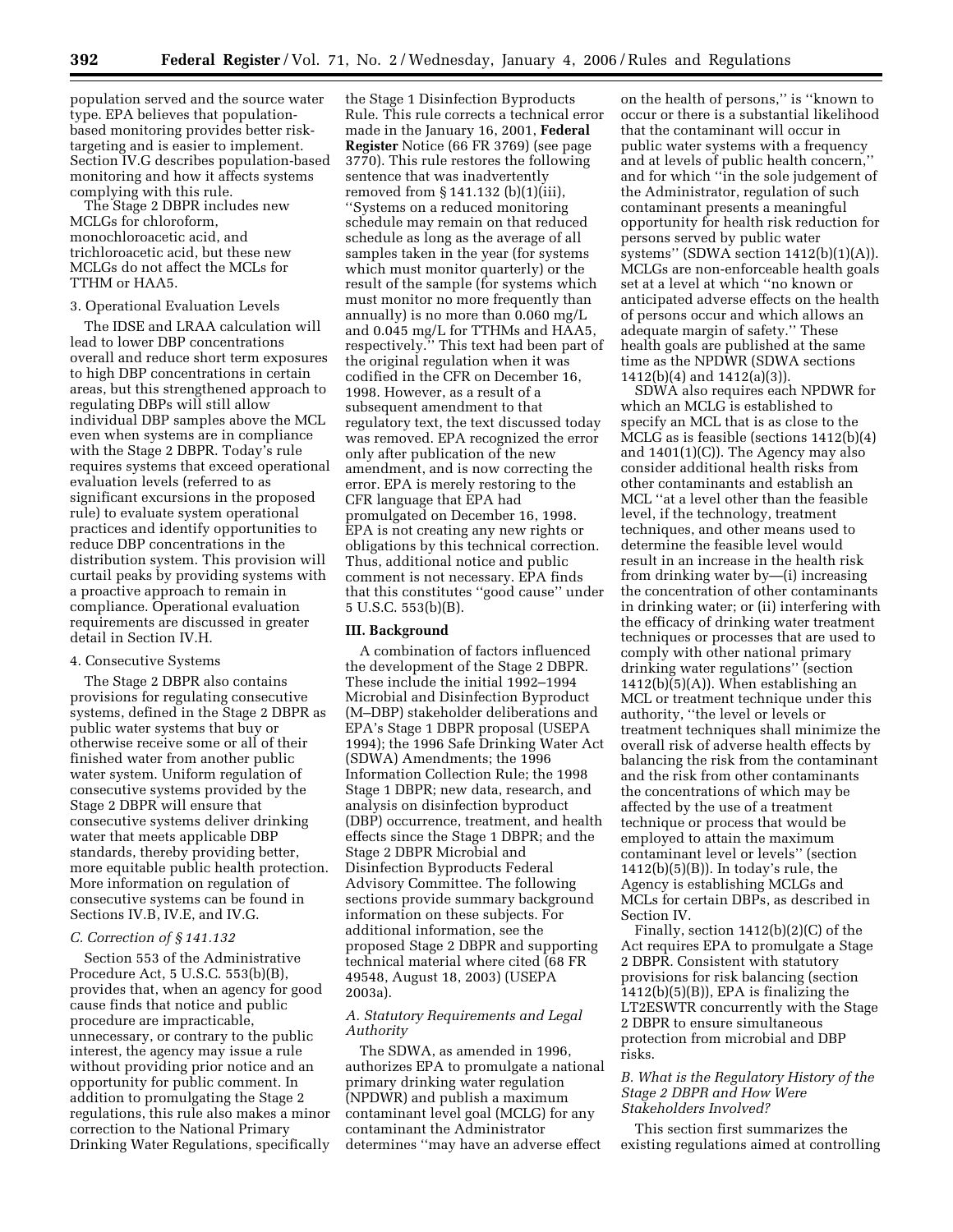levels of DBPs in drinking water. The Stage 2 DBPR establishes regulatory requirements beyond these rules that target high risk systems and provide for more equitable protection from DBPs across the entire distribution system. Next, this section summarizes the extensive stakeholder involvement in the development of the Stage 2 DBPR.

#### 1. Total Trihalomethanes Rule

The first rule to regulate DBPs was promulgated on November 29, 1979. The Total Trihalomethanes Rule (44 FR 68624, November 29, 1979) (USEPA 1979) set an MCL of 0.10 mg/L for total trihalomethanes (TTHM). Compliance was based on the running annual average (RAA) of quarterly averages of all samples collected throughout the distribution system. This TTHM standard applied only to community water systems using surface water and/ or ground water that served at least 10,000 people and added a disinfectant to the drinking water during any part of the treatment process.

2. Stage 1 Disinfectants and Disinfection Byproducts Rule

The Stage 1 DBPR, finalized in 1998 (USEPA 1998a), applies to all community and nontransient noncommunity water systems that add a chemical disinfectant to water. The rule established maximum residual disinfectant level goals (MRDLGs) and enforceable maximum residual disinfectant level (MRDL) standards for three chemical disinfectants—chlorine, chloramine, and chlorine dioxide; maximum contaminant level goals (MCLGs) for three trihalomethanes (THMs), two haloacetic acids (HAAs), bromate, and chlorite; and enforceable maximum contaminant level (MCL) standards for TTHM, five haloacetic acids (HAA5), bromate (calculated as running annual averages (RAAs)), and chlorite (based on daily and monthly sampling). The Stage 1 DBPR uses TTHM and HAA5 as indicators of the various DBPs that are present in disinfected water. Under the Stage 1 DBPR, water systems that use surface water or ground water under the direct influence of surface water and use conventional filtration treatment are required to remove specified percentages of organic materials, measured as total organic carbon (TOC), that may react with disinfectants to form DBPs. Removal is achieved through enhanced coagulation or enhanced softening, unless a system meets one or more alternative compliance criteria.

The Stage 1 DBPR was one of the first rules to be promulgated under the 1996 SDWA Amendments (USEPA 1998a).

EPA finalized the Interim Enhanced Surface Water Treatment Rule (63 FR 69477, December 16, 1998) (USEPA 1998b) at the same time as the Stage 1 DBPR to ensure simultaneous compliance and address risk tradeoff issues. Both rules were products of extensive Federal Advisory Committee deliberations and final consensus recommendations in 1997.

#### 3. Stakeholder Involvement

a. Federal Advisory Committee process. EPA reconvened the M-DBP Advisory Committee in March 1999 to develop recommendations on issues pertaining to the Stage 2 DBPR and LT2ESWTR. The Stage 2 M-DBP Advisory Committee consisted of 21 organizational members representing EPA, State and local public health and regulatory agencies, local elected officials, Native American Tribes, large and small drinking water suppliers, chemical and equipment manufacturers, environmental groups, and other stakeholders. Technical support for the Advisory Committee's discussions was provided by a technical working group established by the Advisory Committee. The Advisory Committee held ten meetings from September 1999 to July 2000, which were open to the public, with an opportunity for public comment at each meeting.

The Advisory Committee carefully considered extensive new data on the occurrence and health effects of DBPs, as well as costs and potential impacts on public water systems. In addition, they considered risk tradeoffs associated with treatment changes. Based upon this detailed technical evaluation, the committee concluded that a targeted protective public health approach should be taken to address exposure to DBPs beyond the requirements of the Stage 1 DBPR. While there had been substantial research to date, the Advisory Committee also concluded that significant uncertainty remained regarding the risk associated with DBPs in drinking water. After reaching these conclusions, the Advisory Committee developed an Agreement in Principle (65 FR 83015, December 29, 2000) (USEPA 2000a) that laid out their consensus recommendations on how to further control DBPs in public water systems, which are reflected in today's final rule.

In the Agreement in Principle, the Advisory Committee recommended maintaining the MCLs for TTHM and HAA5 at 0.080 mg/L and 0.060 mg/L, respectively, but changing the compliance calculation in two phases to facilitate systems moving from the running annual average (RAA)

calculation to a locational running annual average (LRAA) calculation. In the first phase, systems would continue to comply with the Stage 1 DBPR MCLs as RAAs and, at the same time, comply with MCLs of 0.120 mg/L for TTHM and 0.100 mg/L for HAA5 calculated as LRAAs. RAA calculations average all samples collected within a distribution system over a one-year period, but LRAA calculations average all samples taken at each individual sampling location in a distribution system during a one-year period. Systems would also carry out an Initial Distribution System Evaluation (IDSE) to select compliance monitoring sites that reflect higher TTHM and HAA5 levels occurring in the distribution system. The second phase of compliance would require MCLs of 0.080 mg/L for TTHM and 0.060 mg/L for HAA5, calculated as LRAAs at individual monitoring sites identified through the IDSE. The first phase has been dropped in the final rule, as discussed in section IV.C.

The Agreement in Principle also provided recommendations for simultaneous compliance with the LT2ESWTR so that the reduction of DBPs does not compromise microbial protection. The complete text of the Agreement in Principle (USEPA 2000a) can be found online at *www.regulations.gov*.

b. Other outreach processes. EPA worked with stakeholders to develop the Stage 2 DBPR through various outreach activities other than the M-DBP Federal Advisory Committee process. The Agency consulted with State, local, and Tribal governments; the National Drinking Water Advisory Committee (NDWAC); the Science Advisory Board (SAB); and Small Entity Representatives (SERs) and small system operators (as part of an Agency outreach initiative under the Regulatory Flexibility Act). Section VII includes a complete description of the many stakeholder activities which contributed to the development of the Stage 2 DBPR.

Additionally, EPA posted a preproposal draft of the Stage 2 DBPR preamble and regulatory language on an EPA Internet site on October 17, 2001. This public review period allowed readers to comment on the Stage 2 DBPR's consistency with the Agreement in Principle of the Stage 2 M-DBP Advisory Committee. EPA received important suggestions on this preproposal draft from 14 commenters, which included public water systems, State governments, laboratories, and other stakeholders.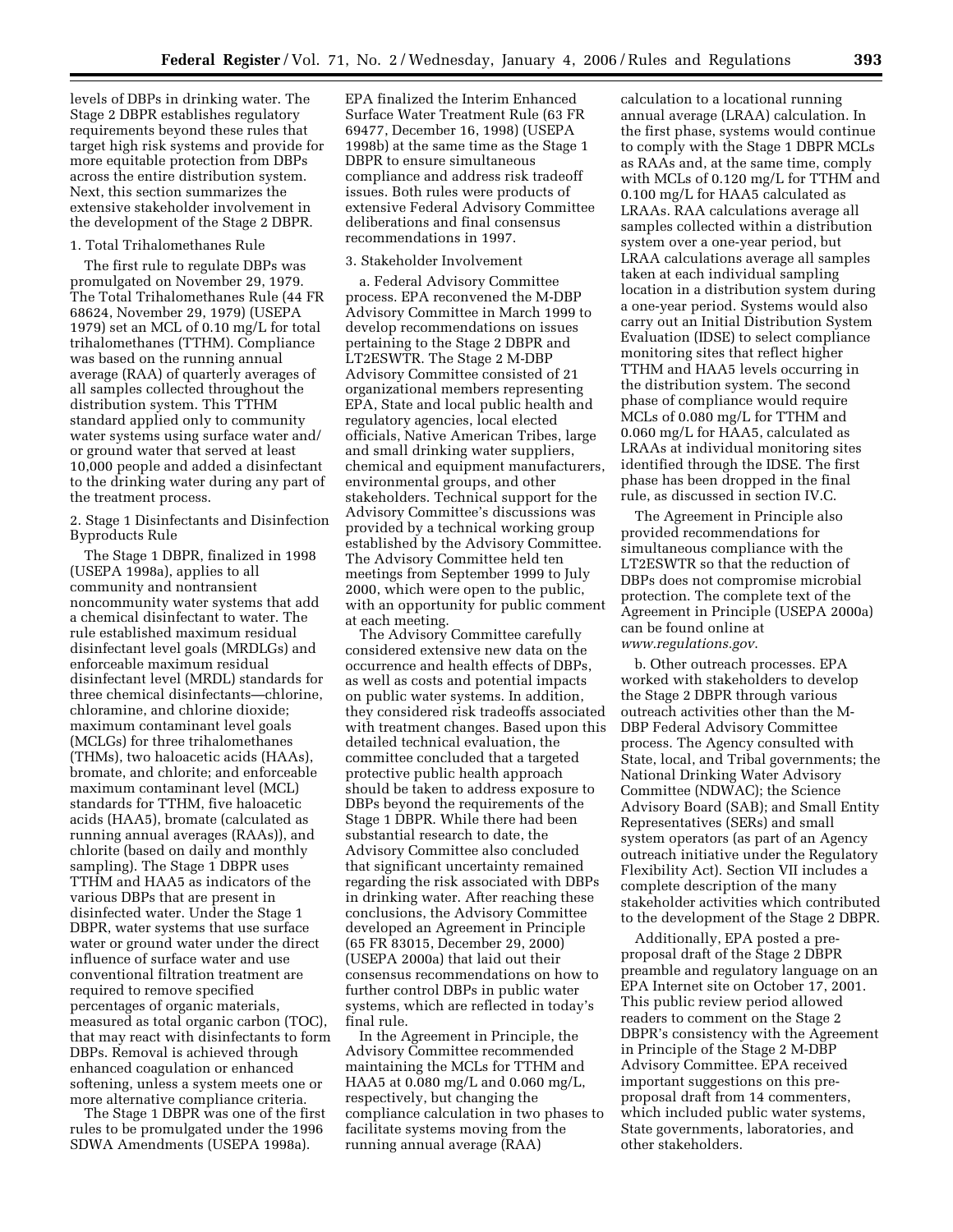# *C. Public Health Concerns to be Addressed*

EPA is promulgating the Stage 2 rule to reduce the potential risks of cancer and reproductive and developmental health effects from DBPs. In addition, the provisions of the Stage 2 DBPR provide for more equitable public health protection. Sections C and D describe the general basis for this public health concern through reviewing information in the following areas: the health effects associated with DBPs, DBP occurrence, and the control of DBPs.

# 1. What Are DBPs?

Chlorine has been widely used to kill disease-causing microbes in drinking water. The addition of chlorine in PWSs across the U.S. to kill microbial pathogens in the water supply has been cited as one of the greatest public health advances of the twentieth century (Okun 2003). For example, during the decade 1880–1890, American cities experienced an average mortality rate of 58 per 100,000 from typhoid, which was commonly transmitted through contaminated water. By 1938, this rate had fallen to 0.67 deaths per 100,000, largely due to improved treatment of drinking water (Blake 1956).

During the disinfection process, organic and inorganic material in source waters can combine with chlorine and certain other chemical disinfectants to form DBPs. More than 260 million people in the U.S. are exposed to disinfected water and DBPs (USEPA 2005a). Although chlorine is the most commonly applied disinfectant, other disinfectants, including ozone, chlorine dioxide, chloramine, and ultraviolet radiation, are in use. In combination with these, all surface water systems must also use either chlorine or chloramine to maintain a disinfectant residual in their distribution system. The kind of disinfectant used can produce different types and levels of disinfectant byproducts in the drinking water.

Many factors affect the amount and kinds of DBPs in drinking water. Areas in the distribution system that have had longer contact time with chemical disinfectants tend to have higher levels of DBPs, such as sites farther from the treatment plant, dead ends in the system, and small diameter pipes. The makeup and source of the water also affect DBP formation. Different types of organic and inorganic material will form different types and levels of DBPs. Other factors, such as water temperature, season, pH, and location within the water purification process where disinfectants are added, can affect DBP

formation within and between water systems.

THMs and HAAs are widely occurring classes of DBPs formed during disinfection with chlorine and chloramine. The four THMs (TTHM) and five HAAs (HAA5) measured and regulated in the Stage 2 DBPR act as indicators for DBP occurrence. There are other known DBPs in addition to a variety of unidentified DBPs present in disinfected water. THMs and HAAs typically occur at higher levels than other known and unidentified DBPs (McGuire et al. 2002; Weinberg et al. 2002). The presence of TTHM and HAA5 is representative of the occurrence of many other chlorination DBPs; thus, a reduction in the TTHM and HAA5 generally indicates an overall reduction of DBPs.

#### 2. DBP Health Effects

Since the mid 1980's, epidemiological studies have supported a potential association between bladder cancer and chlorinated water and possibly also with colon and rectal cancers. In addition, more recent health studies have reported potential associations between chlorinated drinking water and reproductive and developmental health effects.

Based on a collective evaluation of both the human epidemiology and animal toxicology data on cancer and reproductive and developmental health effects discussed below and in consideration of the large number of people exposed to chlorinated byproducts in drinking water (more than 260 million), EPA concludes that (1) new cancer data since Stage 1 strengthen the evidence of a potential association of chlorinated water with bladder cancer and suggests an association for colon and rectal cancers, (2) current reproductive and developmental health effects data do not support a conclusion at this time as to whether exposure to chlorinated drinking water or disinfection byproducts causes adverse developmental or reproductive health effects, but do support a potential health concern, and (3) the combined health data indicate a need for public health protection beyond that provided by the Stage 1 DBPR.

This section summarizes the key information in the areas of cancer, reproductive, and developmental health studies that EPA used to arrive at these conclusions. Throughout this writeup, EPA uses 'weight of evidence,' 'causality,' and 'hazard' as follows:

• A 'weight of evidence' evaluation is a collective evaluation of all pertinent information. Judgement about the

weight of evidence involves considerations of the quality and adequacy of data and consistency of responses. These factors are not scored mechanically by adding pluses and minuses; they are judged in combination.

• Criteria for determining 'causality' include consistency, strength, and specificity of association, a temporal relationship, a biological gradient (doseresponse relationship), biological plausibility, coherence with multiple lines of evidence, evidence from human populations, and information on agent's structural analogues (USEPA 2005i). Additional considerations for individual study findings include reliable exposure data, statistical power and significance, and freedom from bias and confounding.

• The term 'hazard' describes not a definitive conclusion, but the possibility that a health effect may be attributed to a certain exposure, in this case chlorinated water. Analyses done for the Stage 2 DBPR follow the 1999 EPA Proposed Guidelines for Carcinogenic Risk Assessment (USEPA 1999a). In March 2005, EPA updated and finalized the Cancer Guidelines and a Supplementary Children's Guidance, which include new considerations on mode of action for cancer risk determination and additional potential risks due to early childhood exposure (USEPA 2005i; USEPA 2005j). Conducting the cancer evaluation using the 2005 Cancer Guidelines would not result in any change from the existing analysis. With the exception of chloroform, no mode of action has been established for other specific regulated DBPs. Although some of the DBPs have given mixed mutagenicity and genotoxicity results, having a positive mutagenicity study does not necessarily mean that a chemical has a mutagenic mode of action. The extra factor of safety for children's health protection does not apply because the new Supplementary Children's Guidance requires application of the children's factor only when a mutagenic mode of action has been identified.

a. Cancer health effects. The following section briefly discusses cancer epidemiology and toxicology information EPA analyzed and some conclusions of these studies and reports. Further discussion of these studies and EPA's conclusions can be found in the proposed Stage 2 DBPR (USEPA 2003a) and the Economic Analysis for the Final Stage 2 Disinfectants and Disinfection Byproducts Rule (Economic Analysis (EA)) (USEPA 2005a).

Human epidemiology studies and animal toxicology studies have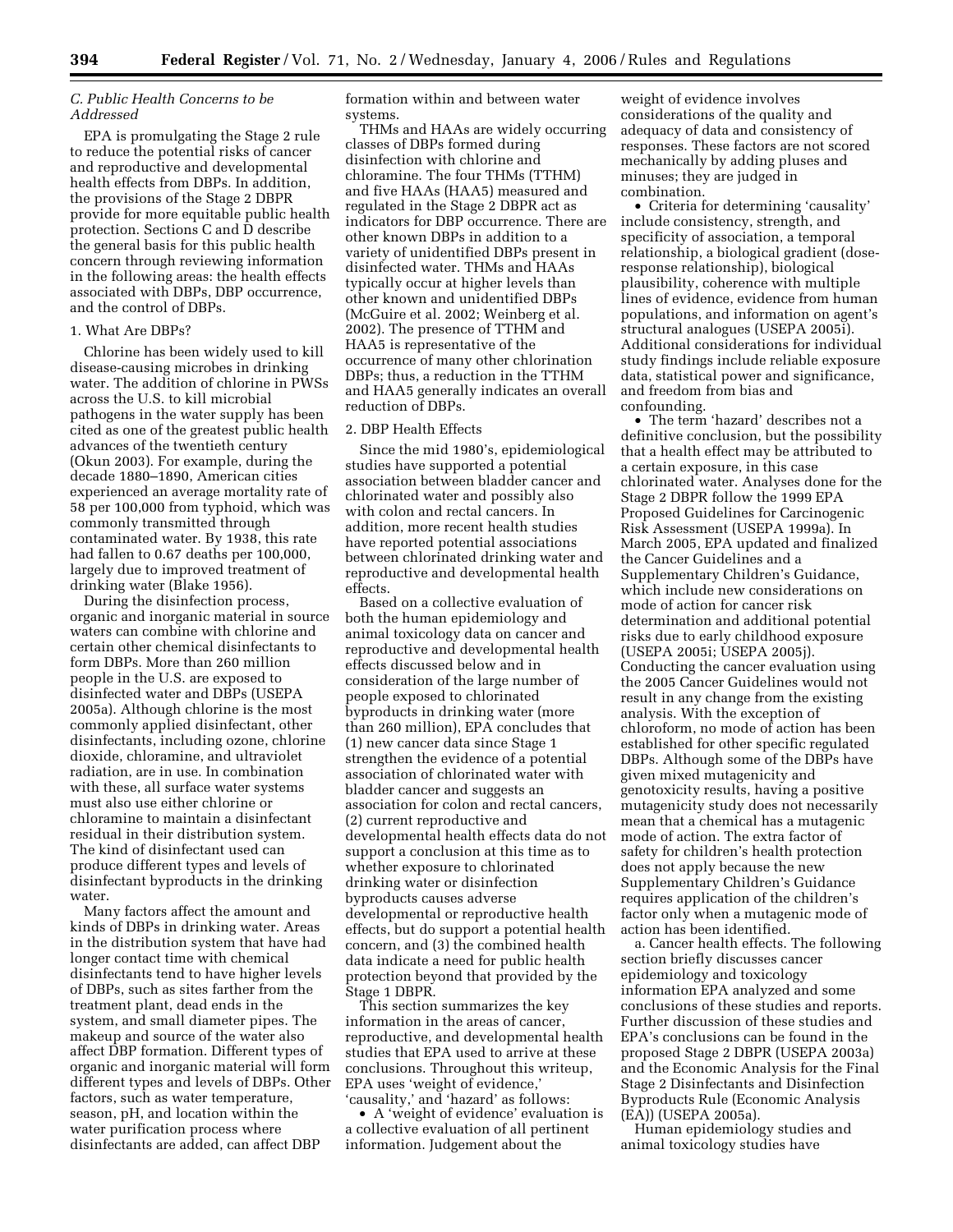examined associations between chlorinated drinking water or DBPs and cancer. While EPA cannot conclude there is a causal link between exposure to chlorinated surface water and cancer, EPA believes that the available research indicates a potential association between bladder cancer and exposure to chlorinated drinking water or DBPs. EPA also believes the available research suggests a possible association between rectal and colon cancers and exposure to chlorinated drinking water or DBPs. This is based on EPA's evaluation of all available cancer studies. The next two sections focus on studies published since the Stage 1 DBPR. Conclusions are based on the research as a whole.

i. Epidemiology. A number of epidemiological studies have been conducted to investigate the relationship between exposure to chlorinated drinking water and various cancers. These studies contribute to the overall evidence on potential human health hazards from exposure to chlorinated drinking water.

Epidemiology studies provide useful health effects information because they reflect human exposure to a drinking water DBP mixture through multiple routes of intake such as ingestion, inhalation and dermal absorption. The greatest difficulty with conducting cancer epidemiology studies is the length of time between exposure and effect. Higher quality studies have adequately controlled for confounding and have limited the potential for exposure misclassification, for example, using DBP levels in drinking water as the exposure metric as opposed to type of source water. Study design considerations for interpreting cancer epidemiology data include sufficient follow-up time to detect disease occurrence, adequate sample size, valid

ascertainment of cause of the cancer, and reduction of potential selection bias in case-control and cohort studies (by having comparable cases and controls and by limiting loss to follow-up). Epidemiology studies provide extremely useful information on human exposure to chlorinated water, which complement single chemical, high dose animal data.

In the Stage 1 DBPR, EPA concluded that the epidemiological evidence suggested a potential increased risk for bladder cancer. Some key studies EPA considered for Stage 1 include Cantor et al. (1998), Doyle et al. (1997), Freedman et al. (1997), King and Marrett (1996), McGeehin et al. (1993), Cantor et al. (1987), and Cantor et al. (1985). Several studies published since the Stage 1 DBPR continue to support an association between increased risk of bladder cancer and exposure to chlorinated surface water (Chevrier et al. 2004; Koivusalo et al. 1998; Yang et al. 1998). One study found no effects on a biomarker of genotoxicity in urinary bladder cells from TTHM exposure (Ranmuthugala et al. 2003). Epidemiological reviews and metaanalyses generally support the possibility of an association between chlorinated water or THMs and bladder cancer (Villanueva et al. 2004; Villanueva et al. 2003; Villanueva et al. 2001; Mills et al. 1998). The World Health Organization (WHO 2000) found data inconclusive or insufficient to determine causality between chlorinated water and any health endpoint, although they concluded that the evidence is better for bladder cancer than for other cancers.

In the Stage 1 DBPR, EPA concluded that early studies suggested a small possible increase in rectal and colon cancers from exposure to chlorinated

surface waters. The database of studies on colon and rectal cancers continues to support a possible association, but evidence remains mixed. For colon cancer, one newer study supports the evidence of an association (King et al. 2000a) while others showed inconsistent findings (Hildesheim et al. 1998; Yang et al. 1998). Rectal cancer studies are also mixed. Hildesheim et al. (1998) and Yang et al. (1998) support an association with rectal cancer while King et al. (2000a) did not. A review of colon and rectal cancer concluded evidence was inconclusive but that there was a stronger association for rectal cancer and chlorination DBPs than for colon cancer (Mills et al. 1998). The WHO (2000) review reported that studies showed weak to moderate associations with colon and rectal cancers and chlorinated surface water or THMs but that evidence is inadequate to evaluate these associations.

Recent studies on kidney, brain, and lung cancers and DBP exposure support a possible association (kidney: Yang et al. 1998, Koivusalo et al. 1998; brain: Cantor et al. 1999; lung: Yang et al. 1998). However, so few studies have examined these endpoints that definitive conclusions cannot be made. Studies on leukemia found little or no association with DBPs (Infante-Rivard et al. 2002; Infante-Rivard et al. 2001). A recent study did not find an association between pancreatic cancer and DBPs (Do et al. 2005). A study researching multiple cancer endpoints found an association between THM exposure and all cancers when grouped together (Vinceti et al. 2004). More details on the cancer epidemiology studies since the Stage 1 DBPR are outlined in Table II.D– 1.

|                         | Study type                                        | Exposure(s) studied                                                                                                                        | Outcome(s)<br>measured  | Findings                                                                                                                                                                                                                                                                                                                                                                                                                                                                                                                                                                         |
|-------------------------|---------------------------------------------------|--------------------------------------------------------------------------------------------------------------------------------------------|-------------------------|----------------------------------------------------------------------------------------------------------------------------------------------------------------------------------------------------------------------------------------------------------------------------------------------------------------------------------------------------------------------------------------------------------------------------------------------------------------------------------------------------------------------------------------------------------------------------------|
| Author(s)               |                                                   |                                                                                                                                            |                         |                                                                                                                                                                                                                                                                                                                                                                                                                                                                                                                                                                                  |
| Do et al. 2005          | Case-control<br>study in<br>Canada,<br>1994-1997. | Estimated chlorinated DBPs.<br>chloroform, BDCM con-<br>centrations.                                                                       | Pancreatic can-<br>cer. | No association was found between pancreatic cancer and<br>exposure to chlorinated DBPs, chloroform, or BDCM.                                                                                                                                                                                                                                                                                                                                                                                                                                                                     |
| Chevrier et al.<br>2004 | Case-control<br>study in<br>France.<br>1985–1987. | Compared THM levels, dura-<br>tion of exposure, and 3<br>types of water treatment<br>(ozonation, chlorination,<br>ozonation/chlorination). | Bladder cancer.         | A statistically significant decreased risk of bladder cancer<br>was found as duration of exposure to ozonated water in-<br>creased. This was evident with and without adjustment<br>for other exposure measures. A small association was<br>detected for increased bladder cancer risk and duration<br>of exposure to chlorinated surface water and with the es-<br>timated THM content of the water, achieving statistical<br>significance only when adjusted for duration of ozonated<br>water exposures. Effect modification by gender was<br>noted in the adjusted analyses. |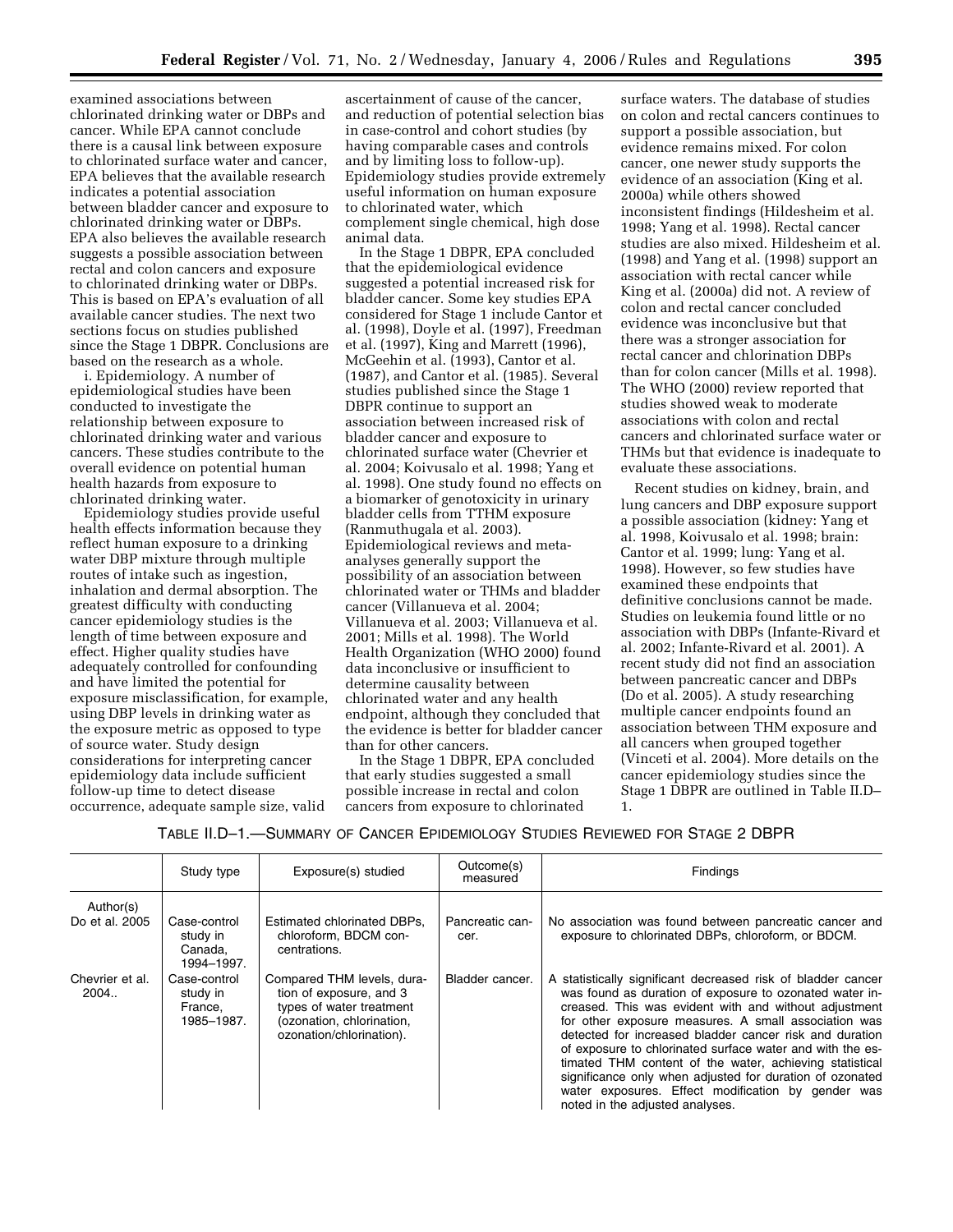$\equiv$ 

# TABLE II.D–1.—SUMMARY OF CANCER EPIDEMIOLOGY STUDIES REVIEWED FOR STAGE 2 DBPR—Continued

|                                | Study type                                                                           | Exposure(s) studied                                                                                                                                | Outcome(s)<br>measured                                                      | Findings                                                                                                                                                                                                                                                                                                                                                                                                                                                                                                                                                                                       |
|--------------------------------|--------------------------------------------------------------------------------------|----------------------------------------------------------------------------------------------------------------------------------------------------|-----------------------------------------------------------------------------|------------------------------------------------------------------------------------------------------------------------------------------------------------------------------------------------------------------------------------------------------------------------------------------------------------------------------------------------------------------------------------------------------------------------------------------------------------------------------------------------------------------------------------------------------------------------------------------------|
| Vinceti et al.<br>2004.        | Retrospective<br>cohort study<br>in Italy,<br>1987-1999.                             | Standardized mortality ratios<br>from all causes vs. cancer<br>for consumers drinking<br>water with high THMs.                                     | 15 cancers in-<br>cluding colon,<br>rectum, and<br>bladder.                 | Mortality ratio from all cancers showed a statistically signifi-<br>cant small increase for males consuming drinking water<br>with high THMs. For females, an increased mortality ratio<br>for all cancers was seen but was not statistically signifi-<br>cant. Stomach cancer in men was the only individual<br>cancer in which a statistically significant excess in mor-<br>tality was detected for consumption of drinking water with<br>high THMs.                                                                                                                                        |
| Ranmuthugala<br>et al. 2003.   | Cohort study<br>in 3 Aus-<br>tralian com-<br>munities,<br>1997.                      | Estimated dose of TTHM,<br>chloroform, and bromoform<br>from routinely-collected<br>THM measurements and<br>fluid intake diary.                    | Frequency of<br>micronuclei in<br>urinary blad-<br>der epithelial<br>cells. | Relative risk estimates for DNA damage to bladder cells for<br>THM dose metrics were near 1.0. The study provides no<br>evidence that THMs are associated with DNA damage to<br>bladder epithelial cells, and dose-response patterns were<br>not detected.                                                                                                                                                                                                                                                                                                                                     |
| Infante-Rivard<br>et al. 2002. | Population-<br>based case-<br>control study<br>in Quebec,<br>1980-1993.              | Estimated prenatal and post-<br>natal exposure to THMs<br>and polymorphisms in two<br>genes.                                                       | Acute<br>lymphoblastic<br>leukemia.                                         | Data are suggestive, but imprecise, linking DNA variants<br>with risk of acute lymphoblastic leukemia associated with<br>drinking water DBPs. The number of genotyped subjects<br>for GSTT1 and CYP2E1 genes was too small to be con-<br>clusive.                                                                                                                                                                                                                                                                                                                                              |
| Infante-Rivard<br>et al. 2001. | Population-<br>based case-<br>control study<br>in Quebec,<br>1980-1993.              | Compared water chlorination<br>(never, sometimes, always)<br>and exposure to TTHMs,<br>metals, and nitrates.                                       | Acute<br>lymphoblastic<br>leukemia.                                         | No increased risk for lymphoblastic leukemia was observed<br>for prenatal exposure at average levels of TTHMs, met-<br>als or nitrates. However, a non-statistically significant,<br>small increased risk was seen for postnatal cumulative<br>exposure to TTHMs and chloroform (both at above the<br>95th exposure percentile of the distribution for cases and<br>controls), for zinc, cadmium, and arsenic, but not other<br>metals or nitrates.                                                                                                                                            |
| King et al.<br>2000a.          | Population-<br>based case-<br>control study<br>in southern<br>Ontario,<br>1992-1994. | Compared source of drinking<br>water and chlorination sta-<br>tus. Estimated TTHM lev-<br>els, duration of exposure,<br>and tap water consumption. | Colon and rec-<br>tal cancer.                                               | Colon cancer risk was statistically associated with cumu-<br>lative long term exposure to THMs, chlorinated surface<br>water, and tap water consumption metrics among males<br>only. Exposure-response relationships were evident for<br>exposure measures combining duration and THM levels.<br>Associations between the exposure measures and rectal<br>cancer were not observed for either gender.                                                                                                                                                                                          |
| Cantor et al.<br>1999.         | Population-<br>based case-<br>control study<br>in Iowa,<br>1984-1987.                | Compared level and duration<br>of THM exposure (cumu-<br>lative and average), source<br>of water, chlorination, and<br>water consumption.          | Brain cancer                                                                | Among males, a statistically significant increased risk of<br>brain cancer was detected for duration of chlorinated<br>versus non-chlorinated source water, especially among<br>high-level consumers of tap water. An increased risk of<br>brain cancer for high water intake level was found in<br>men. No associations were found for women for any of<br>the exposure metrics examined.                                                                                                                                                                                                     |
| Cantor et al.<br>1998.         | Population-<br>based case-<br>control study<br>in Iowa,<br>1986-1989.                | Compared level and duration<br>of THM exposure (cumu-<br>lative and average), source<br>of water, chlorination, and<br>water consumption.          | <b>Bladder cancer</b>                                                       | A statistically significant positive association between risk<br>of bladder cancer and exposure to chlorinated ground-<br>water or surface water reported for men and for smokers,<br>but no association found for male/female non-smokers,<br>or for women overall. Limited evidence was found for an<br>association between tapwater consumption and bladder<br>cancer risk. Suggestive evidence existed for exposure-re-<br>sponse effects of chlorinated water and lifetime THM<br>measures on bladder cancer risk.                                                                        |
| Hildesheim et<br>al. 1998.     | Population-<br>based case-<br>control study<br>in Iowa,<br>1986-1989.                | Compared level and duration<br>of THM exposure (cumu-<br>lative and average), source<br>of water, chlorination, and<br>water consumption.          | Colon and rec-<br>tal cancer.                                               | Increased risks of rectal cancer was associated with dura-<br>tion of exposure to chlorinated surface water and any<br>chlorinated water, with evidence of an exposure-re-<br>sponse relationship. Risk of rectal cancer is statistically<br>significant increased with >60 years lifetime exposure to<br>THMs in drinking water, and risk increased for individuals<br>with low dietary fiber intake. Risks were similar for men<br>and women and no effects were observed for tapwater<br>measures. No associations were detected for water ex-<br>posure measures and risk of colon cancer. |
| Koivusalo et<br>al. 1998.      | Population-<br>based case-<br>control study<br>in Finland,<br>1991-1992.             | Estimated residential duration<br>of exposure and level of<br>drinking water mutagenicity.                                                         | Bladder and<br>kidney cancer.                                               | Drinking water mutagenicity was associated with a small,<br>statistically significant, exposure-related excess risk for<br>kidney and bladder cancers among men; weaker asso-<br>ciations were detected for mutagenic water and bladder<br>or kidney cancer among women. The effect of mutage-<br>nicity on bladder cancer was modified by smoking status,<br>with an increased risk among non-smokers.                                                                                                                                                                                        |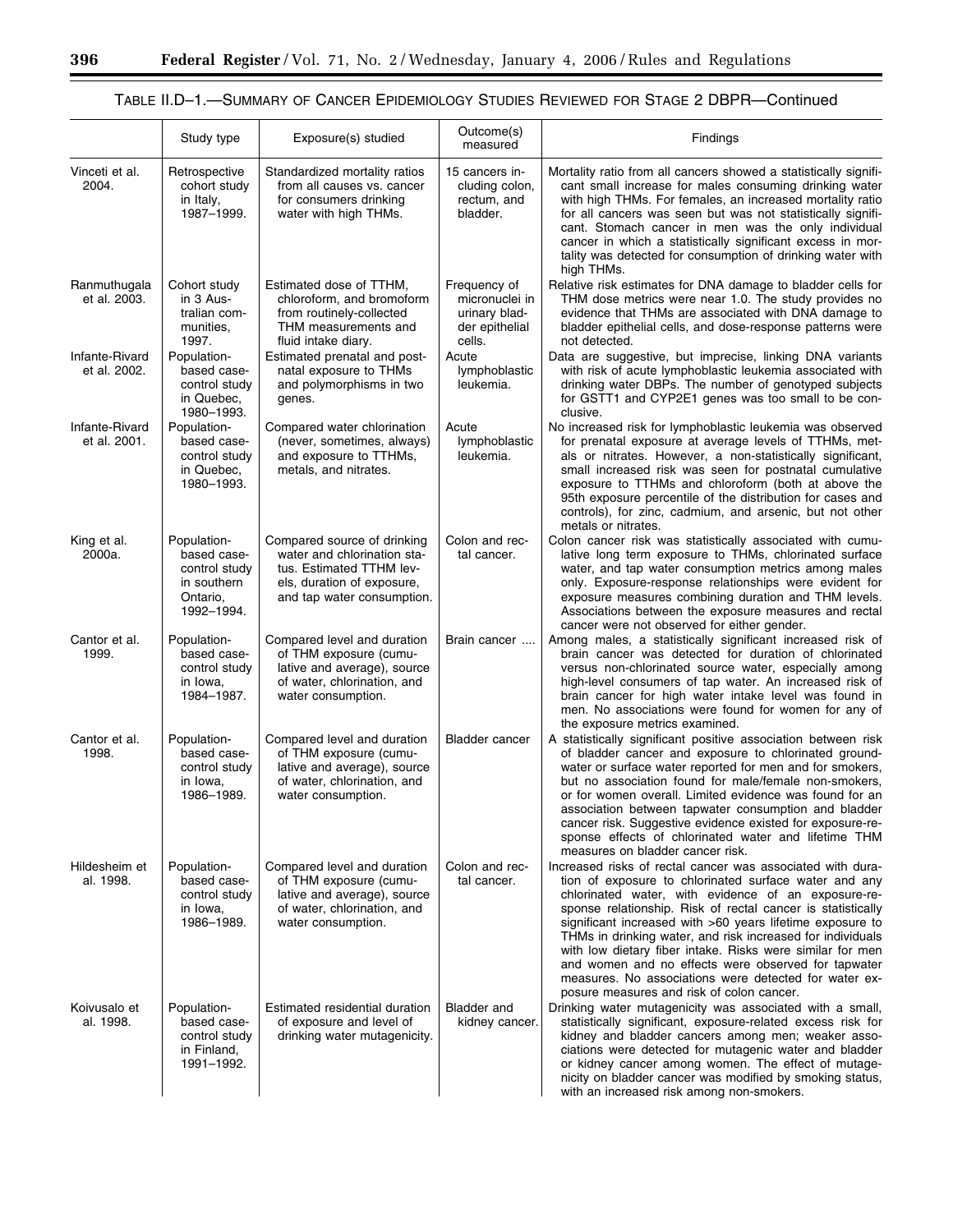|                                                            | Study type                                                                                   | Exposure(s) studied                                                                                                                                                                                     | Outcome(s)<br>measured                                                         | Findings                                                                                                                                                                                                                                                                                                                                                                                                                                                                                                                                                                     |
|------------------------------------------------------------|----------------------------------------------------------------------------------------------|---------------------------------------------------------------------------------------------------------------------------------------------------------------------------------------------------------|--------------------------------------------------------------------------------|------------------------------------------------------------------------------------------------------------------------------------------------------------------------------------------------------------------------------------------------------------------------------------------------------------------------------------------------------------------------------------------------------------------------------------------------------------------------------------------------------------------------------------------------------------------------------|
| Yang et al.<br>1998.                                       | Cross-sec-<br>tional study<br>in Taiwan,<br>1982-1991.                                       | Examined residence in<br>chlorinated (mainly surface<br>water sources) relative to<br>non-chlorinated (mainly pri-<br>vate well) water.                                                                 | Cancer of rec-<br>tum, lung,<br>bladder, kid-<br>ney, colon,<br>and 11 others. | Residence in chlorinating municipalities<br>(vs.<br>non-<br>chlorinating) was statistically significantly associated with<br>the following types of cancer in both males and females:<br>rectal, lung, bladder, and kidney cancer. Liver cancer<br>and all cancers were also statistically significantly ele-<br>vated in chlorinated towns for males only. Mortality rates<br>for cancers of the esophagus, stomach, colon, pancreas,<br>prostate, brain, breast, cervix uteri and uterus, and ovary<br>were comparable for chlorinated and non-chlorinated res-<br>idence. |
| Doyle et al.<br>1997.                                      | Prospective<br>cohort study<br>in Iowa,<br>1987-1993.                                        | Examined chloroform levels<br>and source of drinking<br>water.                                                                                                                                          | Colon, rectum,<br>bladder, and<br>8 other can-<br>cers in<br>women.            | Statistically significant increased risk of colon cancer,<br>breast cancer and all cancers combined was observed<br>for women exposed to chloroform in drinking water, with<br>evidence of exposure-response effects. No associations<br>were detected between chloroform and bladder, rectum,<br>kidney, upper digestive organs, lung, ovary, endo-<br>metrium, or breast cancers, or for melanomas or non-<br>Hodgkin's lymphoma. Surface water exposure (compared<br>to ground water users) was also a significant predictor of<br>colon and breast cancer risk.          |
| Freedman et<br>al. 1997.                                   | Population-<br>based case-<br>control study<br>in Maryland,<br>1975-1992.                    | Estimated duration of expo-<br>sure to chlorinated water.<br>Compared exposure to<br>chlorinated municipal water<br>(yes/no).                                                                           | <b>Bladder cancer</b>                                                          | There was a weak association between bladder cancer risk<br>and duration of exposure to municipal water for male cig-<br>arette smokers, as well as an exposure-response rela-<br>tionship. No association was seen for those with no his-<br>tory of smoking, suggesting that smoking may modify a<br>possible effect of chlorinated surface water on the risk of<br>bladder cancer.                                                                                                                                                                                        |
| King and<br>Marrett 1996.                                  | Case-control<br>study in On-<br>tario, Can-<br>ada, 1992-<br>1994.                           | Compared source of drinking<br>water and chlorination sta-<br>tus. Estimated TTHM lev-<br>els, duration of exposure,<br>and tap water consumption.                                                      | <b>Bladder cancer</b>                                                          | Statistically significant associations were detected for blad-<br>der cancer and chlorinated surface water, duration or<br>concentration of THM levels and tap water consumption<br>metrics. Population attributable risks were estimated at<br>14 to 16 percent. An exposure-response relationship was<br>observed for estimated duration of high THM exposures<br>and risk of bladder cancer.                                                                                                                                                                              |
| McGeehin et<br>al. 1993.                                   | Population-<br>based case-<br>control study<br>in Colorado,<br>1990-1991.                    | Compared source of drinking<br>water, water treatment, and<br>tap water versus bottled<br>water. Estimated duration<br>of exposure to TTHMs and<br>levels of TTHMs, nitrates,<br>and residual chlorine. | <b>Bladder cancer</b>                                                          | Statistically significant associations were detected for blad-<br>der cancer and duration of exposure to chlorinated sur-<br>face water. The risk was similar for males and females<br>and among nonsmokers and smokers. The attributable<br>risk was estimated at 14.9 percent. High tap water intake<br>was associated with risk of bladder cancer in a expo-<br>sure-response fashion. No associations were detected<br>between bladder cancer and levels of TTHMs, nitrates,<br>and residual chlorine.                                                                   |
| Cantor et al.<br>1987 (and<br>Cantor et al.<br>1985).      | Population-<br>based case-<br>control study<br>in 10 areas<br>of the U.S.,<br>1977-1978.     | Compared source of drinking<br>water. Estimated total bev-<br>erage and tap water con-<br>sumption and duration of<br>exposure.                                                                         | <b>Bladder cancer</b>                                                          | Bladder cancer was statistically associated with duration of<br>exposure to chlorinated surface water for women and<br>nonsmokers of both sexes. The largest risks were seen<br>when both exposure duration and level of tap water in-<br>gestion were combined. No association was seen for<br>total beverage consumption.                                                                                                                                                                                                                                                  |
| Reviews/Meta-<br>analyses                                  |                                                                                              |                                                                                                                                                                                                         |                                                                                |                                                                                                                                                                                                                                                                                                                                                                                                                                                                                                                                                                              |
| Villanueva et<br>al. 2004.                                 | Review and<br>meta-anal-<br>ysis of 6<br>case-control<br>studies.                            | Individual-based exposure<br>estimates to THMs and<br>water consumption over a<br>40-year period.                                                                                                       | <b>Bladder cancer</b>                                                          | The meta-analysis suggests that risk of bladder cancer in<br>men increases with long-term exposure to TTHMs. An<br>exposure-response pattern was observed among men<br>exposed to TTHMs, with statistically significant risk seen<br>at exposures higher than 50 ug/L. No association be-<br>tween TTHMs and bladder cancer was seen for women.                                                                                                                                                                                                                              |
| Villanueva et<br>al. 2003<br>(and Goebell<br>et al. 2004). | Review and<br>meta-anal-<br>ysis of 6<br>case-control<br>studies and<br>2 cohort<br>studies. | Compared source of water<br>and estimated duration of<br>exposure to chlorinated<br>drinking water.                                                                                                     | <b>Bladder cancer</b>                                                          | The meta-analysis findings showed a moderate excess risk<br>of bladder cancer attributable to long-term consumption<br>of chlorinated drinking water for both genders, particu-<br>larly in men. Statistically significance seen with men and<br>combined both sexes. The risk was higher when expo-<br>sure exceeded 40 years.                                                                                                                                                                                                                                              |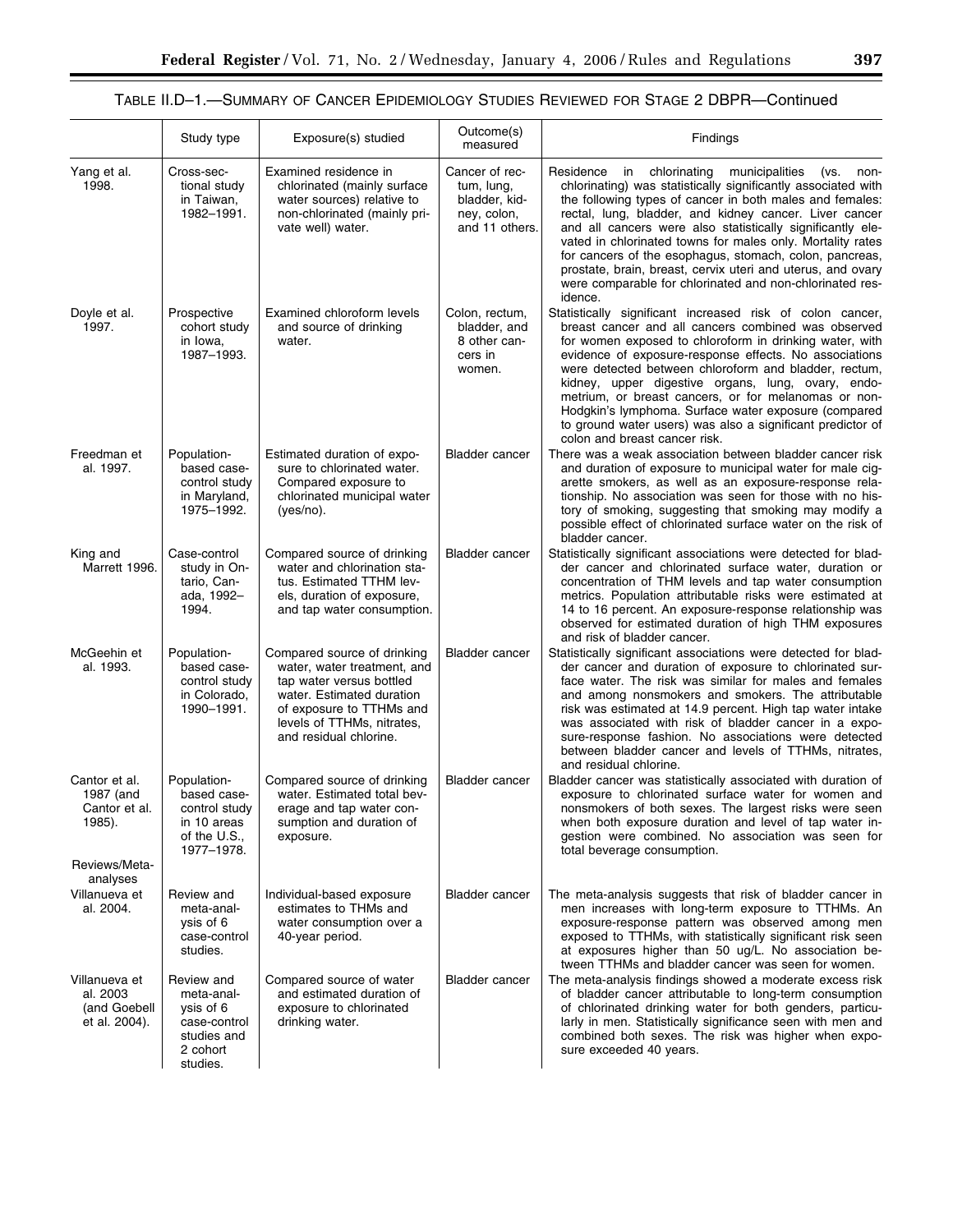|                            | Study type                                                                                | Exposure(s) studied                                                                                                                                                                              | Outcome(s)<br>measured                                                | Findings                                                                                                                                                                                                                                                                                                                                                                                                                                                                                                                                                               |
|----------------------------|-------------------------------------------------------------------------------------------|--------------------------------------------------------------------------------------------------------------------------------------------------------------------------------------------------|-----------------------------------------------------------------------|------------------------------------------------------------------------------------------------------------------------------------------------------------------------------------------------------------------------------------------------------------------------------------------------------------------------------------------------------------------------------------------------------------------------------------------------------------------------------------------------------------------------------------------------------------------------|
| Villanueva et<br>al. 2001. | Qualitative re-<br>view of 31<br>cancer stud-<br>ies.                                     | Compared exposure to TTHM<br>levels, mutagenic drinking<br>water, water consumption,<br>source water, types of dis-<br>infection (chlorination and<br>chloramination), and resi-<br>dence times. | Cancer of blad-<br>der, colon,<br>rectum, and 5<br>other can-<br>cers | Review found that although results for cancer studies var-<br>ied and were not always statistically significant, evidence<br>for bladder cancer is strongest, and all 10 of the bladder<br>cancer studies showed increased cancer risks with in-<br>gestion of chlorinated water. The authors felt associa-<br>tions with chlorinated water and cancer of the colon, rec-<br>tum, pancreas, esophagus, brain, and other cancers<br>were inconsistent.                                                                                                                  |
| $WHO 2000$                 | Qualitative re-<br>views of var-<br>ious studies<br>in Finland,<br>$U.S.,$ and<br>Canada. | Various exposures to THMs.                                                                                                                                                                       | Various cancers                                                       | Studies reviewed reported weak to moderate increased rel-<br>ative risks of bladder, colon, rectal, pancreatic, breast,<br>brain or lung cancer associated with long-term exposure<br>to chlorinated drinking water. The authors felt evidence is<br>inconclusive for an association between colon cancer<br>and long-term exposure to THMs; that evidence is insuffi-<br>cient to evaluate a causal relationship between THMs<br>and rectal, bladder, and other cancers. They found no<br>association between THMs and increased risk of cardio-<br>vascular disease. |
| Mills et al.<br>1998.      | Qualitative re-<br>view of 22<br>studies.                                                 | Examined TTHM levels and<br>water consumption. Com-<br>pared source of water and<br>2 types of water treatment<br>(chlorination and<br>chloramination).                                          | Cancer of<br>colon, rec-<br>tum, and<br>bladder.                      | Review suggests possible increases in risks of bladder<br>cancer with exposure to chlorinated drinking water. The<br>authors felt evidence for increased risk of colon and rec-<br>tal cancers is inconclusive, though evidence is stronger<br>for rectal cancer.                                                                                                                                                                                                                                                                                                      |

TABLE II.D–1.—SUMMARY OF CANCER EPIDEMIOLOGY STUDIES REVIEWED FOR STAGE 2 DBPR—Continued

Overall, bladder cancer data provide the strongest basis for quantifying cancer risks from DBPs. EPA has chosen this endpoint to estimate the primary benefits of the Stage 2 DBPR (see Section VI).

ii. Toxicology. Cancer toxicology studies provide additional support that chlorinated water is associated with cancer. In general, EPA uses long term toxicology studies that show a dose response to derive MCLGs and cancer potency factors. Short term studies are used for hazard identification and to design long term studies. Much of the available cancer toxicology information was available for the Stage 1 DBPR, but there have also been a number of new

cancer toxicology and mode of action studies completed since the Stage 1 DBPR was finalized in December 1998.

In support of this rule, EPA has developed health criteria documents which summarize the available toxicology data for brominated THMs (USEPA 2005b), brominated HAAs (USEPA 2005c), MX (USEPA 2000b), MCAA (USEPA 2005d), and TCAA (USEPA 2005e). The 2003 IRIS assessment of DCAA (USEPA 2003b) and an addendum (USEPA 2005k) also provides analysis released after Stage 1. It summarizes information on exposure from drinking water and develops a slope factor for DCAA. IRIS also has toxicological reviews for chloroform

| TABLE II.D-2.—QUANTIFICATION OF CANCER RISK |
|---------------------------------------------|
|---------------------------------------------|

(USEPA 2001a), chlorine dioxide and chlorite (USEPA 2000c), and bromate (USEPA 2001b), and is currently reassessing TCAA.

Slope factors and risk concentrations for BDCM, bromoform, DBCM and DCAA have been developed and are listed in Table II.D–2. For BDCM, bromoform, and DBCM, table values are derived from the brominated THM criteria document (USEPA 2005b), which uses IRIS numbers that have been updated using the 1999 EPA Proposed Guidelines for Carcinogenic Risk Assessment (USEPA 1999a). For DCAA, the values are derived directly from IRIS.

|                        | $LED_{10}^{\mathrm{a}}$ |               | $ED_{10}^{\text{a}}$ |                     |
|------------------------|-------------------------|---------------|----------------------|---------------------|
| Disinfection byproduct | Slope                   | $10 - 6$ Risk | Slope                | 10 $-6$ Risk        |
|                        | factor                  | concentration | factor               | concentration       |
|                        | $(mq/kg/day)^{-1}$      | (mg/L)        | (mg/kg/day) = 1      | (mg/L)              |
|                        | 0.034                   | 0.001         | 0.022                | 0.002               |
|                        | 0.0045                  | 0.008         | 0.0034               | 0.01                |
|                        | 0.04                    | 0.0009        | 0.017                | 0.002               |
|                        | 0.048                   | 0.0007        | 0.015 <sup>b</sup>   | 0.0023 <sup>b</sup> |

<sup>a</sup> LED<sub>10</sub> is the lower 95% confidence bound on the (effective dose) ED<sub>10</sub> value. ED<sub>10</sub> is the estimated dose producing effects in 10% of ani-<br>mals.

 $b$  The ED<sub>10</sub> risk factors for DCAA have been changed from those given in the comparable table in the proposed Stage 2 DBPR to correct for transcriptional errors.

More research on DBPs is underway at EPA and other research institutions. Summaries of on-going studies may be found on EPA's DRINK Web site (*http://* 

*www.epa.gov/safewater/drink/ intro.html*). Two-year bioassays by the National Toxicology Program (NTP) released in abstract form have recently been completed on BDCM and chlorate. The draft abstract on BDCM reported no evidence of carcinogenicity when BDCM was administered via drinking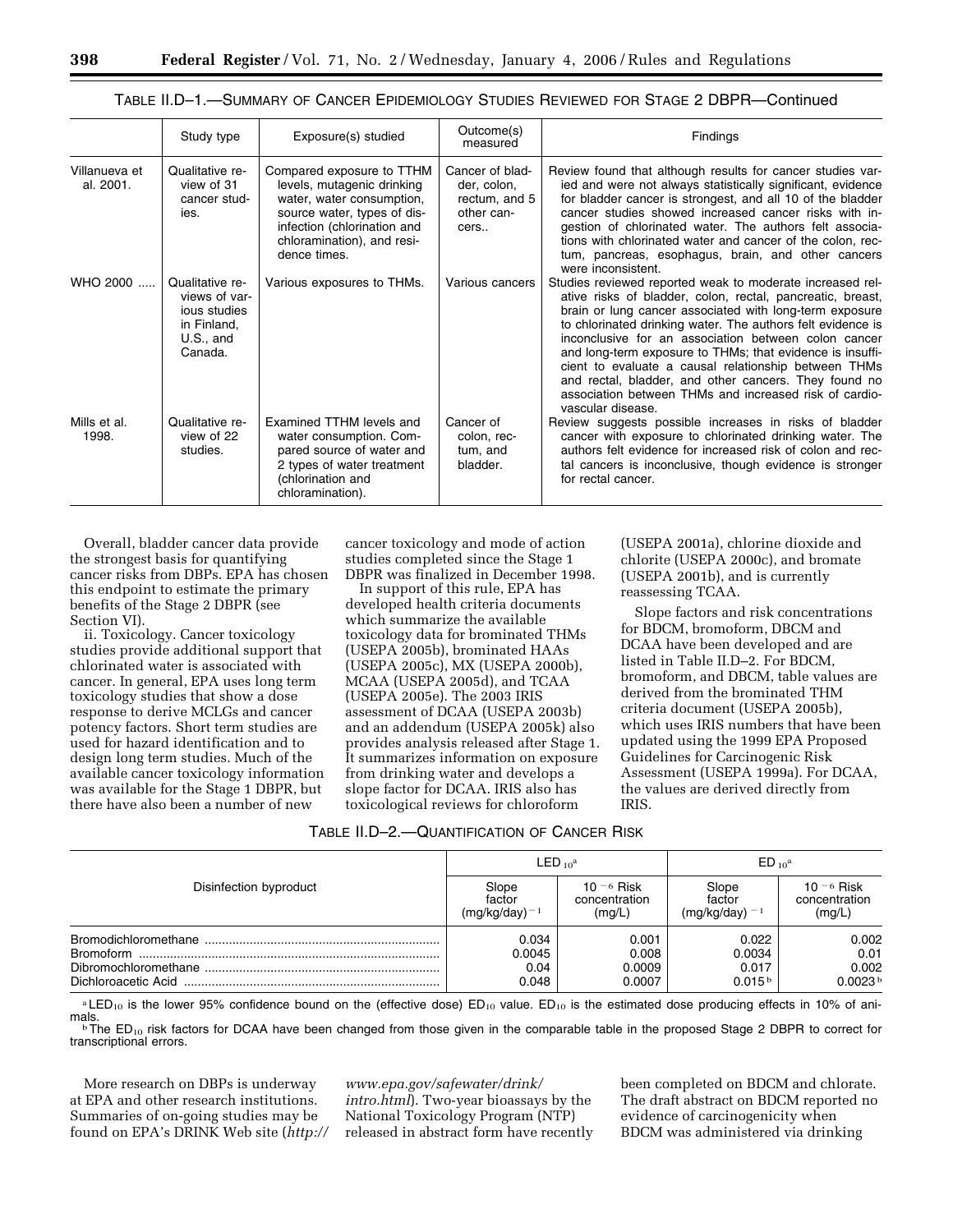water (NTP 2005a). Another recent study, a modified two-year bioassay on BDCM in the drinking water, reported little evidence of carcinogenicity (George et al. 2002). In a previous NTP study, tumors were observed, including an increased incidence of kidney, liver, and colon tumors, when BDCM was administered at higher doses by gavage in corn oil (NTP 1987). EPA will examine new information on BDCM as it becomes available. In the chlorate draft abstract, NTP found some evidence that it may be a carcinogen (NTP 2004). Chlorate is a byproduct of hypochlorite and chlorine dioxide systems. A longterm, two-year bioassay NTP study on DBA is also complete but has not yet undergone peer review (NTP 2005b).

b. Reproductive and developmental health effects. Both human epidemiology studies and animal toxicology studies have examined associations between chlorinated drinking water or DBPs and reproductive and developmental health effects. Based on an evaluation of the available science, EPA believes the data suggest that exposure to DBPs is a potential reproductive and developmental health hazard.

The following section briefly discusses the reproductive and developmental epidemiology and toxicology information available to EPA. Further discussion of these studies and EPA's conclusions can be found in the proposed Stage 2 DBPR (USEPA 2003a) and the Economic Analysis (USEPA 2005a).

i. Epidemiology. As discussed previously, epidemiology studies have the strength of relating human exposure to DBP mixtures through multiple intake routes. Although the critical exposure window for reproductive and developmental effects is much smaller than that for cancer (generally weeks versus years), exposure assessment is also a main limitation of reproductive and developmental epidemiology studies. Exposure assessment uncertainties arise from limited data on DBP concentrations and maternal water usage and source over the course of the pregnancy. However, classification errors typically push the true risk estimate towards the null value (Vineis 2004). According to Bove et al. (2002), ''Difficulties in assessing exposure may result in exposure misclassification biases that would most likely produce substantial underestimates of risk as well as distorted or attenuated exposure-response trends.'' Studies of rare outcomes (e.g., individual birth defects) often have limited statistical power because of the small number of cases being examined. This limits the

ability to detect statistically significant associations for small to moderate relative risk estimates. Small sample sizes also result in imprecision around risk estimates reflected by wide confidence intervals. In addition to the limitations of individual studies, evaluating reproductive and developmental epidemiology studies collectively is difficult because of the methodological differences between studies and the wide variety of endpoints examined. These factors may contribute to inconsistencies in the scientific body of literature as noted below.

More recent studies tend to be of higher quality because of improved exposure assessments and other methodological advancements. For example, studies that use THM levels to estimate exposure tend to be higher quality than studies that define exposure by source or treatment. These factors were taken into account by EPA when comparing and making conclusions on the reproductive and developmental epidemiology literature. What follows is a summary of available epidemiology literature on reproductive and developmental endpoints such as spontaneous abortion, stillbirth, neural tube and other birth defects, low birth weight, and intrauterine growth retardation. Information is grouped, where appropriate, into three categories on fetal growth, viability, and malformations, and reviews are described separately afterward. Table II.D–3 provides a more detailed description of each study or review.

Fetal growth. Many studies looked for an association between fetal growth (mainly small for gestational age, low birth weight, and pre-term delivery) and chlorinated water or DBPs. The results from the collection of studies as a whole are inconsistent. A number of studies support the possibility that exposure to chlorinated water or DBPs are associated with adverse fetal growth effects (Infante-Rivard 2004; Wright et al. 2004; Wright et al. 2003; Källén and Robert 2000; Gallagher et al. 1998; Kanitz et al. 1996; Bove et al. 1995; Kramer et al. 1992). Other studies showed mixed results (Porter et al. 2005; Savitz et al. 2005; Yang 2004) or did not provide evidence of an association (Toledano et al. 2005; Jaakkola et al. 2001; Dodds et al. 1999; Savitz et al. 1995) between DBP exposure and fetal growth. EPA notes that recent, higher quality studies provide some evidence of an increased risk of small for gestational age and low birth weight.

Fetal viability. While the database of epidemiology studies for fetal loss

endpoints (spontaneous abortion or stillbirth) remains inconsistent as a whole, there is suggestive evidence of an association between fetal loss and chlorinated water or DBP exposure. Various studies support the possibility that exposure to chlorinated water or DBPs is associated with decreased fetal viability (Toledano et al. 2005; Dodds et al. 2004; King et al. 2000b; Dodds et al. 1999; Waller et al. 1998; Aschengrau et al. 1993; Aschengrau et al. 1989). Other studies did not support an association (Bove et al. 1995) or reported inconclusive results (Savitz et al. 2005; Swan et al. 1998; Savitz et al. 1995) between fetal viability and exposure to THMs or tapwater. A recent study by King et al. (2005) found little evidence of an association between stillbirths and haloacetic acids after controlling for trihalomethane exposures, though nonstatistically significant increases in stillbirths were seen across various exposure levels.

Fetal malformations. A number of epidemiology studies have examined the relationship between fetal malformations (such as neural tube, oral cleft, cardiac, or urinary defects, and chromosomal abnormalities) and chlorinated water or DBPs. It is difficult to assess fetal malformations in aggregate due to inconsistent findings and disparate endpoints being examined in the available studies. Some studies support the possibility that exposure to chlorinated water or DBPs is associated with various fetal malformations (Cedergren et al. 2002; Hwang et al. 2002; Dodds and King 2001; Klotz and Pyrch 1999; Bove et al. 1995; Aschengrau et al. 1993). Other studies found little evidence (Shaw et al. 2003; Källén and Robert 2000; Dodds et al. 1999; Shaw et al. 1991) or inconclusive results (Magnus et al. 1999) between chlorinated water or DBP exposure and fetal malformations. Birth defects most consistently identified as being associated with DBPs include neural tube defects and urinary tract malformations.

Other endpoints have also been examined in recent epidemiology studies. One study suggests an association between DBPs and decreased menstrual cycle length (Windham et al. 2003), which, if corroborated, could be linked to the biological basis of other reproductive endpoints observed. No association between THM exposure and semen quality was found (Fenster et al. 2003). More work is needed in both areas to support these results.

Reviews. An early review supported an association between measures of fetal viability and tap water (Swan et al.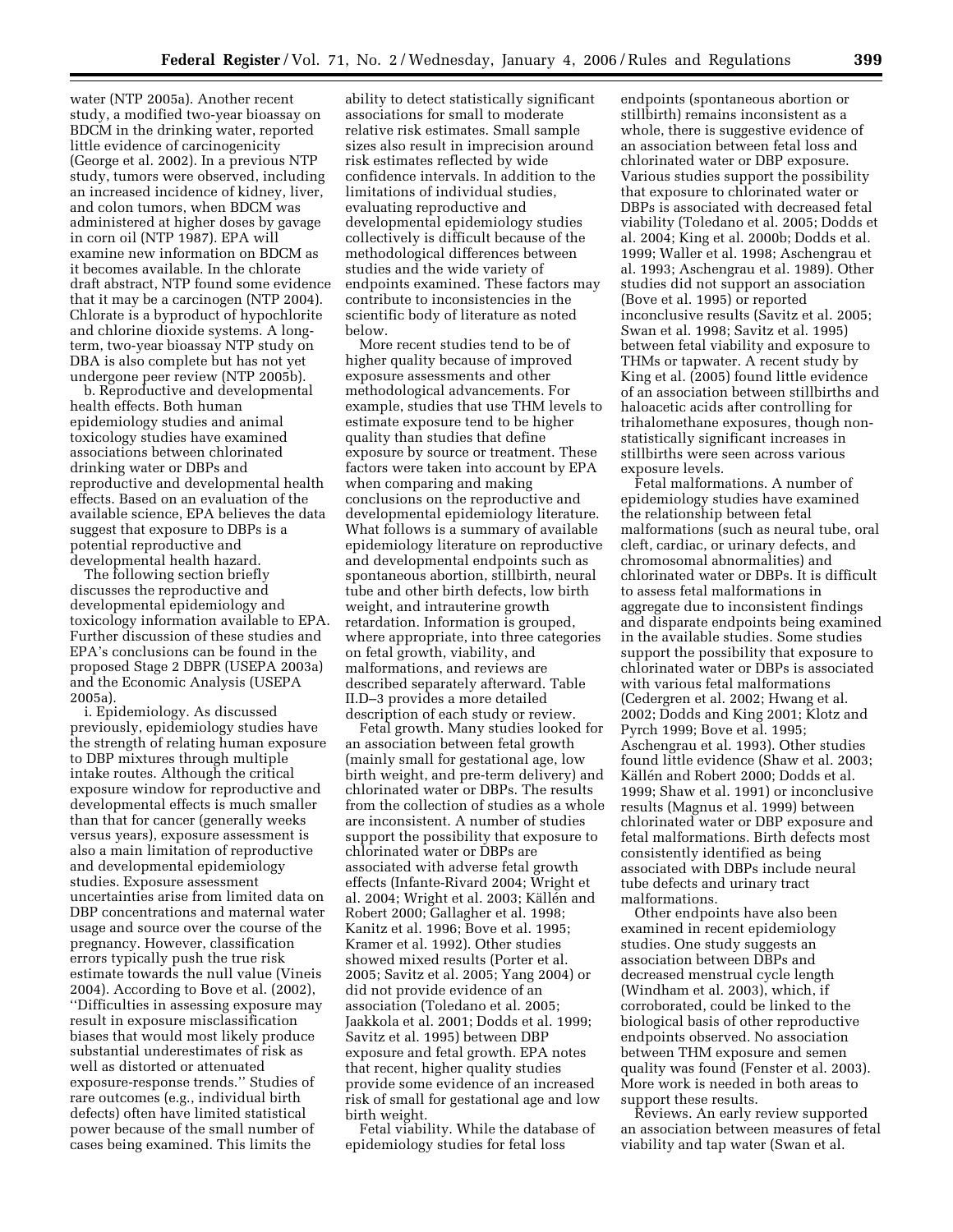1992). Three other reviews found data inadequate to support an association between reproductive and developmental health effects and THM exposure (Reif et al. 1996; Craun 1998; WHO 2000). Mills et al. (1998) examined data on and found support for an association between fetal viability and malformations and THMs. Another review presented to the Stage 2 MDBP FACA found some evidence for an association with fetal viability and some fetal malformations and exposure to DBPs but reported that the evidence was inconsistent for these endpoints as well as for fetal growth (Reif et al. 2000). Reif

et al. (2000) concluded that the weight of evidence from epidemiology studies suggests that ''DBPs are likely to be reproductive toxicants in humans under appropriate exposure conditions,'' but from a risk assessment perspective, data are primarily at the hazard identification stage. Nieuwenhuijsen et al. (2000) found some evidence for an association between fetal growth and THM exposure and concluded evidence for associations with other fetal endpoints is weak but gaining weight. A qualitative review by Villanueva et al. (2001) found evidence generally supports a possible association between

reproductive effects and drinking chlorinated water. Graves et al. (2001) supports a possible association for fetal growth but not fetal viability or malformations. More recently, Bove et al. (2002) examined and supported an association between small for gestational age, neural tube defects and spontaneous abortion endpoints and DBPs. Following a meta-analysis on five malformation studies, Hwang and Jaakkola (2003) concluded that there was evidence which supported associations between DBPs and risk of birth defects, especially neural tube defects and urinary tract defects.

|  | TABLE II.D-3.-SUMMARY OF REPRODUCTIVE/DEVELOPMENTAL EPIDEMIOLOGY STUDIES |  |
|--|--------------------------------------------------------------------------|--|
|--|--------------------------------------------------------------------------|--|

| Author(s)                                          | Study type                                                                                               | Exposure(s) studied                                                                                                                                                                                                                            | Outcome(s) measured                                                                                             | Findings                                                                                                                                                                                                                                                                                                                                                                                                                                                                                                                                                                                                                                                                                                                                                                                                                                                                                                                                                                                             |
|----------------------------------------------------|----------------------------------------------------------------------------------------------------------|------------------------------------------------------------------------------------------------------------------------------------------------------------------------------------------------------------------------------------------------|-----------------------------------------------------------------------------------------------------------------|------------------------------------------------------------------------------------------------------------------------------------------------------------------------------------------------------------------------------------------------------------------------------------------------------------------------------------------------------------------------------------------------------------------------------------------------------------------------------------------------------------------------------------------------------------------------------------------------------------------------------------------------------------------------------------------------------------------------------------------------------------------------------------------------------------------------------------------------------------------------------------------------------------------------------------------------------------------------------------------------------|
| Porter et al.<br>2005.                             | Cross-sectional study in<br>Maryland, 1998-2002.                                                         | <b>Estimated THM and</b><br>HAA exposure during<br>pregnancy.                                                                                                                                                                                  | Intrauterine growth re-<br>tardation.                                                                           | No consistent association or dose-response rela-<br>tionship was found between exposure to either<br>TTHM or HAA5 and intrauterine growth retar-<br>dation. Results suggest an increased risk of<br>intrauterine growth retardation associated with<br>TTHM and HAA5 exposure in the third tri-<br>mester, although only HAA5 results were sta-<br>tistically significant.                                                                                                                                                                                                                                                                                                                                                                                                                                                                                                                                                                                                                           |
| Savitz et al.<br>2005.                             | Population-based pro-<br>spective cohort study<br>in three communities<br>around the U.S.,<br>2000-2004. | Estimated TTHM, HAA9,<br>and TOC exposures<br>during pregnancy. In-<br>dices examined in-<br>cluded concentration.<br>ingested amount, ex-<br>posure from show-<br>ering and bathing,<br>and an integration of<br>all exposures com-<br>bined. | Early and late preg-<br>nancy loss, preterm<br>birth, small for gesta-<br>tional age, and term<br>birth weight. | No association with pregnancy loss was seen<br>when looking at high exposure of TTHM com-<br>pared to low exposure of TTHM. When exam-<br>ining individual THMs, a statistically significant<br>association<br>found<br>was<br>between<br>bromodichloromethane (BDCM) and preg-<br>nancy loss. A similar, non-statistically signifi-<br>was<br>cant<br>association<br>seen<br>between<br>dibromochloromethane (DBCM) and preg-<br>nancy loss. Some increased risk was seen for<br>losses at greater than 12 weeks' gestation for<br>TTHM, BDCM, and TOX (total organic halide),<br>but most results generally did not provide sup-<br>port for an association. Preterm birth showed<br>a small inverse relationship with DBP expo-<br>sure (i.e. higher exposures showed less<br>preterm births), but this association was weak.<br>TTHM exposure of 80 ug/L was associated<br>with twice the risk for small for gestational age<br>during the third trimester and was statistically<br>significant. |
| Toledano et<br>al. 2005.                           | Large cross-sectional<br>study in England,<br>1992-1998.                                                 | Linked mother's resi-<br>dence at time of deliv-<br>ery to modeled esti-<br>mates of TTHM levels<br>in water zones.                                                                                                                            | Stillbirth, low birth<br>weight.                                                                                | A significant association between TTHM and risk<br>of stillbirth, low birth weight, and very low birth<br>weight was observed in one of the three re-<br>gions. When all three regions were combined,<br>small, but non-significant, excess risks were<br>found between all three outcomes and TTHM<br>and chloroform. No associations were ob-<br>served between reproductive risks and BDCM<br>or total brominated THMs.                                                                                                                                                                                                                                                                                                                                                                                                                                                                                                                                                                           |
| Dodds et al.<br>2004 (and<br>King et al.<br>2005). | Population-based case-<br>control study in Nova<br>Scotia and Eastern<br>Ontario, 1999-2001.             | <b>Estimated THM and</b><br>HAA exposure at resi-<br>dence during preg-<br>nancy. Linked water<br>consumption and<br>showering/bathing to<br>THM exposure.                                                                                     | Stillbirth                                                                                                      | A statistically significant association was ob-<br>served between stillbirths and exposure to<br>total THM, BDCM, and chloroform. Associa-<br>tions were also detected for metrics, which in-<br>corporated water consumption, showering and<br>bathing habits. Elevated relative risks were ob-<br>served for intermediate exposures for total<br>HAA and DCAA measures; TCAA and<br>brominated HAA exposures showed no asso-<br>ciation. No statistically significant associations<br>or dose-response relationships between any<br>HAAs and stillbirth were detected after control-<br>ling for THM exposure.                                                                                                                                                                                                                                                                                                                                                                                     |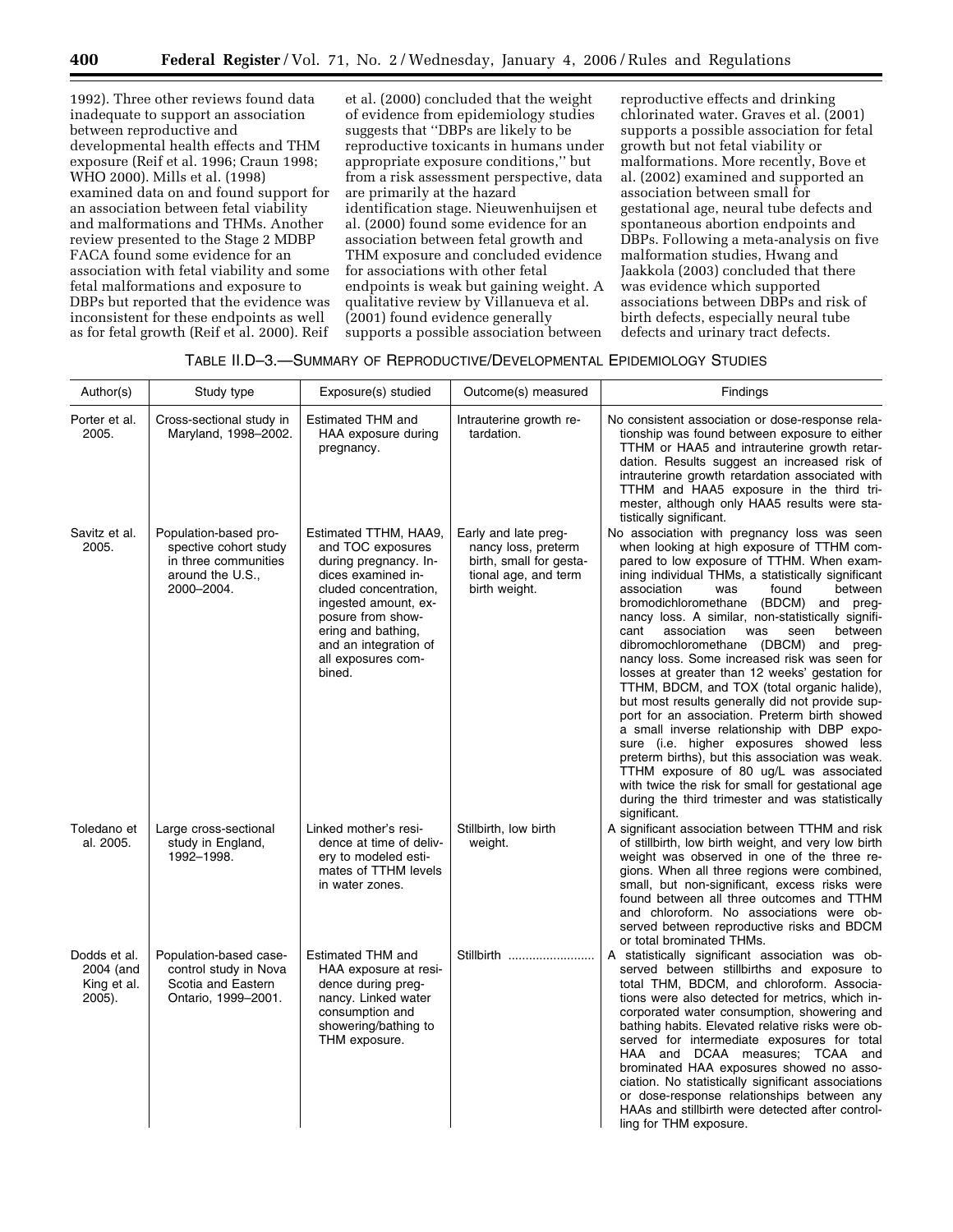# TABLE II.D–3.—SUMMARY OF REPRODUCTIVE/DEVELOPMENTAL EPIDEMIOLOGY STUDIES—Continued

| Author(s)                                         | Study type                                                      | Exposure(s) studied                                                                                                                                          | Outcome(s) measured                                                                                      | Findings                                                                                                                                                                                                                                                                                                                                                                                                                                                                                                                                                   |
|---------------------------------------------------|-----------------------------------------------------------------|--------------------------------------------------------------------------------------------------------------------------------------------------------------|----------------------------------------------------------------------------------------------------------|------------------------------------------------------------------------------------------------------------------------------------------------------------------------------------------------------------------------------------------------------------------------------------------------------------------------------------------------------------------------------------------------------------------------------------------------------------------------------------------------------------------------------------------------------------|
| Infante-<br>Rivard<br>2004.                       | Case-control study of<br>newborns in Montreal,<br>1998-2000.    | <b>Estimated THM levels</b><br>and water consump-<br>tion during pregnancy.<br>Exposure from show-<br>ering and presence of<br>two genetic<br>polymorphisms. | Intrauterine growth re-<br>tardation.                                                                    | No associations were found between exposure<br>to THMs and intrauterine growth retardation.<br>However, a significant effect was observed be-<br>tween THM exposure and intrauterine growth<br>retardation for newborns with the CYP2E1<br>gene variant. Findings suggest that exposure<br>to THMs at the highest levels can affect fetal<br>growth but only in genetically susceptible<br>newborns.                                                                                                                                                       |
| Wright et al.<br>2004.                            | Large cross-sectional<br>study: Massachusetts,<br>1995-1998.    | Estimated maternal<br>third-trimester expo-<br>sures to TTHMs, chlo-<br>roform, BDCM, total<br>HAAs, DCA, TCA, MX<br>and mutagenicity in<br>drinking water.  | Birth weight, small for<br>gestational age,<br>preterm delivery, ges-<br>tational age.                   | Statistically significant reductions in mean birth<br>weight were observed for BDCM, chloroform,<br>and mutagenic activity. An exposure-response<br>relationship was found between THM expo-<br>sure and reductions in mean birth weight and<br>risk of small for gestational age. There was no<br>association between preterm delivery and ele-<br>vated levels of HAAs, MX, or mutagenicity. A<br>reduced risk of preterm delivery was observed<br>with high THM exposures. Gestational age<br>was associated with exposure to THMs and<br>mutagenicity. |
| Yang et al.<br>2004 (and<br>Yang et<br>al. 2000). | Large cross-sectional<br>studies in Taiwan,<br>1994-1996.       | Compared maternal<br>consumption of<br>chlorinated drinking<br>water (yes/no).                                                                               | Low birth weight,<br>preterm delivery.                                                                   | Residence in area supplied with chlorinated<br>drinking water showed a statistically significant<br>association with preterm delivery. No associa-<br>tion was seen between chlorinated drinking<br>water and low birth weight.                                                                                                                                                                                                                                                                                                                            |
| Fenster et<br>al. 2003.                           | Small prospective study<br>in California, 1990-<br>1991.        | <b>Examined TTHM levels</b><br>within the 90 days<br>preceding semen col-<br>lection.                                                                        | Sperm motility, sperm<br>morphology.                                                                     | No association between TTHM level and sperm<br>mobility or morphology. BDCM was inversely<br>associated with linearity of sperm motion.<br>There was some suggestion that water con-<br>sumption and other ingestion metrics may be<br>associated with different indicators of semen<br>quality.                                                                                                                                                                                                                                                           |
| Shaw et al.<br>2003.                              | 2 case-control maternal<br>interview studies: CA,<br>1987-1991. | <b>Estimated THM levels</b><br>for mothers' resi-<br>dences from before<br>conception through<br>early pregnancy.                                            | Neural tube defects, oral<br>clefts, selected heart<br>defects.                                          | No associations or exposure-response relation<br>were observed between malformations and<br>TTHMs in either study.                                                                                                                                                                                                                                                                                                                                                                                                                                         |
| Windham et<br>al. 2003.                           | Prospective study: CA,<br>1990-1991.                            | Estimated exposure to<br>THMs through show-<br>ering and ingestion<br>over average of 5.6<br>menstrual cycles per<br>woman.                                  | Menstrual cycle, fol-<br>licular phase length<br>(in days).                                              | Findings suggest that THM exposure may affect<br>ovarian function. All brominated THM com-<br>pounds were associated with significantly<br>shorter menstrual cycles with the strongest<br>finding for chlorodibromomethane. There was<br>little association between TTHM exposure and<br>luteal phase length, menses length, or cycle<br>variability.                                                                                                                                                                                                      |
| Wright et al.<br>2003.                            | Cross-sectional study:<br>Massachusetts, 1990.                  | Estimated TTHM expo-<br>sure in women during<br>pregnancy (average<br>for pregnancy and<br>during each trimester).                                           | Birth weight, small for<br>gestational age,<br>preterm delivery, ges-<br>tational age.                   | Statistically significant associations between 2nd<br>trimester and pregnancy average TTHM expo-<br>sure and small for gestational age and fetal<br>birth weight were detected. Small, statistically<br>significant increases in gestational duration/<br>age were observed at increased TTHM levels,<br>but there was little evidence of an association<br>between TTHM and preterm delivery or low<br>birth weight.                                                                                                                                      |
| Cedergren<br>et al. 2002.                         | Retrospective case-con-<br>trol study: Sweden,<br>1982-1997.    | Examined maternal<br>periconceptional DBP<br>levels and used GIS<br>to assign water sup-<br>plies.                                                           | Cardiac defects                                                                                          | Exposure to chlorine dioxide in drinking water<br>showed statistical significance for cardiac de-<br>fects. THM concentrations of 10 ug/L and<br>higher were significantly associated with car-<br>diac defects. No excess risk for cardiac defect<br>and nitrate were seen.                                                                                                                                                                                                                                                                               |
| Hwang et al.<br>2002.                             | Large cross-sectional<br>study in Norway,<br>1993-1998.         | Compared exposure to<br>chlorination (yes/no)<br>and water color levels<br>for mother's residence<br>during pregnancy.                                       | Birth defects (neural<br>tube defects, cardiac,<br>respiratory system,<br>oral cleft, urinary<br>tract). | Risk of any birth defect, cardiac, respiratory sys-<br>tem, and urinary tract defects were signifi-<br>cantly associated with water chlorination. Ex-<br>posure to chlorinated drinking water was sta-<br>tistically significantly associated with risk of<br>ventricular septal defects, and an exposure-re-<br>sponse pattern was seen. No other specific<br>defects were associated with the exposures<br>that were examined.                                                                                                                           |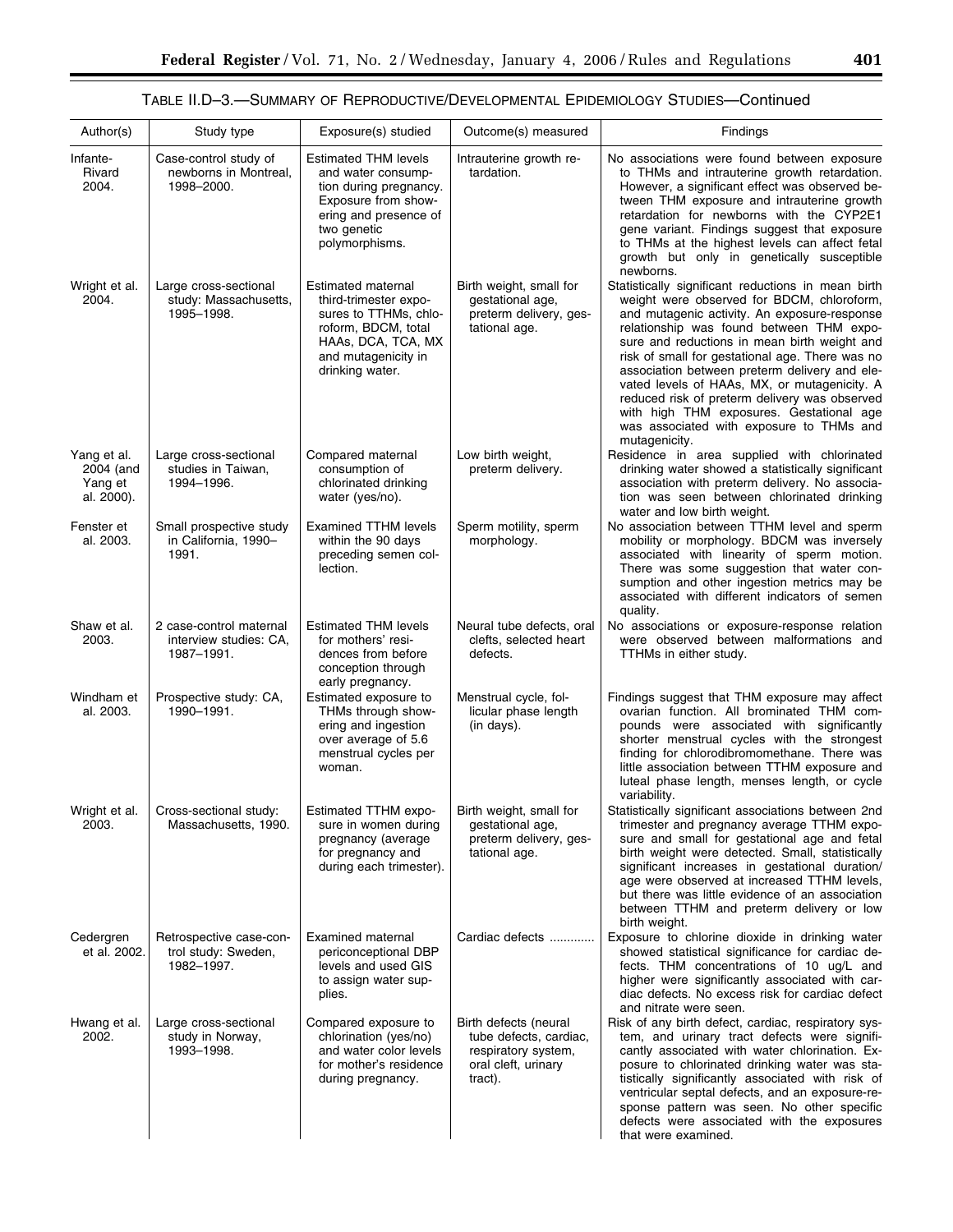۲

| Author(s)                                                       | Study type                                                                         | Exposure(s) studied                                                                                                                                                 | Outcome(s) measured                                                                                                                                                                  | Findings                                                                                                                                                                                                                                                                                                                                                                                                                                                                                                                                                                                       |
|-----------------------------------------------------------------|------------------------------------------------------------------------------------|---------------------------------------------------------------------------------------------------------------------------------------------------------------------|--------------------------------------------------------------------------------------------------------------------------------------------------------------------------------------|------------------------------------------------------------------------------------------------------------------------------------------------------------------------------------------------------------------------------------------------------------------------------------------------------------------------------------------------------------------------------------------------------------------------------------------------------------------------------------------------------------------------------------------------------------------------------------------------|
| Dodds and<br>King 2001.                                         | Population-based retro-<br>spective cohort in<br>Nova Scotia, 1988-<br>1995.       | Estimated THM, chloro-<br>form, and<br>bromodichloromethan-<br>e (BDCM) exposure.                                                                                   | Neural tube defects,<br>cardiovascular de-<br>fects, cleft defects,<br>chromosomal abnor-<br>malities.                                                                               | Exposure to BDCM was associated with in-<br>creased risk of neural tube defects, cardio-<br>vascular anomalies. Chloroform was not asso-<br>ciated with neural tube defects, but was asso-<br>ciated with chromosomal abnormalities. No as-<br>sociation between THM and cleft defects were<br>detected.                                                                                                                                                                                                                                                                                       |
| Jaakkola et<br>al. 2001.                                        | Large cross-sectional<br>study in Norway.<br>1993-1995.                            | Compared chlorination<br>(yes/no) and water<br>color (high/low) for<br>mother during preg-<br>nancy.                                                                | Low birth weight, small<br>for gestational age,<br>preterm delivery.                                                                                                                 | No evidence found for association between pre-<br>natal exposure to chlorinated drinking water<br>and low birth weight or small for gestational<br>age. A reduced risk of preterm delivery was<br>noted for exposure to chlorinated water with<br>high color content.                                                                                                                                                                                                                                                                                                                          |
| Källén and<br>Robert<br>2000.                                   | Large cross-sectional<br>cohort study in Swe-<br>den, 1985–1994.                   | Linked prenatal expo-<br>sure to drinking water<br>disinfected with var-<br>ious methods (no<br>chlorine, chlorine di-<br>oxide only, sodium<br>hypochlorite only). | Gestational duration,<br>birth weight, intra-<br>uterine growth, mor-<br>tality, congenital mal-<br>formations, and other<br>birth outcomes.                                         | A statistically significant difference was found for<br>short gestational duration and low birth weight<br>among infants whose mother resided in areas<br>using sodium hypochlorite, but not for chlorine<br>dioxide. Sodium hypochlorite was also associ-<br>ated with other indices of fetal development<br>but not with congenital defects. No other ef-<br>fects were observed for intrauterine growth,<br>childhood cancer, infant mortality, low Apgar<br>neonatal<br>jaundice,<br>or neonatal<br>score.<br>hypothyroidism in relation to either disinfection<br>method.                 |
| Dodds et al.<br>1999 (and<br>King et al.<br>2000b).             | Population-based retro-<br>spective cohort study<br>in Nova Scotia, 1988-<br>1995. | <b>Estimated TTHM level</b><br>for women during<br>pregnancy.                                                                                                       | Low birth weight,<br>preterm birth, small<br>for gestational age,<br>stillbirth, chromosomal<br>abnormalities, neural<br>tube defects, cleft de-<br>fects, major cardiac<br>defects. | A statistically significant increased risk for still-<br>births and high total THMs and specific THMs<br>during pregnancy was detected, with higher<br>risks observed among asphyxia-related still-<br>births. Bromodichloromethane had the strong-<br>est association and exhibited an exposure-re-<br>sponse pattern. There was limited evidence of<br>an association between THM level and other<br>reproductive outcomes. No congenital anoma-<br>lies were associated with THM exposure, ex-<br>cept for a non-statistically significant associa-<br>tion with chromosomal abnormalities. |
| Klotz and<br>Pyrch<br>1999 (and<br>Klotz and<br>Pyrch<br>1998). | Population-based case-<br>control study in New<br>Jersey, 1993–1994.               | Estimated exposure of<br>pregnant mothers to<br>TTHMs and HAAs,<br>and compared source<br>of water.                                                                 | Neural tube defects                                                                                                                                                                  | A significant association was seen between ex-<br>posure to THMs and neural tube defects. No<br>associations were observed for neural tube<br>defects<br>and<br>acids<br>haloacetic<br>or<br>haloacetonitriles.                                                                                                                                                                                                                                                                                                                                                                                |
| Magnus et<br>al. 1999.                                          | Large cross-sectional<br>study in Norway,<br>1993-1995.                            | Compared chlorination<br>(yes/no) and water<br>color (high/low) at<br>mothers' residences<br>at time of birth.                                                      | Birth defects (neural<br>tube defects, major<br>cardiac, respiratory,<br>urinary, oral cleft).                                                                                       | Statistically significant associations were seen<br>between urinary tract defects and chlorination<br>and high water color (high content of organic<br>compounds). No associations were detected<br>for other outcomes or all birth defects com-<br>bined. A non-statistically significant, overall ex-<br>cess risk of birth defects was seen within mu-<br>nicipalities with chlorination and high water<br>color compared to municipalities with no<br>chlorination and low color.                                                                                                          |
| Gallagher et<br>al. 1998.                                       | Retrospective cohort<br>study of newborns in<br>Colorado, 1990-1993.               | Estimated THM levels in<br>drinking water during<br>third trimester of preg-<br>nancy.                                                                              | Low birth weight, term<br>low birthweight, and<br>preterm delivery.                                                                                                                  | Weak, non-statistically significant association<br>with low birth weight and TTHM exposure dur-<br>ing the third trimester. Large statistically sig-<br>nificant increase for term low birthweight at<br>highest THM exposure levels. No association<br>between preterm delivery and THM exposure.                                                                                                                                                                                                                                                                                             |
| Swan et al.<br>1998.                                            | Prospective study in<br>California, 1990-1991.                                     | Compared consumption<br>of cold tap water to<br>bottled water during<br>early pregnancy.                                                                            | Spontaneous abortion                                                                                                                                                                 | Pregnant women who drank cold tap water com-<br>pared to those who consumed no cold tap<br>water showed a significant finding for sponta-<br>neous abortion at one of three sites.                                                                                                                                                                                                                                                                                                                                                                                                             |

# TABLE II.D–3.—SUMMARY OF REPRODUCTIVE/DEVELOPMENTAL EPIDEMIOLOGY STUDIES—Continued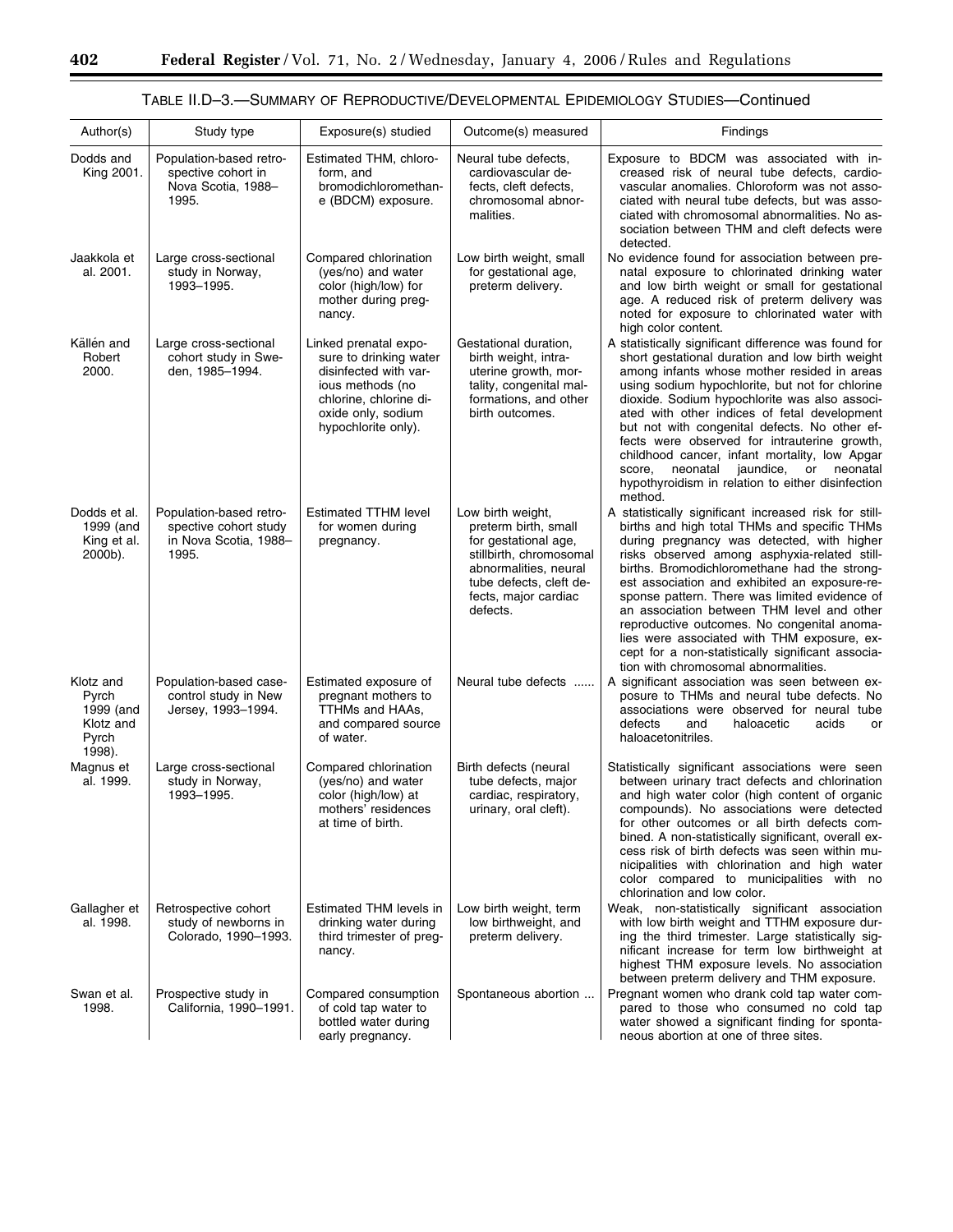# TABLE II.D–3.—SUMMARY OF REPRODUCTIVE/DEVELOPMENTAL EPIDEMIOLOGY STUDIES—Continued

| Author(s)                                                     | Study type                                                             | Exposure(s) studied                                                                                                                                                     | Outcome(s) measured                                                                                                                                                          | Findings                                                                                                                                                                                                                                                                                                                                                                                                                                                                                                                                                                                                             |
|---------------------------------------------------------------|------------------------------------------------------------------------|-------------------------------------------------------------------------------------------------------------------------------------------------------------------------|------------------------------------------------------------------------------------------------------------------------------------------------------------------------------|----------------------------------------------------------------------------------------------------------------------------------------------------------------------------------------------------------------------------------------------------------------------------------------------------------------------------------------------------------------------------------------------------------------------------------------------------------------------------------------------------------------------------------------------------------------------------------------------------------------------|
| Waller et al.<br>1998 (and<br>Waller et<br>al. 2001).         | Prospective cohort in<br>California, 1989-1991.                        | <b>Estimated TTHM levels</b><br>during first trimester<br>of pregnancy via in-<br>gestion and show-<br>ering.                                                           | Spontaneous abortion                                                                                                                                                         | Statistically significant increased risk between<br>high intake of TTHMs and spontaneous abor-<br>tion compared to low intake. BDCM statis-<br>tically associated with increased spontaneous<br>abortion; other THMs not. Reanalysis of expo-<br>sure yielded less exposure misclassification<br>and relative risks similar in magnitude to ear-<br>lier study. An exposure-response relationship<br>was seen between spontaneous abortion and<br>ingestion exposure to TTHMs.                                                                                                                                       |
| Kanitz et al.<br>1996.                                        | Cross-sectional study in<br>Italy, 1988-1989.                          | Compared 3 types of<br>water treatment (chlo-<br>rine dioxide, sodium<br>hypochlorite, and<br>chlorine dioxide/so-<br>dium hypochlorite).                               | Low birth weight, body<br>length, cranial circum-<br>ference, preterm de-<br>livery, and other ef-<br>fects.                                                                 | Smaller body length and small cranial circum-<br>ference showed statistical significant associa-<br>tion with maternal exposure to chlorinated<br>drinking water. Neonatal jaundice linked statis-<br>tically to prenatal exposure to drinking water<br>treated with chlorine dioxide. Length of preg-<br>nancy, type of delivery, and birthweight<br>showed no association.                                                                                                                                                                                                                                         |
| Bove et al.<br>1995 (and<br>Bove et<br>al. 1992a<br>& 1992b). | Large cohort cross-sec-<br>tional study in New<br>Jersey, 1985-1988.   | Examined maternal ex-<br>posure to TTHM and<br>various other contami-<br>nants.                                                                                         | Low birth weight, fetal<br>deaths, small for ges-<br>tational age, birth de-<br>fects (neural tube de-<br>fects, oral cleft, cen-<br>tral nervous system,<br>major cardiac). | Weak, statistically significant increased risk<br>found for higher TTHM levels with small for<br>gestational age, neural tube defects, central<br>nervous system defects, oral cleft defects, and<br>major cardiac defects. Some association with<br>higher TTHM exposure and low birth weight.<br>No effect seen for preterm birth, very low birth<br>weight, or fetal deaths.                                                                                                                                                                                                                                      |
| Savitz et al.<br>1995.                                        | Population-based case-<br>control study: North<br>Carolina, 1988-1991. | Examined TTHM con-<br>centration at resi-<br>dences and water<br>consumption (during<br>first and third tri-<br>mesters).                                               | Spontaneous abortion,<br>preterm delivery, low<br>birth weight.                                                                                                              | There was a statistically significant increased<br>miscarriage risk with high THM concentration,<br>but THM intake (based on concentration times<br>consumption level) was not related to preg-<br>nancy outcome. No associations were seen for<br>preterm delivery or low birth weight. Water<br>source was not related to pregnancy outcome<br>either, with the exception of a non-significant,<br>increased risk of spontaneous abortion for bot-<br>tled water users. There was a non-statistically<br>significant pattern of reduced risk with in-<br>creased consumption of water for all three out-<br>comes. |
| Aschengrau<br>et al. 1993.                                    | Case-control study in<br>Massachusetts, 1977-<br>1980.                 | Source of water and 2<br>types of water treat-<br>ment (chlorination,<br>chloramination).                                                                               | Neonatal death, still-<br>birth, congenital<br>anomalies.                                                                                                                    | There was a non-significant, increased associa-<br>tion between frequency of stillbirths and mater-<br>chlorinated<br>exposure<br>to<br>nal<br>versus<br>chloraminated surface water. An increased risk<br>of urinary track and respiratory track defects<br>and chlorinated water was detected. Neonatal<br>death and other major malformations showed<br>no association. No increased risk seen for any<br>adverse pregnancy outcomes for surface<br>water versus ground and mixed water use.                                                                                                                      |
| Kramer et<br>al. 1992.                                        | Population-based case-<br>control study in Iowa,<br>1989-1990.         | Examined chloroform,<br>DCBM, DBCM, and<br>bromoform levels and<br>compared type of<br>water source (surface,<br>shallow well, deep<br>well).                           | Low birth weight, pre-<br>maturity, intrauterine<br>growth retardation.                                                                                                      | Statistically significant increased risk for intra-<br>uterine growth retardation effects from chloro-<br>form exposure were observed. Non-significant<br>increased risks were observed for low birth<br>weight and chloroform and for intrauterine<br>growth retardation and DCBM. No intrauterine<br>growth retardation or low birth weight effects<br>were seen for the other THMs, and no effects<br>on prematurity were observed for any of the<br>THMs.                                                                                                                                                        |
| Shaw et al.<br>1991 (and<br>Shaw et<br>al. 1990).             | Small case-control<br>study: Santa Clara<br>County, CA, 1981-<br>1983. | <b>Estimated chlorinated</b><br>tap water consump-<br>tion, mean maternal<br>TTHM level, show-<br>ering/bathing expo-<br>sure at residence dur-<br>ing first trimester. | Congenital cardiac<br>anomalies.                                                                                                                                             | Following reanalysis, no association between<br>cardiac anomalies and TTHM level were ob-<br>served.                                                                                                                                                                                                                                                                                                                                                                                                                                                                                                                 |
| Aschengrau<br>et al. 1989.                                    | Case-control study in<br>Massachusetts, 1976-<br>1978.                 | Source of water and ex-<br>posure to metals and<br>other contaminants.                                                                                                  | Spontaneous abortion                                                                                                                                                         | A statistically significantly association was de-<br>tected between surface water source and fre-<br>quency of spontaneous abortion.                                                                                                                                                                                                                                                                                                                                                                                                                                                                                 |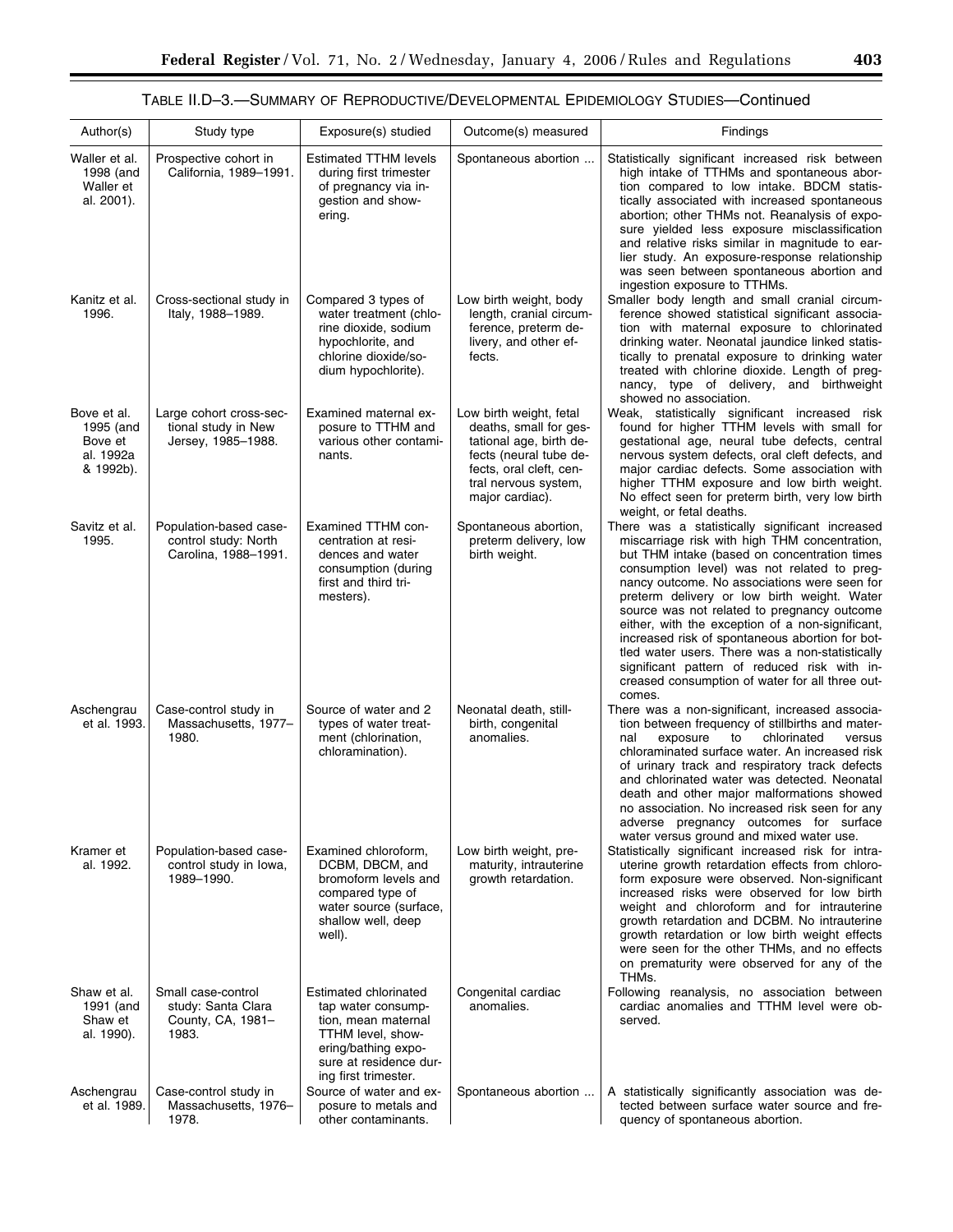۲

# TABLE II.D–3.—SUMMARY OF REPRODUCTIVE/DEVELOPMENTAL EPIDEMIOLOGY STUDIES—Continued

| Author(s)                           | Study type                                                                                        | Exposure(s) studied                                                                                                                                                                                     | Outcome(s) measured                                                                                                                                                                                                                         | Findings                                                                                                                                                                                                                                                                                                                                                                                                                                                                                                               |
|-------------------------------------|---------------------------------------------------------------------------------------------------|---------------------------------------------------------------------------------------------------------------------------------------------------------------------------------------------------------|---------------------------------------------------------------------------------------------------------------------------------------------------------------------------------------------------------------------------------------------|------------------------------------------------------------------------------------------------------------------------------------------------------------------------------------------------------------------------------------------------------------------------------------------------------------------------------------------------------------------------------------------------------------------------------------------------------------------------------------------------------------------------|
| Reviews/<br>Meta-<br>analyses       |                                                                                                   |                                                                                                                                                                                                         |                                                                                                                                                                                                                                             |                                                                                                                                                                                                                                                                                                                                                                                                                                                                                                                        |
| Hwang and<br>Jakkola<br>2003.       | Review and meta-anal-<br>ysis of 5 studies.                                                       | Compared DBP levels,<br>source of water, chlo-<br>rine residual, color<br>(high/low), and 2<br>types of disinfection:<br>chlorination and<br>chloramination.                                            | Birth defects (respiratory<br>system, urinary sys-<br>tem, neural tube de-<br>fects, cardiac, oral<br>cleft).                                                                                                                               | The meta-analysis supports an association be-<br>tween exposure to chlorination by-products<br>and the risk of any birth defect, particularly the<br>risk of neural tube defects and urinary system<br>defects.                                                                                                                                                                                                                                                                                                        |
| Bove et al.<br>2002.                | Qualitative review of 14<br>studies.                                                              | Examined THM levels.<br>Compared drinking<br>water source and type<br>of water treatment.                                                                                                               | Birth defects, small for<br>gestational age, low<br>birth weight, preterm<br>delivery, spontaneous<br>abortion, fetal death.                                                                                                                | Review found the studies of THMs and adverse<br>birth outcomes provide moderate evidence for<br>associations with small for gestational age,<br>neural tube defects, and spontaneous abor-<br>tions. Authors felt risks may have been under-<br>estimated and exposure-response relation-<br>ships<br>distorted<br>due<br>exposure<br>to<br>misclassification.                                                                                                                                                         |
| Graves et al.<br>2001.              | Review of toxicological<br>and epidemiological<br>studies using a weight<br>of evidence approach. | Examined water con-<br>sumption, duration of<br>exposure, THM levels,<br>HAA levels, and other<br>contaminants. Com-<br>pared source of<br>water, water treat-<br>ment, water color<br>(high/low), etc. | Low birth weight,<br>preterm delivery,<br>small for gestational<br>age, intrauterine<br>growth retardation,<br>specific birth defects,<br>neonatal death, de-<br>creased fertility, fetal<br>resorption, and other<br>effects.              | Weight of evidence suggested positive associa-<br>tion with DBP exposure for growth retardation<br>such as small for gestational age or intra-<br>uterine growth retardation and urinary tract de-<br>fects. Review found no support for DBP expo-<br>sure and low birth weight, preterm delivery,<br>some specific birth defects, and neonatal<br>death, and inconsistent findings for all birth de-<br>fects, all central nervous system defects, neu-<br>ral tube defects, spontaneous abortion, and<br>stillbirth. |
| Villanueva et<br>al. 2001.          | Qualitative review of 14<br>reproductive and de-<br>velopmental health ef-<br>fect studies.       | Compared exposure to<br>TTHM levels, muta-<br>genic drinking water,<br>water consumption,<br>source water, types of<br>disinfection<br>(chlorination and<br>chloramination), and<br>residence times.    | Spontaneous abortion,<br>low birth weight, small<br>for gestational age,<br>neural tube defects,<br>other reproductive<br>and developmental<br>outcomes.                                                                                    | Review found positive associations between in-<br>creased spontaneous abortion, low birth<br>weight, small for gestational age, and neural<br>tube defects and drinking chlorinated water in<br>most studies, although not always with statis-<br>tical significance.                                                                                                                                                                                                                                                  |
| Nieuwenhuij-<br>sen et al.<br>2000. | Qualitative review of nu-<br>merous toxicological<br>and epidemiological<br>studies.              | Examined levels of var-<br>ious DBPs, water con-<br>sumption, and dura-<br>tion of exposure.<br>Compared water<br>color, water treatment,<br>source of water, etc.                                      | Low birth weight,<br>preterm delivery,<br>spontaneous abor-<br>tions, stillbirth, birth<br>defects, etc.                                                                                                                                    | The review supports some evidence of associa-<br>tion between THMs and low birth weight, but<br>inconclusive. Review found no evidence of as-<br>sociation between THMs and preterm delivery,<br>and that associations for other outcomes<br>(spontaneous abortions, stillbirth, and birth de-<br>fects) were weak but gaining weight.                                                                                                                                                                                 |
| Reif et al.<br>2000.                | Qualitative reviews of<br>numerous epidemio-<br>logical studies.                                  | Compared source of<br>water supply and<br>methods of disinfec-<br>tion. Estimated TTHM<br>levels.                                                                                                       | Birth weight, low birth<br>weight, intrauterine<br>growth retardation,<br>small for gestational<br>age, preterm deliver,<br>somatic parameters,<br>neonatal jaundice,<br>spontaneous abortion,<br>stillbirth, develop-<br>mental anomalies. | Weight of evidence suggested DBPs are repro-<br>ductive toxicants in humans under appropriate<br>exposure conditions. The review reports find-<br>ings between TTHMs and effects on fetal<br>growth, fetal viability, and congenital anoma-<br>lies as inconsistent. Reviewers felt data are at<br>the stage of hazard identification and did not<br>suggest a dose-response pattern of increasing<br>risk with increasing TTHM concentration.                                                                         |
| <b>WHO 2000</b>                     | Qualitative reviews of<br>various studies in Fin-<br>land, U.S., and Can-<br>ada.                 | Various exposures to<br>THMs.                                                                                                                                                                           | Various reproductive<br>and developmental ef-<br>fects.                                                                                                                                                                                     | Review found some support for an association<br>between increased risks of neural tube defects<br>and miscarriage and THM exposure. Other as-<br>sociations have been observed, but the au-<br>thors believed insufficient data exist to assess<br>any of these associations.                                                                                                                                                                                                                                          |
| Craun, ed.<br>1998.                 | Qualitative review of 10<br>studies, focus on Cali-<br>fornia cohort study.                       | <b>Examined THM levels</b><br>and water consump-<br>tion, and compared<br>source of water and<br>water treatment (chlo-<br>rine, chloramines,<br>chlorine dioxide).                                     | Stillbirth, neonatal<br>death, spontaneous<br>abortion, low birth<br>weight, preterm deliv-<br>ery, intrauterine<br>growth retardation,<br>neonatal jaundice,<br>birth defects.                                                             | Associations between DBPs and various repro-<br>ductive effects were seen in some epidemio-<br>logical studies, but the authors felt these re-<br>sults do not provide convincing evidence for a<br>causal relationship between DBPs and repro-<br>ductive effects.                                                                                                                                                                                                                                                    |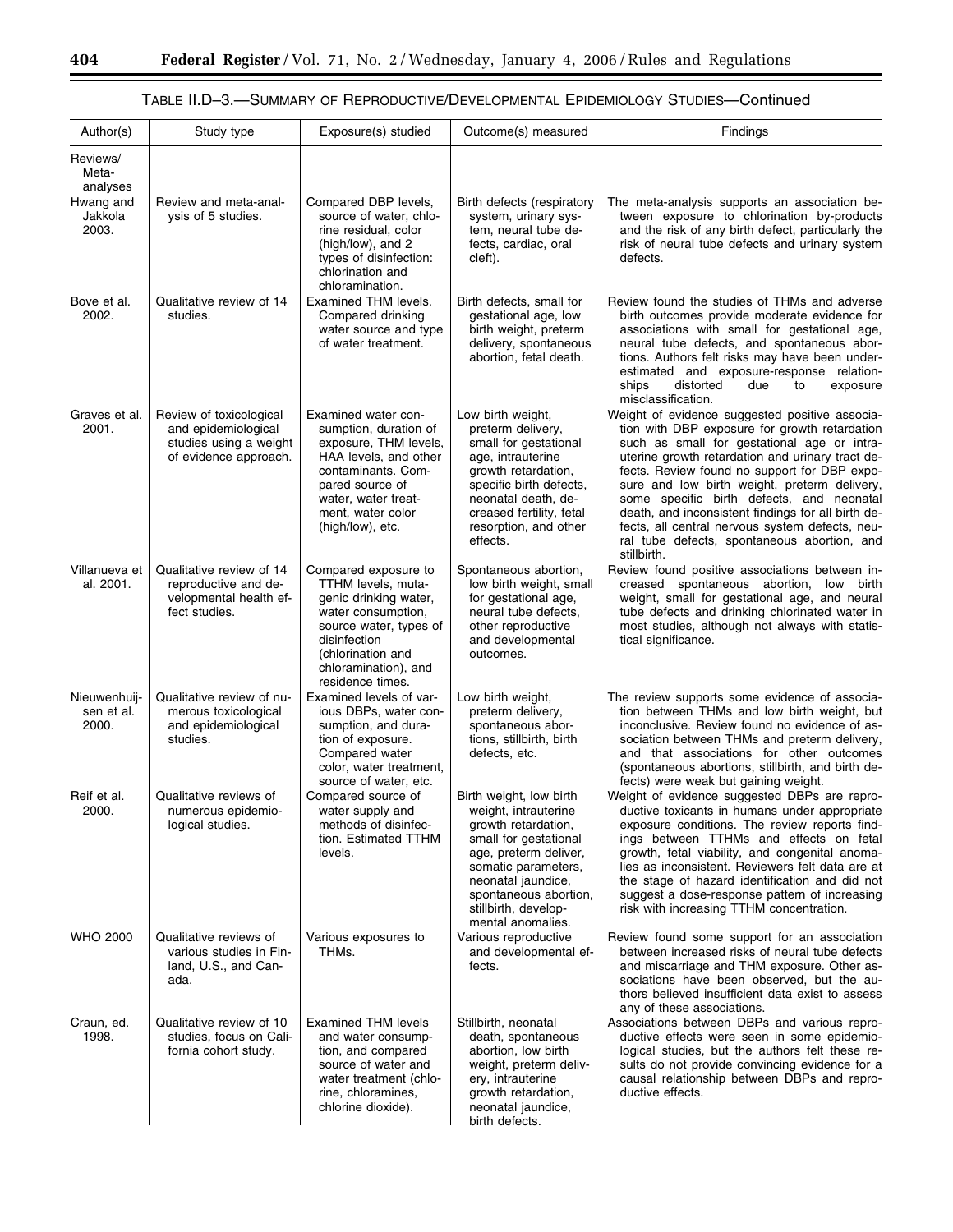| Author(s)             | Study type                                                                                                                                                                                       | Exposure(s) studied                                                                                                                                                                 | Outcome(s) measured                                                                                                                                                                                                                                                                               | Findings                                                                                                                                                                                                                                                                                                                                                                                                                                                          |
|-----------------------|--------------------------------------------------------------------------------------------------------------------------------------------------------------------------------------------------|-------------------------------------------------------------------------------------------------------------------------------------------------------------------------------------|---------------------------------------------------------------------------------------------------------------------------------------------------------------------------------------------------------------------------------------------------------------------------------------------------|-------------------------------------------------------------------------------------------------------------------------------------------------------------------------------------------------------------------------------------------------------------------------------------------------------------------------------------------------------------------------------------------------------------------------------------------------------------------|
| Mills et al.<br>1998. | Qualitative review of 22<br>studies.                                                                                                                                                             | <b>Examined TTHM levels</b><br>and water consump-<br>tion. Compared<br>source of water and 2<br>types of water treat-<br>ment (chlorination and<br>chloramination).                 | Various reproductive<br>and developmental ef-<br>fects.                                                                                                                                                                                                                                           | Review found studies suggest possible increases<br>in adverse reproductive and developmental ef-<br>fects, such as increased spontaneous abortion<br>rates, small for gestational age, and fetal<br>anomalies, but that insufficient evidence exists<br>to establish a causal relationship.                                                                                                                                                                       |
| Reif et al.<br>1996.  | Review of 3 case-con-<br>trol studies and 1<br>cross-sectional study.                                                                                                                            | Examined THM levels at<br>residences, dose con-<br>sumption, chloroform.<br>Compared source of<br>waters and 2 types of<br>water treatment<br>(chlorination and<br>chloramination). | Birth defects (central<br>nervous system, neu-<br>ral tube defects, car-<br>diac, oral cleft, res-<br>piratory, urinary tract),<br>spontaneous abortion,<br>low birth weight,<br>growth retardation,<br>preterm delivery,<br>intrauterine growth re-<br>tardation, stillbirth,<br>neonatal death. | Studies reviewed suggest that exposure to DBPs<br>may increase intrauterine growth retardation,<br>neural tube defects, major heart defects, and<br>oral cleft defects. Review found epidemiologic<br>evidence supporting associations between ex-<br>posure to DBPs and adverse pregnancy out-<br>comes to be sparse and to provide an inad-<br>equate basis to identify DBPs as a reproduc-<br>tive or developmental hazard.                                    |
| Swan et al.<br>1992.  | Qualitative review of 5<br>studies in Santa Clara<br>County, CA (Deane et<br>al. 1992, Wrensch et<br>al. 1992, Hertz-<br>Picciotto et al. 1992,<br>Windham et al. 1992.<br>Fenster et al. 1992). | Compared maternal<br>consumption of resi-<br>dence tap water to<br>bottled water.                                                                                                   | Spontaneous abortion                                                                                                                                                                                                                                                                              | Four of the studies reviewed suggest that<br>women drinking bottled water during the first<br>trimester of pregnancy may have reduced risk<br>of spontaneous abortion relative to drinking<br>tap water. No association seen in the fifth<br>study. Review concluded that if findings are<br>causal and not due to chance or bias, data<br>suggest a 10-50% increase in spontaneous<br>abortion risk for pregnant women drinking tap<br>water over bottled water. |

TABLE II.D–3.—SUMMARY OF REPRODUCTIVE/DEVELOPMENTAL EPIDEMIOLOGY STUDIES—Continued

ii. Toxicology. To date, the majority of reproductive and developmental toxicology studies have been short term and higher dose. Many of these studies are summarized in a review by Tyl (2000). A summary of this review and of additional studies is provided in the proposed Stage 2 DBPR (USEPA 2003a). Individual DBP supporting documents evaluate and assess additional studies as well (USEPA 2000b; USEPA 2000c; USEPA 2001a; USEPA 2001b; USEPA 2003b; USEPA 2005b; USEPA 2005c; USEPA 2005d; USEPA 2005e; USEPA 2005k). A number of recent studies have been published that include in vivo and in vitro assays to address mechanism of action. Overall, reproductive and developmental toxicology studies indicate a possible reproductive/ developmental health hazard although they are preliminary in nature for the majority of DBPs, and the dose-response characteristics of most DBPs have not been quantified. Some of the reproductive effects of DCAA were quantified as part of the RfD development process, and impacts of DCAA on testicular structure are one of the critical effects in the study that is the basis of the RfD (USEPA 2003b).

A few long term, lower dose studies have been completed. Christian et al. (2002a and 2002b) looked for an association between BDCM and DBAA and reproductive and developmental

endpoints. The authors identified a NOAEL and LOAEL of 50 ppm and 150 ppm, respectively, based on delayed sexual maturation for BDCM and a NOAEL and LOAEL of 50 ppm and 250 ppm based on abnormal spermatogenesis for DBAA. The authors concluded that similar effects in humans would only be seen at levels many orders of magnitude higher than that of current drinking water levels. As discussed in more detail in the proposal, EPA believes that because of key methodological differences indicated as being important in other studies (Bielmeier et al. 2001; Bielmeier et al. 2004; Kaydos et al. 2004; Klinefelter et al. 2001; Klinefelter et al. 2004), definitive conclusions regarding BDCM and DBAA cannot be drawn. Other multi-generation research underway includes a study on BCAA, but this research is not yet published.

Biological plausibility for the effects observed in reproductive and developmental epidemiological studies has been demonstrated through various toxicological studies on some individual DBPs (e.g., Bielmeier et al. 2001; Bielmeier et al. 2004; Narotsky et al. 1992; Chen et al. 2003; Chen et al. 2004). Some of these studies were conducted at high doses, but similarity of effects observed between toxicology studies and epidemiology studies strengthens the weight of evidence for a

possible association between adverse reproductive and developmental health effects and exposure to chlorinated surface water.

c. Conclusions. EPA's weight of evidence evaluation of the best available science on carcinogenicity and reproductive and developmental effects, in conjunction with the widespread exposure to DBPs, supports the incremental regulatory changes in today's rule that target lowering DBPs and providing equitable public health protection.

EPA believes that the cancer epidemiology and toxicology literature provide important information that contributes to the weight of evidence for potential health risks from exposure to chlorinated drinking water. At this time, the cancer epidemiology studies support a potential association between exposure to chlorinated drinking water and cancer, but evidence is insufficient to establish a causal relationship. The epidemiological evidence for an association between DBP exposure and colon and rectal cancers is not as consistent as it is for bladder cancer, although similarity of effects reported in animal toxicity and human epidemiology studies strengthens the evidence for an association with colon and rectal cancers. EPA believes that the overall cancer epidemiology and toxicology data support the decision to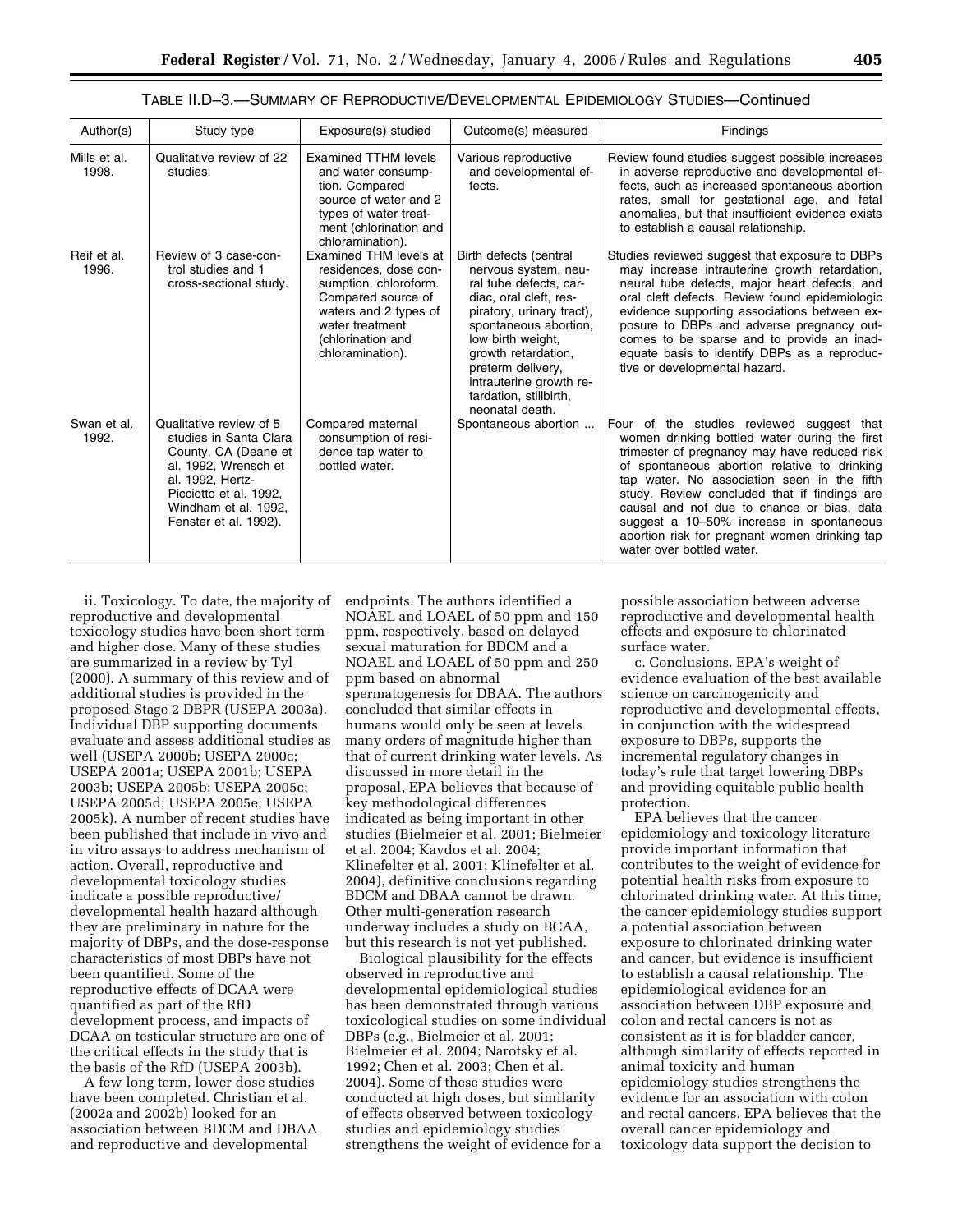pursue additional DBP control measures as reflected in the Stage 2 DBPR.

Based on the weight of evidence evaluation of the reproductive and developmental epidemiology data, EPA concludes that a causal link between adverse reproductive or developmental health effects and exposure to chlorinated drinking water or DBPs has not been established, but that there is a potential association. Despite inconsistent findings across studies, some recent studies continue to suggest associations between DBP exposure and various adverse reproductive and developmental effects. In addition, data from a number of toxicology studies, although the majority of them were conducted using high doses, demonstrate biological plausibility for some of the effects observed in epidemiology studies. EPA concludes that no dose-response relationship or causal link has been established between exposure to chlorinated drinking water or disinfection byproducts and adverse developmental or reproductive health effects. EPA's evaluation of the best available studies, particularly epidemiology studies is that they do not support a conclusion at this time as to whether exposure to chlorinated drinking water or disinfection byproducts causes adverse developmental and reproductive health effects, but do provide an indication of a potential health concern that warrants incremental regulatory action beyond the Stage 1 DBPR.

# *D. DBP Occurrence and DBP Control*

New information on the occurrence of DBPs in distribution systems raises issues about the protection provided by the Stage 1 DBPR. This section presents new occurrence and treatment information used to identify key issues and to support the development of the Stage 2 DBPR. For a more detailed discussion see the proposed Stage 2 DBPR (USEPA 2003a). For additional information on occurrence of regulated and nonregulated DBPs, see the Occurrence Assessment for the Final Stage 2 Disinfectants and Disinfection Byproducts Rule (USEPA 2005f).

### 1. Occurrence

EPA, along with the M-DBP Advisory Committee, collected, developed, and evaluated new information that became available after the Stage 1 DBPR was published. The Information Collection Rule (ICR) (USEPA 1996) provided new field data on DBP exposure for large water systems and new study data on the effectiveness of several DBP control technologies. The unprecedented amount of information collected under

the ICR was supplemented by a survey conducted by the National Rural Water Association, data provided by various States, the Water Utility Database (which contains data collected by the American Water Works Association), and ICR Supplemental Surveys for small and medium water systems.

After analyzing the DBP occurrence data, EPA and the Advisory Committee reached three significant conclusions that in part led the Advisory Committee to recommend further control of DBPs in public water systems. First, the data from the Information Collection Rule showed that the RAA compliance calculation under the Stage 1 DBPR allows elevated TTHM or HAA5 levels to regularly occur at some locations in the distribution system while the overall average of TTHM or HAA5 levels at all DBP monitoring locations is below the MCLs of the Stage 1 DBPR. Customers served at those sampling locations with DBP levels that are regularly above 0.080 mg/L TTHM and 0.060 mg/L HAA5 experience higher exposure compared to customers served at locations where these levels are consistently met.

Second, the new data demonstrated that DBP levels in single samples can be substantially above 0.080 mg/L TTHM and 0.060 mg/L HAA5. Some customers receive drinking water with concentrations of TTHM and HAA5 up to 75% above 0.080 mg/L and 0.060 mg/ L, respectively, even when their water system is in compliance with the Stage 1 DBPR. Some studies support an association between acute exposure to DBPs and potential adverse reproductive and developmental health effects (see Section III.C for more detail).

Third, the data from the Information Collection Rule revealed that the highest TTHM and HAA5 levels can occur at any monitoring site in the distribution system. In fact, the highest concentrations did not occur at the maximum residence time locations in more than 50% of all ICR samples. The fact that the locations with the highest DBP levels vary in different public water systems indicates that the Stage 1 DBPR monitoring may not accurately represent the high DBP concentrations that actually exist in distribution systems, and that additional monitoring is needed to identify distribution system locations with elevated DBP levels.

These data showed that efforts beyond the Stage 1 DBPR are needed to provide more equitable protection from DBP exposure across the entire distribution system. The incremental regulatory changes made under the Stage 2 DBPR meet this need by reevaluating the locations of DBP monitoring sites and

addressing high DBP concentrations that occur at particular locations or in single samples within systems in compliance.

# 2. Treatment

The analysis of the new treatment study data confirmed that certain technologies are effective at reducing DBP concentrations. Bench- and pilotscale studies for granular activated carbon (GAC) and membrane technologies required by the Information Collection Rule provided information on the effectiveness of the two technologies. Other studies found UV light to be highly effective for inactivating Cryptosporidium and Giardia at low doses without promoting the formation of DBPs (Malley *et al.*  1996; Zheng *et al.* 1999). This new treatment information adds to the treatment options available to utilities for controlling DBPs beyond the requirements of the Stage 1 DBPR.

#### *E. Conclusions for Regulatory Action*

After extensive analysis of available data and rule options considered by the Advisory Committee and review of public comments on the proposed Stage 2 DBPR (USEPA, 2003a), EPA is finalizing a Stage 2 DBPR control strategy consistent with the key elements of the Agreement in Principle signed in September 2000 by the participants in the Stage 2 M–DBP Advisory Committee. EPA believes that exposure to chlorinated drinking water may be associated with cancer, reproductive, and developmental health risks. EPA determined that the risktargeting measures recommended in the Agreement in Principle will require only those systems with the greatest risk to make treatment and operational changes and will maintain simultaneous protection from potential health concerns from DBPs and microbial contaminants. EPA has carefully evaluated and expanded upon the recommendations of the Advisory Committee and public comments to develop today's rule. EPA also made simplifications where possible to minimize complications for public water systems as they transition to compliance with the Stage 2 DBPR while expanding public health protection. The requirements of the Stage 2 DBPR are described in detail in Section IV of this preamble.

#### **IV. Explanation of Today's Action**

#### *A. MCLGs*

MCLGs are set at concentration levels at which no known or anticipated adverse health effects occur, allowing for an adequate margin of safety.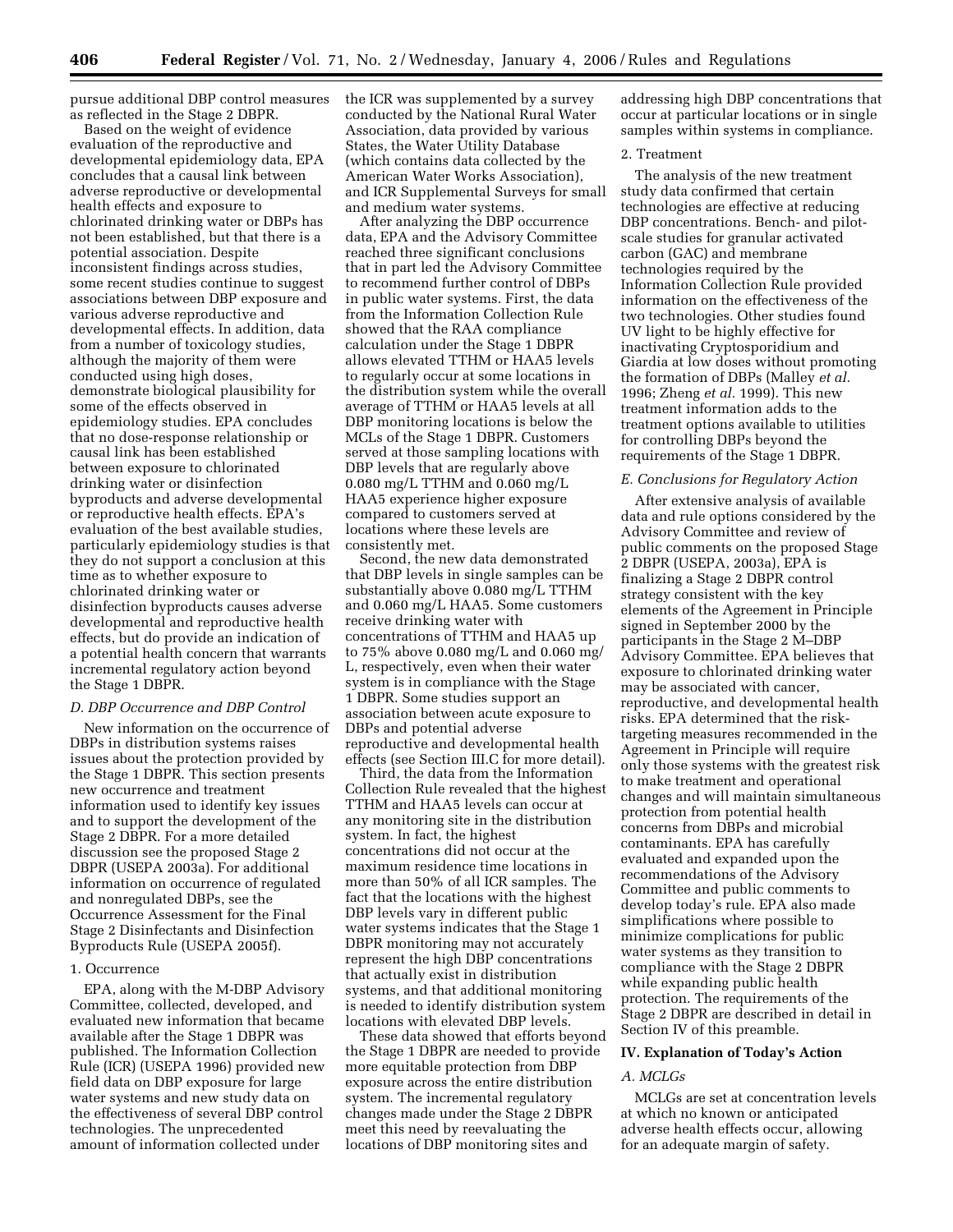Establishment of an MCLG for each specific contaminant is based on the available evidence of carcinogenicity or noncancer adverse health effects from drinking water exposure using EPA's guidelines for risk assessment. MCLGs are developed to ensure they are protective of the entire population.

Today's rule provides MCLGs for chloroform and two haloacetic acids, monochloroacetic acid (MCAA) and trichloroacetic acid (TCAA).

1. Chloroform MCLG

a. Today's rule. The final MCLG for chloroform is 0.07 mg/L. The MCLG was calculated using toxicological evidence that the carcinogenic effects of chloroform are due to sustained tissue toxicity. EPA is not changing the other THM MCLGs finalized in the Stage 1 DBPR.

b. Background and analysis. The MCLG for chloroform is unchanged from the proposal. The MCLG is calculated using a reference dose (RfD)

of 0.01 mg/kg/day and an adult tap water consumption of 2 L per day for a 70 kg adult. A relative source contribution (RSC) of 20% was used in accordance with Office of Water's current approach for deriving RSC through consideration of data that indicate that other routes and sources of exposure may potentially contribute substantially to the overall exposure to chloroform. See the proposed Stage 2 DBPR (USEPA 2003a) for a detailed discussion of the chloroform MCLG.

# MCLG for Chloroform =  $\frac{(0.01 \text{ mg/kg/day})(70 \text{ kg})(0.2)}{2 \text{ L/day}}$  = 0.07 mg/L (rounded)

Based on an analysis of the available scientific data on chloroform, EPA believes that the chloroform doseresponse is nonlinear and that chloroform is likely to be carcinogenic only under high exposure conditions (USEPA 2001a). This assessment is supported by the principles of the 1999 EPA Proposed Guidelines for Carcinogen Risk Assessment (USEPA 1999a) and reconfirmed by the 2005 final Cancer Guidelines (USEPA 2005i). The science in support of a nonlinear approach for estimating the carcinogenicity of chloroform was affirmed by the Chloroform Risk Assessment Review Subcommittee of the EPA SAB Executive Committee (USEPA 2000d). Since the nonzero MCLG is based on a mode of action consideration specific to chloroform, it does not affect the MCLGs of other trihalomethanes.

c. Summary of major comments. EPA received many comments in support of the proposed MCLG calculation for chloroform, although some commenters disagreed with a non-zero MCLG.

At this time, based on an analysis of all the available scientific data on chloroform, EPA concludes that chloroform is likely to be carcinogenic to humans only under high exposure conditions that lead to cytotoxicity and regenerative hyperplasia and that chloroform is not likely to be

carcinogenic to humans under conditions that do not cause cytotoxicity and cell regeneration (USEPA 2001a). Therefore, the doseresponse is nonlinear, and the MCLG is set at 0.07 mg/L. This conclusion has been reviewed by the SAB (USEPA 2000d), who agree that nonlinear approach is most appropriate for the risk assessment of chloroform; it also remains consistent with the principles of the 1999 EPA Proposed Guidelines for Carcinogenic Risk Assessment (USEPA 1999a) and the final Cancer Guidelines ( USEPA 2005i), which allow for nonlinear extrapolation.

EPA also received some comments requesting a combined MCLG for THMs or HAAs. This is not appropriate because these different chemicals have different health effects.

## 2. HAA MCLGs: TCAA and MCAA

a. Today's rule. Today's rule finalizes the proposed Stage 2 MCLG for TCAA of 0.02 mg/L (USEPA 2003a) and sets an MCLG for MCAA of 0.07 mg/L. EPA is not changing the other HAA MCLGs finalized in the Stage 1 DBPR (USEPA 1998a).

b. Background and analysis. The Stage 1 DBPR included an MCLG for TCAA of 0.03 mg/L and did not include an MCLG for MCAA (USEPA 1998a). Based on toxicological data published after the Stage 1 DBPR, EPA proposed new

MCLGs for TCAA and MCAA of 0.02 mg/L and 0.03 mg/L, respectively, in the Stage 2 proposal (USEPA 2003a). The proposed TCAA MCLG and its supporting analysis is being finalized unchanged in today's final rule. The MCLG calculation for MCAA is revised in this final rule, based on a new reference dose, as discussed later. See the proposed Stage 2 DBPR (USEPA 2003a) for a detailed discussion of the calculation of the MCLGs.

TCAA. The MCLG for TCAA was calculated based on the RfD of 0.03 mg/ kg/day using a 70 kg adult body weight, a 2 L/day drinking water intake, and a relative source contribution of 20%. An additional tenfold risk management factor has been applied to account for the possible carcinogenicity of TCAA. This approach is consistent with EPA policy. TCAA induces liver tumors in mice (Ferreira-Gonzalez et al. 1995; Pereira 1996; Pereira and Phelps 1996; Tao et al. 1996; Latendresse and Pereira 1997; Pereira et al. 1997) but not in rats (DeAngelo et al. 1997). Much of the recent data on the carcinogenicity of TCAA have focused on examining the carcinogenic mode(s) of action. However, at this time, neither the bioassay nor the mechanistic data are sufficient to support the development of a slope factor from which to quantify the cancer risk.

MCLG for TCAA=
$$
\frac{(0.03 \text{ mg/kg/day})(70 \text{ kg})(0.2)}{(2 \text{ L/day})(10)} = 0.02 \text{ mg/L (rounded)}
$$

The chronic bioassay for TCAA by DeAngelo et al. (1997) was selected as the critical study for the development of the RfD. In this chronic drinking water study, a dose-response was noted for several endpoints and both a LOAEL

and NOAEL were determined. The data are consistent with the findings in both the Pereira (1996) chronic drinking water study and the Mather et al. (1990) subchronic drinking water study. The RfD of 0.03 mg/kg/day is based on the

NOAEL of 32.5 mg/kg/day for liver histopathological changes in rats (DeAngelo et al. 1997). A composite uncertainty factor of 1000 was applied in the RfD determination. A default uncertainty factor of 10 was applied to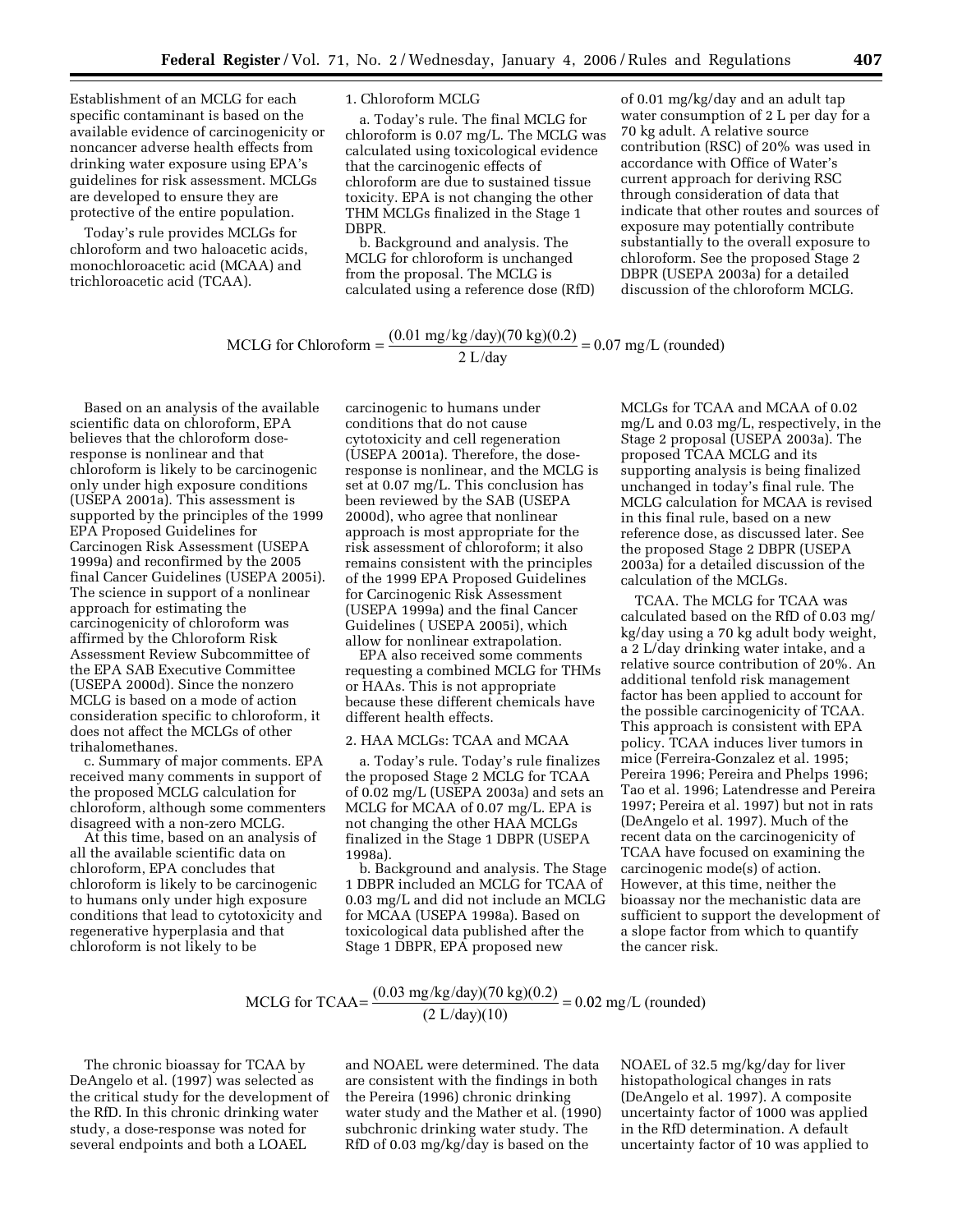the RfD to account for extrapolation from an animal study because data to quantify rat-to-human differences in toxicokinetics or toxicodynamics are not available. The default uncertainty factor of 10 was used to account for human variability in the absence of data on differences in human susceptibility. Although subchronic and chronic studies of TCAA have been reported for multiple species, many studies have focused on liver lesions and a full evaluation of a wide range of potential target organs has not been conducted in two different species. In addition, there has been no multi-generation study of reproductive toxicity and the data from teratology studies in rats provide LOAEL values but no NOAEL for developmental toxicity. Thus, an additional uncertainty factor of 10 was used to account for database insufficiencies.

The MCLG calculation also includes a relative source contribution (RSC) of 20%. The RSC was derived consistent with Office of Water's current approach for deriving RSC. In addition to disinfected water, foods are expected to contribute to daily exposure to TCAA (Raymer et al. 2001, 2004; Reimann et al. 1996). Some of the TCAA in foods comes from cleaning and cooking foods in chlorinated water. Additional TCAA is found in some foods because of the widespread use of chlorine as a sanitizing agent in the food industry (USFDA 1994). EPA was not able to identify any dietary surveys or duplicate diet studies of TCAA in the diet. TCAA also has been identified in rain water,

suggesting some presence in the atmosphere (Reimann et al. 1996); however, due to the low volatility (0.5— 0.7 mm Hg at 25 °C) of TCAA, exposure from ambient air is expected to be minimal. Dermal exposure to disinfected water is also unlikely to be significant. A study by Xu et al. (2002) reports that dermal exposure from bathing and showering is only 0.01% of that from oral exposure. In addition, the solvents trichloroethylene, tetrachlorethylene, 1,1,1-trichloroethane (often found in ambient air and drinking water), and the disinfection byproduct chloral hydrate all contribute to the body's TCAA load since each of these compounds is metabolized to TCAA (ATSDR 2004; ATSDR 1997a; ATSDR 1997b; USEPA 2000e). Due to the limitations primarily in the dietary data and a clear indication of exposure from other sources, EPA applied a relative source contribution of 20%.

MCAA. The MCLG for MCAA uses the following calculations: An RfD of 0.01 mg/kg/day, a 70 kg adult consuming 2 L/day of tap water, and a relative source contribution of 20%.

The RfD included in the proposal was based on a chronic drinking water study in rats conducted by DeAngelo et al. (1997). In the assessment presented for the proposed rule, the LOAEL from this study was identified as 3.5 mg/kg/day based on increased absolute and relative spleen weight in the absence of histopathologic changes. After reviewing comments and further analysis of the data, EPA concludes that it is more appropriate to identify this

change as a NOAEL. Increased spleen weights in the absence of histopathological effects are not necessarily adverse. In addition, spleen weights were decreased, rather than increased in the mid- and high-dose groups in the DeAngelo et al. (1997) study and were accompanied by a significant decrease in body weight, decreased relative and absolute liver weights, decreased absolute kidney weight, and an increase in relative testes weight. Accordingly, the mid-dose in this same study (26.1 mg/kg/day) has been categorized as the LOAEL with the lower 3.5 mg/kg/day dose as a NOAEL.

Based on a NOAEL of 3.5 mg/kg/day (DeAngelo et al. 1997), the revised RfD was calculated as shown below, with a composite uncertainty factor of 300. EPA used a default uncertainty factor of 10 to account for extrapolation from an animal study, since no data on rat-tohuman differences in toxicokinetics or toxicodynamics were identified. A default uncertainty factor of 10 was used to account for human variability in the absence of data on the variability in the toxicokinetics of MCAA in humans or in human susceptibility to MCAA. An additional uncertainty factor of three was used to account for database insufficiencies. Although there is no multi-generation reproduction study, the available studies of reproductive and developmental processes suggest that developmental toxicity is unlikely to be the most sensitive endpoint. This led to the following calculation of the Reference Dose (RfD) and MCLG for MCAA:

$$
RfD = \frac{(3.5 \text{ mg/kg/day})}{(300)} = 0.012 \text{ mg/kg/day rounded to } 0.01 \text{ mg/kg/day}
$$

## Where:

3.5 mg/kg/day = NOAEL for decreased body weight plus decreased liver, kidney and spleen weights in rats

exposed to MCA for 104 weeks in drinking water (DeAngelo et al. 1997).

300 = composite uncertainty factor chosen to account for inter species extrapolation, inter-individual variability in humans, and deficiencies in the database.

# MCLG for MCAA =  $\frac{(0.01 \text{ mg/kg/day})(70 \text{ kg})(0.2)}{2 \text{ L/day}}$  = 0.07 mg/L

The RSC for MCAA was selected using comparable data to that discussed for TCAA. MCAA, like TCAA, has been found in foods and is taken up by foods during cooking (15% in chicken to 62% in pinto beans) and cleaning (2.5% for lettuce) with water containing 500 ppb MCAA (Reimann et al.1996; Raymer et al. 2001, 2004). Rinsing of cooked foods

did not increase the MCAA content of foods to the same extent as was observed for TCAA (Raymer et al. 2004). MCAA was found to be completely stable in water boiled for 60 minutes and is likely to be found in the diet due to the use of chlorinated water in food preparation and the use of chlorine as a sanitizing agent by the food industry

(USFDA 1994). As with TCAA, inhalation and dermal exposures are unlikely to be significant. Dermal exposure from bathing and showering was estimated to contribute only 0.03% of that from oral exposure (Xu et al. 2002). As with TCAA, due to the limitations in dietary data and a clear indication of exposure from other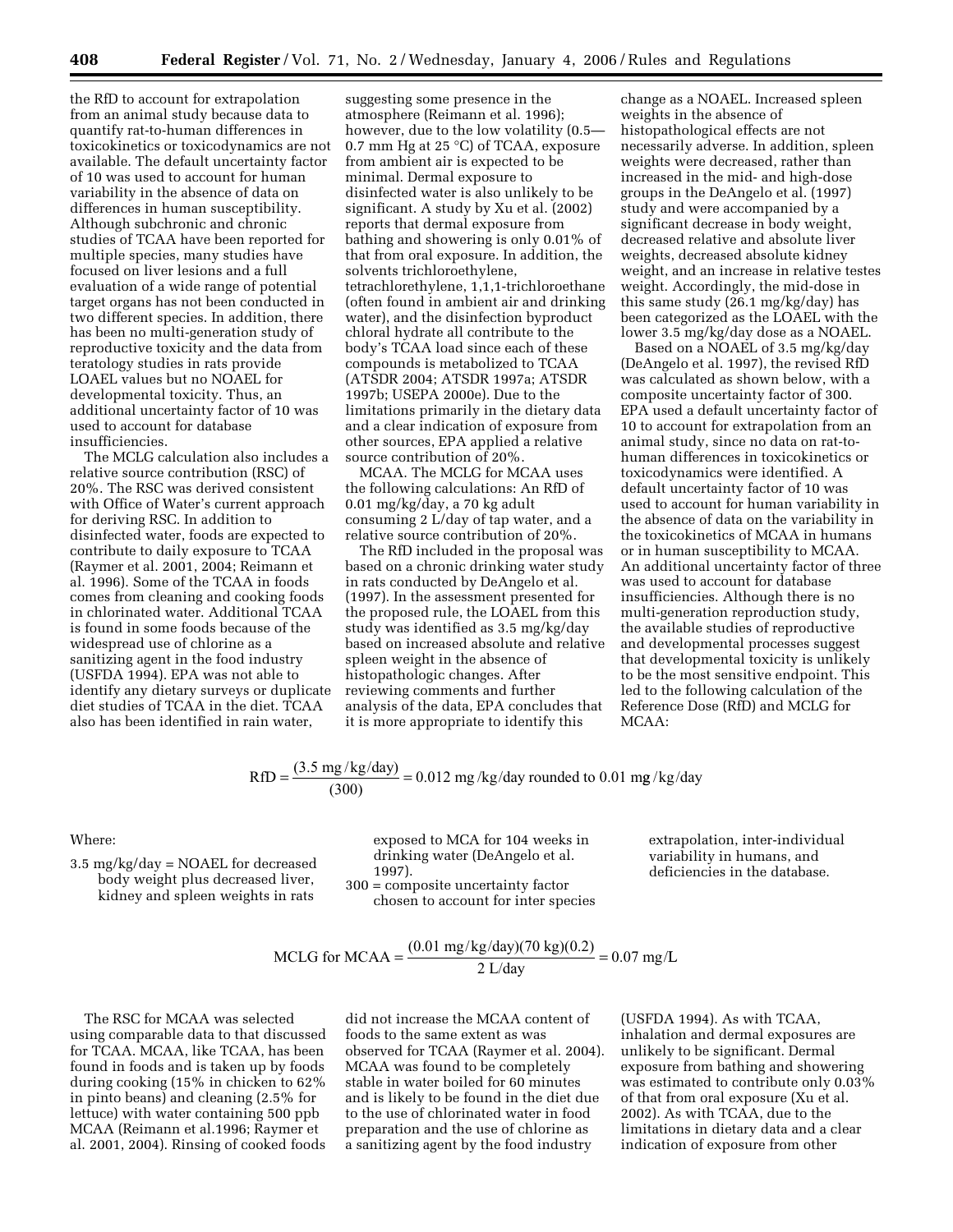sources, EPA applied a relative source contribution of 20%.

c. *Summary of major comments.* EPA received few comments on MCAA and TCAA. The majority of comments about the MCLGs for TCAA and MCAA were general MCLG questions, including RSC derivation. Some commenters questioned why MCAA, TCAA, and chloroform were calculated using an RSC of 20%. In particular, some commenters compared these calculations to that for DBCM in the Stage 1 DBPR, which uses 80%. Each of the MCLGs set for chloroform, TCAA, and MCAA under this rule is calculated using the best available science and EPA Office of Water's current approach for deriving the RSC. EPA chose an RSC of 20%, not 80%, because of clear indications of exposure from other sources; data limitations preclude the derivation of a specific RSC.

The RSC for DBCM was 80% in the Stage 1 DBPR. The DBCM MCLG is not part of today's rulemaking. Any possible future revision to the DBCM MCLG as a result of an RSC change would not affect the MCL for TTHM finalized in today's rule.

In response to comments received on the RfD for MCAA, EPA has reviewed the critical study regarding the appropriateness of an increase in spleen weight in the absence of histopathology as a LOAEL. EPA has determined that the dose associated with this endpoint is more appropriately categorized as a NOAEL rather than a LOAEL and has revised the RfD and MCLG for MCAA.

#### *B. Consecutive Systems*

Today's rule includes provisions for consecutive systems, which are public water systems that receive some or all of their finished water from another water system (a wholesale system). Consecutive systems face particular challenges in providing water that meets regulatory standards for DBPs and other contaminants whose concentration can increase in the distribution system. Moreover, previous regulation of DBP levels in consecutive systems varies widely among States. In consideration of these factors, EPA is finalizing monitoring, compliance schedule, and other requirements specifically for consecutive systems. These requirements are intended to facilitate compliance by consecutive systems with MCLs for TTHM and HAA5 under the Stage 2 DBPR and help to ensure that consumers in consecutive systems receive equivalent public health protection.

# 1. Today's Rule

As public water systems, consecutive systems must provide water that meets the MCLs for TTHM and HAA5 under the Stage 2 DBPR, use specified analytical methods, and carry out associated monitoring, reporting, recordkeeping, public notification, and other requirements. The following discusses a series of definitions needed for addressing consecutive system requirements in today's rule. Later sections of this preamble provide further details on how rule requirements (e.g., schedule and monitoring) apply to consecutive systems.

A consecutive system is a public water system that receives some or all of its finished water from one or more wholesale systems.

Finished water is water that has been introduced into the distribution system of a public water system and is intended for distribution and consumption without further treatment, except as necessary to maintain water quality in the distribution system (e.g., booster disinfection, addition of corrosion control chemicals).

A wholesale system is a public water system that treats source water as necessary to produce finished water and then delivers finished water to another public water system. Delivery may be through a direct connection or through the distribution system of one or more consecutive systems.

The combined distribution system is defined as the interconnected distribution system consisting of the distribution systems of wholesale systems and of the consecutive systems that receive finished water from those wholesale system(s).

EPA is allowing States some flexibility in defining what systems are a part of a combined distribution system. This provision determines effective dates for requirements in today's rule; see Section IV.E (Compliance Schedules) for further discussion. EPA has consulted with States and deferred to their expertise regarding the nature of the connection in making combined distribution system determinations. In the absence of input from the State, EPA will determine that combined distribution systems include all interconnected systems for the purpose of determining compliance schedules for implementation of this rule.

#### 2. Background and Analysis

The practice of public water systems buying and selling water to each other has been commonplace for many years. Reasons include saving money on

pumping, treatment, equipment, and personnel; assuring an adequate supply during peak demand periods; acquiring emergency supplies; selling surplus supplies; and delivering a better product to consumers. EPA estimates that there are more than 10,000 consecutive systems nationally.

Consecutive systems face particular challenges in providing water that meets regulatory standards for contaminants that can increase in the distribution system. Examples of such contaminants include coliforms, which can grow if favorable conditions exist, and some DBPs, including THMs and HAAs, which can increase when a disinfectant and DBP precursors continue to react in the distribution system.

EPA included requirements specifically for consecutive systems because States have taken widely varying approaches to regulating DBPs in consecutive systems in previous rules. For example, some States have not regulated DBP levels in consecutive systems that deliver disinfected water but do not add a disinfectant. Other States have determined compliance with DBP standards based on the combined distribution system that includes both the wholesaler and consecutive systems. In this case, sites in consecutive systems are treated as monitoring sites within the combined distribution system. Neither of these approaches provide the same level of public health protection as nonconsecutive systems receive under the Stage 1 DBPR. Once fully implemented, today's rule will ensure similar protection for consumers in consecutive systems.

In developing its recommendations, the Stage 2 M-DBP Advisory Committee recognized two principles related to consecutive systems: (1) consumers in consecutive systems should be just as well protected as customers of all systems, and (2) monitoring provisions should be tailored to meet the first principle. Accordingly, the Advisory Committee recommended that all wholesale and consecutive systems comply with provisions of the Stage 2 DBPR on the same schedule required of the wholesale or consecutive system serving the largest population in the combined distribution system. In addition, the Advisory Committee recommended that EPA solicit comments on issues related to consecutive systems that the Advisory Committee had not fully explored (USEPA 2000a). EPA agreed with these recommendations and they are reflected in today's rule.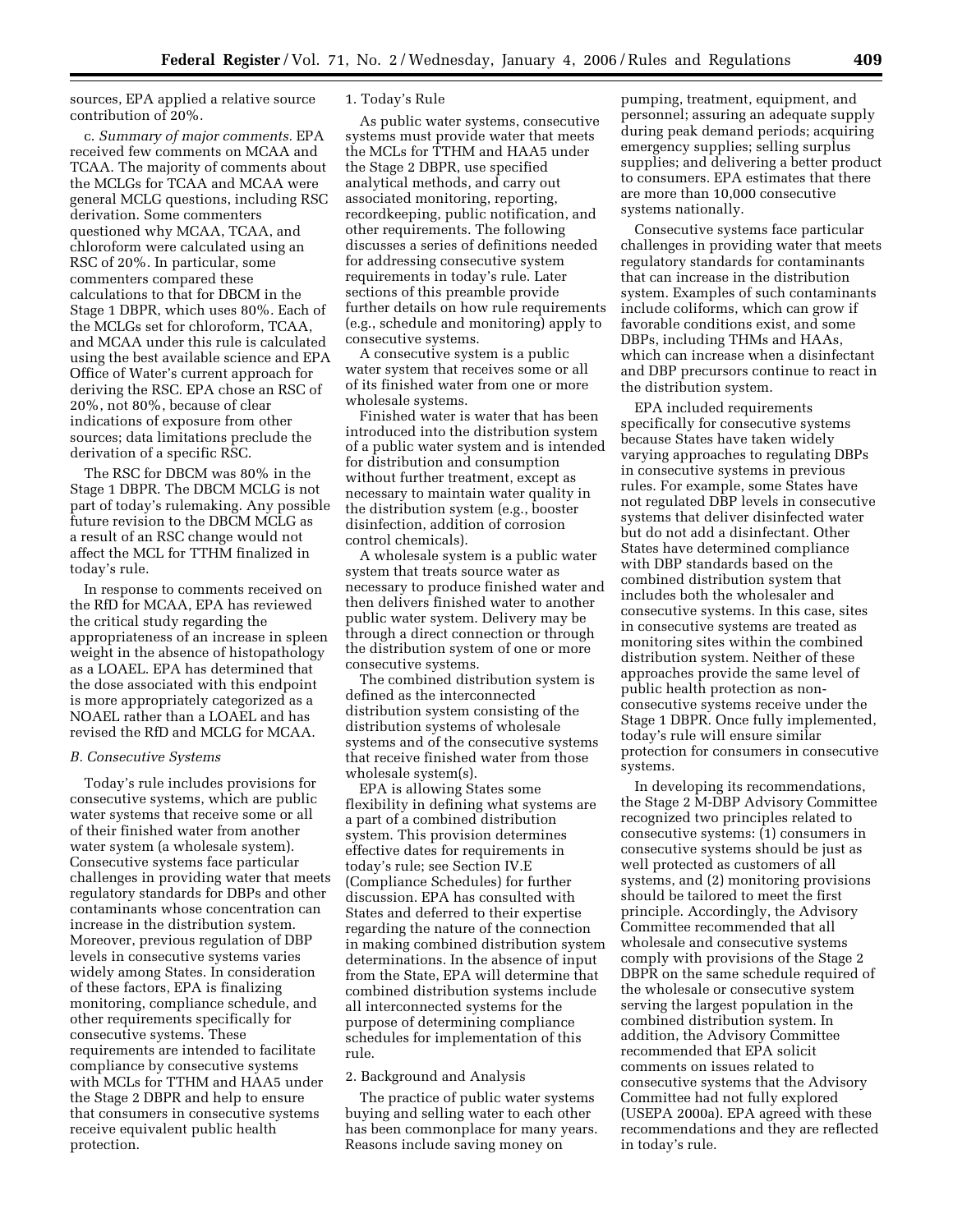## 3. Summary of Major Comments

Commenters generally supported the proposed definitions. However, commenters did express some concerns, especially with including a time period of water delivery that defined whether a system was a consecutive system (proposed to trigger plant-based monitoring requirements) or wholesale system (proposed to allow determination that a combined distribution system existed). EPA has dropped this requirement from the final rule; population-based monitoring requirements in the final rule do not need to define how long a plant must operate in order to be considered a plant, and EPA has provided some flexibility for States to determine which systems comprise a combined distribution system (without presenting a time criterion).

Other commenters expressed concern that the proposed definition of consecutive system was inconsistent with use of the term prior to the rulemaking. EPA acknowledges that the Agency has not previously formally defined the term, but believes that the definition in today's rule best considers all commenters' concerns, while also providing for accountability and public health protection in as simple a manner as is possible given the many consecutive system scenarios that currently exist.

Several States requested flexibility to determine which systems comprised a combined distribution system under this rule; EPA has included that flexibility for situations in which

systems have only a marginal association (such as an infrequently used emergency connection) with other systems in the combined distribution system. To prepare for the IDSE and subsequent Stage 2 implementation, EPA has worked with States in identifying all systems that are part of each combined distribution system.

Finally, several commenters requested that the wholesale system definition replace ''public water system'' with ''water system'' so that wholesale systems serving fewer than 25 people would not be considered public water systems. EPA did not change the definition in today's rule; EPA considers any water system to be a public water system (PWS) if it serves 25 or more people either directly (retail) or indirectly (by providing finished water to a consecutive system) or through a combination of retail and consecutive system customers. If a PWS receives water from an unregulated entity, that PWS must meet all compliance requirements (including monitoring and treatment techniques) that any other public water system that uses source water of unknown quality must meet.

#### *C. LRAA MCLs for TTHM and HAA5*

#### 1. Today's Rule

This rule requires the use of locational running annual averages (LRAAs) to determine compliance with the Stage 2 MCLs of 0.080 mg/L TTHM and 0.060 mg/L HAA5. All systems, including consecutive systems, must comply with the MCLs for TTHM and HAA5 using sampling sites identified

under the Initial Distribution System Evaluation (IDSE) or using existing Stage 1 DBPR compliance monitoring locations (as discussed in Section IV.F). EPA has dropped the proposed phased approach for LRAA implementation (Stage 2A and Stage 2B) by removing Stage 2A and redesignating Stage 2B as Stage 2.

Details of monitoring requirements and compliance schedules are discussed in preamble Sections IV.G and IV.E, respectively, and may be found in subpart V of today's rule.

#### 2. Background and Analysis

The MCLs for TTHM and HAA5 are the same as those proposed, 0.080 mg/ L TTHM and 0.060 mg/L HAA5 as an LRAA. See the proposed rule (68 FR 49584, August 18, 2003) (USEPA 2003a) for a more detailed discussion of the analysis supporting the MCLs. The primary objective of the LRAA is to reduce exposure to high DBP levels. For an LRAA, an annual average must be computed at each monitoring location. The RAA compliance basis of the 1979 TTHM rule and the Stage 1 DBPR allows a system-wide annual average under which high DBP concentrations in one or more locations are averaged with, and dampened by, lower concentrations elsewhere in the distribution system. Figure IV.C–1 illustrates the difference in calculating compliance with the MCLs for TTHM between a Stage 1 DBPR RAA, and the Stage 2 DBPR LRAA.

**BILLING CODE 6560–50–P**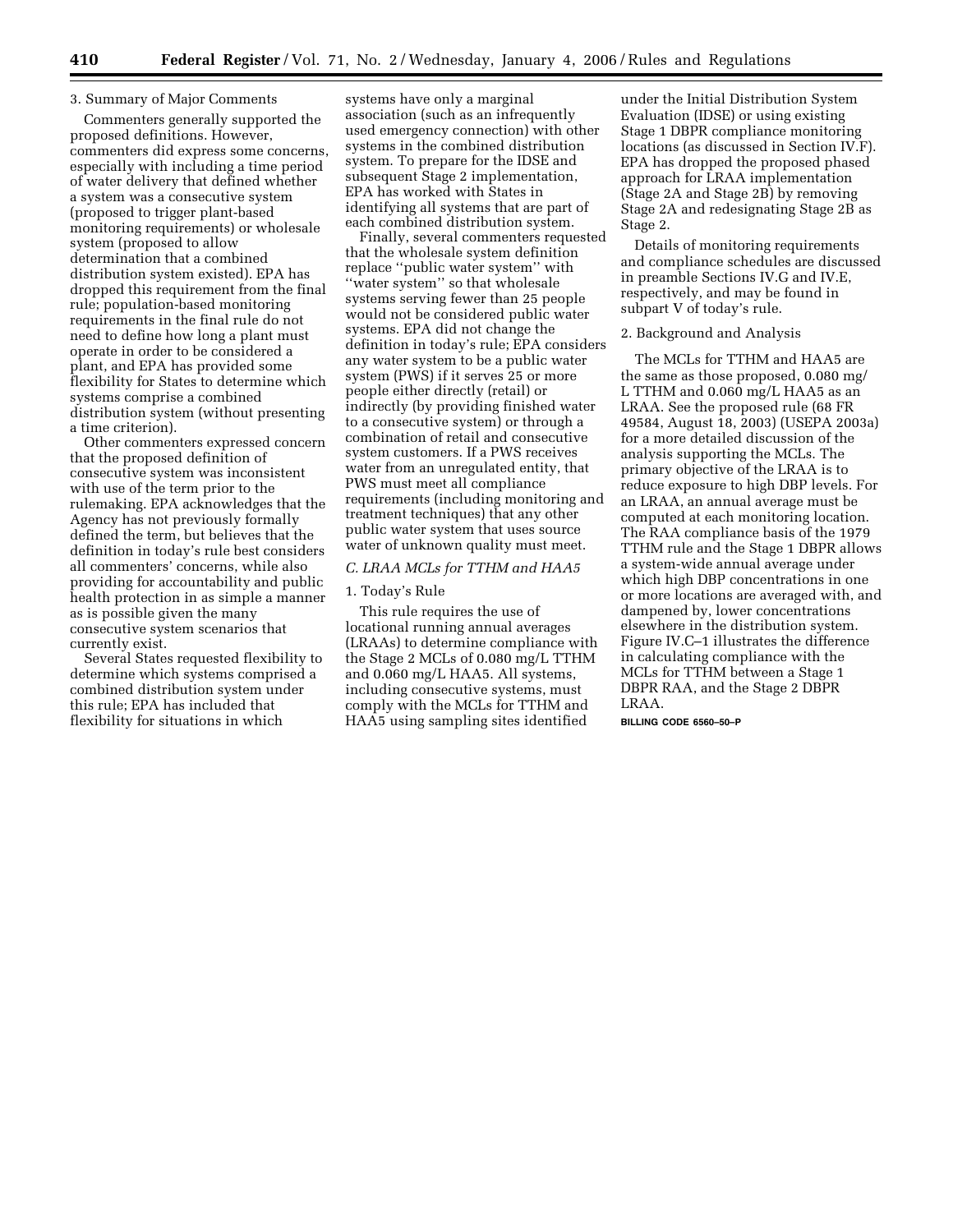



MUST BE BELOW MCL





<sup>1</sup>Stage 2 DBPR sampling locations will be selected based on the results of an IDSE and may occur at locations different from Stage 1 DBPR sampling sites.

#### **BILLING CODE 6560–50–C**

EPA and the Stage 2 M–DBP Advisory Committee considered an array of alternative MCL strategies. The Advisory Committee discussions primarily focused on the relative magnitude of exposure reduction versus

the expected impact on the water industry and its customers. Strategies considered included across the board requirements, such as significantly decreasing the MCLs (e.g., 40/30) or single hit MCLs (e.g., all samples must be below 80/60); and risk targeting

requirements. In the process of evaluating alternatives, EPA and the Advisory Committee reviewed vast quantities of data and many analyses that addressed health effects, DBP occurrence, predicted reductions in DBP levels, predicted technology changes,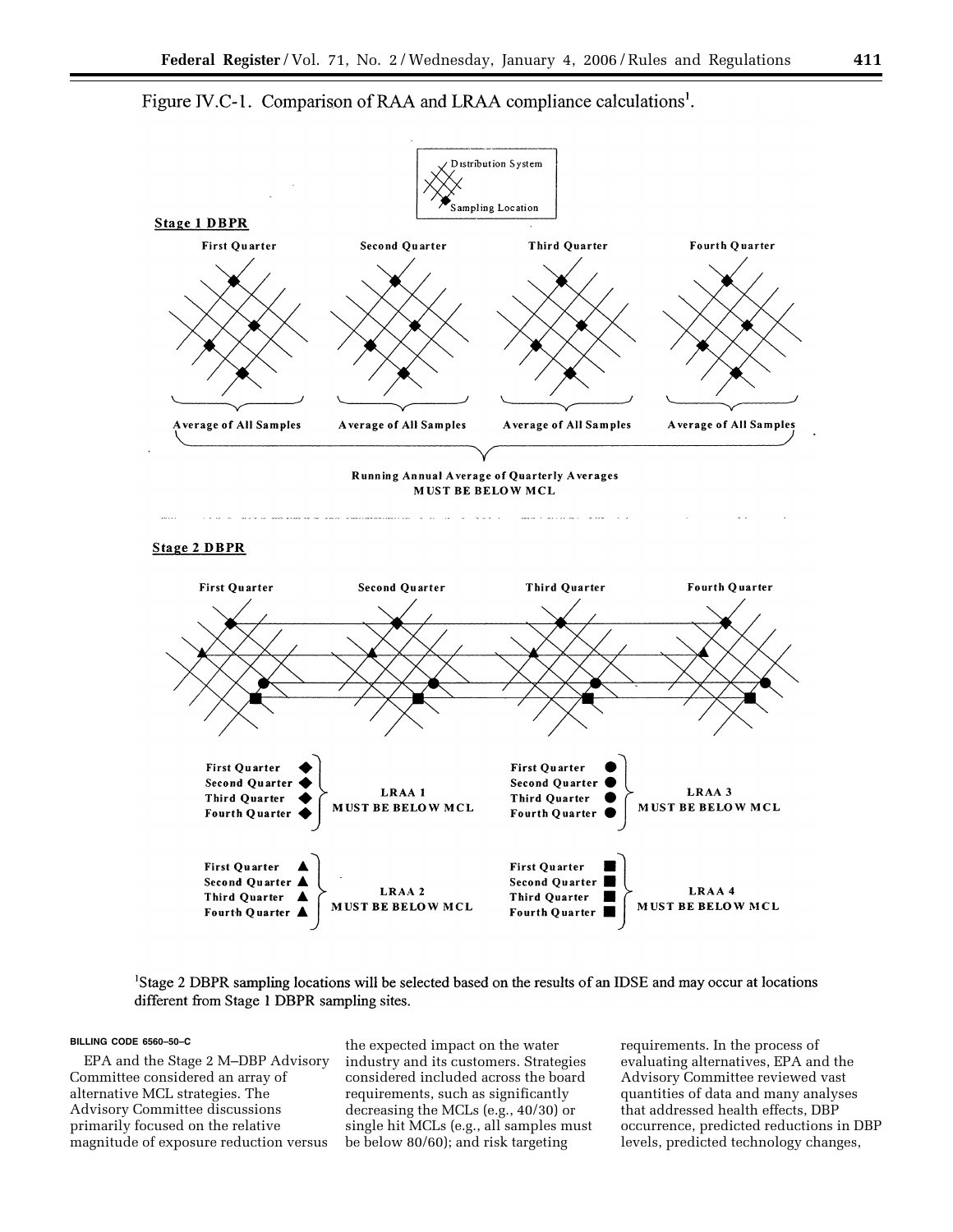and capital, annual, and household costs. The Advisory Committee recommended and EPA proposed the risk targeting approach of 80/60 as an LRAA preceded by an IDSE. Today's rule finalizes these requirements.

EPA has chosen compliance based on an LRAA due to concerns about levels of DBPs above the MCL in some portions of the distribution system. The LRAA standard will eliminate systemwide averaging of monitoring results from different monitoring locations. The individuals served in areas of the distribution system with above average DBP occurrence levels masked by averaging under an RAA are not receiving the same level of health protection. Although an LRAA standard still allows averaging at a single location over an annual period, EPA concluded that changing the basis of compliance from an RAA to an LRAA will result in decreased exposure to higher DBP levels (see Section VI for predictions of DBP reductions under the LRAA MCLs). This conclusion is based on three considerations:

(1) There is considerable evidence that under the current RAA MCL compliance monitoring requirements, a small but significant proportion of monitoring locations experience high DBP levels at least some of the time. Of systems that collected data under the Information Collection Rule that met the Stage 1 DBPR RAA MCLs, 14 percent had TTHM single sample concentrations greater than the Stage 1 MCL, and 21 percent had HAA5 single sample concentrations above the MCL. Although most TTHM and HAA5 samples were below 100 µg/L, some ranged up to 140 µg/L and 130 µg/L, respectively.

(2) In some situations, the populations served by certain portions of the distribution system consistently receive water that exceeds 0.080 mg/L for TTHM or 0.060 mg/L for HAA5 (both as LRAAs) even though the system is in compliance with Stage 1 MCLs). Of Information Collection Rule systems meeting the Stage 1 DBPR MCLs as RAAs, five percent had monitoring locations that exceeded 0.080 mg/L TTHM and three percent exceeded 0.060 mg/L HAA5 as an annual average (i.e., as LRAAs) by up to 25% (calculated as indicated in Figure IV.C– 1). Customers served at these locations consistently received water with TTHM and/or HAA5 concentrations higher than the system-wide average and higher than the MCL.

(3) Compliance based on an LRAA will remove the opportunity for systems to average out samples from high and low quality water sources. Some

systems are able to comply with an RAA MCL even if they have a plant with a poor quality water source (that thus produces high concentrations of DBPs) because they have another plant that has a better quality water source (and thus lower concentrations of DBPs). Individuals served by the plant with the poor quality source will usually have higher DBP exposure than individuals served by the other plant.

In part, both the TTHM and HAA5 classes are regulated because they occur at high levels and represent chlorination byproducts that are produced from source waters with a wide range of water quality. The combination of TTHM and HAA5 represent a wide variety of compounds resulting from bromine substitution and chlorine substitution reactions (e.g., bromoform has three bromines, TCAA has three chlorines, BDCM has one bromine and two chlorines). EPA believes that the TTHM and HAA5 classes serve as an indicator for unidentified and unregulated DBPs. EPA believes that controlling the occurrence levels of TTHM and HAA5 will help control the overall levels of chlorination DBPs.

#### 3. Summary of Major Comments

Commenters supported the proposed, risk-targeted MCL strategy over the alternative MCL strategies that were considered by the Advisory Committee as the preferred regulatory strategy. Commenters concurred with EPA's analysis that such an approach will reduce peak and average DBP levels. Commenters supported the Stage 2 longterm MCLs of 0.080 mg/L TTHM and 0.060 mg/L HAA5 as LRAAs.

EPA received many comments on today's MCLs specific to consecutive systems. While commenters supported consecutive system compliance with the Stage 2 DBPR in order to provide comparable levels of public health protection, they noted that it would be difficult for many consecutive systems to meet Stage 2 requirements because they have not had to meet the full scope of DBP requirements under previous rules. EPA has developed a training and outreach program to assist these systems and encourages States, wholesale systems, and professional associations to also provide assistance.

Some commenters expressed concern about holding consecutive systems responsible for water quality over which they have no control. Several commenters were concerned about the establishment of contracts between wholesale and consecutive systems, including concern about a strain on their relationship, wholesale system reluctance to commit to keep DBPs at a

level suggested by the consecutive systems, and the time and money it could take to work out differences. Although setting up a contract is a prudent business action, commenters noted that small consecutive water systems have few resources to sue for damages should the wholesaler provide water exceeding the MCL.

The purpose of DBPRs is to protect public health from exposure to high DBP levels. Not requiring violations when distributed water exceeds MCLs undermines the intent of the rule. While EPA recognizes consecutive systems do not have full control over the water they receive, agreements between wholesale and consecutive systems may specify water quality and actions required of the wholesaler if those water quality standards are not met.

Finally, commenters recommended that the Stage 2A provisions in the proposed rule be removed. These provisions (compliance with locational running annual average MCLs of 0.120 mg/L for TTHM and 0.100 mg/L for HAA5) required systems to comply with the Stage 1 MCLs (as running annual averages) and the Stage 2A MCLs (as LRAAs) concurrently until systems were required to comply with Stage 2B MCLs. Commenters noted that having two separate MCLs for an individual system to comply with at the same time was confusing to the system and its customers. In addition, State resources needed for compliance determinations and data management for this short-term requirement would be resourceintensive. Finally, resources spent to comply with Stage 2A would be better spent in complying with Stage 2B, especially given that some of the changes for Stage 2A compliance might not provide any benefit for Stage 2B. Since EPA agrees with commenters' concerns, the Stage 2A requirements have been removed from the final rule.

#### *D. BAT for TTHM and HAA5*

# 1. Today's Rule

Today, EPA is identifying the best available technology (BAT) for the TTHM and HAA5 LRAA MCLs (0.080 mg/L and 0.060 mg/L respectively) for systems that treat their own source water as one of the three following technologies:

(1) GAC10 (granular activated carbon filter beds with an empty-bed contact time of 10 minutes based on average daily flow and a carbon reactivation frequency of every 120 days)

(2) GAC20 (granular activated carbon filter beds with an empty-bed contact time of 20 minutes based on average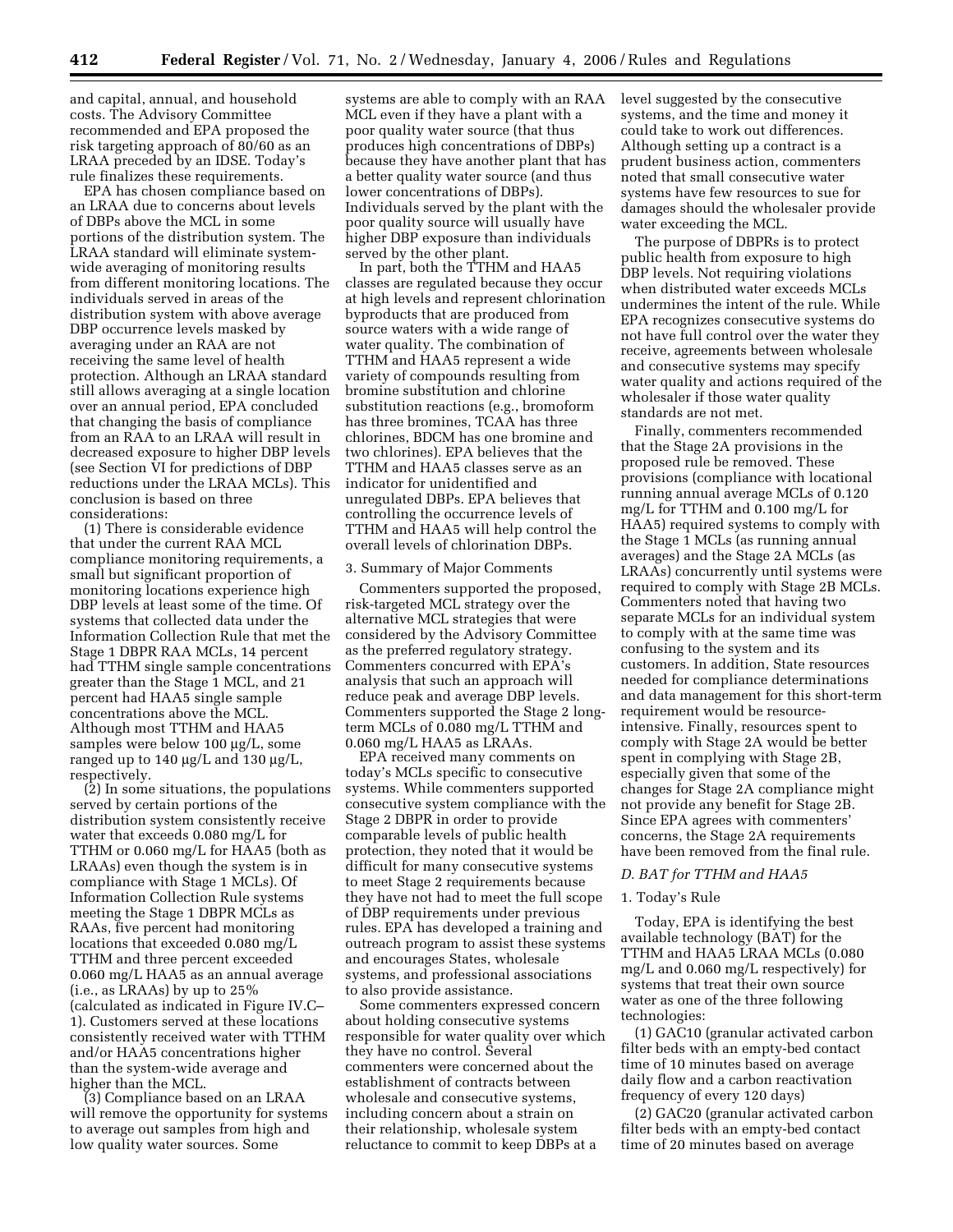daily flow and a carbon reactivation frequency of every 240 days)

(3) Nanofiltration (NF) using a membrane with a molecular weight cutoff of 1000 Daltons or less.

EPA is specifying a different BAT for consecutive systems than for systems that treat their own source water to meet the TTHM and HAA5 LRAA MCLs. The consecutive system BAT is chloramination with management of hydraulic flow and storage to minimize residence time in the distribution system for systems that serve at least 10,000 people and management of hydraulic flow and storage to minimize residence time in the distribution system for systems that serve fewer than 10,000 people.

#### 2. Background and Analysis

The BATs are the same as was proposed, except that consecutive systems serving fewer than 10,000 people do not have chloramination as part of the consecutive system BAT. See the proposal (68 FR 49588, August 18, 2003) (USEPA 2003a) for more detail on the analysis supporting these requirements. The Safe Drinking Water Act directs EPA to specify BAT for use in achieving compliance with the MCL. Systems unable to meet the MCL after application of BAT can get a variance (see Section IV.K for a discussion of variances). Systems are not required to use BAT in order to comply with the MCL. PWSs may use any State-approved technologies as long as they meet all drinking water standards.

EPA examined BAT options first by analyzing data from the Information Collection Rule treatment studies designed to evaluate the ability of GAC and NF to remove DBP precursors. Based on the treatment study results, GAC is effective for controlling DBP formation for waters with influent TOC concentrations below approximately 6 mg/L (based on the Information Collection Rule and NRWA data, over 90 percent of plants have average influent TOC levels below 6 mg/L (USEPA 2003c)). Of the plants that

conducted an Information Collection Rule GAC treatment study, approximately 70 percent of the surface water plants studied could meet the 0.080 mg/L TTHM and 0.060 mg/L HAA5 MCLs, with a 20 percent safety factor (i.e., 0.064 mg/L and 0.048 mg/L, respectively) using GAC with 10 minutes of empty bed contact time and a 120 day reactivation frequency, and 78 percent of the plants could meet the MCLs with a 20 percent safety factor using GAC with 20 minutes of empty bed contact time and a 240 day reactivation frequency. Because the treatment studies were conducted at plants with much poorer water quality than the national average, EPA believes that much higher percentages of plants nationwide could meet the MCLs with the proposed GAC BATs.

Among plants using GAC, larger systems would likely realize an economic benefit from on-site reactivation, which could allow them to use smaller, 10-minute empty bed contact time contactors with more frequent reactivation (*i.e.*, 120 days or less). Most small systems would not find it economically advantageous to install on-site carbon reactivation facilities, and thus would opt for larger, 20-minute empty bed contact time contactors, with less frequent carbon replacement (*i.e.*, 240 days or less).

The Information Collection Rule treatment study results also demonstrated that nanofiltration was the better DBP control technology for ground water sources with high TOC concentrations (i.e., above approximately 6 mg/L). The results of the membrane treatment studies showed that all ground water plants could meet the 0.080 mg/L TTHM and 0.060 mg/L HAA5 MCLs, with a 20% safety factor (i.e., 0.064 mg/L and 0.048 mg/L, respectively) at the system average distribution system residence time using nanofiltration. Nanofiltration would be less expensive than GAC for high TOC ground waters, which generally require minimal pretreatment prior to the

membrane process. Also, nanofiltration is an accepted technology for treatment of high TOC ground waters in Florida and parts of the Southwest, areas of the country with elevated TOC levels in ground waters.

The second method that EPA used to examine alternatives for BAT was the Surface Water Analytical Tool model that was developed to compare alternative regulatory strategies as part of the Stage 1 and Stage 2 M–DBP Advisory Committee deliberations. EPA modeled a number of BAT options. In the model, GAC10 was defined as granular activated carbon with an empty bed contact time of 10 minutes and a reactivation or replacement interval of 90 days or longer. GAC20 was defined as granular activated carbon with an empty bed contact time of 20 minutes and a reactivation or replacement interval of 90 days or longer.

The compliance percentages forecasted by the SWAT model are indicated in Table IV.D–1. EPA estimates that more than 97 percent of large systems will be able to achieve the Stage 2 MCLs with the GAC BAT, regardless of post-disinfection choice (Seidel Memo, 2001). Because the source water quality (e.g., DBP precursor levels) in medium and small systems is expected to be comparable to or better than that for the large system (USEPA 2005f), EPA believes it is conservative to assume that at least 90 percent of medium and small systems will be able to achieve the Stage 2 MCLs if they were to apply one of the proposed GAC BATs. EPA assumes that small systems may adopt GAC20 in a replacement mode (with replacement every 240 days) over GAC10 because it may not be economically feasible for some small systems to install and operate an on-site GAC reactivation facility. Moreover, some small systems may find nanofiltration cheaper than the GAC20 in a replacement mode if their specific geographic locations cause a relatively high cost for routine GAC shipment.

TABLE IV.D–1.—SWAT MODEL PREDICTIONS OF PERCENT OF LARGE PLANTS IN COMPLIANCE WITH TTHM AND HAA5 STAGE 2 MCLS AFTER APPLICATION OF SPECIFIED TREATMENT TECHNOLOGIES

|                           | Compliance with 0.080 mg/L TTHM and 0.060<br>mg/L HAA5 LRAAs |            |             | Compliance with 0.064 mg/L TTHM and 0.048<br>mg/L HAA5 LRAAs (MCLs with 20% Safety fac-<br>tor' |                         |             |  |
|---------------------------|--------------------------------------------------------------|------------|-------------|-------------------------------------------------------------------------------------------------|-------------------------|-------------|--|
| Technology                | Residual disinfectant                                        |            |             | Residual                                                                                        |                         |             |  |
|                           |                                                              | Chloramine | All systems | disinfectant                                                                                    |                         | All systems |  |
|                           | Chlorine (per-<br>cent)                                      | (percent)  | (percent)   | Chlorine (per-<br>cent)                                                                         | Chloramine<br>(percent) | (percent)   |  |
| Enhanced Coagulation (EC) | 73.5                                                         | 76.9       | 74.8        | 57.2                                                                                            | 65.4                    | 60.4        |  |
|                           | 73.4                                                         | 88.0       | 78.4        | 44.1                                                                                            | 62.7                    | 50.5        |  |
|                           | 100                                                          | 97.1       | 99.1        | 100                                                                                             | 95.7                    | 98.6        |  |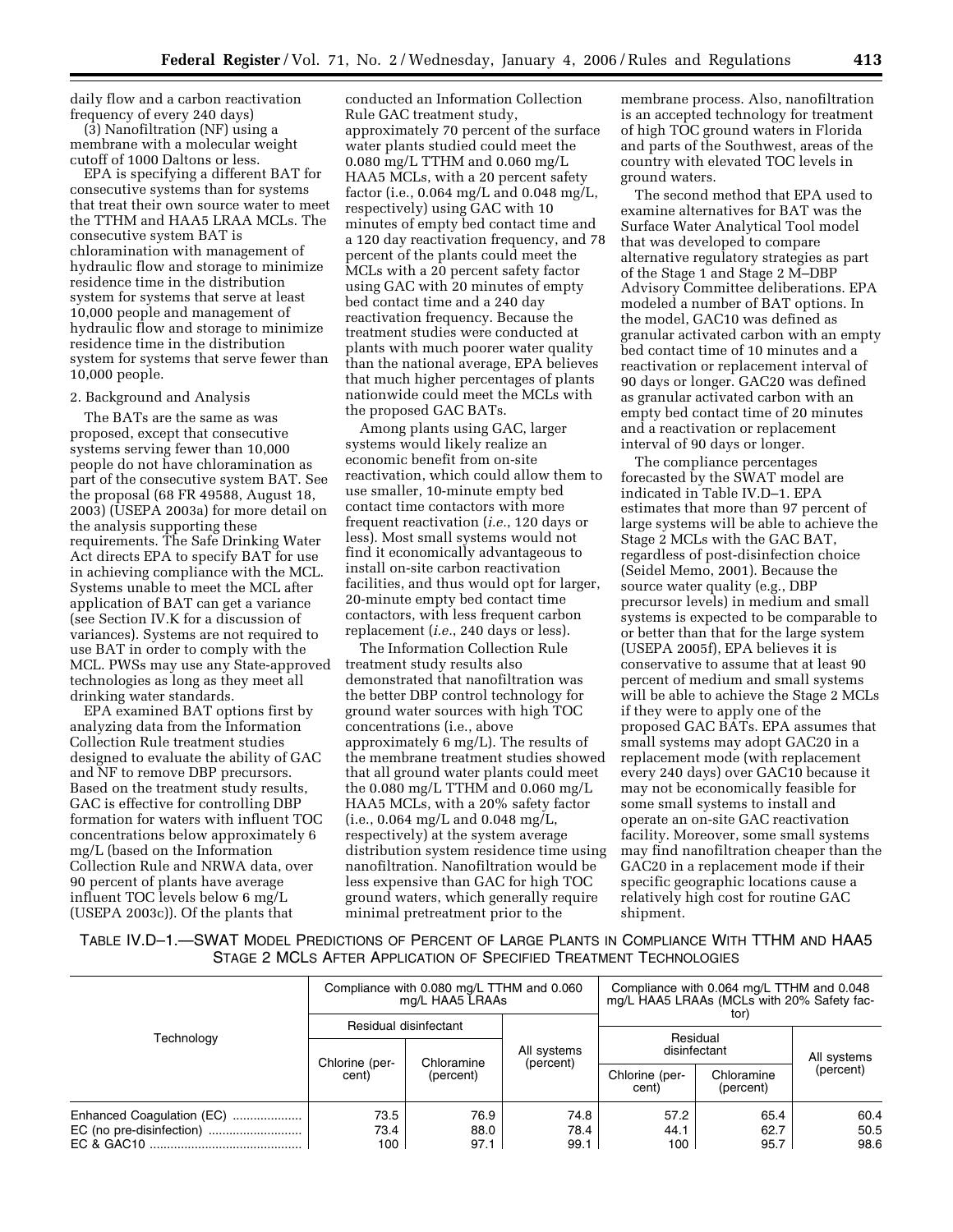TABLE IV.D–1.—SWAT MODEL PREDICTIONS OF PERCENT OF LARGE PLANTS IN COMPLIANCE WITH TTHM AND HAA5 STAGE 2 MCLS AFTER APPLICATION OF SPECIFIED TREATMENT TECHNOLOGIES—Continued

| Technology | Compliance with 0.080 mg/L TTHM and 0.060<br>mg/L HAA5 LRAAs |                         |                          | Compliance with 0.064 mg/L TTHM and 0.048<br>mg/L HAA5 LRAAs (MCLs with 20% Safety fac-<br>tor |             |                          |
|------------|--------------------------------------------------------------|-------------------------|--------------------------|------------------------------------------------------------------------------------------------|-------------|--------------------------|
|            | Residual disinfectant                                        |                         |                          | Residual                                                                                       |             |                          |
|            | Chlorine (per-<br>cent)                                      | Chloramine<br>(percent) | All systems<br>(percent) | disinfectant<br>Chloramine<br>Chlorine (per-<br>(percent)<br>cent)                             |             | All systems<br>(percent) |
|            | 100<br><b>NA</b>                                             | 100<br>83.9             | 100<br>NA                | 100<br>NA                                                                                      | 100<br>73.6 | 100<br><b>NA</b>         |

Note: Enhanced coagulation/softening is required under the Stage 1 DBPR for conventional plants. Source: Seidel (2001).

The BAT requirements for large consecutive systems are the same as proposed, but the requirements have changed for small consecutive systems. EPA believes that the best compliance strategy for consecutive systems is to collaborate with wholesalers on the water quality they need. For consecutive systems that are having difficulty meeting the MCLs, EPA is specifying a BAT of chloramination with management of hydraulic flow and storage to minimize residence time in the distribution system for systems serving at least 10,000 and management of hydraulic flow and storage to minimize residence time in the distribution system for systems serving fewer than 10,000. EPA believes that small consecutive systems can use this BAT to comply with the Stage 2 DBPR, but if they cannot, then they can apply to the State for a variance.

Chloramination has been used for residual disinfection for many years to minimize the formation of chlorination DBPs, including TTHM and HAA5 (USEPA 2003d). EPA estimates that over 50 percent of large subpart H systems serving at least 10,000 use chloramination for Stage 1. The BAT provision to manage hydraulic flow and minimize residence time in the distribution system is to facilitate the maintenance of the chloramine residual and minimize the likelihood for nitrification. EPA has not included chloramination for consecutive systems as part of the BAT for systems serving fewer than 10,000 due to concerns about their ability to properly control the process, given that many have no treatment capability or expertise and the Agency's concern about such systems having operational difficulties such as distribution system nitrification.

EPA believes that the BATs for nonconsecutive systems are not appropriate for consecutive systems because their efficacy in controlling DBPs is based on precursor removal. Consecutive systems face the unique challenge of receiving waters in which DBPs are already present if the wholesale system has used a residual disinfectant, which the BATs for nonconsecutive systems do not effectively remove. GAC is not cost-effective for removing DBPs. Nanofiltration is only moderately effective at removing THMs or HAAs if membranes with a very low molecular weight cutoff (and very high cost of operation are employed). Therefore, GAC and nanofiltration are not appropriate BATs for consecutive systems.

#### 3. Summary of Major Comments

Commenters concurred with EPA's identification of BATs for nonconsecutive systems but expressed concern about the BAT for consecutive systems. Many commenters agreed that Stage 2 compliance for consecutive systems would usually best be achieved by improved treatment by the wholesale system. However, they noted that the proposed BAT may not be practical for compliance if water delivered to the consecutive system is at or near DBP MCLs. In addition, chloramination requires operator supervision and adjustment and many consecutive systems that buy water may be reluctant to operate chemical feed systems. Therefore, EPA included chloramines as part of the BAT in today's rule only for systems serving at least 10,000 because of the operator attention it requires and concerns with safety and nitrification. While some commenters believed that having a BAT for consecutive systems

contradicts the premise of the Stage 1 DBPR that DBPs are best controlled through TOC removal and optimizing disinfection processes, the SDWA requires EPA to identify a BAT for all systems required to meet an MCL. No commenter recommended an alternative BAT. EPA still believes that precursor removal remains a highly effective strategy to reduce DBPs. Thus, EPA encourages States to work with wholesale systems and consecutive systems to identify strategies to ensure compliance, especially those systems with DBP levels close to the MCL.

#### *E. Compliance Schedules*

#### 1. Today's Rule

This section specifies compliance dates for the IDSE and MCL compliance requirements in today's rule. As described elsewhere in Section IV of this preamble, today's rule requires PWSs to carry out the following activities:

• Conduct initial distribution system evaluations (IDSEs) on a required schedule. Systems may comply by using any of four approaches for which they qualify (standard monitoring, system specific study, 40/30 certification, or very small system waiver).

• Determine Stage 2 monitoring locations based on the IDSE.

• Comply with Stage 2 MCLs on a required schedule.

Compliance dates for these activities vary by PWS size. Table IV.E–1 and Figure IV.E–1 specify IDSE and Stage 2 compliance dates. Consecutive systems of any size must comply with the requirements of the Stage 2 DBPR on the same schedule as required for the largest system in the combined distribution system.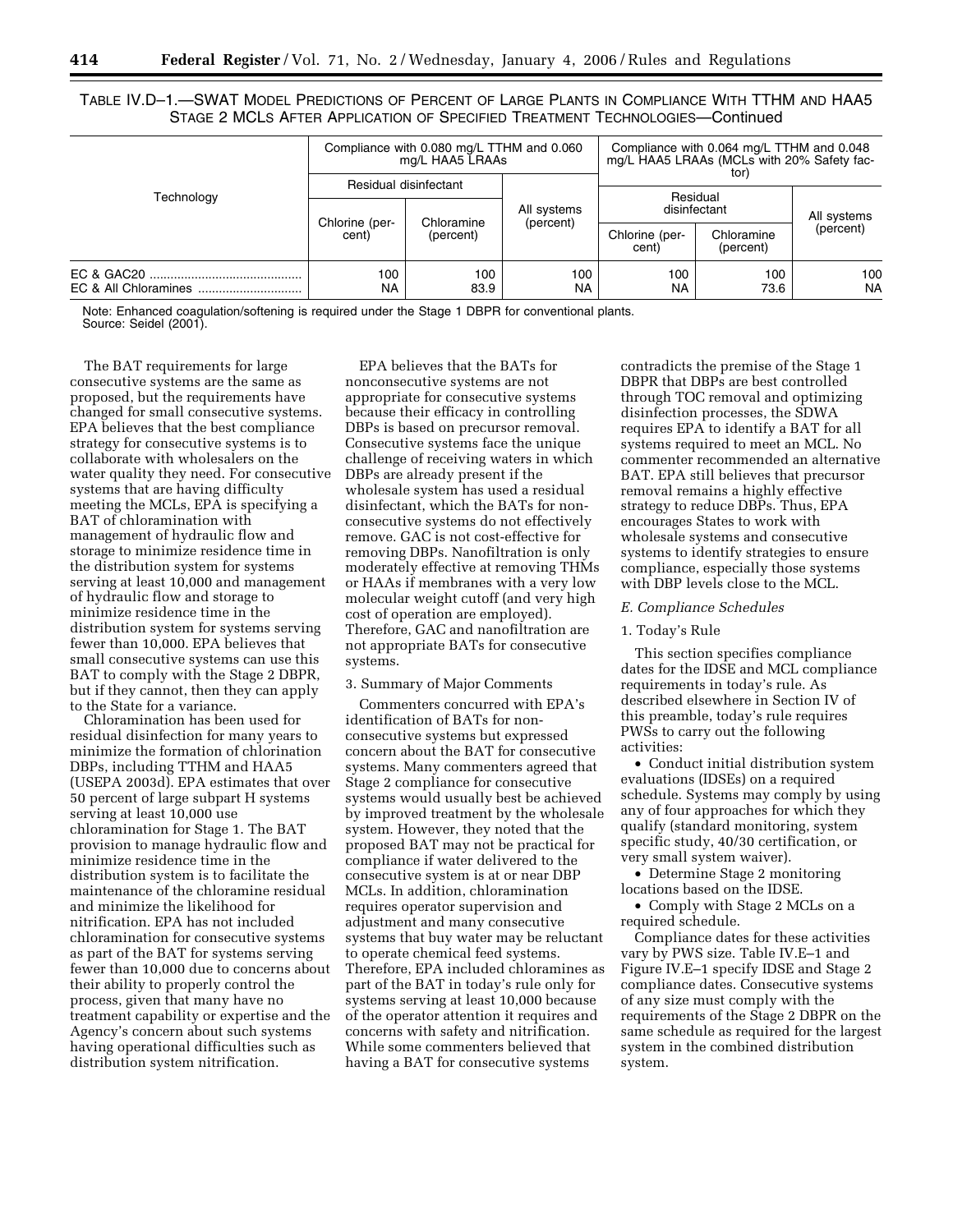|                                                                                                                                                                       | Compliance dates by PWS size (retail population served) 1 |                                              |                                              |                                                                                                                                     |                               |  |  |  |
|-----------------------------------------------------------------------------------------------------------------------------------------------------------------------|-----------------------------------------------------------|----------------------------------------------|----------------------------------------------|-------------------------------------------------------------------------------------------------------------------------------------|-------------------------------|--|--|--|
| Requirement                                                                                                                                                           | CWSs and<br>NTNCWSs serving<br>at least 100,000           | CWSs and<br>NTNCWSs serving<br>50,000-99,999 | CWSs and<br>NTNCWSs serving<br>10.000-49.999 | CWSs serving<br>$<$ 10,000                                                                                                          | NTNCWSs serving<br>$<$ 10,000 |  |  |  |
| Submit IDSE monitoring plan OR<br>Submit IDSE system specific<br>study plan OR.<br>Submit 40/30 certification OR<br>Receive very small system waiv-<br>er from State. | October 1, 2006<br>$\cdots$                               | April 1, 2007                                | October 1, 2007                              | April 1, 2008                                                                                                                       | Not applicable.               |  |  |  |
| Complete standard monitoring or<br>system specific study.                                                                                                             | September 30, 2008                                        | March 31, 2009                               | September 30, 2009                           | March 31, 2010                                                                                                                      | Not applicable.               |  |  |  |
| Submit IDSE Report<br>Begin subpart V (Stage 2) com-<br>pliance monitoring <sup>2</sup> .                                                                             | January 1, 2009<br>April 1, 2012                          | July 1, 2009<br>October 1, 2012              | January 1, 2010<br>October 1, 2013           | July 1, 2010<br>October 1, 2013<br>(October 1,<br>2014 if Crypto-<br>sporidium mon-<br>itoring is re-<br>quired under<br>Subpart W) | Not applicable.               |  |  |  |

# TABLE IV.E–1.—IDSE AND STAGE 2 COMPLIANCE DATES

1Wholesale and consecutive systems that are part of a combined distribution system must comply based on the schedule required of the larg-

est system in the combined distribution system.<br><sup>2</sup> States may grant up to an additional 2 years for systems making capital improvements.

**BILLING CODE 6560–50–P**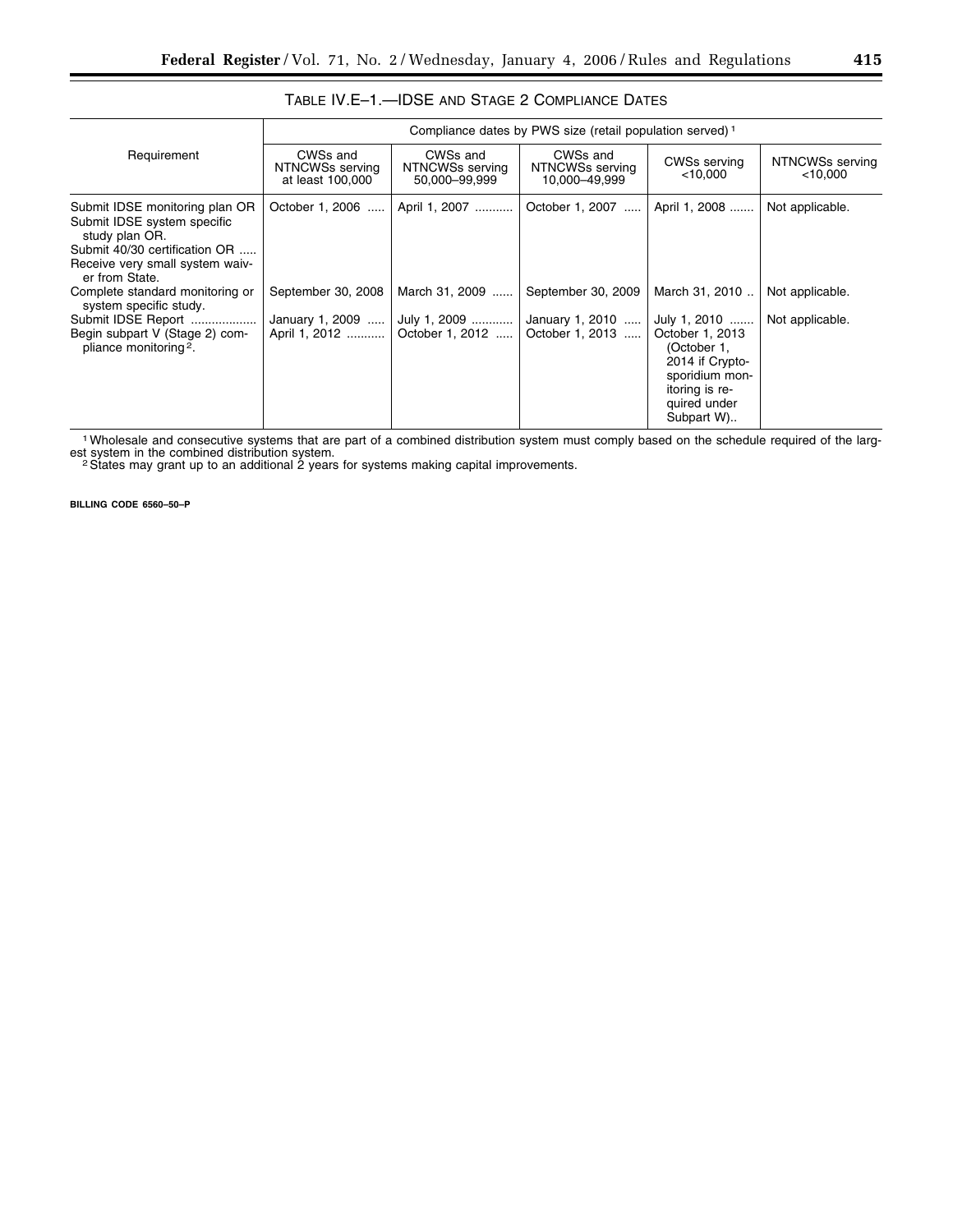

**BILLING CODE 6560–50–C**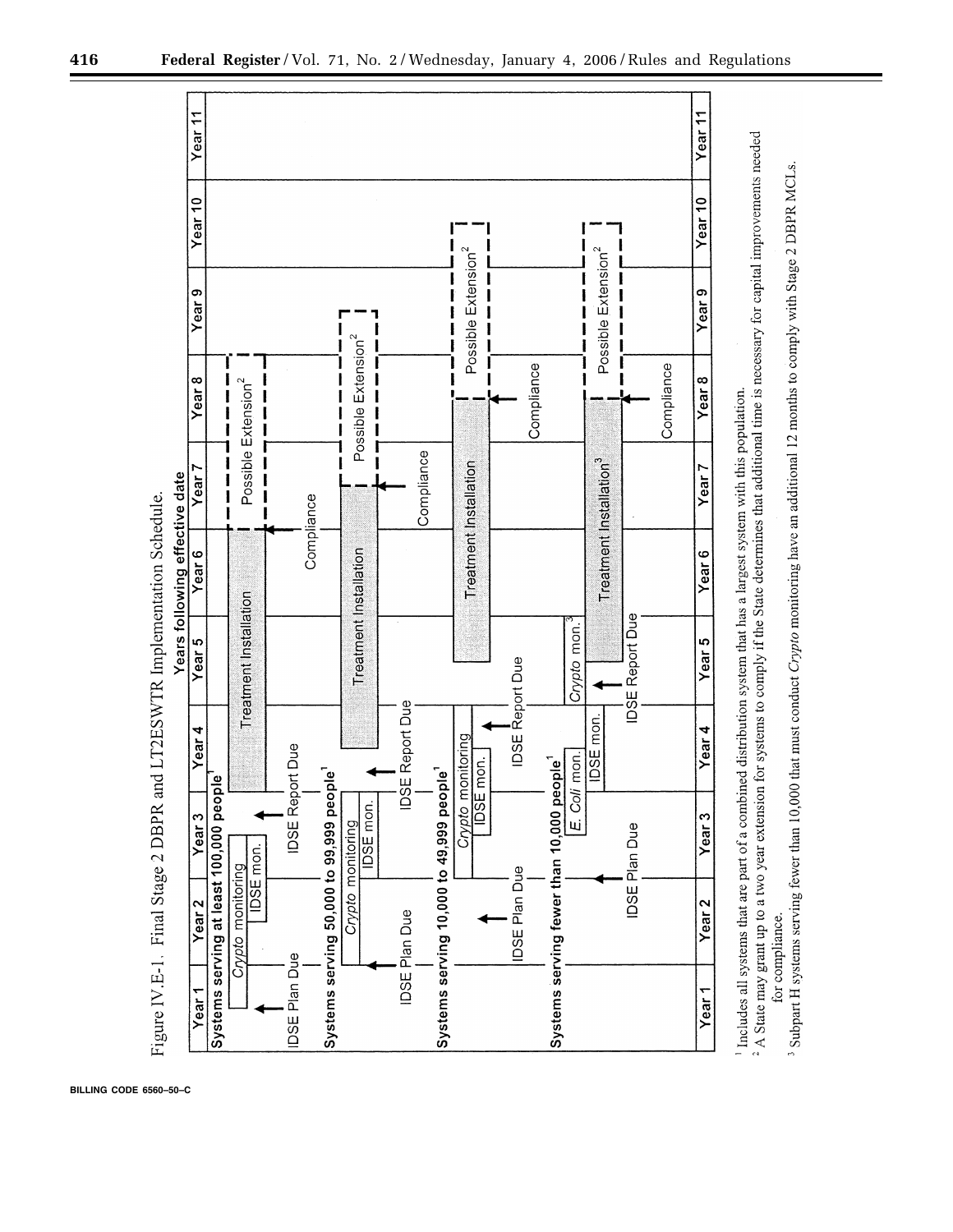# 2. Background and Analysis

The compliance schedule in today's final rule stems from the risk-targeted approach of the rule, wherein PWSs conduct initial monitoring to determine locations and concentrations of high DBPs. A primary objective of this schedule is to ensure that PWSs identify locations with high DBP concentrations and provide appropriate additional treatment in a timely manner for high risk areas, while not requiring low risk systems to add additional treatment. The compliance schedule balances the objective of early risk-targeted monitoring with adequate time for PWSs and the State or primacy agency to assure full implementation and compliance. EPA is establishing concurrent compliance schedules under the Stage 2 DBPR for all systems (both wholesale systems and consecutive systems) in a particular combined distribution system because this will assure comparable risk-based targeting information being available at the same time for all PWSs that are part of a combined distribution system and thereby allow for more cost-effective compliance with TTHM and HAA5 MCLs.

SDWA section 1412(b)(10) states that a drinking water regulation shall take effect 3 years from the promulgation date unless the Administrator determines that an earlier date is practicable. Today's rule requires PWSs to begin monitoring prior to 3 years from the promulgation date. Based on EPA's assessment and recommendations of the Advisory Committee, as described in this section, EPA has determined that these monitoring start dates are practicable and appropriate.

Systems must submit their IDSE plans (monitoring plans for standard monitoring, study plans for system specific studies) to the primacy agency for review and approval. The State or primacy agency will then have 12 months to review, and, as necessary, consult with the system. A number of PWSs will then conduct one year of distribution system monitoring for TTHM and HAA5 at locations other than those currently used for Stage 1 DBPR compliance monitoring. At the conclusion of this monitoring, these PWSs have three months to evaluate analysis and monitoring results and submit Stage 2 compliance monitoring

locations and schedules to the State or primacy agency. Where required, PWSs must provide the necessary level of treatment to comply with the Stage 2 MCLs within three years of the completion of State or primacy agency review of the IDSE report, though States may allow an additional two years for PWSs making capital improvements.

EPA has modified the proposed compliance schedule to stagger monitoring start dates for PWSs serving 10,000 to 99,999 people and to allow more time for development and review of IDSE monitoring plans prior to the start of monitoring. The following discussion addresses these changes from the proposal.

The proposed rule required all PWSs serving at least 10,000 people (plus smaller systems that are part of a combined distribution system with a PWS that serves at least 10,000 people) to complete IDSE monitoring and submit IDSE reports (including recommended Stage 2 compliance monitoring locations) two years after rule promulgation, followed by one year for review of IDSE reports, after which systems had three years to come into compliance with Stage 2B MCLs.

Under today's final rule, PWSs serving at least 100,000 people (plus smaller systems that are part of the combined distribution system) will meet the same Stage 2 compliance deadlines as proposed. However, the timing of the IDSE has been changed to allow for a more even workload and a greater opportunity for primacy agency involvement (*e.g.*, through monitoring plan review and approval). The IDSE plan submission dates for PWSs serving 50,000 to 99,999 people (plus smaller systems that are part of the combined distribution system) will be 12 months after the effective date; for PWSs serving 10,000 to 49,999 (plus smaller systems that are part of the combined distribution system), the IDSE plan submission dates will be 18 months after the effective date. The Stage 2 compliance schedule for systems serving fewer than 10,000 people remains the same as proposed. Stage 2 MCL compliance dates are modified accordingly.

This staggering of IDSE start dates for PWSs serving 10,000 to 99,999 people is advantageous in several respects:

• Provides PWSs greater assurance that IDSEs are properly conducted by

FIGURE IV.E–2.—SCHEDULE EXAMPLES.

requiring IDSE plan review prior to conducting the IDSE.

• Provides additional time to develop budgets and establish contracts with laboratories.

• Spreads out the workload for technical assistance and guidance. The staggered schedule will allow States and EPA to provide more support to individual PWSs as needed.

• Provides time for DBP analytical laboratories to build capacity as needed to accommodate the sample analysis needs of PWSs and extends and smooths the demand for laboratory services.

• Maintains simultaneous rule compliance with the LT2ESWTR as recommended by the Stage 2 M-DBP Advisory Committee and as mandated by the 1996 SDWA Amendments, which require that EPA ''minimize the overall risk of adverse health effects by balancing the risk from the contaminant and the risk from other contaminants the concentrations of which may be affected by the use of a treatment technique or process that would be employed to attain the maximum contaminant level'' (Sec. 1412(b)(5)(B)(i)).

The Advisory Committee recommended the Initial Distribution System Evaluation, as discussed in Section IV.F, and EPA is finalizing an IDSE schedule generally consistent with the Advisory Committee timeframe recommendation, but modified to stagger the schedule for systems serving more than 10,000 but less than 100,000, and to address public comments on the IDSE requirements.

For all systems, the IDSE schedule has been revised to allow systems to submit and States or primacy agencies to review (and revise, if necessary) systems' recommendations for IDSE and Stage 2 monitoring locations, while still allowing systems three years after completion of the State or primacy agency review of Stage 2 compliance monitoring locations to make necessary treatment and operational changes to comply with Stage 2 MCLs.

Figure IV.E–2 illustrates compliance schedules for examples of three combined distribution systems, with the schedule dictated by the retail population served by the largest system.

—Stage 2 compliance beginning October 1, 2012 for all systems

<sup>—</sup>Wholesale system (pop. 64,000) with three consecutive systems (pops. 21,000; 15,000; 5,000): —IDSE monitoring plan due for all systems April 1, 2007 since wholesale system serves 50,000–99,999

<sup>—</sup>Wholesale system (pop. 4,000) with three consecutive systems (pops. 21,000; 5,000; 5,000):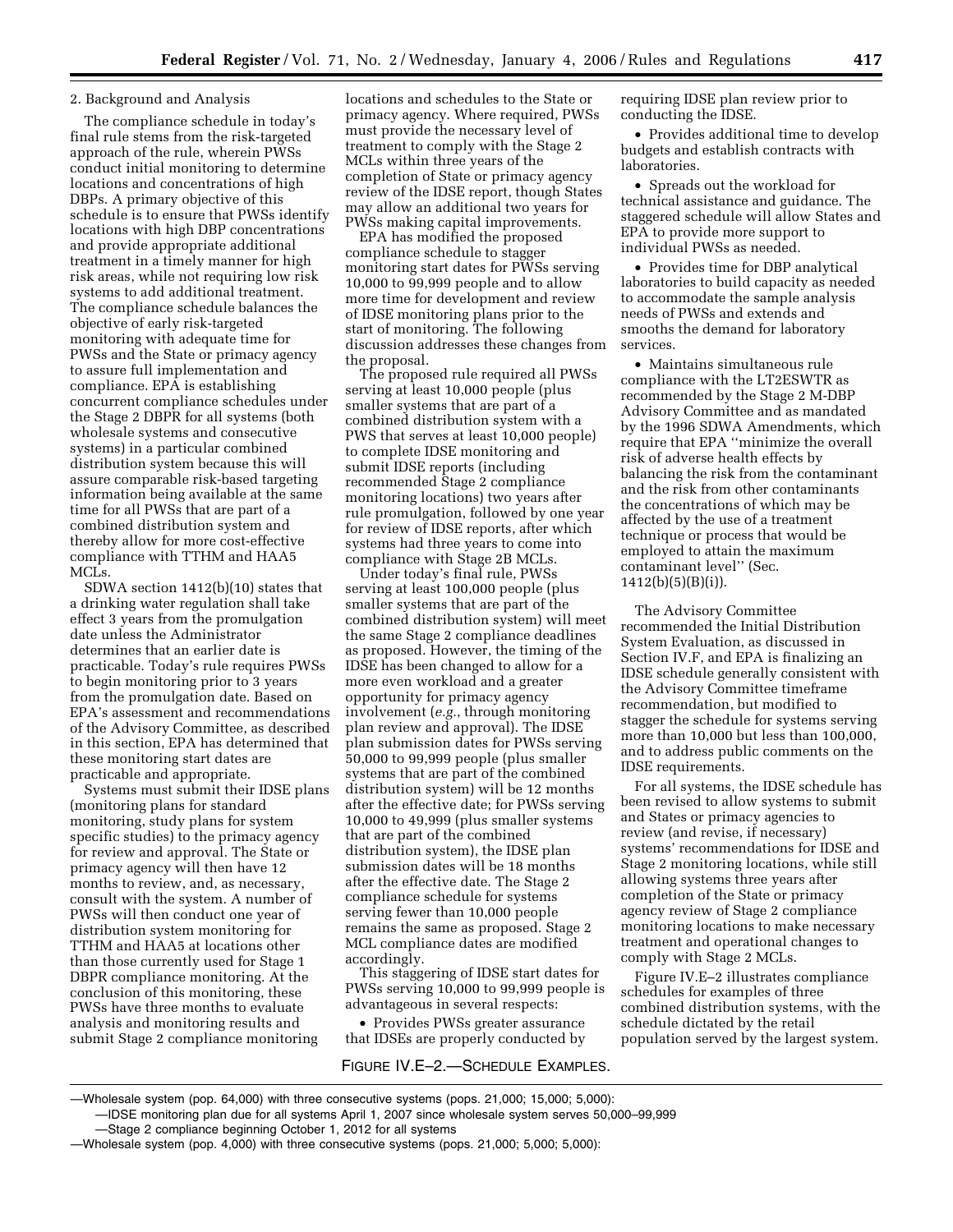# FIGURE IV.E–2.—SCHEDULE EXAMPLES.—Continued

—IDSE monitoring plan due for all systems October 1, 2007 since the largest system in combined distribution system serves 10,000– 49,999

—Stage 2 compliance beginning October 1, 2013 for all systems

- —IDSE monitoring plan due for all systems April 1, 2008 since no individual system in combined distribution system exceeds 10,000 (even though total population exceeds 10,000)
	- —Stage 2 compliance beginning October 1, 2013 if no Cryptosporidium monitoring under the LT2ESWTR is required or beginning October 1, 2014 if Cryptosporidium monitoring under the LT2ESWTR is required

This schedule requires wholesale systems and consecutive systems that are part of a combined distribution system with at least one system with an earlier compliance deadline to conduct their IDSE simultaneously so that the wholesale system will be aware of compliance challenges facing the consecutive systems and will be able to implement treatment plant, capital, and operational improvements as necessary to ensure compliance of both the wholesale and consecutive systems. The Advisory Committee and EPA both recognized that DBPs, once formed, are difficult to remove and are generally best addressed by treatment plant improvements, typically through precursor removal or use of alternative disinfectants. For a wholesale system to make the best decisions concerning the treatment steps necessary to meet TTHM and HAA5 LRAAs under the Stage 2 DBPR, both in its own distribution system and in the distribution systems of consecutive systems it serves, the wholesale system must know the DBP levels throughout the combined distribution system. Without this information, the wholesale system may design treatment changes that allow the wholesale system to achieve compliance, but leave the consecutive system out of compliance.

In summary, the compliance schedule for today's rule maintains the earliest compliance dates recommended by the Advisory Committee for PWSs serving at least 100,000 people (plus smaller systems that are part of the combined distribution system). These PWSs serve the majority of people. The schedule also maintains the latest compliance dates the Advisory Committee recommended, which apply to PWSs serving fewer than 10,000 people. EPA has staggered compliance schedules for PWSs between these two size categories in order to facilitate implementation of the rule. This staggered schedule is consistent with the schedule required under the LT2ESWTR promulgated elsewhere in today's **Federal Register**.

#### 3. Summary of Major Comments

EPA received significant public comment on the compliance schedule in

the August 18, 2003 proposal. Major issues raised by commenters include providing more time for PWSs to prepare for monitoring, giving States or primacy agencies more time to oversee monitoring, and establishing consistent schedules for consecutive PWSs. A summary of these comments and EPA's responses follows.

Standard monitoring plan and system specific study plan preparation. Many commenters were concerned about the proposed requirement to develop and execute an IDSE monitoring plan without any primacy agency review. PWSs specifically expressed concern about the financial commitment without prior State approval and noted that some PWSs would need more than the time allowed under the proposed rule to develop and implement an IDSE monitoring plan, especially without an opportunity for State or primacy agency review and approval. Smaller PWSs may require substantial time and planning to budget for IDSE expenses, especially for systems that have not previously complied with DBP MCLs.

EPA recognizes these concerns and today's final rule provides time for PWSs to submit IDSE plans (monitoring plans, study plans, or 40/30 certifications) for State or primacy agency review and more time before having to begin monitoring. Specifically, PWSs serving 50,000 to 99,999 people and those serving 10,000 to 49,999 people must submit IDSE plans about 12 months and 18 months after the effective date, respectively, and complete standard monitoring or a system specific study within two years after submitting their IDSE plan. This is significantly more time than was specified under the proposal, where these systems would have had to conduct their IDSE and submit their IDSE report 24 months after the effective date. PWSs serving at least 100,000 people must submit IDSE plans about six months after the effective date and complete standard monitoring or a system specific study about 30 months after the effective date, which also provides more time than was specified under the proposal. PWSs serving fewer than 10,000 people, not associated with

a larger system in their combined distribution system, do not begin monitoring until more than 36 months after the effective date.

EPA believes that the final compliance schedule allows PWSs sufficient time to develop IDSE plans with these compliance dates. The schedule also allows 12 months for State or primacy agency review of IDSE plans, which allows additional time for review and for coordination with systems and provides more time to address deficiencies in IDSE plans. This is especially important for smaller PWSs, which are likely to need the most assistance from States. By staggering monitoring start dates, today's rule also eases implementation by reducing the number of PWSs that will submit plans at any one time, when the most assistance from regulatory agencies will be required.

In summary, today's schedule has been modified so that systems are required to submit IDSE plans for primacy agency review and approval prior to conducting their IDSE. Systems can consider that their plan has been approved if they have not heard back from the State by the end of the State review period. Systems are also required to conduct the approved monitoring and submit their IDSE report (including the system's recommended Stage 2 compliance monitoring) for State or primacy agency review on a schedule that allows for systems to still have a minimum of full three years to comply with Stage 2 following State or primacy agency review of the system's Stage 2 recommended monitoring. As with the review of plans, systems can consider that their IDSE report has been approved if they have not heard back from the State by the end of the State review period.

State/primacy agency oversight. EPA is preparing to support implementation of IDSE requirements that must be completed prior to States achieving primacy. Several States have expressed concern about EPA providing guidance and reviewing reports from systems that the State has permitted, inspected, and worked with for a long time. These States believe that their familiarity with

<sup>—</sup>Wholesale system (pop. 4,000) with three consecutive systems (pops. 8,000; 5,000; 5,000):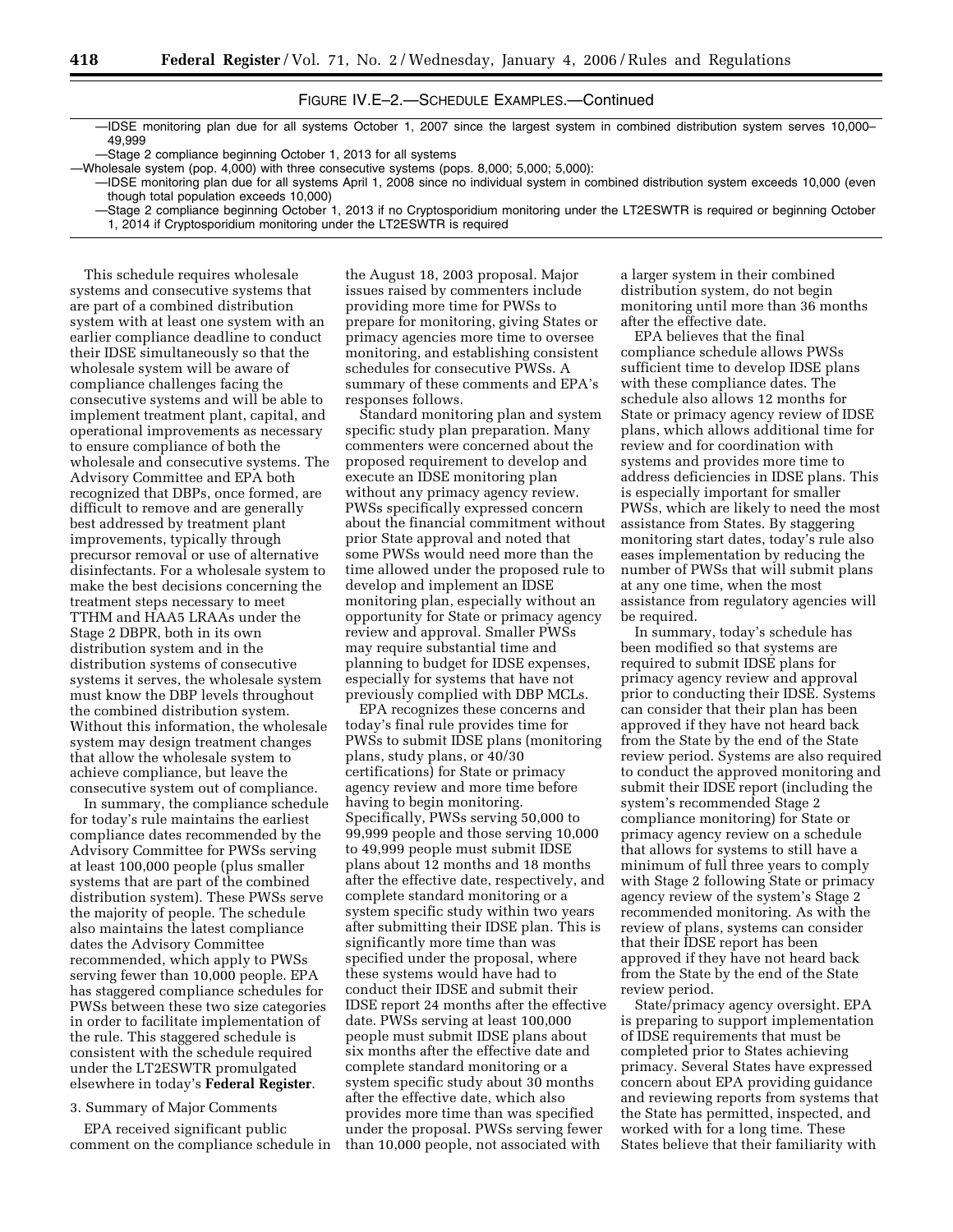the systems enables them to make the best decisions to implement the rule and protect public health and that the rule requirement should be delayed until States receive primacy. Commenters were concerned that some States will not participate in early implementation activities and indicated that States would prefer monitoring to begin 24 months after rule promulgation. Commenters also noted that States need sufficient time to become familiar with the rule, train their staff, prepare primacy packages, and train PWSs.

EPA agrees that State familiarity is an important component of the review and approval process, looks forward to working closely with the State drinking water program representatives during IDSE implementation, and welcomes proactive State involvement. However, the Agency believes that delaying implementation of risk-based IDSE targeting activities until States receive primacy is an unacceptable delay in public health protection and also inconsistent with the Advisory Committee's recommendations. EPA remains committed to working with States to the greatest extent feasible to implement today's rule, consistent with the schedule promulgated today. For States unable to actively participate in IDSE implementation, however, EPA believes it has an obligation to provide support and guidance to PWSs who are covered and independently responsible for complying with the IDSE requirements of today's rule and is prepared to oversee implementation. Moreover, EPA believes that the staggered compliance schedule in today's final rule will enhance States' ability to help implement the rule.

Consecutive systems. Most commenters supported consecutive systems being on the same IDSE schedule as wholesale systems, recognizing the benefits of treatment plant capital and operational improvements by the wholesale system as the preferred method of DBP compliance, with the timely collection of DBP data throughout the combined distribution system a key component. Several commenters preferred that consecutive systems have a later Stage 2 compliance date to allow for evaluation of whether wholesale system treatment changes are adequate to ensure compliance and to consider changes to water delivery specifications.

EPA disagrees with those commenters recommending a different Stage 2 compliance date and thus has maintained the approach in the proposal, which keeps all systems that are part of a combined distribution

system (the interconnected distribution system consisting of the distribution systems of wholesale systems and of the consecutive systems that receive finished water) on the same Stage 2 compliance schedule. Extending the Stage 2 compliance dates would unnecessarily delay the public health protection afforded by this rule. Consecutive systems must be able to evaluate whether wholesale system changes are sufficient to ensure compliance and, if they are not, to make cost-effective changes to ensure compliance where wholesale system efforts address some, but not all, of the concerns with compliance. Public health protection through compliance with Stage 2 MCLs will occur on the schedule of the largest system for all systems in the combined distribution system (regardless of size). If a consecutive system must make capital improvements to comply with this rule, the State may use its existing authority to grant up to an additional 24 months to that system. In addition, implementation and data tracking will be simplified because all systems in a combined distribution system will be on the same IDSE and Stage 2 compliance schedule. EPA believes that this is a better approach from both a public health standpoint and an implementation standpoint.

EPA agrees with many commenters that a high level of coordination among wholesaler, consecutive system, and States will be necessary to ensure compliance. The schedule in today's rule provides more time for planning, reviewing, and conducting the IDSE than the schedule in the proposed rule, which will allow more time for necessary coordination, including small consecutive systems that need help in negotiations with their wholesale system. EPA will work with ASDWA and States to develop guidance to facilitate wholesale/consecutive system cooperation. This additional time and the staggered schedule discussed in this section also lessens the laboratory burden associated with IDSE monitoring.

The staggered schedule also helps address commenter concerns about evaluating combined distribution systems. Other commenters' concerns about time needed for developing contracts between systems and for planning, funding, and implementing treatment changes are addressed by not requiring Stage 2 compliance until at least six years following rule promulgation.

*F. Initial Distribution System Evaluation (IDSE)* 

#### 1. Today's Rule

Today's rule establishes requirements for systems to perform an Initial Distribution System Evaluation (IDSE). The IDSE is intended to identify sample locations for Stage 2 compliance monitoring that represent distribution system sites with high DBP concentrations. Systems will develop an IDSE plan, collect data on DBP levels throughout their distribution system, evaluate these data to determine which sampling locations are most representative of high DBP levels, and compile this information into a report for submission to the State or primacy agency. Systems must complete one IDSE to meet the requirements of today's rule.

a. *Applicability.* This requirement applies to all community water systems, and to large nontransient noncommunity water systems (those serving at least 10,000 people) that use a primary or residual disinfectant other than ultraviolet light, or that deliver water that has been treated with a primary or residual disinfectant other than ultraviolet light. Systems serving fewer than 500 people are covered by the very small system waiver provisions of today's rule and are not required to complete an IDSE if they have TTHM and HAA5 data collected under Subpart L. Consecutive systems are subject to the IDSE requirements of today's rule. Consecutive systems must comply with IDSE requirements on the same schedule as the system serving the largest population in the combined distribution system, as described in section IV.E.

*b. Data collection.* For those systems not receiving a very small system waiver, there are three possible approaches by which a system can meet the IDSE requirement.

i. Standard monitoring. Standard monitoring requires one year of DBP monitoring throughout the distribution system on a specified schedule. Prior to commencing standard monitoring, systems must prepare a monitoring plan and submit it to the primacy agency for review. The frequency and number of samples required under standard monitoring is determined by source water type and system size. The number of samples does not depend on the number of plants per system. Section IV.G provides a detailed discussion of the specific population-based monitoring requirements for IDSE standard monitoring. Although standard monitoring results are not to be used for determining compliance with MCLs,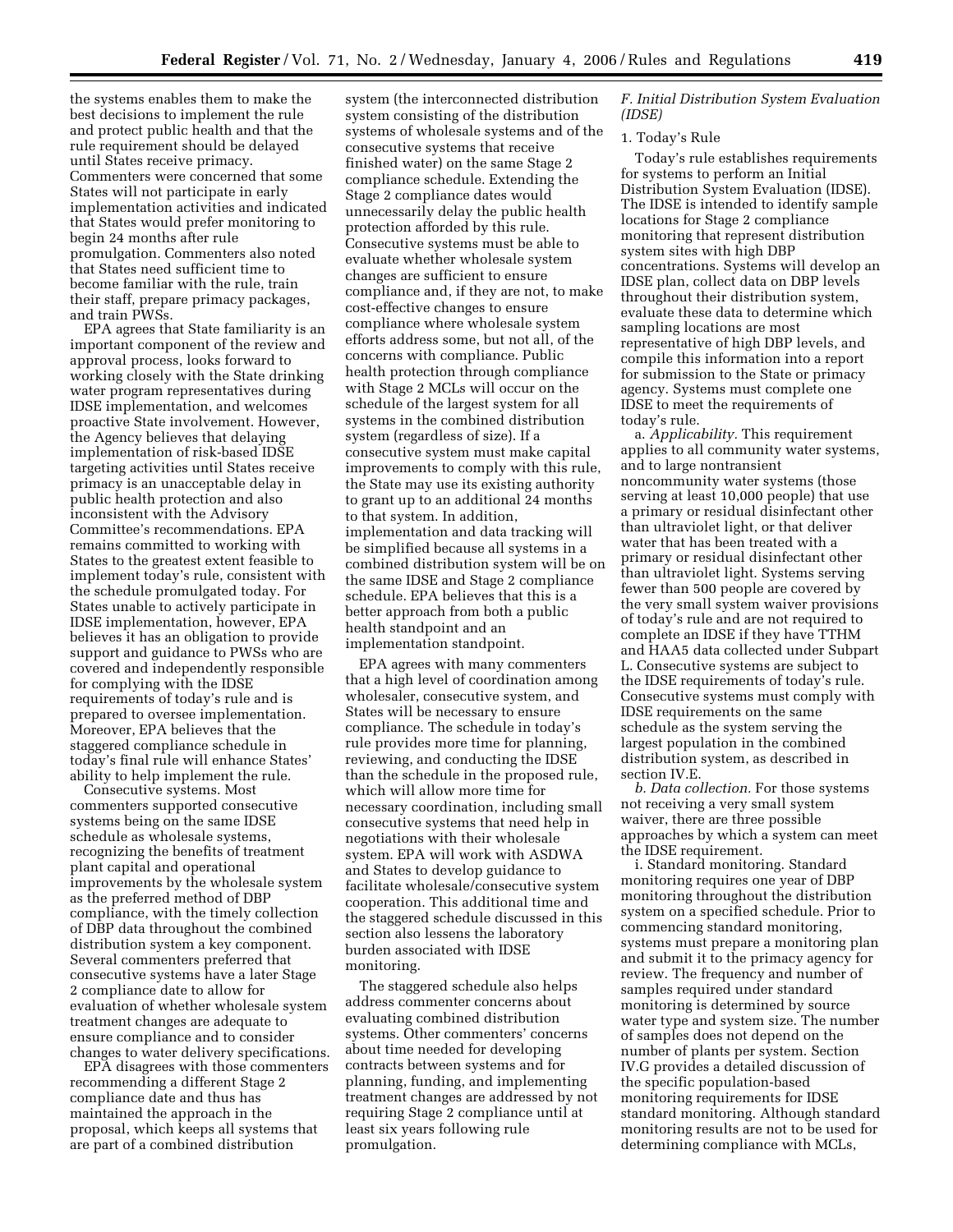systems are required to include individual sample results for the IDSE results when determining the range of TTHM and HAA5 levels to be reported in their Consumer Confidence Report (see section IV.J).

ii. System specific study. Under this approach, systems may choose to perform a system specific study based on earlier monitoring studies or distribution system hydraulic models in lieu of standard monitoring. Prior to commencing a system specific study, systems must prepare a study plan and submit it to the primacy agency for approval. The two options for system specific studies are: (1) TTHM and HAA5 monitoring data that encompass

a wide range of sample sites representative of the entire distribution system, including those judged to represent high TTHM and HAA5 concentrations, and (2) extended period simulation hydraulic models that simulate water age in the distribution system, in conjunction with one round of TTHM and HAA5 sampling.

iii. 40/30 certification. Under this approach, systems must certify to their State or primacy agency that every individual compliance sample taken under subpart L during the period specified in Table IV.F–2 were less than or equal to 0.040 mg/L for TTHM and less than or equal to 0.030 mg/L for HAA5, and that there were no TTHM or

HAA5 monitoring violations during the same period. The State or primacy agency may require systems to submit compliance monitoring results, distribution system schematics, or recommend subpart V compliance monitoring locations as part of the certification. This certification must be kept on file and submitted to the State or primacy agency for review. Systems that qualify for reduced monitoring for the Stage 1 DBPR during the two years prior to the start of the IDSE may use results of reduced Stage 1 DBPR monitoring to prepare the 40/30 certification. The requirements for the 40/30 certification are listed in Table IV. $F-1$ .

# TABLE IV.F–1.—40/30 CERTIFICATION REQUIREMENTS

| 40/30 Certification Requirements | • A certification that every individual compliance sample taken under subpart L during the period specified<br>in Table IV.F–2 were less than or equal to 0.040 mg/L for TTHM and less than or equal to 0.030 mg/L<br>for HAA5, and that there were no TTHM or HAA5 monitoring violations during the same period.<br>• Compliance monitoring results, distribution system schematics, and/or recommended subpart V compli-<br>ance monitoring locations as required by the State or primacy agency. |
|----------------------------------|-----------------------------------------------------------------------------------------------------------------------------------------------------------------------------------------------------------------------------------------------------------------------------------------------------------------------------------------------------------------------------------------------------------------------------------------------------------------------------------------------------|
|----------------------------------|-----------------------------------------------------------------------------------------------------------------------------------------------------------------------------------------------------------------------------------------------------------------------------------------------------------------------------------------------------------------------------------------------------------------------------------------------------------------------------------------------------|

# TABLE IV.F–2.—40/30 ELIGIBILITY DATES

| If your 40/30 Certification Is Due | Then your eligibility for 40/30 certification is based on eight consecutive<br>calendar quarters of subpart L compliance monitoring results beginning<br>no earlier than <sup>1</sup> |
|------------------------------------|---------------------------------------------------------------------------------------------------------------------------------------------------------------------------------------|
|                                    |                                                                                                                                                                                       |

1 Unless you are on reduced monitoring under subpart L and were not required to monitor during the specified period. If you did not monitor during the specified period, you must base your eligibility on compliance samples taken during the 12 months preceding the specified period.

c. Implementation. All systems subject to the IDSE requirement under this final rule (except those covered by the very small system waiver) must prepare and submit an IDSE plan (monitoring plan for standard

monitoring, study plan for system specific study) or 40/30 certification to the State or primacy agency. IDSE plans and 40/30 certifications must be submitted according to the schedule described in section IV.E and IV.M. The requirements for the IDSE plan depend on the IDSE approach that the system selects and are listed in Tables IV.F–1 and IV.F–3.

# TABLE IV.F–3.—IDSE MONITORING PLAN REQUIREMENTS

| <b>IDSE</b> data collection alternative | <b>IDSE</b> plan requirements                                                                                                                                                                                                                                                                                                                                                                                                                                                                                                                                                                                                                                      |
|-----------------------------------------|--------------------------------------------------------------------------------------------------------------------------------------------------------------------------------------------------------------------------------------------------------------------------------------------------------------------------------------------------------------------------------------------------------------------------------------------------------------------------------------------------------------------------------------------------------------------------------------------------------------------------------------------------------------------|
| Standard Monitoring                     | • Schematic of the distribution system (including distribution system entry points and their sources, and<br>storage facilities), with notes indicating locations and dates of all projected standard monitoring, and all<br>projected subpart L compliance monitoring.<br>• Justification for all standard monitoring locations selected and a summary of data relied on to select<br>those locations.<br>• Population served and system type (subpart H or ground water).                                                                                                                                                                                        |
| System Specific Study:                  |                                                                                                                                                                                                                                                                                                                                                                                                                                                                                                                                                                                                                                                                    |
|                                         | Hydraulic models must meet the following criteria:                                                                                                                                                                                                                                                                                                                                                                                                                                                                                                                                                                                                                 |
|                                         | • Extended period simulation hydraulic model.                                                                                                                                                                                                                                                                                                                                                                                                                                                                                                                                                                                                                      |
|                                         | • Simulate 24 hour variation in demand and show a consistently repeating 24 hour pattern of residence<br>time.                                                                                                                                                                                                                                                                                                                                                                                                                                                                                                                                                     |
|                                         | • Represent 75% of pipe volume; 50% of pipe length; all pressure zones; all 12-inch diameter and larger<br>pipes; all 8-inch and larger pipes that connect pressure zones, influence zones from different sources,<br>storage facilities, major demand areas, pumps, and control valves, or are known or expected to be sig-<br>nificant conveyors of water; all pipes 6 inches and larger that connect remote areas of a distribution sys-<br>tem to the main portion of the system; all storage facilities with standard operations represented in the<br>model; all active pump stations with controls represented in the model; and all active control valves. |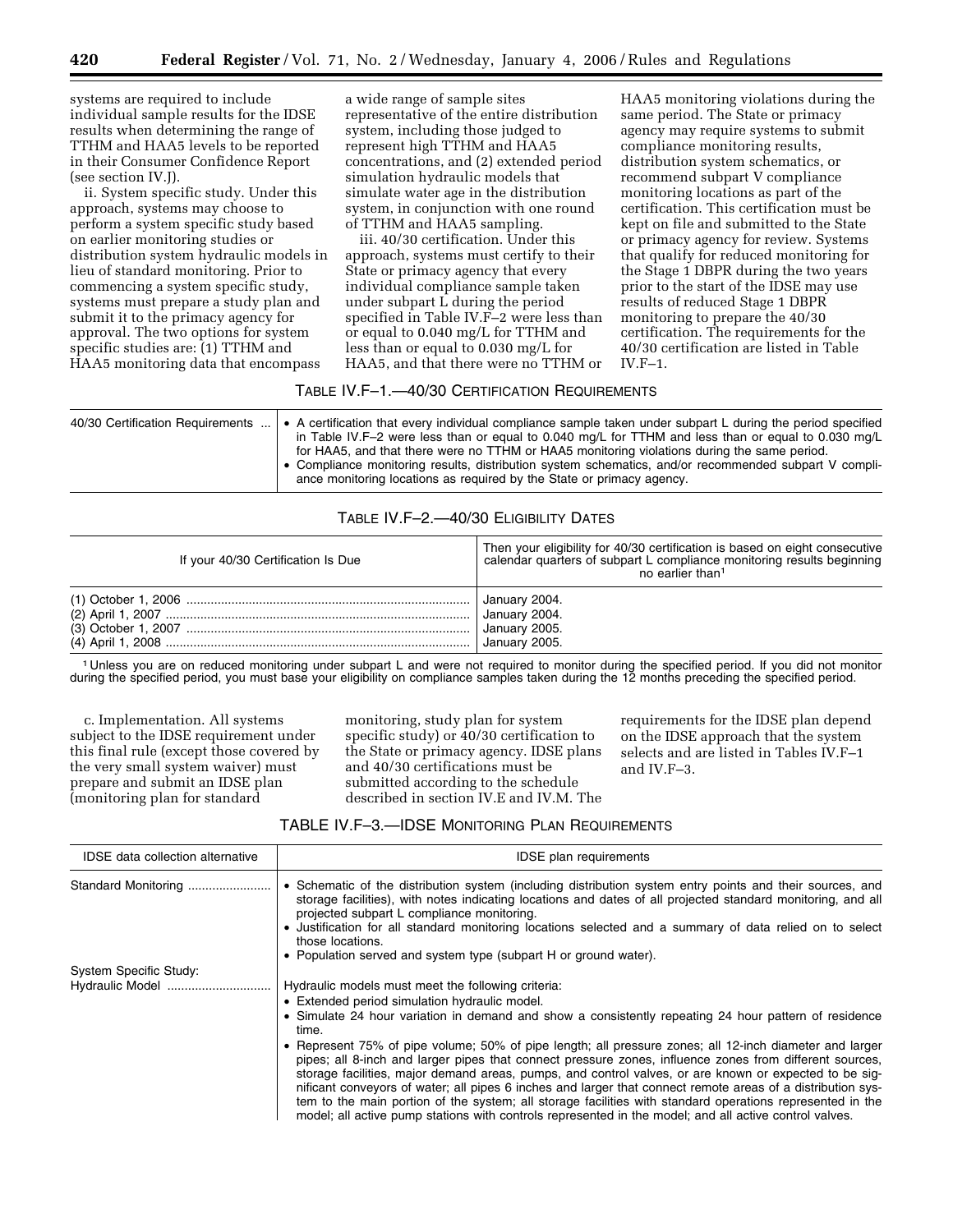# TABLE IV.F–3.—IDSE MONITORING PLAN REQUIREMENTS—Continued

| <b>IDSE</b> data collection alternative               | <b>IDSE</b> plan requirements                                                                                                                                                                                                                                                                                                                                                                                                                                                                                                                                                                                                                                                                                                                                                                                                                                                                                                                                                                                                                                                                                                                                                                                                                                                                                                                                                                                                                                                                                                                                                                                                                                                                                                                                                                                                                                                                                                                                                                                                                                                                                                                                                                                                                                                                                                                                                                                                                                                                                                                                                                                                                                                                                                                                                                                                                                                                                                                                                                                                                                                                                                                                                                                                                                                                                                                                                                                                                                                                                                                                                                                                                                                                                                                                                                                                                                                                                                                                                                                                                                                                                                                                                                                                                                                                                                                                                            |
|-------------------------------------------------------|------------------------------------------------------------------------------------------------------------------------------------------------------------------------------------------------------------------------------------------------------------------------------------------------------------------------------------------------------------------------------------------------------------------------------------------------------------------------------------------------------------------------------------------------------------------------------------------------------------------------------------------------------------------------------------------------------------------------------------------------------------------------------------------------------------------------------------------------------------------------------------------------------------------------------------------------------------------------------------------------------------------------------------------------------------------------------------------------------------------------------------------------------------------------------------------------------------------------------------------------------------------------------------------------------------------------------------------------------------------------------------------------------------------------------------------------------------------------------------------------------------------------------------------------------------------------------------------------------------------------------------------------------------------------------------------------------------------------------------------------------------------------------------------------------------------------------------------------------------------------------------------------------------------------------------------------------------------------------------------------------------------------------------------------------------------------------------------------------------------------------------------------------------------------------------------------------------------------------------------------------------------------------------------------------------------------------------------------------------------------------------------------------------------------------------------------------------------------------------------------------------------------------------------------------------------------------------------------------------------------------------------------------------------------------------------------------------------------------------------------------------------------------------------------------------------------------------------------------------------------------------------------------------------------------------------------------------------------------------------------------------------------------------------------------------------------------------------------------------------------------------------------------------------------------------------------------------------------------------------------------------------------------------------------------------------------------------------------------------------------------------------------------------------------------------------------------------------------------------------------------------------------------------------------------------------------------------------------------------------------------------------------------------------------------------------------------------------------------------------------------------------------------------------------------------------------------------------------------------------------------------------------------------------------------------------------------------------------------------------------------------------------------------------------------------------------------------------------------------------------------------------------------------------------------------------------------------------------------------------------------------------------------------------------------------------------------------------------------------------------------------------|
| System Specific Study:<br>Existing Monitoring Results | • The model must be calibrated, or have calibration plans, for the current configuration of the distribution<br>system during the period of high TTHM formation potential. All storage facilities must be evaluated as<br>part of the calibration process.<br>• All required calibration must be completed no later than 12 months after plan submission.<br>Submission must include:<br>• Tabular or spreadsheet data demonstrating percent of total pipe volume and pipe length represented in<br>the model, broken out by pipe diameter, and all required model elements.<br>• A description of all calibration activities undertaken, and if calibration is complete, a graph of predicted<br>tank levels versus measured tank levels for the storage facility with the highest residence time in each<br>pressure zone, and a time series graph of the residence time at the longest residence time storage facil-<br>ity in the distribution system showing the predictions for the entire simulation period (i.e., from time zero<br>until the time it takes for the model to reach a consistently repeating pattern of residence time).<br>• Model output showing preliminary 24 hour average residence time predictions throughout the distribution<br>system.<br>• Timing and number of samples planned for at least one round of TTHM and HAA5 monitoring at a num-<br>ber of locations no less than would be required for the system under standard monitoring in §141.601<br>during the historical month of high TTHM. These samples must be taken at locations other than existing<br>subpart L compliance monitoring locations.<br>• Description of how all requirements will be completed no later than 12 months after submission of the<br>system specific study plan.<br>• Schematic of the distribution system (including distribution system entry points and their sources, and<br>storage facilities), with notes indicating the locations and dates of all completed system specific study<br>monitoring (if calibration is complete) and all subpart L compliance monitoring.<br>• Population served and system type (subpart H or ground water).<br>• If the model submitted does not fully meet the requirements, the system must correct the deficiencies<br>and respond to State inquiries on a schedule the State approves, or conduct standard monitoring.<br>Existing monitoring results must meet the following criteria:<br>• TTHM and HAA5 results must be based on samples collected and analyzed in accordance with<br>§141.131. Samples must be collected within five years of the study plan submission date.<br>• The sampling locations and frequency must meet the requirements identified in Table IV.F-4. Each loca-<br>tion must be sampled once during the peak historical month for TTHM levels or HAA5 levels or the<br>month of warmest water temperature for every 12 months of data submitted for that location. Monitoring<br>results must include all subpart L compliance monitoring results plus additional monitoring results as<br>necessary to meet minimum sample requirements.<br>Submission must include:<br>• Previously collected monitoring results<br>• Certification that the reported monitoring results include all compliance and non-compliance results gen-<br>erated during the time period beginning with the first reported result and ending with the most recent<br>subpart L results.<br>• Certification that the samples were representative of the entire distribution system and that treatment<br>and distribution system have not changed significantly since the samples were collected.<br>• Schematic of the distribution system (including distribution system entry points and their sources, and<br>storage facilities), with notes indicating the locations and dates of all completed or planned system spe-<br>cific study monitoring.<br>• Population served and system type (subpart H or ground water).<br>• If a system submits previously collected data that fully meet the number of samples required for IDSE<br>monitoring in Table IV.F–4 and some of the data are rejected due to not meeting the additional require-<br>ments, the system must either conduct additional monitoring to replace rejected data on a schedule the<br>State approves, or conduct standard monitoring. |

# TABLE IV.F–4.—SSS EXISTING MONITORING DATA SAMPLE REQUIREMENTS.

|             |                          | Number of                 | Number of samples |      |
|-------------|--------------------------|---------------------------|-------------------|------|
| System type | Population size category | monitoring lo-<br>cations | <b>TTHM</b>       | HAA5 |
| Subpart H:  |                          |                           |                   |      |
|             | < 500                    | 3                         | 3                 | 3    |
|             | 500-3,300                | 3                         | 9                 | 9    |
|             | $3,301 - 9,999$          | 6                         | 36                | 36   |
|             | 10,000-49,999            | 12                        | 72                | 72   |
|             | 50,000-249,999           | 24                        | 144               | 144  |
|             | 250,000-999,999          | 36                        | 216               | 216  |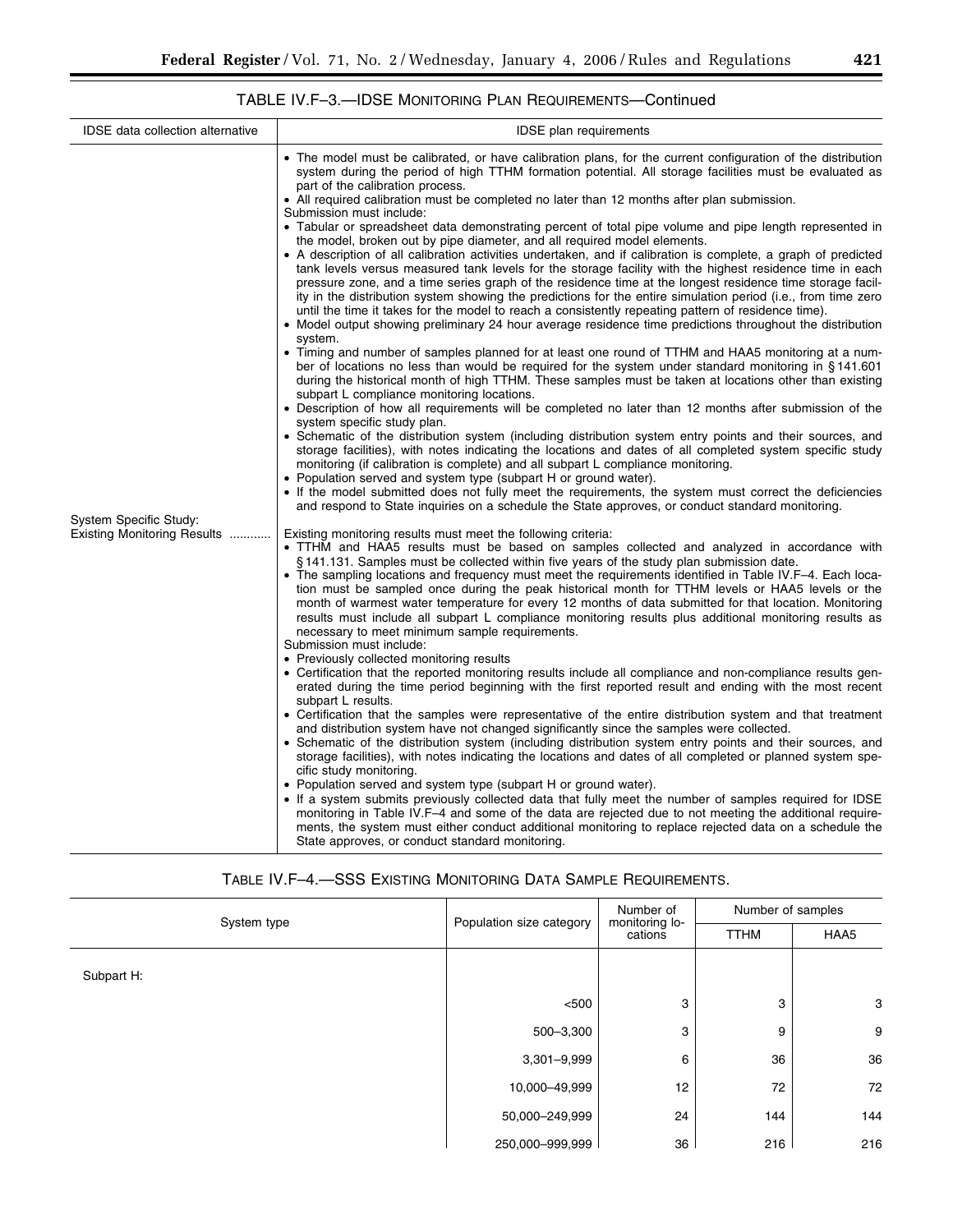|               | Population size category | Number of<br>monitoring lo- | Number of samples |      |
|---------------|--------------------------|-----------------------------|-------------------|------|
| System type   |                          | cations                     | <b>TTHM</b>       | HAA5 |
|               | 1,000,000-4,999,999      | 48                          | 288               | 288  |
|               | $\geq 5,000,000$         | 60                          | 360               | 360  |
| Ground Water: | < 500                    | 3                           | 3                 | 3    |
|               | 500-9,999                | 3                           | 9                 | 9    |
|               | 10,000-99,999            | 12                          | 48                | 48   |
|               | 100,000-499,999          | 18                          | 72                | 72   |
|               | $\geq 500,000$           | 24                          | 96                | 96   |

| TABLE IV.F–4.—SSS Existing Monitoring Data Sample Requirements.—Continued |  |
|---------------------------------------------------------------------------|--|
|---------------------------------------------------------------------------|--|

The State or primacy agency will approve the IDSE plan or 40/30 certification, or request modifications. If the State or primacy agency has not taken action by the date specified in section IV.E or has not notified the system that review is not yet complete, systems may consider their submissions to be approved. Systems must implement the IDSE option described in

the IDSE plan approved by the State or primacy agency according to the schedule described in section IV.E.

All systems completing standard monitoring or a system specific study must submit a report to the State or primacy agency according to the schedule described in section IV.E. Systems that have completed their system specific study at the time of

monitoring plan submission may submit a combined monitoring plan and report on the required schedule for IDSE plan submissions. The requirements for the IDSE report are listed in Table IV.F–5. Some of these reporting requirements have changed from the proposal to reduce reporting and paperwork burden on systems.

# TABLE IV.F–5.—IDSE REPORT REQUIREMENTS

| <b>IDSE</b> report requirements                                                                                                                                                                                                                                                                                                                                                                                                                                                                                                                                                                                  |
|------------------------------------------------------------------------------------------------------------------------------------------------------------------------------------------------------------------------------------------------------------------------------------------------------------------------------------------------------------------------------------------------------------------------------------------------------------------------------------------------------------------------------------------------------------------------------------------------------------------|
| • All subpart L compliance monitoring and standard monitoring TTHM and HAA5 analytical results in a<br>tabular format acceptable to the State.<br>• If changed from the monitoring plan, a schematic of the distribution system, population served, and sys-<br>tem type.<br>• An explanation of any deviations from the approved monitoring plan.                                                                                                                                                                                                                                                               |
| • Recommendations and justifications for subpart V compliance monitoring locations and timing.<br>• All subpart L compliance monitoring and all system specific study monitoring TTHM and HAA5 analytical<br>results conducted during the period of the system specific study in a tabular or spreadsheet form accept-<br>able to the State.<br>• If changed from the study plan, a schematic of the distribution system, population served, and system<br>type.                                                                                                                                                 |
| • If using the modeling provision, include final information for required plan submissions and a 24-hour<br>time series graph of residence time for each subpart V compliance monitoring location selected.<br>• An explanation of any deviations from the original study plan.<br>• All analytical and modeling results used to select subpart V compliance monitoring locations that show<br>that the system specific study characterized TTHM and HAA5 levels throughout the entire distribution<br>system.<br>• Recommendations and justifications for subpart V compliance monitoring locations and timing. |
| Standard Monitoring<br>System Specific Study                                                                                                                                                                                                                                                                                                                                                                                                                                                                                                                                                                     |

All systems must prepare Stage 2 compliance monitoring recommendations. All IDSE reports must include recommendations for Stage 2 compliance monitoring locations and sampling schedule. Systems submitting a 40/30 certification must include their Stage 2 compliance monitoring recommendations in their Stage 2 (Subpart V) monitoring plan unless the State requests Subpart V site recommendations as part of the 40/30 certification. The number of sampling locations and the criteria for their selection are described in § 141.605 of

today's final rule, and in section IV.G. Generally, a system must recommend locations with the highest LRAAs unless it provides a rationale (such as ensuring geographical coverage of the distribution system instead of clustering all sites in a particular section of the distribution system) for selecting other locations. In evaluating possible Stage 2 compliance monitoring locations, systems must consider both Stage 1 DBPR compliance data and IDSE data.

The State or primacy agency will approve the IDSE report or request modifications. If the State or primacy

agency has not taken action by the date specified in section IV.E or has not notified the system that review is not yet complete, systems may consider their submission to be approved and prepare to begin Stage 2 compliance monitoring.

EPA has developed the Initial Distribution System Evaluation Guidance Manual for the Final Stage 2 Disinfectants and Disinfection Byproducts Rule (USEPA 2006) to assist systems with implementing each of these requirements. This guidance may be requested from EPA's Safe Drinking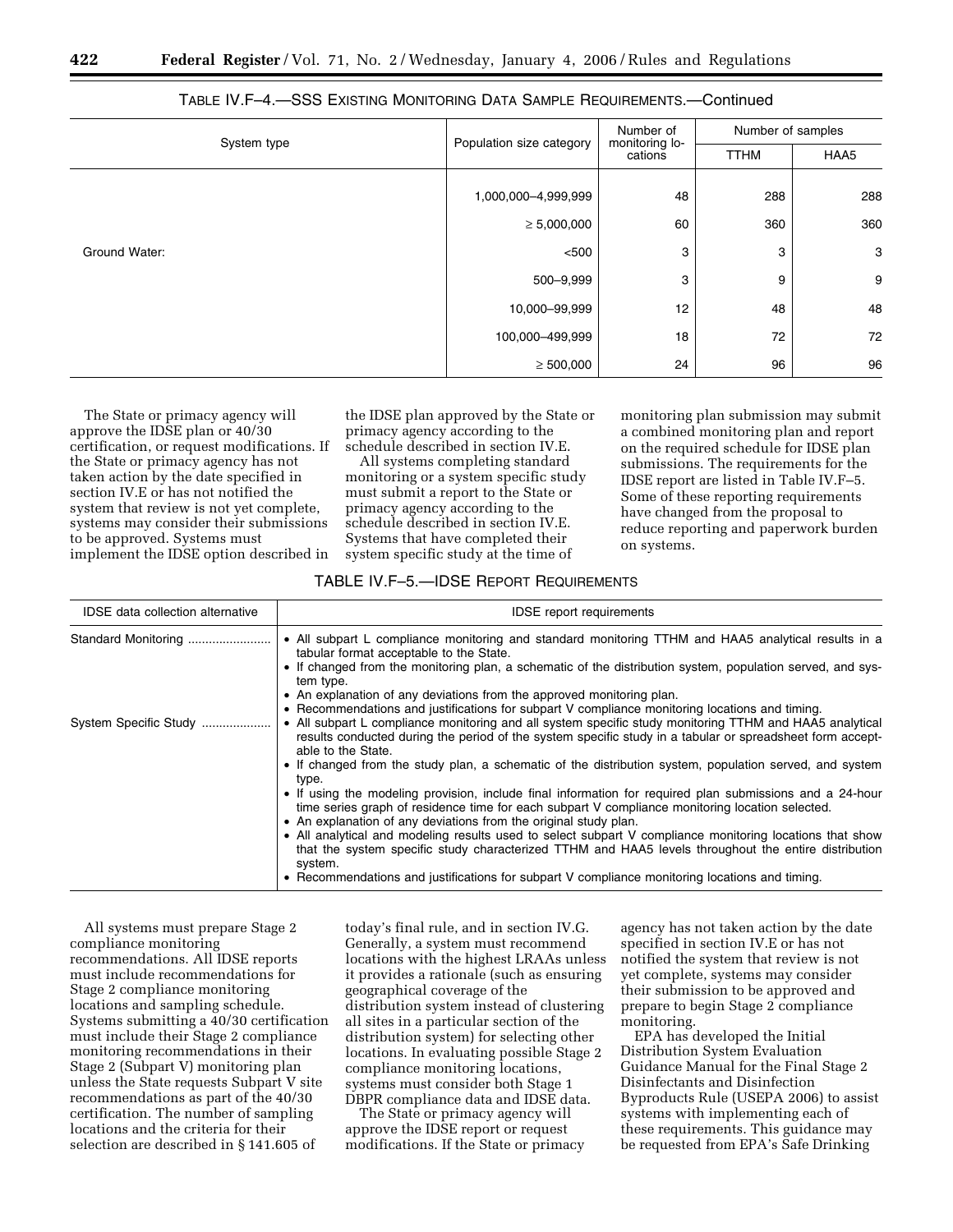Water Hotline, which may be contacted as described under **FOR FURTHER INFORMATION CONTACT** in the beginning of this notice. This guidance manual is also available on the EPA Web site at *http://www.epa.gov/safewater/stage2/ index.html*.

# 2. Background and Analysis

In the Stage 2 DBPR proposal (USEPA, 2003a), EPA proposed requirements for systems to complete an IDSE. The Agency based its proposal upon the Stage 2 M–DBP Advisory Committee recommendations in the Agreement in Principle. The Advisory Committee believed and EPA concurs that maintaining Stage 1 DBPR monitoring sites for the Stage 2 DBPR would not accomplish the risk-targeting objective of minimizing high DBP levels and providing consistent and equitable protection across the distribution system. Most of these requirements have not changed from the proposed rule.

The data collection requirements of the IDSE are designed to find both high TTHM and high HAA5 sites (see section IV.G for IDSE monitoring requirements). High TTHM and HAA5 concentrations often occur at different locations in the distribution system. The Stage 1 DBPR monitoring sites identified as the maximum location are selected according to residence time. HAAs can degrade in the distribution system in the absence of sufficient disinfectant residual (Baribeau et al. 2000). Consequently, residence time is not an ideal criterion for identifying high HAA5 sites. In addition, maximum residence time locations that are associated with high TTHM levels may not be constant due to daily or seasonal changes in demand. The analysis of maximum residence time completed for the selection of Stage 1 monitoring sites may not have been capable of detecting these variations. The Information Collection Rule data show that over 60 percent of the highest HAA5 LRAAs and 50 percent of the highest TTHM LRAAs were found at sampling locations in the distribution system other than the maximum residence time compliance monitoring location (USEPA 2003a). Therefore, the method and assumptions used to select the Information Collection Rule monitoring sites and the Stage 1 DBPR compliance monitoring sites may not reliably capture high DBP levels for Stage 2 DBPR compliance monitoring sites.

a. Standard monitoring. The Advisory Committee recommended that systems sample throughout the distribution system at twice the number of locations as required under Stage 1 and, using these results in addition to Stage 1

compliance data, identify high DBP locations. Monitoring at additional sites increases the chance of finding sites with high DBP levels and targets both DBPs that degrade and DBPs that form as residence time increases in the distribution system. EPA believes that the required number of standard monitoring locations plus Stage 1 monitoring results will provide an adequate characterization of DBP levels throughout the distribution system at a reasonable cost. By revising Stage 2 compliance monitoring plans to target locations with high DBPs, systems will be required to take steps to address high DBP levels at locations that might otherwise have gone undetected.

The Advisory Committee recommended that an IDSE be performed by all community water systems, unless the system had sufficiently low DBP levels or is a very small system with a simple distribution system. EPA believes that large nontransient noncommunity water systems (NTNCWS) (those serving at least 10,000 people) also have distribution systems that require further evaluation to determine the locations most representative of high DBP levels and proposed that they be required to conduct an IDSE. Therefore, large NTNCWS and all community water systems are required to comply with IDSE requirements under today's final rule, unless they submit a 40/30 certification or they are covered by the very small system waiver provisions.

b. Very small system waivers. Systems serving fewer than 500 people that have taken samples under the Stage 1 DBPR will receive a very small system waiver. EPA proposed and the Advisory Committee recommended a very small system waiver following a State determination that the existing Stage 1 compliance monitoring location adequately characterizes both high TTHM and high HAA5 for the distribution system because many very small systems have small or simple distribution systems. The final rule grants the very small system waiver to all systems serving fewer than 500 that have Stage 1 DBPR data. This provision was changed from the proposal to reflect that most very small systems that sample under the Stage 1 DBPR have sampling locations that are representative of both high TTHM and high HAA5 because most very small systems have small and simple distribution systems. In addition, many very small systems are ground water systems that typically have stable DBP levels that tend to be lower than surface water DBP levels. NRWA survey data show that free chlorine residual in very

small systems (serving <500) at both average residence time and maximum residence time locations are lower than levels at both of those locations in larger systems, and the change in residual concentration between those two locations is smaller in very small systems compared to larger sized systems. The magnitude of the reduction in residual concentration gives an indication of how much disinfectant has reacted to form DBPs, including TTHM and HAA5. The smaller reduction in disinfectant concentration between average residence time and maximum residence time in very small systems compared to larger systems indicates that DBP formation potential is probably lower in very small systems compared to larger systems, and the likelihood for significant DBP variation within the distribution system of very small systems is low if the distribution system is small and not complex. However, there may be some small systems with extended or complex distribution systems that should be studied further to determine new sampling locations. For this reason, States or primacy agencies can require any particular very small system to conduct an IDSE. Very small systems subject to the Stage 2 DBPR that do not have a Stage 1 compliance monitoring location may monitor in accordance with the Stage 1 DBPR provisions to be eligible for this waiver.

c. 40/30 certifications. Systems that certify to their State or primacy agency that all compliance samples taken during eight consecutive calendar quarters prior to the start of the IDSE were ≤0.040 mg/L TTHM and ≤0.030 mg/L HAA5 are not required to collect additional DBP monitoring data under the IDSE requirements as long as the system has no TTHM or HAA5 monitoring violations. These criteria were developed because both EPA and the AdvisoryCommittee determined that these systems most likely would not have DBP levels that exceed the MCLs. Systems must have qualifying TTHM and HAA5 data for eight consecutive calendar quarters according to the schedule in Table IV.F–2 to be eligible for this option. Systems on reduced monitoring that did not monitor during the specified time period may use data from the prior year to meet the 40/30 certification criteria. Systems that have not previously conducted Stage 1 DBPR compliance monitoring may begin such monitoring to collect the data necessary to qualify for 40/30 certification. The certification and data supporting it must be available to the public upon request.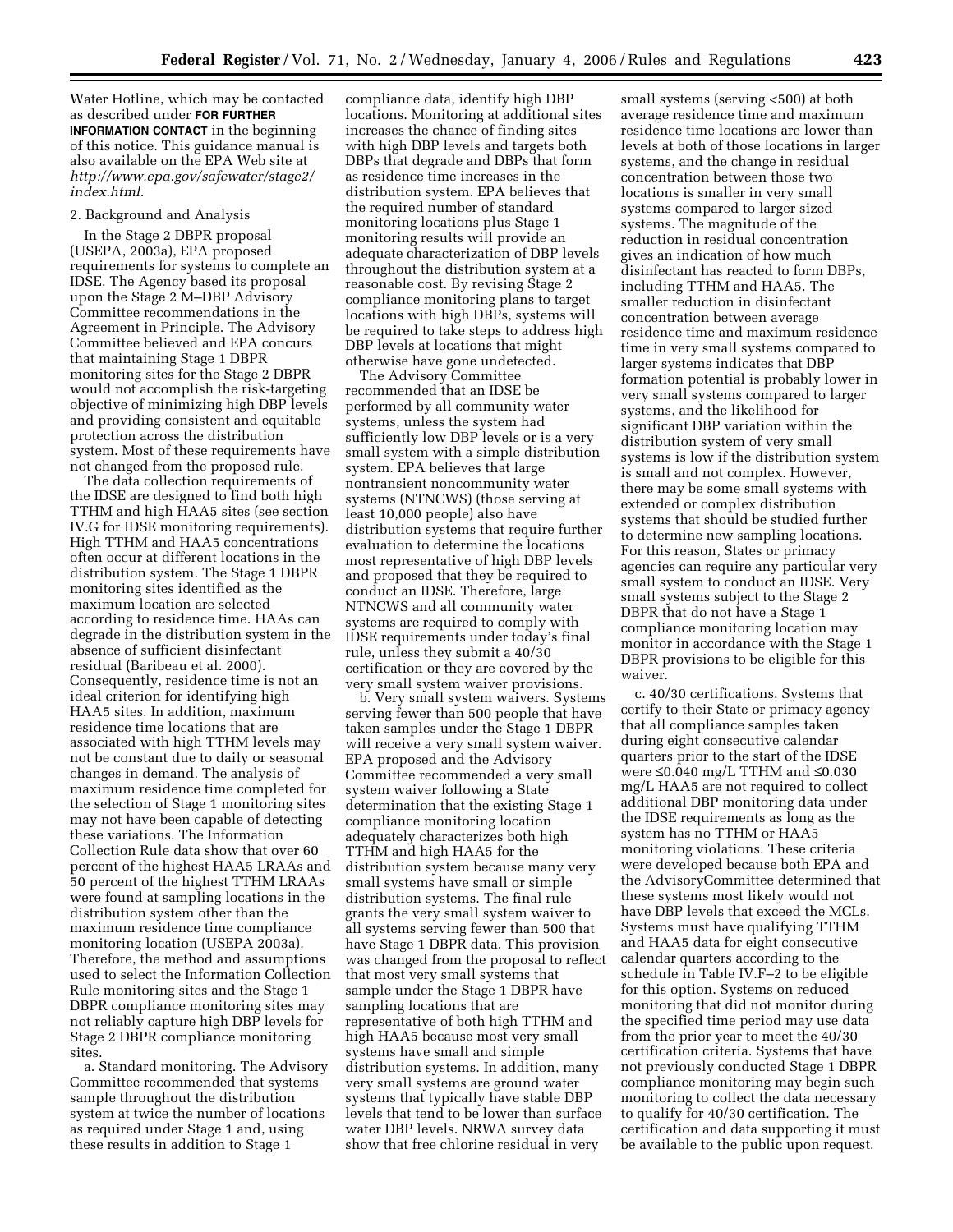The qualifying time period for the 40/ 30 certification has changed from the proposed rule.

Under the proposed rule, the rule language identified a specific two year window with start and end dates. In today's final rule, the qualifying time period has been changed to ''eight consecutive calendar quarters of subpart L compliance monitoring results beginning no earlier than \* \* \*" (see Table IV.F–2). This change was made so that systems that have made a treatment change within the two years prior to rule promulgation and have collected initial data that meet the 40/30 criteria might have the opportunity to collect eight consecutive quarters of qualifying data and apply for a 40/30 certification. This schedule change also allows systems that have not previously monitored under Stage 1 an opportunity to qualify for a 40/30 certification.

Under the proposed Stage 2 DBPR, systems that missed the deadline for submitting a 40/30 certification would be required to conduct either standard monitoring or a system specific study even if the system otherwise qualified for the 40/30 certification. Under today's final rule, systems that do not make any submission by the IDSE plan submission deadline will still receive a violation, but may submit a late 40/30 certification if their data meet the requirements. This change was made so that systems and primacy agencies do not spend time preparing and reviewing standard monitoring plans and IDSE reports for systems with a low likelihood of finding high TTHM and HAA5 levels.

The reporting requirements for this provision have been reduced from the requirements in the proposed rulemaking. In the proposal, systems qualifying for the 40/30 certification were required to submit all qualifying data and provide recommendations for Stage 2 compliance monitoring locations. The final rule requires systems to submit a certification that their data meet all the requirements of the 40/30 certification and to include their Stage 2 compliance monitoring recommendations in their Stage 2 monitoring plan. These changes were made to reduce the reporting burden on systems that qualify for the 40/30 certification and to maintain consistency with monitoring plan requirements under the Stage 1 DBPR. This approach also gives systems more time to select appropriate monitoring sites for Stage 2 compliance monitoring. The State or primacy agency may request systems to submit the data, a distribution system schematic, and/or recommendations for Stage 2

compliance monitoring as part of the 40/30 certification. This provision was included to facilitate primacy agency review of 40/30 certifications; the additional information is only required if requested by the primacy agency.

d. System specific studies. Advisory Committee members recognized that some systems have detailed knowledge of their distribution systems by way of ongoing hydraulic modeling and/or existing widespread monitoring plans (beyond that required for compliance monitoring) that would provide equivalent or superior monitoring site selection information compared to standard monitoring. Therefore, the Advisory Committee recommended that such systems be allowed to determine new monitoring sites using systemspecific data such as hydraulic model results or existing monitoring data; this provision remains in the final rule. In the proposed rule, the only specification for SSSs was to identify monitoring sites that would be equivalent or superior to those identified under Standard Monitoring. The final rule includes more specific requirements on how these studies should be completed. The requirements in the final rule were developed to be consistent with the proposal, yet more specific to help systems better understand expectations under this provision and lessen the chances of a study plan not being approved.

The new modeling requirements were developed to reflect that hydraulic models can identify representative high TTHM monitoring locations by predicting hydraulic residence time in the distribution system. Water age has been found to correlate with TTHM formation in the distribution system. Consequently, for this system specific study approach, hydraulic residence time predicted by the model is used as a surrogate for TTHM formation to locate appropriate Stage 2 compliance monitoring locations. To predict hydraulic residence time in the distribution system, the model must represent most of the distribution system and must have been calibrated recently and appropriately to reflect water age in the distribution system. Requirements to reflect this are in today's rule. All storage facilities must be evaluated for the calibration, and systems using this option must submit a graph of predicted tank levels versus measured tank levels for the storage facility with the highest residence time in each pressure zone. These calibration requirements are focused on storage facilities because they are the largest controlling factor for water age in the distribution system. The calibration

requirements reflect the fact that the purpose of the model is to predict water age. ICR data show that HAA5 data do not necessarily correlate well with water age (USEPA 2003a). Because the purpose of the IDSE is to locate representative high locations for both TTHM and HAA5, one round of monitoring must be completed at potential Stage 2 compliance monitoring locations to determine appropriate HAA5 monitoring locations during the historical high month of TTHM concentrations. The number of locations must be no less than would be required under standard monitoring.

Preliminary average residence time data are required as a part of the study plan for systems to demonstrate that their distribution system hydraulic model is able to produce results for water age throughout the distribution system, even though calibration may not be complete. Systems also need to describe their plans to complete the modeling requirements within 12 months of submitting the study plan. These last two requirements were developed so that States can be assured that systems have the technical capacity to complete their modeling requirements by the IDSE report deadline. If systems cannot demonstrate that they are in a position to complete the modeling requirements according to the required schedule, they will be required to complete standard monitoring.

All new modeling requirements were added to help systems demonstrate how their model will fulfill the purpose and requirements of the IDSE and to assist primacy agencies with approval determinations. The associated reporting requirements were developed to balance the needs of systems to demonstrate that they have fulfilled the requirements and the needs of primacy agency reviewers to be able to understand the work completed by the system.

EPA has specified new requirements for systems complete an SSS using existing monitoring data to help systems understand the extent of historical data that would meet the requirements of the IDSE. The number of required sample locations and samples are consistent with sampling requirements under standard monitoring and the recommendations made by the Advisory Committee. The Advisory Committee recommended that systems complete an IDSE sample at twice the number of sites required by the Stage 1 DBPR in addition to Stage 1 DBPR sampling. Because the number of required Stage 1 DBPR monitoring locations varies within each population category under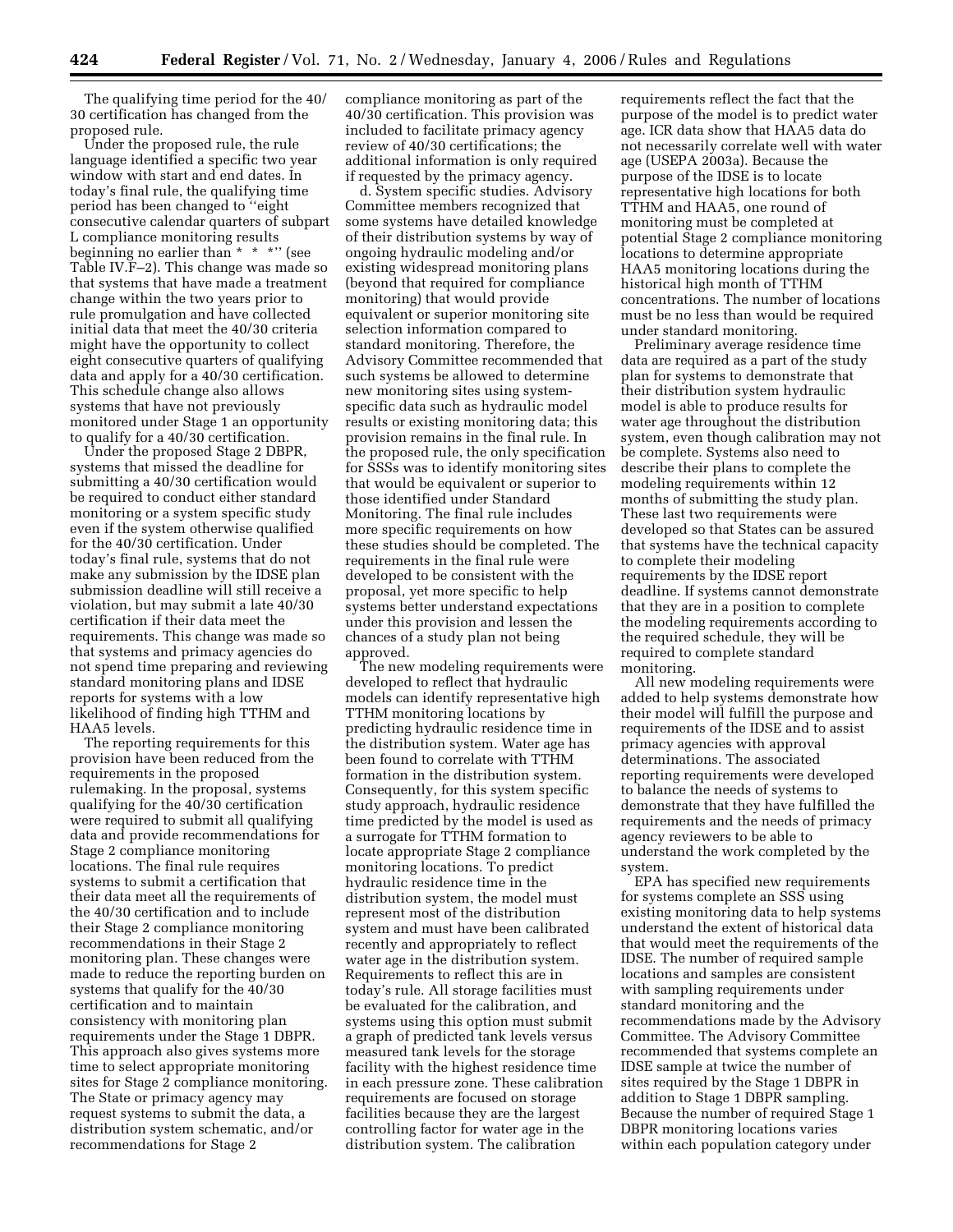the Stage 1 plant-based monitoring approach (since systems have different numbers of plants), EPA used the number of required Standard Monitoring locations plus the number of Stage 2 compliance monitoring locations to develop minimum requirements for the use of existing monitoring data for the SSS. The number of required locations and samples are shown in Table IV.F–4. Systems will use their Stage 1 monitoring results plus additional noncompliance or operational samples to fulfill these requirements. Small systems with many plants may have been collecting a disproportionate number of samples under the Stage 1 DBPR compared to the population based monitoring requirements presented in today's rule and may have sufficient historical data to characterize the entire distribution system. These requirements allow those systems to submit an SSS based on existing Stage 1 monitoring results, and they also accommodate systems that have been completing additional monitoring throughout the distribution system.

The requirement to sample during the historical month of high TTHM, high HAA5, or warmest water temperature during each year for which data were collected was added to maintain consistency with the standard monitoring requirements where each location must be sampled one time during the peak historical month. Samples that qualify for this SSS must have been collected within five years of the study plan submission date and must reflect the current configuration of treatment and the distribution system. Five years was selected as a cut off for eligible data so that all data submitted would be reasonably representative of current source water conditions and DBP formation within the distribution system. Data that are older may not reflect current DBP formation potential in the distribution system. Five years prior to the submission of the study plan also correlates with the signing of the Agreement in Principle where the Advisory Committee made the recommendation for this provision. Systems interested in using this provision would have started eligible monitoring after the agreement was signed.

Systems that submit existing monitoring data must submit all Stage 1 sample results from the beginning of the SSS to the time when the SSS plan is submitted. The purpose of this requirement is to demonstrate that there have been no significant changes in source water quality since the first samples were collected, especially if all

existing monitoring results were taken during the earliest eligible dates. Again, these clarifications were made so that systems could better understand the extent of data necessary for a monitoring plan to be deemed acceptable and be confident that efforts to complete an SSS would be found acceptable to the State or primacy agency.

e. Distribution System Schematics. EPA has considered security concerns that may result from the requirement for systems to submit a distribution system schematic as part of their IDSE plan. EPA believes that the final rule strikes an appropriate balance between security concerns and the need for States and primacy agencies to be able to review IDSE plans. EPA has developed guidance for systems on how to submit a distribution system schematic that does not include sensitive information.

# 3. Summary of Major Comments

The Agency received significant comments on the following issues related to the proposed IDSE requirements: Waiver limitations, and State or primacy agency review of IDSE plans.

In the proposed rule, EPA requested comment on what the appropriate criteria should be for States or primacy agencies to grant very small system waivers. Commenters responded with a wide range of suggestions including support for the proposal as written, different population cut-offs, State or primacy agency discretion on what system size should qualify for the waiver, and alternative waiver criteria such as pipe length or number of booster stations. There was no consensus among the commenters on what changes should be made to the proposal for the very small system waiver requirements. EPA did not change the population cutoff for the very small system waiver because analysis of NRWA survey data also showed that systems serving fewer than 500 had different residence times and lower free chlorine residual concentrations compared to other population categories, indicating that larger systems have different DBP formation characteristics compared to very small systems. Some of the suggested changes for very small system waiver criteria may require data that are not readily available to systems (such as pipe length in service) and for which there were no specific criteria proposed or recommended by the commenters. Implementation of subjective very small system waiver criteria would result in reduced public health protection from the rule by allowing higher DBP levels to go undetected.

In addition to addressing the very small system waivers, commenters suggested that different criteria should be used for the 40/30 certification, such as higher minimum DBP levels, cut-offs of 40/30 as LRAAs or RAAs rather than single sample maximums, or State or primacy agency discretion on which systems should qualify for 40/30 certification. There was no consensus among the commenters on what changes should be made to the proposal for the 40/30 certification requirements. EPA did not change the requirements for the 40/30 certification eligibility because the recommended alternatives were not technically superior to the requirements of the proposed rule. Implementation of 40/30 criteria using an LRAA or RAA would result in reduced public health protection from the rule by allowing higher DBP levels to go undetected. EPA did change the eligibility dates and reporting requirements for the 40/30 certification to reduce the burden on the system. Under today's final rule, States or primacy agencies can request TTHM and HAA5 data as desired for a more indepth review of a system's qualifications.

Many commenters expressed concern over the implementation schedule for the IDSE. Commenters were especially concerned that IDSE plans would be developed and implemented prior to State primacy, and once States receive primacy, they might not support the IDSE plan and would reject the results of the completed IDSE. To address this issue, commenters requested the opportunity for States to review the IDSE plans prior to systems completing their IDSEs. In today's rule EPA has modified the compliance schedule for the Stage 2 DBPR so that systems have the opportunity to complete their IDSE plan and have it reviewed by the primacy agency prior to completing the IDSE to address the concern that States or primacy agencies may reject the results of the completed IDSE. The changes to the compliance schedule are discussed further in section IV.E.

# *G. Monitoring Requirements and Compliance Determination for TTHM and HAA5 MCLs*

EPA is finalizing monitoring requirements under a population-based approach described in this section. EPA believes the population-based approach will provide more representative high DBP concentrations throughout distribution systems than would plantbased monitoring, is equitable, and will simplify implementation for both States and systems. For these reasons, EPA believes this approach is more appropriate than the proposed plant-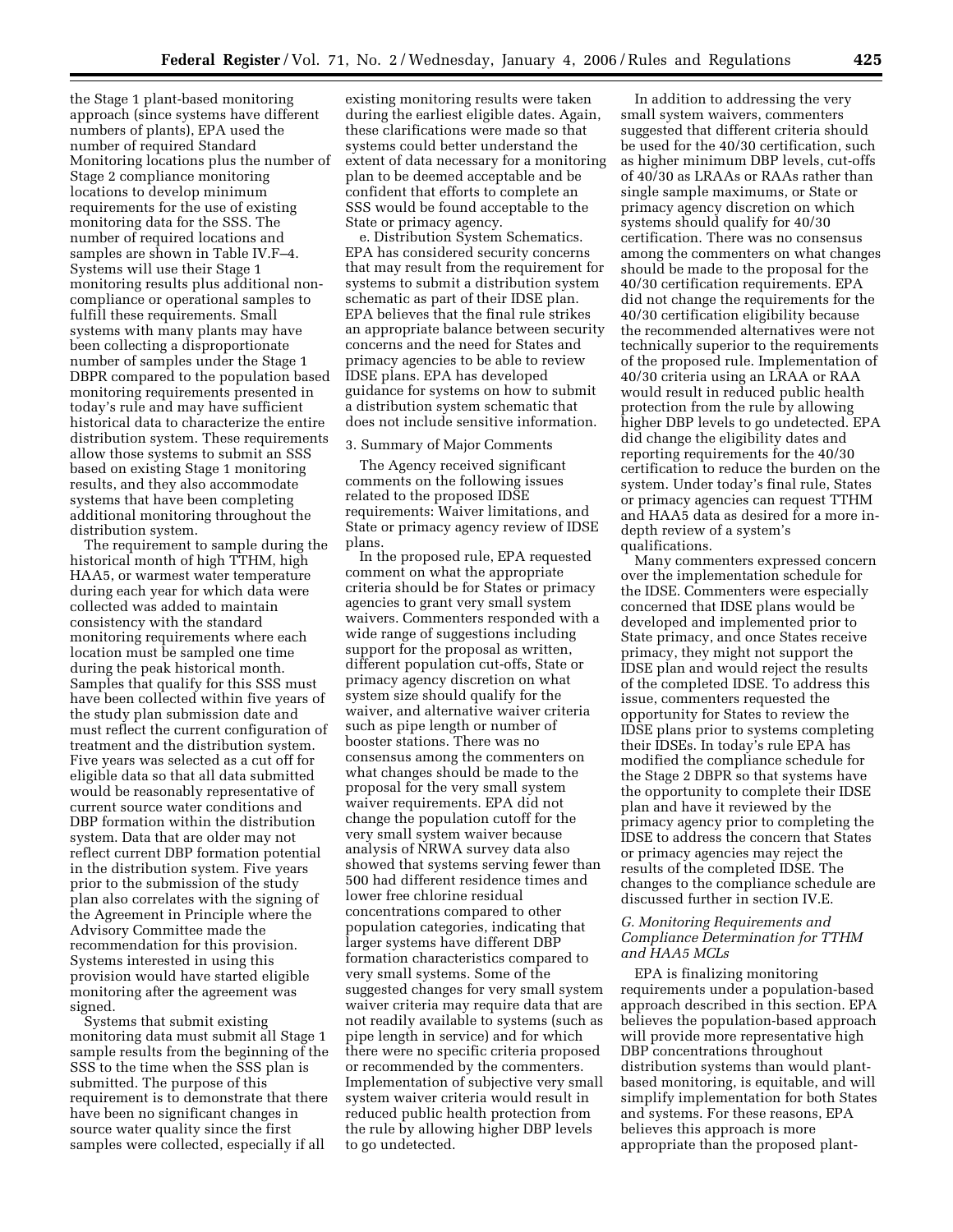based monitoring. Detailed discussion of the two approaches is presented in the preamble of the proposed rule (USEPA 2003a) and EA for today's rule (USEPA 2005a).

# 1. Today's Rule

Today's rule establishes TTHM and HAA5 monitoring requirements for all systems based on a population-based monitoring approach instead of a plantbased approach. Under the populationbased approach, monitoring requirements are based solely on the retail population served and the type of source water used and not influenced by the number of treatment plants or entry points in the distribution system as in previous rules (i.e., TTHM Rule (USEPA 1979) and Stage 1 DBPR (USEPA 1998a)).

a. IDSE Monitoring. All systems conducting IDSE standard monitoring

must collect samples during the peak historical month for DBP levels or water temperature; this will determine their monitoring schedule. Table IV.G–1 contains the IDSE monitoring frequencies and locations for all source water and size category systems. Section IV.F identifies other approaches by which systems can meet IDSE requirements.

| TABLE IV.G—1.—IDSE MONITORING FREQUENCIES AND LOCATIONS |  |  |  |
|---------------------------------------------------------|--|--|--|
|                                                         |  |  |  |

|                      |                                                                                                                |                                                        |                                   |                      | Distribution system monitoring locations <sup>1</sup> |                              |                        |
|----------------------|----------------------------------------------------------------------------------------------------------------|--------------------------------------------------------|-----------------------------------|----------------------|-------------------------------------------------------|------------------------------|------------------------|
| Source water<br>type | Population size category                                                                                       | Monitoring periods and<br>frequency of sampling        | Total per<br>monitoring<br>period | Near entry<br>points | Average<br>residence<br>time                          | High TTHM<br>locations       | High HAA5<br>locations |
| Subpart H            | <500 consecutive sys-<br>tems.<br><500 non-consecutive<br>systems.                                             | one (during peak histor-<br>ical month) <sup>2</sup> . | 2                                 | .                    |                                                       |                              |                        |
|                      | 500-3,300 non-consecu-<br>tive systems.<br>500-3,300 consecutive<br>systems.                                   | four (every 90 days)                                   | 2<br>2                            | .                    | .                                                     |                              |                        |
|                      | 3,301-9,999<br>10,000-49,999<br>50,000-249,999<br>250,000-999,999<br>$1,000,000-4,999,999$<br>$\geq 5,000,000$ | six (every 60 days)                                    | 4<br>8<br>16<br>24<br>32<br>40    | <br>3<br>6<br>8      | 2<br>6<br>8<br>10                                     | 2<br>3<br>5<br>8<br>10<br>12 | 6<br>10                |
| Ground<br>Water      | <500 consecutive sys-<br>tems.                                                                                 | one (during peak histor-<br>ical month) <sup>2</sup> . | 2                                 | 1                    |                                                       | 1                            |                        |
|                      | <500 non-consecutive<br>systems.<br>500-9.999<br>10,000-99,999<br>100,000-499,999<br>≥500.000                  | four (every 90 days)                                   | 2<br>6<br>8<br>12                 | <br>2                | <br>2                                                 | 1<br>2<br>3<br>4             |                        |

1A dual sample set (i.e., a TTHM and an HAA5 sample) must be taken at each monitoring location during each monitoring period. 2The peak historical month is the month with the highest TTHM or HAA5 levels or the warmest water temperature.

b. Routine Stage 2 Compliance Monitoring. For all systems conducting either standard monitoring or a system specific study, initial Stage 2 compliance monitoring locations are based on the system's IDSE results, together with an analysis of a system's Stage 1 DBPR compliance monitoring results. Systems receiving 40/30 certification or a very small system waiver, and nontransient noncommunity water systems serving <10,000 not required to conduct an IDSE, base Stage 2 initial compliance monitoring locations on the system's Stage 1 DBPR compliance monitoring results. Some of these systems may also need an evaluation of distribution system characteristics to identify

additional monitoring locations, if required by the transition from plantbased monitoring to population-based monitoring.

Systems recommend Stage 2 monitoring locations generally by arraying results of IDSE standard monitoring (or system specific study results) and Stage 1 compliance monitoring by monitoring location (from highest to lowest LRAA for both TTHM and HAA5). Using the protocol in § 141.605(c) of today's rule, systems then select the required number of locations. Larger systems include existing Stage 1 monitoring locations in order to be able to have historical continuity for evaluating how changes in operations or treatment affect DBP

levels. Systems may also recommend locations with lower levels of DBPs that would not be picked up by the protocol if they provide a rationale for the recommendation. Examples of rationales include ensuring better distribution system or population coverage (not having all locations in the same area) or maintaining existing locations with DBP levels that are nearly as high as those that would otherwise be selected. The State or primacy agency will review these recommendations as part of the review of the IDSE report submitted by systems that conducted standard monitoring or a system specific study.

Table IV.G–2 contains the routine Stage 2 TTHM and HAA5 compliance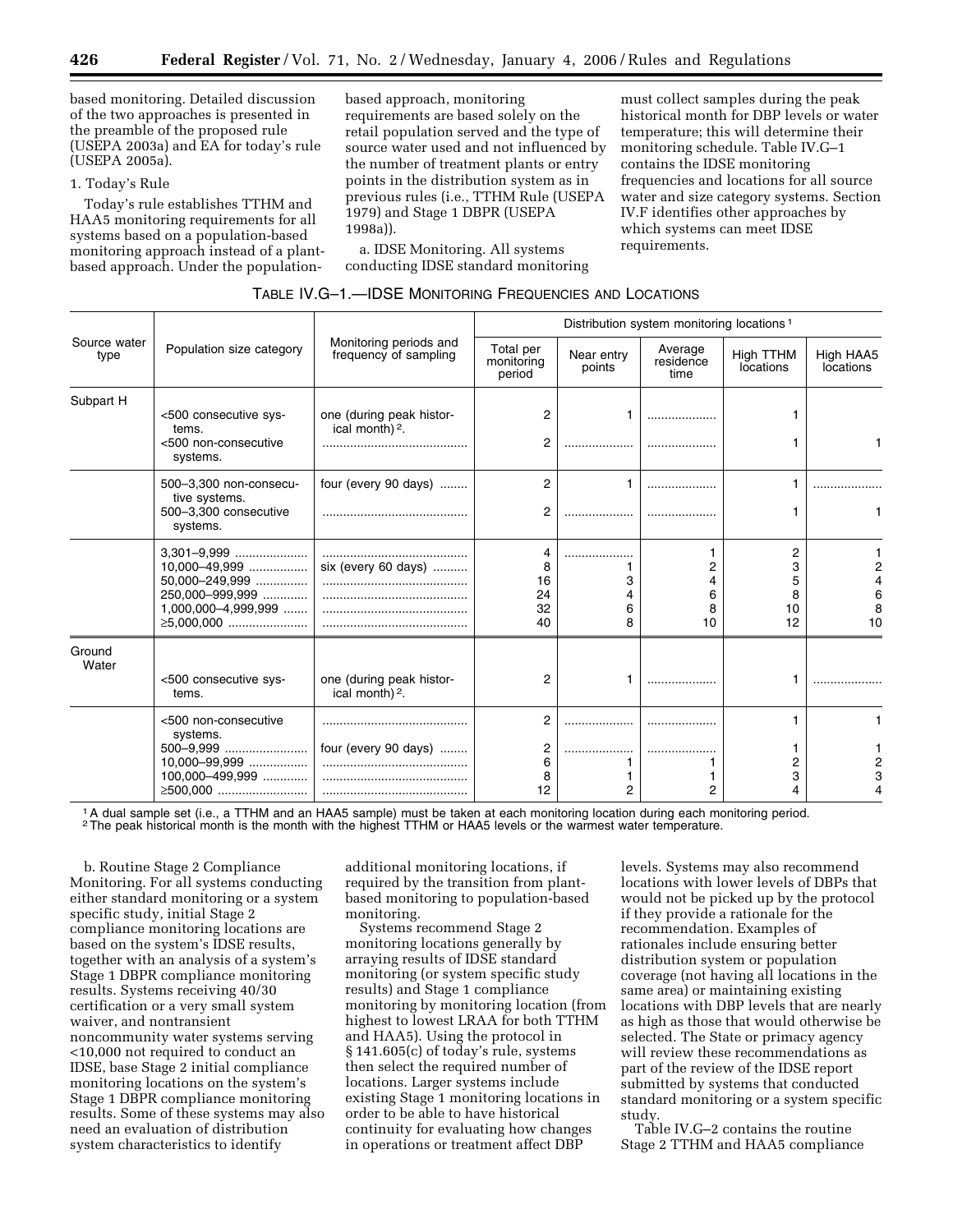monitoring requirements for all systems (both non-consecutive and consecutive systems), as well as the protocol for Stage 2 compliance monitoring location selection in the IDSE report. Systems that do not have to submit an IDSE

report (those receiving a 40/30 certification or very small system waiver and nontransient noncommunity water systems serving <10,000) must conduct Stage 2 compliance monitoring as indicated in the ''Total per monitoring

period'' column at current Stage 1 compliance monitoring locations, unless the State or primacy agency specifically directs otherwise. All systems are then required to maintain and follow a Stage 2 compliance monitoring plan.

| TABLE IV.G-2. ROUTINE COMPLIANCE MONITORING FREQUENCIES AND LOCATIONS |  |
|-----------------------------------------------------------------------|--|
|-----------------------------------------------------------------------|--|

|                   |                          |                                   |                                                |                                | Distribution system monitoring location |                                                  |
|-------------------|--------------------------|-----------------------------------|------------------------------------------------|--------------------------------|-----------------------------------------|--------------------------------------------------|
| Source water type | Population size category | Monitoring frequency <sup>1</sup> | Total per<br>monitoring<br>period <sup>2</sup> | Highest<br>TTHM loca-<br>tions | Highest<br>HAA5 loca-<br>tions          | Existing<br>Subpart L<br>compliance<br>locations |
| Subpart H:        |                          |                                   |                                                |                                |                                         |                                                  |
|                   |                          |                                   |                                                |                                |                                         |                                                  |
|                   | 500-3,300                | per quarter                       |                                                |                                |                                         | .                                                |
|                   | 3,301-9,999              | per quarter                       |                                                |                                |                                         |                                                  |
|                   | $10,000 - 49,999$        | per quarter                       |                                                |                                |                                         |                                                  |
|                   | 50.000-249,999           | per quarter                       | 8                                              |                                |                                         |                                                  |
|                   | 250.000-999,999          | per quarter                       | 12                                             |                                |                                         |                                                  |
|                   | $1,000,000-4,999,999$    | per quarter                       | 16                                             | 6                              | 6                                       |                                                  |
|                   | $\geq 5.000,000$         | per quarter                       | 20                                             |                                |                                         | 5                                                |
| Ground water:     |                          |                                   |                                                |                                |                                         |                                                  |
|                   |                          | per year                          | 2                                              |                                |                                         |                                                  |
|                   |                          |                                   |                                                |                                |                                         |                                                  |
|                   | 10.000-99,999            | per quarter                       |                                                |                                |                                         |                                                  |
|                   | 100.000-499,999          | per quarter                       | 6                                              |                                |                                         |                                                  |
|                   |                          | per quarter                       | 8                                              |                                | 3                                       |                                                  |

<sup>1</sup> All systems must monitor during month of highest DBP concentrations.

<sup>2</sup> Systems on quarterly monitoring must take dual sample sets every 90 days at each monitoring location, except for subpart H systems serving 500–3,300. Systems on annual monitoring and subpart H systems serving 500–3,300 are required to take individual TTHM and HAA5 samples (instead of a dual sample set) at the locations with the highest TTHM and HAA5 concentrations, respectively. Only one location with a dual sample set per monitoring period is needed if highest TTHM and HAA5 concentrations occur at the same location, and month, if monitored annually).

Today's rule provides States the flexibility to specify alternative Stage 2 compliance monitoring requirements (but not alternative IDSE monitoring requirements) for multiple consecutive systems in a combined distribution system. As a minimum under such an approach, each consecutive system must collect at least one sample among the total number of samples required for the combined distribution system and will base compliance on samples collected within its distribution system. The consecutive system is responsible for ensuring that required monitoring is completed and the system is in compliance. It also must document its monitoring strategy as part of its subpart V monitoring plan.

Consecutive systems not already conducting disinfectant residual monitoring under the Stage 1 DBPR must comply with the monitoring requirements and MRDLs for chlorine

and chloramines. States may use the provisions of § 141.134(c) to modify reporting requirements. For example, the State may require that only the consecutive system distribution system point-of-entry disinfectant concentration be reported to demonstrate MRDL compliance, although monitoring requirements may not be reduced.

i. Reduced monitoring. Systems can qualify for reduced monitoring, as specified in Table IV.G–3, if the LRAA at each location is ≤0.040 mg/L for TTHM and ≤0.030 mg/L for HAA5 based on at least one year of monitoring at routine compliance monitoring locations. Systems may remain on reduced monitoring as long as the TTHM LRAA is ≤0.040 mg/L and the HAA5 LRAA is ≤0.030 mg/L at each monitoring location for systems with quarterly reduced monitoring. If the LRAA at any location exceeds either

0.040 mg/L for TTHM or 0.030 mg/L for HAA5 or if the source water annual average TOC level, before any treatment, exceeds 4.0 mg/L at any of the system's treatment plants treating surface water or ground water under the direct influence of surface water, the system must resume routine monitoring. For systems with annual or less frequent reduced monitoring, systems may remain on reduced monitoring as long as each TTHM sample is ≤0.060 mg/L and each HAA5 sample is ≤0.045 mg/L. If the annual (or less frequent) sample at any location exceeds either 0.060 mg/ L for TTHM or 0.045 mg/L for HAA5, or if the source water annual average TOC level, before any treatment, exceeds 4.0 mg/L at any treatment plant treating surface water or ground water under the direct influence of surface water, the system must resume routine monitoring.

# TABLE IV.G–3.—REDUCED MONITORING FREQUENCY

| Source water type | Population size cat-<br>egory | Monitoring fre-<br>quency <sup>1</sup> | Distribution system monitoring location per monitoring period |
|-------------------|-------------------------------|----------------------------------------|---------------------------------------------------------------|
| Subpart H:        | < 50C                         |                                        | Monitoring may not be reduced.                                |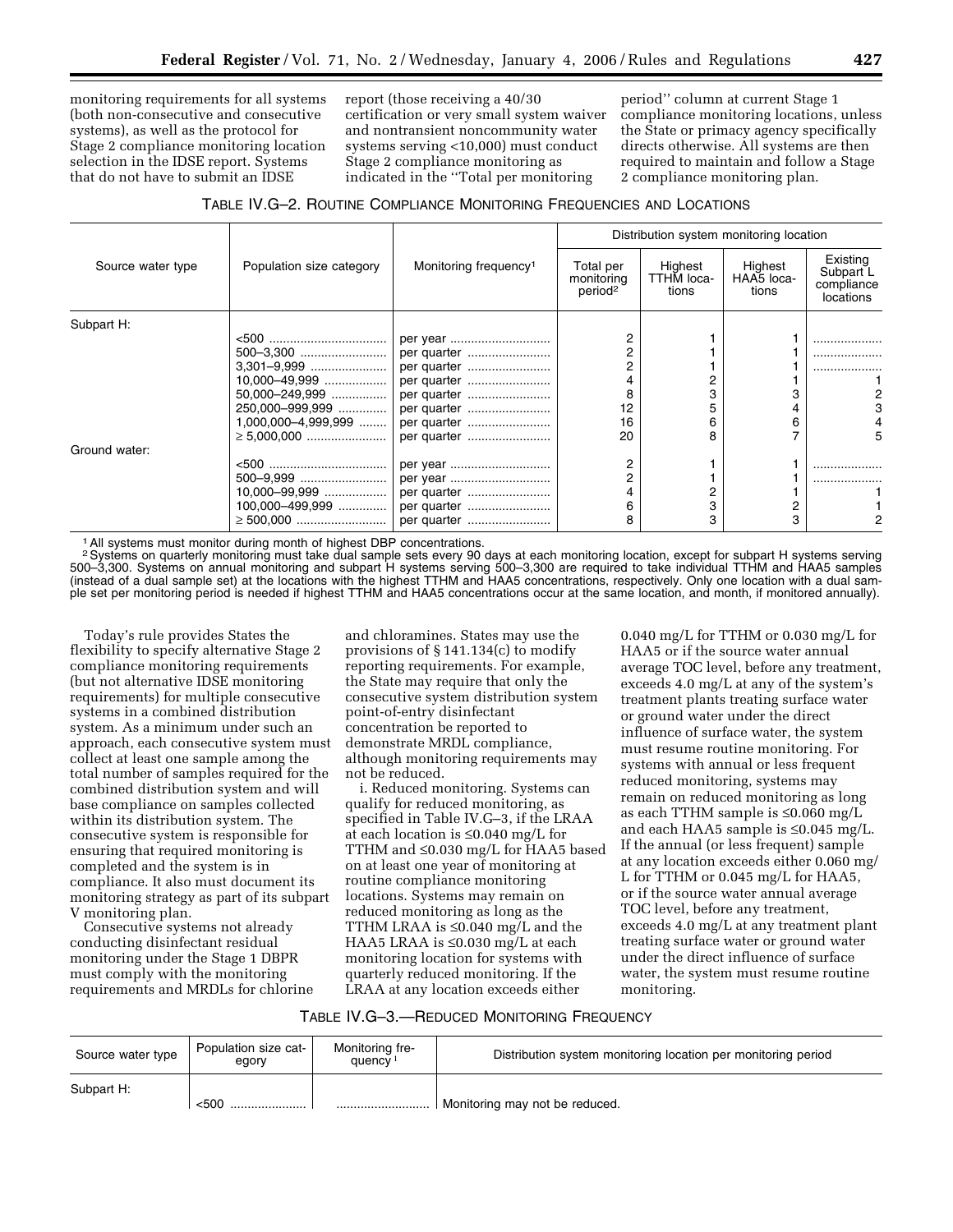| Source water type | Population size cat-<br>egory | Monitoring fre-<br>quency $1$  | Distribution system monitoring location per monitoring period                                                                                                                                                                                                                                                                   |
|-------------------|-------------------------------|--------------------------------|---------------------------------------------------------------------------------------------------------------------------------------------------------------------------------------------------------------------------------------------------------------------------------------------------------------------------------|
|                   |                               | 500-3,300    per year          | 1 TTHM and 1 HAA5 sample: one at the location and during the quarter with<br>the highest TTHM single measurement, one at the location and during the<br>quarter with the highest HAA5 single measurement; 1 dual sample set per<br>year if the highest TTHM and HAA5 measurements occurred at the same<br>location and quarter. |
|                   |                               | $3,301-9,999$   per year       | 2 dual sample sets: one at the location and during the quarter with the highest<br>TTHM single measurement, one at the location and during the quarter with<br>the highest HAA5 single measurement.                                                                                                                             |
|                   |                               | 10,000-49,999    per quarter   | 2 dual sample sets at the locations with the highest TTHM and highest HAA5<br>LRAAs.                                                                                                                                                                                                                                            |
|                   | 50,000-249,999                | per quarter                    | 4 dual sample sets—at the locations with the two highest TTHM and two high-<br>est HAA5 LRAAs.                                                                                                                                                                                                                                  |
|                   | 250,000-999,999.              | per quarter                    | 6 dual sample sets-at the locations with the three highest TTHM and three<br>highest HAA5 LRAAs                                                                                                                                                                                                                                 |
|                   | 1,000,000-<br>4,999,999.      | per quarter                    | 8 dual sample sets—at the locations with the four highest TTHM and four<br>highest HAA5 LRAAs.                                                                                                                                                                                                                                  |
|                   | ≥5,000,000                    | per quarter                    | 10 dual sample sets-at the locations with the five highest TTHM and five<br>highest HAA5 LRAAs.                                                                                                                                                                                                                                 |
| Ground Water:     |                               | $<500$ every third year        | 1 TTHM and 1 HAA5 sample: one at the location and during the quarter with<br>the highest TTHM single measurement, one at the location and during the<br>quarter with the highest HAA5 single measurement; 1 dual sample set per<br>year if the highest TTHM and HAA5 measurements occurred at the same<br>location and quarter. |
|                   |                               | 500-9,999    per year          | 1 TTHM and 1 HAA5 sample: one at the location and during the quarter with<br>the highest TTHM single measurement, one at the location and during the<br>quarter with the highest HAA5 single measurement; 1 dual sample set per<br>year if the highest TTHM and HAA5 measurements occurred at the same<br>location and quarter. |
|                   |                               | 10,000-99,999    per year      | 2 dual sample sets: one at the location and during the quarter with the highest<br>TTHM single measurement, one at the location and during the quarter with<br>the highest HAA5 single measurement.                                                                                                                             |
|                   |                               | 100,000-499,999    per quarter | 2 dual sample sets; at the locations with the highest TTHM and highest HAA5<br>LRAAs.                                                                                                                                                                                                                                           |
|                   |                               | ≥500,000    per quarter        | 4 dual sample sets at the locations with the two highest TTHM and two high-<br>est HAA5 LRAAs.                                                                                                                                                                                                                                  |

TABLE IV.G–3.—REDUCED MONITORING FREQUENCY—Continued

<sup>1</sup> Systems on quarterly monitoring must take dual sample sets every 90 days.

ii. Compliance determination. A PWS is in compliance when the annual sample or LRAA of quarterly samples is less than or equal to the MCLs. If an annual sample exceeds the MCL, the system must conduct increased (quarterly) monitoring but is not immediately in violation of the MCL. The system is out of compliance if the LRAA of the quarterly samples for the past four quarters exceeds the MCL.

Monitoring and MCL violations are assigned to the PWS where the violation occurred. Several examples are as follows:

• If monitoring results in a consecutive system indicate an MCL violation, the consecutive system is in violation because it has the legal responsibility for complying with the MCL under State/EPA regulations. The consecutive system may set up a contract with its wholesale system that details water quality delivery specifications.

• If a consecutive system has hired its wholesale system under contract to monitor in the consecutive system and

the wholesale system fails to monitor, the consecutive system is in violation because it has the legal responsibility for monitoring under State/EPA regulations.

• If a wholesale system has a violation and provides that water to a consecutive system, the wholesale system is in violation. Whether the consecutive system is in violation will depend on the situation. The consecutive system will also be in violation unless it conducted monitoring that showed that the violation was not present in the consecutive system.

#### 2. Background and Analysis

EPA proposed the plant-based approach for all systems that produce some or all of their finished water and the population-based monitoring approach for systems purchasing all of their finished water year-round. As part of the proposal, EPA presented a monitoring cost analysis for applying this approach to all systems in the Economic Analysis to better understand the impacts of using the populationbased approach.

The plant-based approach was adopted from the 1979 TTHM rule and the Stage 1 DBPR and was derived from the generally valid assumption that, as systems increase in size, they tend to have more plants and increased complexity. During the development of the Stage 2 proposal, EPA identified a number of issues associated with the use of the plant-based monitoring approach. These included: (1) Plantbased monitoring is not as effective as population-based monitoring in targeting locations with the highest risk; (2) a plant-based approach can result in disproportionate monitoring requirements for systems serving the same number of people (due to widely varying numbers of plants per system); (3) it cannot be adequately applied to plants or consecutive system entry points that are operated seasonally or intermittently if an LRAA is used for compliance due to complex implementation and a need for repeated transactions between the State and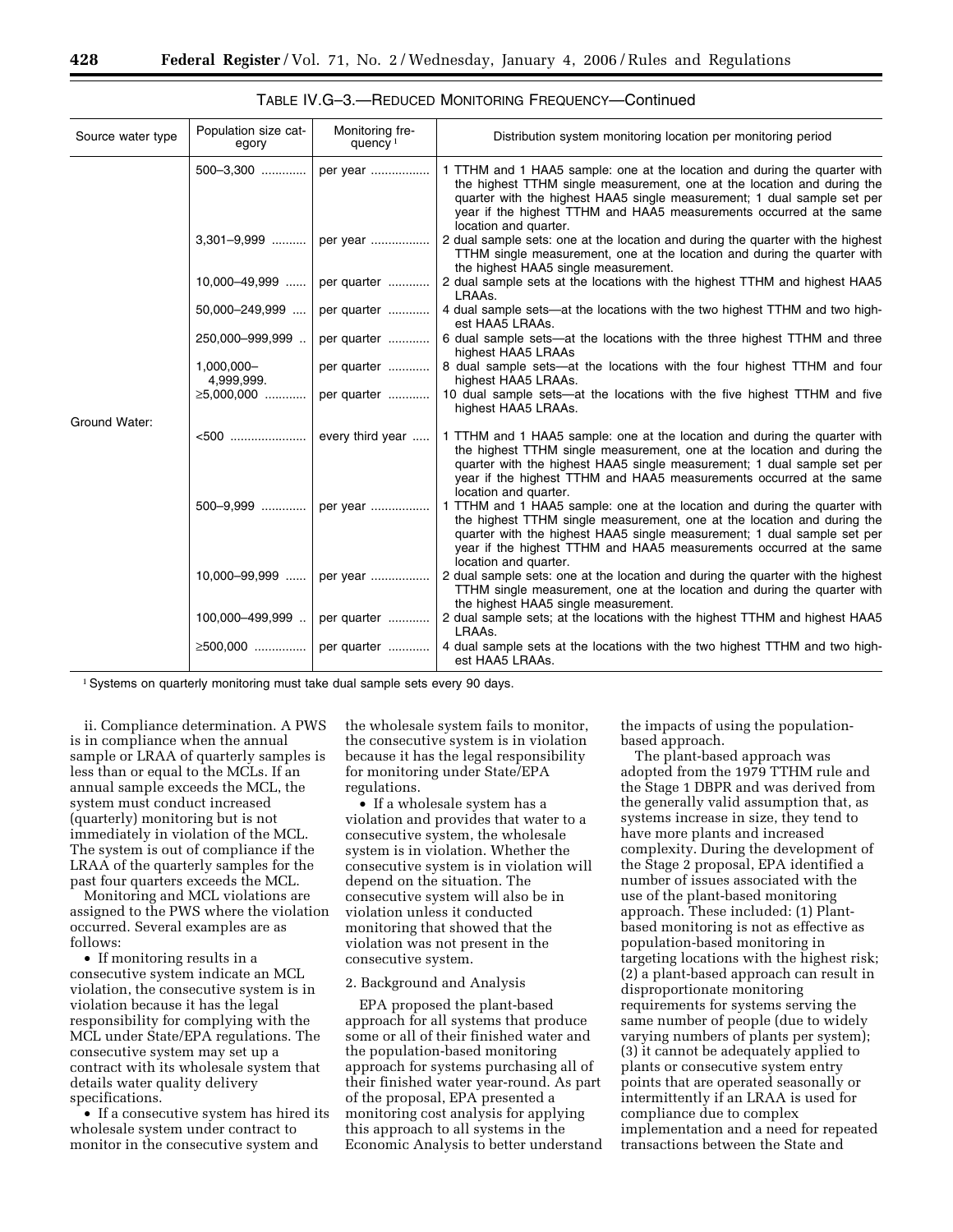system to determine whether and how compliance monitoring requirements may need to be changed; (4) State determinations of monitoring requirements for consecutive systems would be complicated, especially in large combined distribution systems with many connections between systems; and (5) systems with multiple disinfecting wells would have to conduct evaluation of common aquifers in order to avoid taking unnecessary samples for compliance (if they did not conduct such evaluations under Stage 1). EPA requested comment on two approaches to address these issues: (1) keep the plant-based monitoring approach and add new provisions to address specific concerns; and (2) base monitoring requirements on source water type and population served, in lieu of plant-based monitoring.

The final rule's requirements of population-based monitoring for all systems are based on improved public health protection, flexibility, and simplified implementation. For determining monitoring requirements, EPA's objective was to maintain monitoring loads consistent with Stage 1 and similar to monitoring loads proposed for Stage 2 under a plantbased approach, using a populationbased approach to facilitate implementation, better target high DBP levels, and protect human health. This leads to a more cost-effective characterization of where high levels occur. For the proposed rule, EPA used 1995 CWSS data to derive the number of plants per system for calculating the number of proposed monitoring sites per system. During the comment period, 2000 CWSS data became available.

Compared to the 1995 CWSS, the 2000 CWSS contained questions more relevant for determining the number of plants in each system. Based on 2000 CWSS data, EPA has modified the number of monitoring sites per system for several categories (particularly for the larger subpart H systems) to align the median population-based monitoring requirements with the median monitoring requirements under plant-based monitoring, as was proposed.

EPA also believes that more samples are necessary to characterize larger systems (as defined by population) than for smaller systems. This progressive approach is included in Table IV.G–4. As system size increases, the number of samples increases to better reflect the hydraulic complexity of these systems. While the national monitoring burden under the population-based approach is slightly less than under a plant-based approach, some larger systems with few plants relative to system population will take more samples per system than they had under plant-based monitoring. However, EPA believes that many of these large systems with few plants have traditionally been undermonitored (as noted in the proposal). Systems with more plants will see a reduction in monitoring (e.g., small ground water systems with multiple wells).

While population-based monitoring requirements for ground water systems in today's rule remain the same as those in the proposed rule, the final rule consolidates ten population categories for subpart H systems into eight categories for ease of implementation. As indicated in Table IV.G–4, EPA has gone from four to three population size categories for smaller subpart H systems

(serving fewer than 10,000 people) and the ranges have been modified to be consistent with those for other existing rules (such as the Lead and Copper Rule). This change will reduce implementation transactional costs. For medium and large subpart H systems (serving at least 10,000 people), EPA has gone from seven categories in the proposal to five categories in final rule. The population groups are sized so that the ratio of maximum population to minimum population for each of the categories is consistent. EPA believes that this will allow most systems to remain in one population size category and maintain the same monitoring requirements within a reasonable range of population variation over time. In addition, it assures that systems within a size category will not have disparate monitoring burdens as could occur if there were too few categories. Overall, EPA believes that the population-based monitoring approach allows systems to have more flexibility to designate their monitoring sites within the distribution system to better target high DBP levels and is more equitable.

To derive the number of monitoring sites for IDSE standard monitoring, EPA doubled the number of routine compliance monitoring sites per system for each size category. This is consistent with the advice and recommendations of the M-DBP Advisory Committee for the IDSE. EPA has developed the Initial Distribution System Evaluation Guidance Manual for the Final Stage 2 Disinfectants and Disinfection Byproducts Rule (USEPA 2006) to assist systems in choosing IDSE monitoring locations, including criteria for selecting monitoring.

| TABLE IV.G—4.—COMPARISON OF MONITORING LOCATIONS PER SYSTEM FOR STAGE 2 ROUTINE COMPLIANCE |  |  |
|--------------------------------------------------------------------------------------------|--|--|
| MONITORING WITH PLANT-BASED AND POPULATION-BASED APPROACHES                                |  |  |

|                     | Ratio of<br>Number of<br>maximum<br>sampling<br>population<br>periods per<br>to minimum<br>year<br>population |   | Plant-based<br>approach* | Number of plants per sys-<br>tem (Based on 2000<br>CWSS data) |      | Calculated number of sites<br>per system for plant-based<br>approach |                                            | Number of<br>monitoring                          |
|---------------------|---------------------------------------------------------------------------------------------------------------|---|--------------------------|---------------------------------------------------------------|------|----------------------------------------------------------------------|--------------------------------------------|--------------------------------------------------|
| Population category |                                                                                                               |   | # Sites per<br>plant     | Median                                                        | Mean | Based on<br>median #<br>plants per<br>system                         | Based on<br>mean #<br>plants per<br>system | sites per<br>system for<br>pop-based<br>approach |
|                     |                                                                                                               | A | B                        | C                                                             | D    | $E=B*C$                                                              | $F = B^*D$                                 |                                                  |
| <500                |                                                                                                               |   | $***$                    |                                                               | 1.21 |                                                                      |                                            | $***1$                                           |
|                     | 6.6                                                                                                           |   | $***1$                   |                                                               | 1.22 |                                                                      |                                            | $***1$                                           |
|                     |                                                                                                               |   |                          |                                                               | 1.56 |                                                                      | 3.1                                        |                                                  |
|                     |                                                                                                               |   |                          |                                                               | 1.37 |                                                                      | 5.5                                        |                                                  |
|                     |                                                                                                               |   |                          |                                                               | 1.83 |                                                                      | 7.3                                        |                                                  |
|                     |                                                                                                               |   |                          |                                                               | 2.53 |                                                                      | 10.1                                       | 12                                               |
|                     | 5                                                                                                             |   |                          |                                                               | 3.62 | 16                                                                   | 14.5                                       | 16                                               |
|                     |                                                                                                               |   |                          |                                                               | 4.33 | 16                                                                   | 17.3                                       | 20                                               |

As in the proposal.

\*\* System is required to take individual TTHM and HAA5 samples at the locations with the highest TTHM and HAA5 concentrations, respectively, if highest TTHM and HAA5 concentrations do not occur at the same location.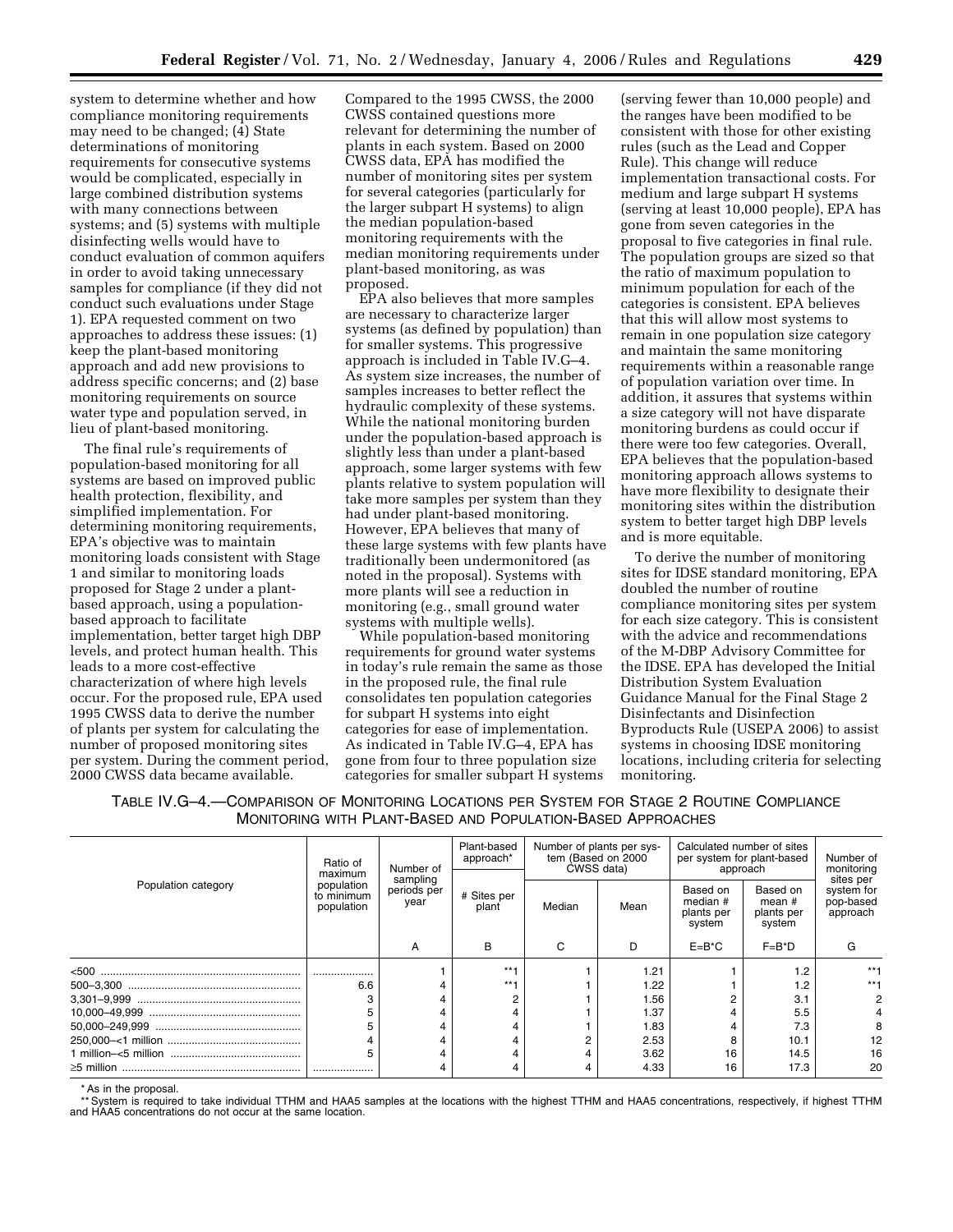Note: To determine the number of routine compliance monitoring sites per population category, EPA took these steps: (1) Maintaining about the same sampling<br>loads in the nation as required under the plant-based approach, bu plants per system (Columns C and D) to calculate the number of monitoring sites per system under the plant-based approach (Columns E and F in terms of median and mean, respectively); and (3) The number of monitoring sites per system under the population-based approach were derived with adjustments to keep categories<br>consistent and to maintain an even incremental trend as the po

#### 3. Summary of Major Comments

EPA received significant support for applying the population-based approach to all systems. EPA also received comments concerning the specific requirements in a population-based approach.

Excessive Sampling Requirements. Several commenters believed that the proposed sampling requirements were excessive (especially in the larger population categories for subpart H systems) and that some individual systems would be required to sample more under the population-based approach than the plant-based approach. EPA recognizes that a small fraction of systems in some categories will have to take more samples under the population-based approach than the plant-based approach because their number of plants is substantially less than the national median or mean. However, the number of samples required under the Stage 1 DBPR for these systems may not have been sufficient to determine the concentrations of DBPs throughout the distribution system of these systems. On the other hand, systems with many plants may have taken excessive samples under the Stage 1 DBPR that were not necessary to appropriately determine DBP levels throughout the distribution system. Consequently, the total number of samples taken nationally will be comparable to the Stage 1 DBPR, but will better target DBP risks in individual distribution systems.

Consecutive systems. Some commenters noted that a consecutive system may need to take more samples than its associated wholesale system. Under today's rule, all systems, including consecutive systems, must monitor based on retail population served. Thus, large consecutive systems will take more samples than a smaller wholesale system. The population-based monitoring approach will allow the samples to better represent the DBP concentrations consumed by the population associated with the sampling locations and to understand the DBP concentrations reaching consumers. There is also a provision that allows States to specify alternative monitoring requirements for a consecutive system in a combined distribution system (40 CFR 142.16(m)(3)). This special primacy condition allows the State to establish monitoring requirements that account

for complicated distribution system relationships, such as where neighboring systems buy from and sell to each other regularly throughout the year. In this case, water may pass through multiple consecutive systems before it reaches a user. Another example would be a large group of interconnected systems that have a complicated combined distribution system. This approach also allows the combined distribution system to concentrate IDSE and Stage 2 monitoring sites in the system with the highest known DBP concentrations, while assigning fewer sample sites to systems with low DBP concentrations.

Population Size Categories. Some commenters recommended fewer population categories for subpart H systems (those using surface water or ground water under the direct influence of surface water as a source) than proposed while others recommended more. Today's rule has fewer categories than proposed. However, EPA believes that further reduction of the number of population size categories will not reflect the fact that the number of plants and complexity of distribution systems (and DBP exposure) tend to increase as the population served increases. As a result, the population served by a large system in one particular category would receive much less protection from the DBP risks than a smaller system in the same size category. On the other hand, too many categories with smaller population ranges would result in frequent category and requirement shifts as population fluctuates. Much greater implementation effort would be needed for those systems without much benefit in DBP exposure knowledge.

Population Definition. Some commenters supported use of the population of a combined distribution system (i.e., the wholesale and consecutive systems should be considered a single system for monitoring purposes) while others preferred use of the retail population for each individual system (i.e., wholesale systems and consecutive systems are considered separately). Today's final rule uses the retail population for each individual system. EPA chose this approach for today's rule because of the complexity involved in making implementation decisions for consecutive systems. Using the retail population to determine requirements

eases the complexity by specifying minimum system-level requirements; simplicity is essential for meeting the implementation schedule in today's rule. If monitoring requirements were determined by the combined distribution system population, many implementation problems would occur. Some of these problems would have the potential to impact public health protection. For example, States or primacy agencies would have to decide how to allocate IDSE distribution system samples (where and how much to monitor in individual PWSs) in a complicated combined distribution system with many systems, multiple sources, multiple treatment plants, and varying water demand and with limited understanding of DBP levels throughout the combined distribution system. This would have to happen shortly after rule promulgation in order to meet the schedule. For example, some consecutive systems buy water seasonally (in times of high water demand) or buy from more than one wholesale system (with the volume purchased based on many factors). The State or primacy agency would find it difficult to properly assign a limited number of IDSE monitoring locations (especially since there are States where many consecutive systems have no DBP data) to adequately reflect DBP levels in such a system, as well as throughout the combined distribution system.

EPA believes that assigning compliance monitoring requirements appropriately throughout the combined distribution system requires a case-bycase determination based on factors such as amount and percentage of finished water provided; whether finished water is provided seasonally, intermittently, or full-time; and improved DBP occurrence information. Since the IDSE will provide improved DBP occurrence information throughout the combined distribution system, States may consider modifications to Stage 2 compliance monitoring requirements for consecutive systems on a case-by-case basis as allowed by § 141.29 or under the special primacy condition at  $$142.16(m)(3)$  by taking all these factors into consideration. In making these case-by-case determinations, the State will be able to use its system-specific knowledge, along with the IDSE results, to develop an appropriate monitoring plan for each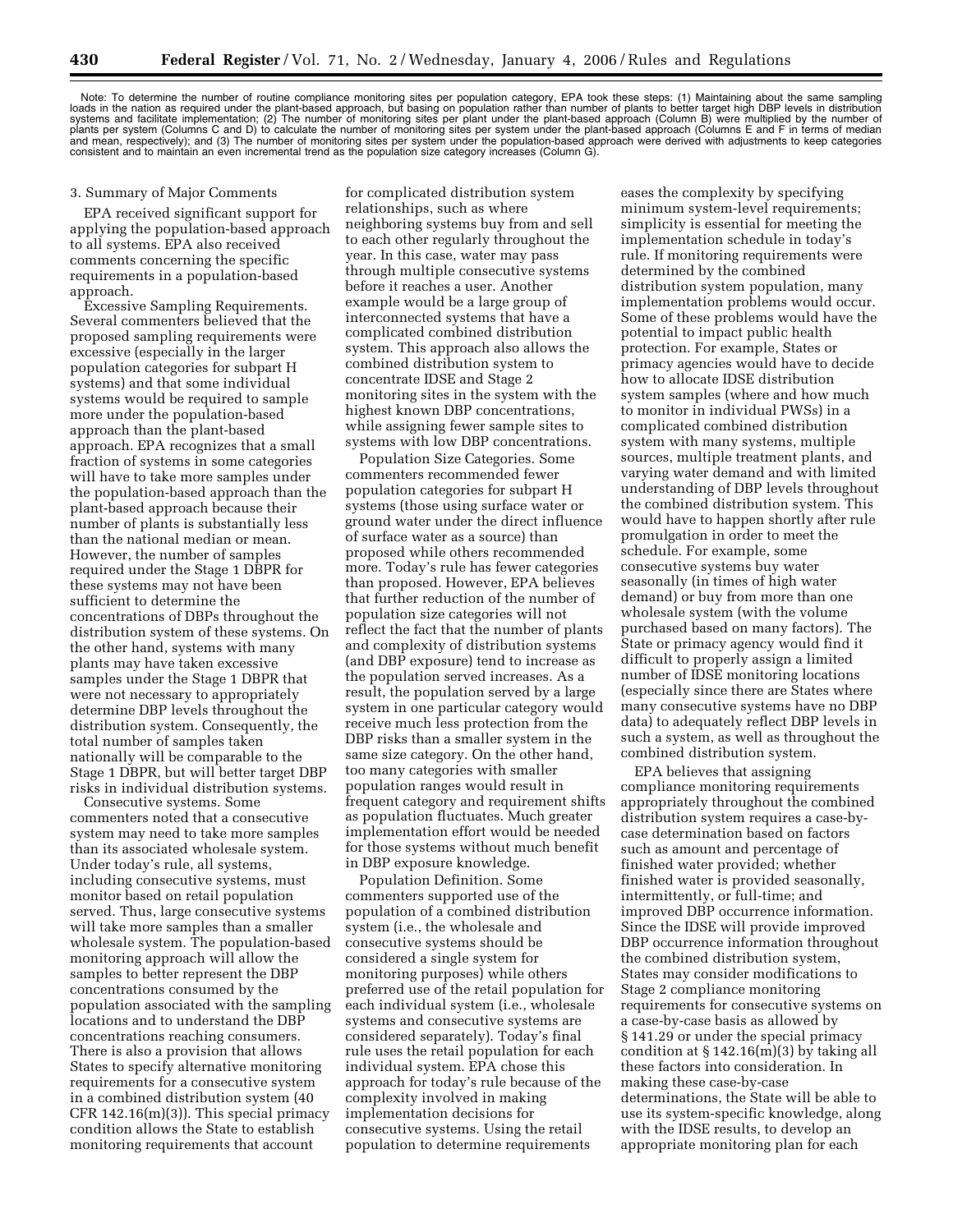system within the combined distribution system.

Changes to monitoring plans. Commenters requested more specific language regarding how IDSE and Stage 2 monitoring plans should be updated as a result of treatment or population changes in the distribution system. Changes to IDSE plans should not be necessary since the State or primacy agency will have reviewed those plans shortly before the system must conduct the IDSE and the reviewed plan should identify such issues. EPA provided a process in the Stage 2 DBPR proposal for updating monitoring plans for systems that have significant changes to treatment or in the distribution system after they complete their IDSE. This process remains in today's rule, with an added requirement that systems must consult with the State or primacy agency to determine whether the changes are necessary and appropriate prior to implementing changes to their Stage 2 monitoring plan.

In addition, the State or primacy agency may require a system to revise its IDSE plan, IDSE report, or Stage 2 monitoring plan at any time. This change was made so that systems could receive system-specific guidance from the State or primacy agency on the appropriate revisions to the Stage 2 monitoring plan. Regulatory language regarding changes that might occur is not appropriate because any modifications would be system-specific and a national requirement is not capable of addressing these systemspecific issues.

# *H. Operational Evaluation Requirements Initiated by TTHM and HAA5 Levels*

A system that is in full compliance with the Stage 2 DBPR LRAA MCL may still have individual DBP measurements that exceed the Stage 2 DBPR MCLs, since compliance is based on individual DBP measurements at a location averaged over a four-quarter period. EPA and the Advisory Committee were concerned about these higher levels of DBPs. This concern was clearly reflected in the Agreement in Principle, which states, ". . . significant excursions of DBP levels will sometimes occur, even when systems are in full compliance with the enforceable MCL. . .''.

Today's final rule addresses this concern by requiring systems to conduct operational evaluations that are initiated by operational evaluation levels identified in Stage 2 DBPR compliance monitoring and to submit an operational evaluation report to the State.

## 1. Today's Rule

Today's rule defines the Stage 2 DBP operational evaluation levels that require systems to conduct operational evaluations. The Stage 2 DBP operational evaluation levels are identified using the system's Stage 2 DBPR compliance monitoring results. The operational evaluation levels for each monitoring location are determined by the sum of the two previous quarters' TTHM results plus twice the current quarter's TTHM result, at that location, divided by 4 to determine an average and the sum of the two previous quarters' HAA5 results plus twice the current quarter's HAA5 result, at that location, divided by 4 to determine an average. If the average TTHM exceeds 0.080 mg/L at any monitoring location or the average HAA5 exceeds 0.060 mg/L at any monitoring location, the system must conduct an operational evaluation and submit a written report of the operational evaluation to the State.

Operational evaluation levels (calculated at each monitoring location)

IF  $(Q_1 + Q_2 + 2Q_3)/4$  MCL, then the system must conduct an operational

evaluation

#### where:

 $Q_3$  = current quarter measurement

 $Q_2$  = previoius quarter measurement

 $Q_1$  = quarter before previous quarter

measurement

MCL = Stage 2 MCL for TTHM (0.080 mg/l) *or* Stage 2 MCL for HAA5 (0.060 mg/L)

The operational evaluation includes an examination of system treatment and distribution operational practices, including changes in sources or source water quality, storage tank operations, and excess storage capacity, that may contribute to high TTHM and HAA5 formation. Systems must also identify what steps could be considered to minimize future operational evaluation level exceedences. In cases where the system can identify the cause of DBP levels that resulted in the operational evaluation, based on factors such as water quality data, plant performance data, and distribution system configuration the system may request and the State may allow limiting the evaluation to the identified cause. The State must issue a written determination approving limiting the scope of the operational evaluation. The system must submit their operational evaluation report to the State for review within 90 days after being notified of the analytical result that initiates the operational evaluation. Requesting approval to limit the scope of the

operational evaluation does not extend the schedule (90 days after notification of the analytical result) for submitting the operational evaluation report.

# *2. Background and Analysis*

The Stage 2 DBPR proposal outlined three components of the requirements for significant excursions (definition, system evaluation and excursion report). In response to public comments, the term ''significant excursion'' has been replaced by the term ''operational evaluation level'' in today's rule. The evaluation and report components remain the same as those outlined in the proposed rule for significant excursions. However, the scope of the evaluation and report components of the operational evaluation has also been modified from the proposed significant excursion evaluation components based on public comments.

In the Stage 2 DBPR proposal, States were to define criteria to identify significant excursions rather than using criteria defined by EPA. Concurrent with the Stage 2 DBPR proposal, EPA issued draft guidance (USEPA 2003e) for systems and States that described how to determine whether a significant excursion has occurred, using several different options. The rule proposal specifically requested public comment on the definition of a significant excursion, whether it should be defined by the State or nationally, and the scope of the evaluation.

After reviewing comments on the Stage 2 DBPR proposal, EPA determined that DBP levels initiating an operational evaluation should be defined in the regulation to ensure national consistency. Systems were concerned with the evaluation requirements being initiated based on criteria that might not be consistent nationally. Also, many States believed the requirement for States to define criteria to initiate an evaluation would be difficult for States to implement.

Under today's rule, EPA is defining operational evaluation levels with an algorithm based on Stage 2 DBPR compliance monitoring results. These operational evaluation levels will act as an early warning for a possible MCL violation in the following quarter. This early warning is accomplished because the operational evaluation requirement is initiated when the system assumes that the current quarter's result is repeated and this will result in an MCL violation. This early identification allows the system to act to prevent the violation.

Today's rule also modifies the scope of an operational evaluation. EPA has concluded that the source of DBP levels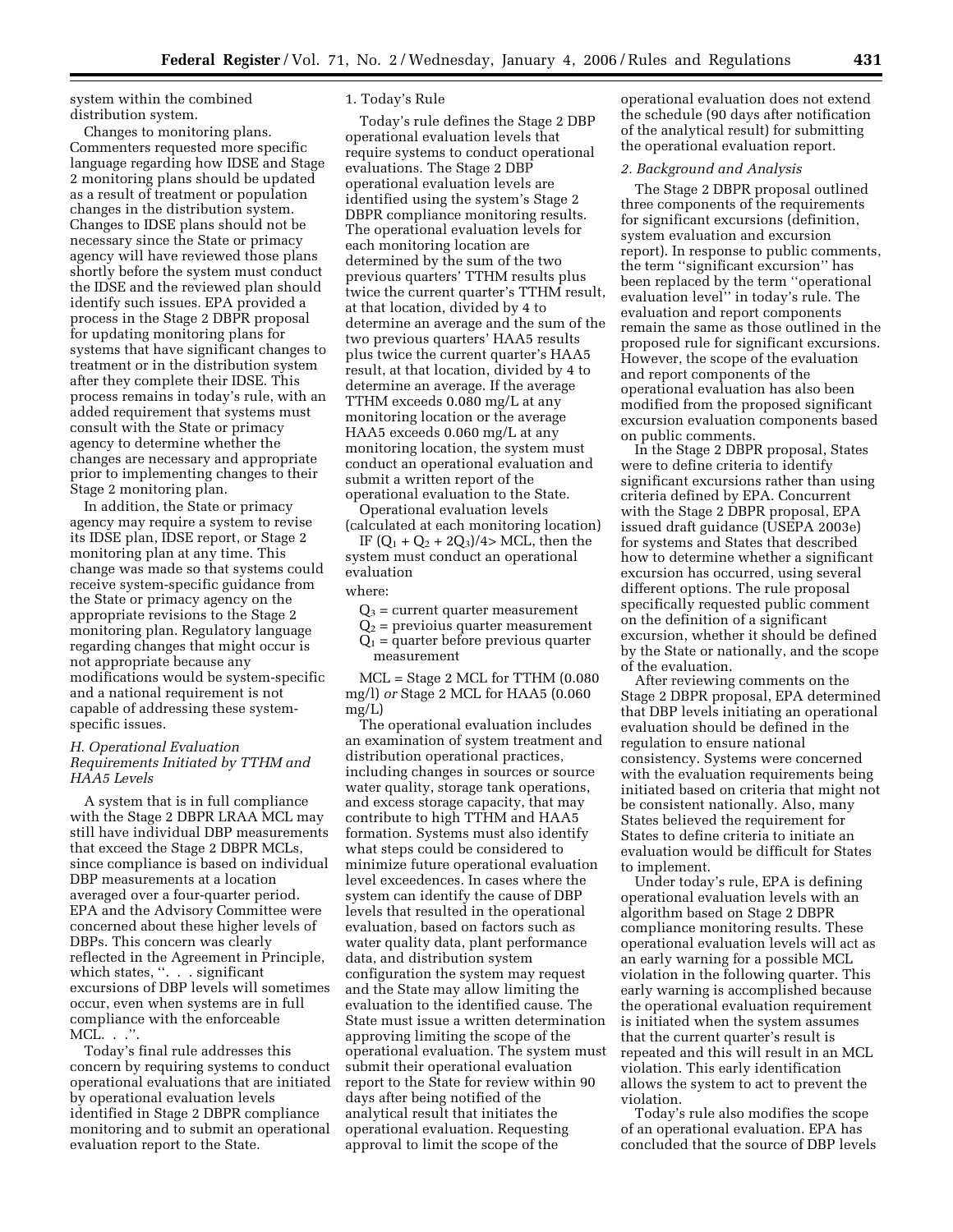that would initiate an operational evaluation can potentially be linked to a number of factors that extend beyond distribution system operations. Therefore, EPA believes that evaluations must include a consideration of treatment plant and other system operations rather than limiting the operational evaluation to only the distribution system, as proposed. Because the source of the problem could be associated with operations in any of these system components (or more than one), an evaluation that provides systems with valuable information to evaluate possible modifications to current operational practices (e.g. water age management, source blending) or in planning system modifications or improvements (e.g. disinfection practices, tank modifications, distribution looping) will reduce DBP levels initiating an operational evaluation. EPA also believes that State review of operational evaluation reports is valuable for both States and systems in their interactions, particularly when systems may be in discussions with or requesting approvals from the State for system improvements. Timely reviews of operational evaluation reports will be valuable for States in reviewing other compliance submittals and will be particularly valuable in reviewing and approving any proposed source, treatment or distribution system modifications for a water system. Under today's rule, systems must submit a written report of the operational evaluation to the State no later than 90 days after being notified of the DBP analytical result initiating an operational evaluation. The written operational evaluation report must also be made available to the public upon request.

#### 3. Summary of Major Comments

EPA received comments both in favor of and opposed to the proposed evaluation requirements. While some commenters felt that the evaluation requirements should not be a part of the Stage 2 DBPR until there was more information regarding potential health effects correlated to specific DBP levels, other commenters felt that the existing health effects data were sufficient to warrant strengthening the proposed requirements for an evaluation. Today's final rule requirements are consistent with the Agreement in Principle recommendations.

Some commenters noted that health effects research on DBPs is insufficient to identify a level at which health effects occur and were concerned that the proposed significant excursion requirements placed an emphasis on

DBP levels that might not be warranted rather than on system operational issues and compliance with Stage 2 DBPR MCLs.

Basis. The proposed requirements for significant excursion evaluations were not based upon health effects, but rather were intended to be an indicator of operational performance. To address commenter's concerns and to emphasize what EPA believes should initiate a comprehensive evaluation of system operations that may result in elevated DBP levels and provide a proactive procedure to address compliance with Stage 2 DBP LRAA MCLs , EPA has replaced the term ''significant excursion'' used in the Stage 2 DBPR proposal with the term ''operational evaluation level'' in today's rule.

Definition of the operational evaluation levels. The majority of commenters stated that EPA should define the DBP levels initiating an operational evaluation (''significant excursion'' in the proposal) in the regulation to ensure national consistency rather than requiring States to develop their own criteria (as was proposed). Commenters suggested several definitions, including a single numerical limit and calculations comparing previous quarterly DBP results to the current quarter's result. Commenters that recommended a single numerical limit felt that such an approach was justified by the available health effects information, while other commenters felt available heath effects information did not support a single numerical limit. Commenters recommended that any definition be easy to understand and implement.

EPA agrees with commenter preference for national criteria to initiate an operational evaluation. The DBP levels initiating an operational evaluation in today's rule consider routine operational variations in distribution systems, are simple for water systems to calculate, and minimize the implementation burden on States. They also provide an early warning to help identify possible future MCL violations and allow the system to take proactive steps to remain in compliance. EPA emphasizes, as it did in the proposal and elsewhere in this notice, that health effects research is insufficient to identify a level at which health effects occur, and thus today's methodology for initiating operational evaluation is not based upon health effects, but rather is intended as an indicator of operational performance.

Scope of an evaluation. Some commenters felt that the scope of an evaluation initiated by locational DBP levels should be limited to the

distribution systems, as in the proposal. Others felt that the treatment processes should be included in the evaluation, noting that these can be significant in the formation of DBPs.

The Agency agrees with commenters that treatment processes can be a significant factor in DBP levels initiating an operational evaluation and that a comprehensive operational evaluation should address treatment processes. In cases where the system can clearly identify the cause of the DBP levels initiating an operational evaluation (based on factors such as water quality data, plant performance data, distribution system configuration, and previous evaluations) the State may allow the system to limit the scope of the evaluation to the identified cause. In other cases, it is appropriate to evaluate the entire system, from source through treatment to distribution system configuration and operational practices.

Timing for completion and review of the evaluation report. While some commenters agreed that the evaluation report should be reviewed as part of the sanitary survey process (as proposed), many commenters felt that the time between sanitary surveys (up to five years) minimized the value of the evaluation report in identifying both the causes of DBP levels initiating an operational evaluation and in possible changes to prevent recurrence. Moreover, a number of commenters felt that the evaluation report was important enough to warrant a separate submittal and State review rather than have the evaluation report compete with other priorities during a sanitary survey.

The Agency agrees that completion and State review of evaluation reports on a three or five year sanitary survey cycle, when the focus of the evaluation is on what may happen in the next quarter, would allow for an unreasonable period of time to pass between the event initiating the operational evaluation and completion and State review of the report. This would diminish the value of the evaluation report for both systems and States, particularly when systems may be in discussions with or requesting approval for treatment changes from States, and as noted above, the focus of the report is on what may occur in the next quarter. EPA believes that timely reviews of evaluation reports by States is important, would be essential for States in understanding system operations and reviewing other compliance submittals, and would be extremely valuable in reviewing and approving any proposed source, treatment or distribution system modifications for a water system.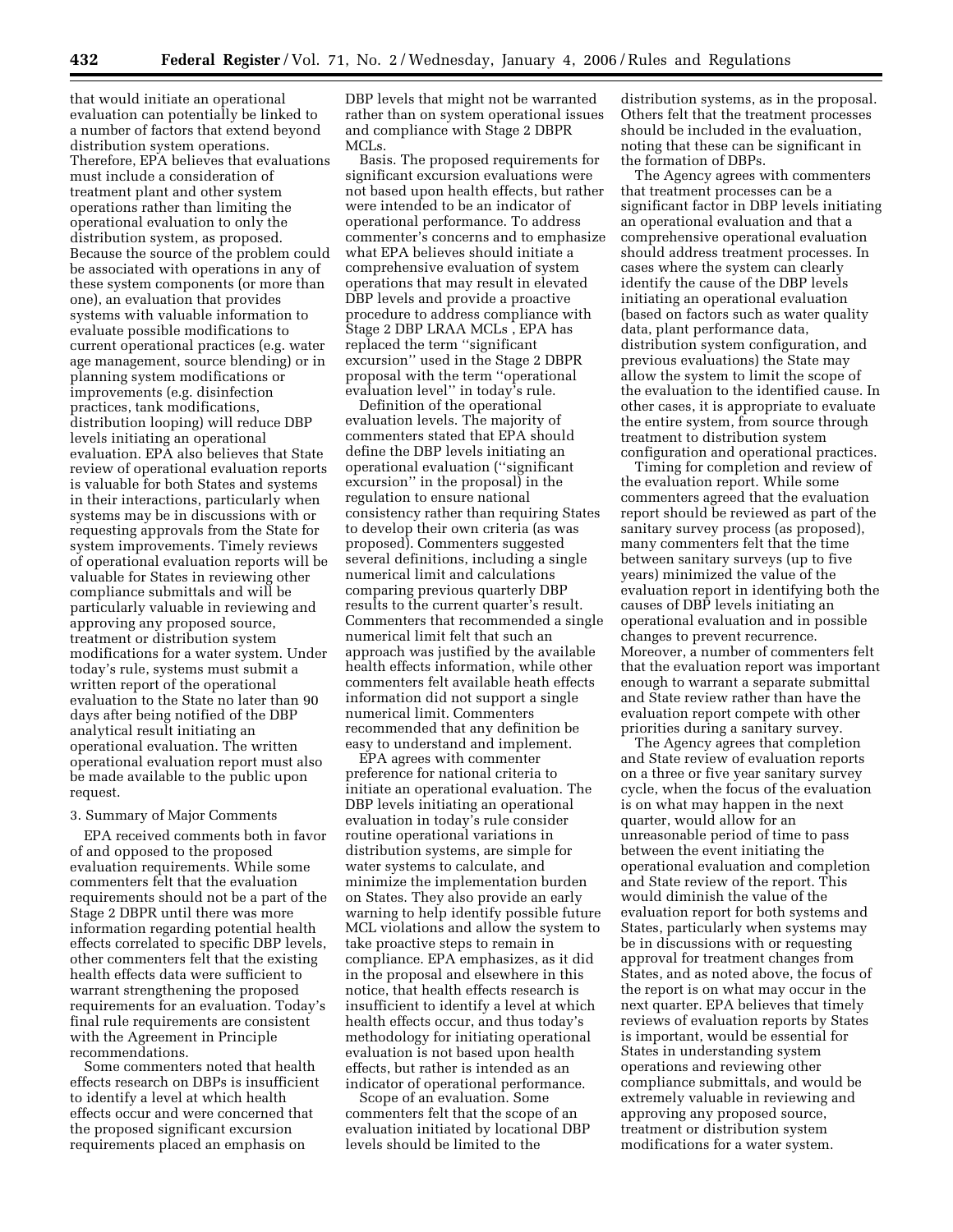Having the evaluation information on an utilization of alternative technologies, ongoing basis rather than a delayed basis would also allow States to prioritize their resources in scheduling and reviewing particular water system operations and conditions as part of any on-site system review or oversight. Therefore, today's rule requires that systems complete the operational evaluation and submit the evaluation report to the State within 90 days of the occurrence.

# *I. MCL, BAT, and Monitoring for Bromate*

# 1. Today's Rule

Today EPA is confirming that the MCL for bromate for systems using ozone remains at 0.010 mg/L as an RAA for samples taken at the entrance to the distribution system as established by the Stage 1 DBPR. Because the MCL remains the same, EPA is not modifying the existing bromate BAT. EPA is changing the criterion for a system using ozone to qualify for reduced bromate monitoring from demonstrating low levels of bromide to demonstrating low levels of bromate.

# 2. Background and Analysis

a. Bromate MCL. Bromate is a principal byproduct from ozonation of bromide-containing source waters. As described in more detail in the Stage 2 DBPR proposal (USEPA 2003a), more stringent bromate MCL has the potential to decrease current levels of microbial protection, impair the ability of systems to control resistant pathogens like Cryptosporidium, and increase levels of DBPs from other disinfectants that may be used instead of ozone. EPA considered reducing the bromate MCL from  $0.010 \text{ mg/L}$  to  $0.005 \text{ mg/L}$  as an annual average but concluded that many systems using ozone to inactivate microbial pathogens would have significant difficulty maintaining bromate levels at or below 0.005 mg/L. In addition, because of the high doses required, the ability of systems to use ozone to meet Cryptosporidium treatment requirements under the LT2ESWTR would be diminished if the bromate MCL was decreased from 0.010 to 0.005 mg/L; higher doses will generally lead to greater bromate formation. After evaluation under the risk-balancing provisions of section 1412(b)(5) of the SDWA, EPA concluded that the existing MCL was justified. EPA will review the bromate MCL as part of the six-year review process and determine whether the MCL should remain at 0.010 mg/L or be reduced to a lower level. As a part of that review, EPA will consider the increased

such as UV, and whether the risk/risk concerns reflected in today's rule, as well as in the LT2ESWTR, remain valid.

b. Criterion for reduced bromate monitoring. Because more sensitive bromate methods are now available, EPA is requiring a new criterion for reduced bromate monitoring. In the Stage 1 DBPR, EPA required ozone systems to demonstrate that source water bromide levels, as a running annual average, did not exceed 0.05 mg/ L. EPA elected to use bromide as a surrogate for bromate in determining eligibility for reduced monitoring because the available analytical method for bromate was not sensitive enough to quantify levels well below the bromate MCL of 0.010 mg/L.

EPA approved several new analytical methods for bromate that are far more sensitive than the existing method as part of today's rule. Since these methods can measure bromate to levels of 0.001 mg/L or lower, EPA is replacing the criterion for reduced bromate monitoring (source water bromide running annual average not to exceed 0.05 mg/L) with a bromate running annual average not to exceed 0.0025 mg/ L.

In the past, EPA has often set the criterion for reduced monitoring eligibility at 50% of the MCL, which would be 0.005 mg/L. However, the MCL for bromate will remain at 0.010 mg/L, representing a risk level of 2×10/ b  $2\times10^{-4}$ ,  $10^{-4}$  and  $10^{-6}$  (higher than EPA's usual excess cancer risk range of  $10^{-4}$  to  $10^{-6}$ ) because of risk tradeoff considerations) (USEPA 2003a).

EPA believes that the decision for reduced monitoring is separate from these risk tradeoff considerations. Risk tradeoff considerations influence the selection of the MCL, while reduced monitoring requirements are designed to ensure that the MCL, once established, is reliably and consistently achieved. Requiring a running annual average of 0.0025 mg/L for the reduced monitoring criterion allows greater confidence that the system is achieving the MCL and thus ensuring public health protection.

#### 3. Summary of Major Comments

Commenters supported both the retention of the existing bromate MCL and the modified reduced monitoring criterion.

#### *J. Public Notice Requirements*

#### 1. Today's Rule

Today's rule does not alter existing public notification language for TTHM, HAA5 or TOC, which are listed under 40 CFR 141.201–141.210 (Subpart Q).

# 2. Background and Analysis

EPA requested comment on including language in the proposed rule concerning potential reproductive and developmental health effects. EPA believes this is an important issue because of the large population exposed (58 million women of child-bearing age; USEPA 2005a) and the number of studies that, while not conclusive, point towards a potential risk concern. While EPA is not including information about reproductive and developmental health effects in public notices at this time, the Agency plans to reconsider whether to include this information in the future. As part of this effort, EPA intends to support research to assess communication strategies on how to best provide this information.

The responsibilities for public notification and consumer confidence reports rest with the individual system. Under the Public Notice Rule (Part 141 subpart Q) and Consumer Confidence Report Rule (Part 141 subpart O), the wholesale system is responsible for notifying the consecutive system of analytical results and violations related to monitoring conducted by the wholesale system. Consecutive systems are required to conduct appropriate public notification after a violation (whether in the wholesale system or the consecutive system). In their consumer confidence report, consecutive systems must include results of the testing conducted by the wholesale system unless the consecutive system conducted equivalent testing (as required in today's rule) that indicated the consecutive system was in compliance, in which case the consecutive system reports its own compliance monitoring results.

#### 3. Summary of Major Comments

EPA requested and received many comments on the topic of including public notification language regarding potential reproductive and developmental effects. A number of comments called for including reproductive and developmental health effects language to address the potential health concerns that research has shown. Numerous comments also opposed such language due to uncertainties in the underlying science and the implications such language could have on public trust of utilities.

EPA agrees on the importance of addressing possible reproductive and developmental health risks. However, given the uncertainties in the science and our lack of knowledge of how to best communicate undefined risks, a general statement about reproductive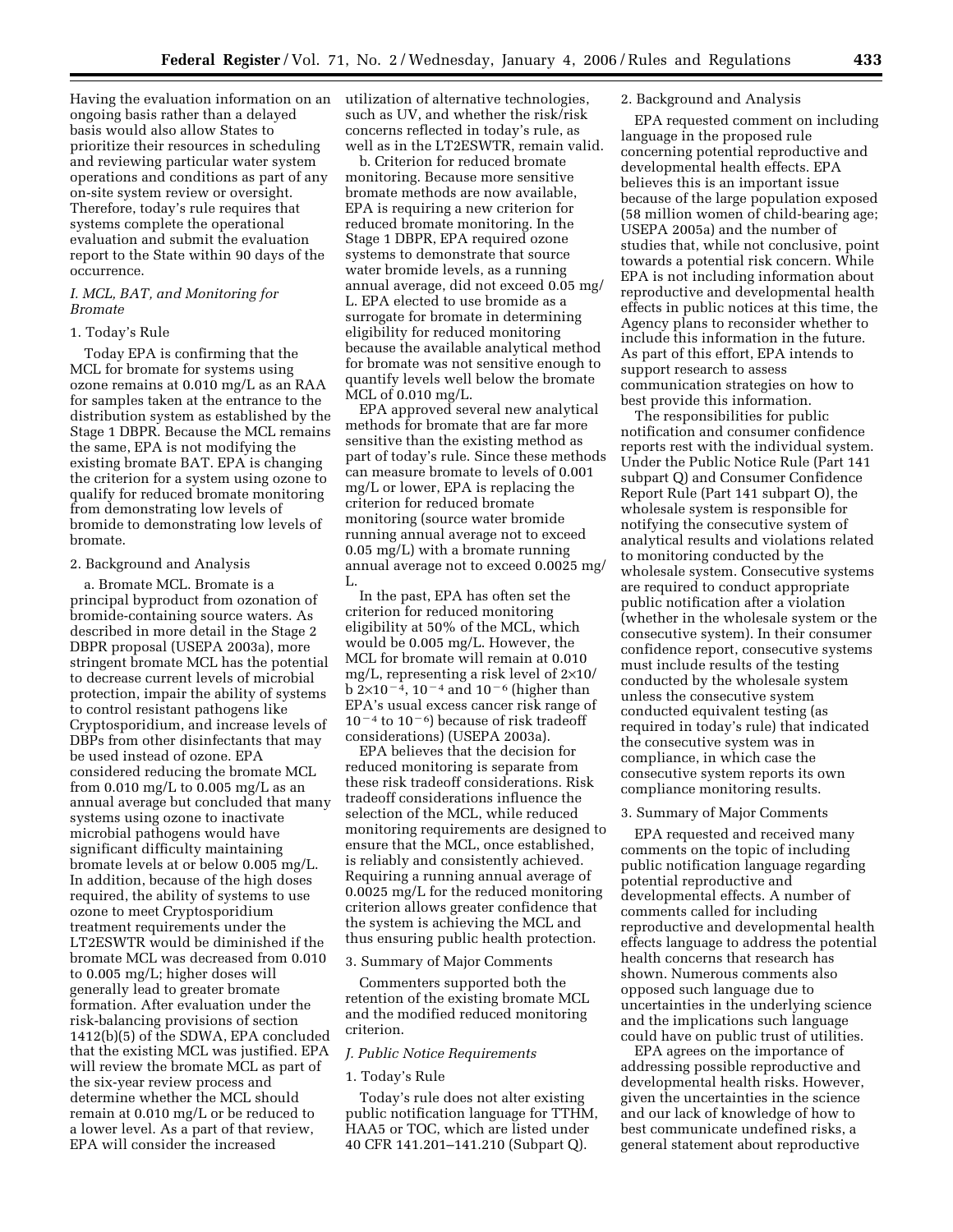and developmental health effects is premature at this time. The Agency needs to understand how best to characterize and communicate these risks and what to do to follow up any such communication. The public deserves accurate, timely, relevant, and understandable communication. The Agency will continue to follow up on this issue with additional research, possibly including a project to work with stakeholders to assess risk communication strategies.

Some comments also suggested leaving the choice of language up to the water server. EPA believes that this strategy would cause undue confusion to both the PWS and the public.

Commenters generally agreed that both wholesale and consecutive systems that conduct monitoring be required to report their own analytical results as part of their CCRs. One commenter requested clarification of consecutive system public notification requirements when there is a violation in the wholesale system but the consecutive system data indicate that it meets DBP MCLs.

Although EPA requires consecutive systems to conduct appropriate public notification of violations (whether in the wholesale or consecutive system), there may be cases where the violation may only affect an isolated portion of the distribution system. Under the public notification rule, the State may allow systems to limit distribution of the notice to the area that is out of compliance if the system can demonstrate that the violation occurred in a part of the distribution system that is ''physically or hydraulically isolated from other parts of the distribution system.'' This provision remains in place. As for a consecutive system whose wholesale system is in violation, the consecutive system is not required to conduct public notification if DBP levels in the consecutive system are in compliance.

# *K. Variances and Exemptions*

# 1. Today's Rule

States may grant variances in accordance with sections 1415(a) and 1415(e) of the SDWA and EPA's regulations. States may grant

exemptions in accordance with section 1416(a) of the SDWA and EPA's regulations.

# 2. Background and Analysis

a. Variances. The SDWA provides for two types of variances—general variances and small system variances. Under section 1415(a)(1)(A) of the SDWA, a State that has primary enforcement responsibility (primacy), or EPA as the primacy agency, may grant general variances from MCLs to those public water systems of any size that cannot comply with the MCLs because of characteristics of the raw water sources. The primacy agency may grant general variances to a system on condition that the system install the best technology, treatment techniques, or other means that EPA finds available and based upon an evaluation satisfactory to the State that indicates that alternative sources of water are not reasonably available to the system. At the time this type of variance is granted, the State must prescribe a compliance schedule and may require the system to implement additional control measures. Furthermore, before EPA or the State may grant a general variance, it must find that the variance will not result in an unreasonable risk to health (URTH) to the public served by the public water system. In today's final rule, EPA is specifying BATs for general variances under section 1415(a) (see section IV.D).

Section 1415(e) authorizes the primacy agency to issue variances to small public water systems (those serving fewer than 10,000 people) where the primacy agent determines (1) that the system cannot afford to comply with an MCL or treatment technique and (2) that the terms of the variances will ensure adequate protection of human health (63 FR 43833, August 14, 1998) (USEPA 1998c). These variances may only be granted where EPA has determined that there is no affordable compliance technology and has identified a small system variance technology under section 1412(b)(15) for the contaminant, system size and source water quality in question. As discussed below, small system variances under section 1415(e) are not available because

EPA has determined that affordable compliance technologies are available.

The 1996 Amendments to the SDWA identify three categories of small public water systems that need to be addressed: (1) Those serving a population of 3301– 10,000; (2) those serving a population of 500–3300; and (3) those serving a population of 25–499. The SDWA requires EPA to make determinations of available compliance technologies for each size category. A compliance technology is a technology that is affordable and that achieves compliance with the MCL and/or treatment technique. Compliance technologies can include point-of-entry or point-of-use treatment units. Variance technologies are only specified for those system size/ source water quality combinations for which there are no listed affordable compliance technologies.

Using its current National Affordability Criteria, EPA has determined that multiple affordable compliance technologies are available for each of the three system sizes (USEPA 2005a), and therefore did not identify any variance treatment technologies. The analysis was consistent with the current methodology used in the document ''National-Level Affordability Criteria Under the 1996 Amendments to the Safe Drinking Water Act'' (USEPA 1998d) and the ''Variance Technology Findings for Contaminants Regulated Before 1996'' (USEPA 1998e). However, EPA is currently reevaluating its national-level affordability criteria and has solicited recommendations from both the NDWAC and the SAB as part of this review. EPA intends to apply the revised criteria to the Stage 2 DBPR once they have been finalized for the purpose of determining whether to enable States to give variances. Thus, while the analysis of Stage 2 household costs will not change, EPA's determination regarding the availability of affordable compliance technologies for the different categories of small systems may.

b. Affordable Treatment Technologies for Small Systems. The treatment trains considered and predicted to be used in EPA's compliance forecast for systems serving under 10,000 people, are listed in Table IV.K–1.

TABLE IV.K–1.—TECHNOLOGIES CONSIDERED AND PREDICTED TO BE USED IN COMPLIANCE FORECAST FOR SMALL **SYSTEMS** 

| <b>SW Water Plants</b>                                                                                                                                                      | <b>GW Water Plants</b>                                                      |
|-----------------------------------------------------------------------------------------------------------------------------------------------------------------------------|-----------------------------------------------------------------------------|
| • Chlorine dioxide (not for systems serving fewer than 100 people) $\cdot$ UV<br>$\bullet$ UV $\quad$<br>• Ozone (not for systems serving fewer than 100 people)    • GAC20 | • Ozone (not for systems serving fewer than 100 people)<br>• Nanofiltration |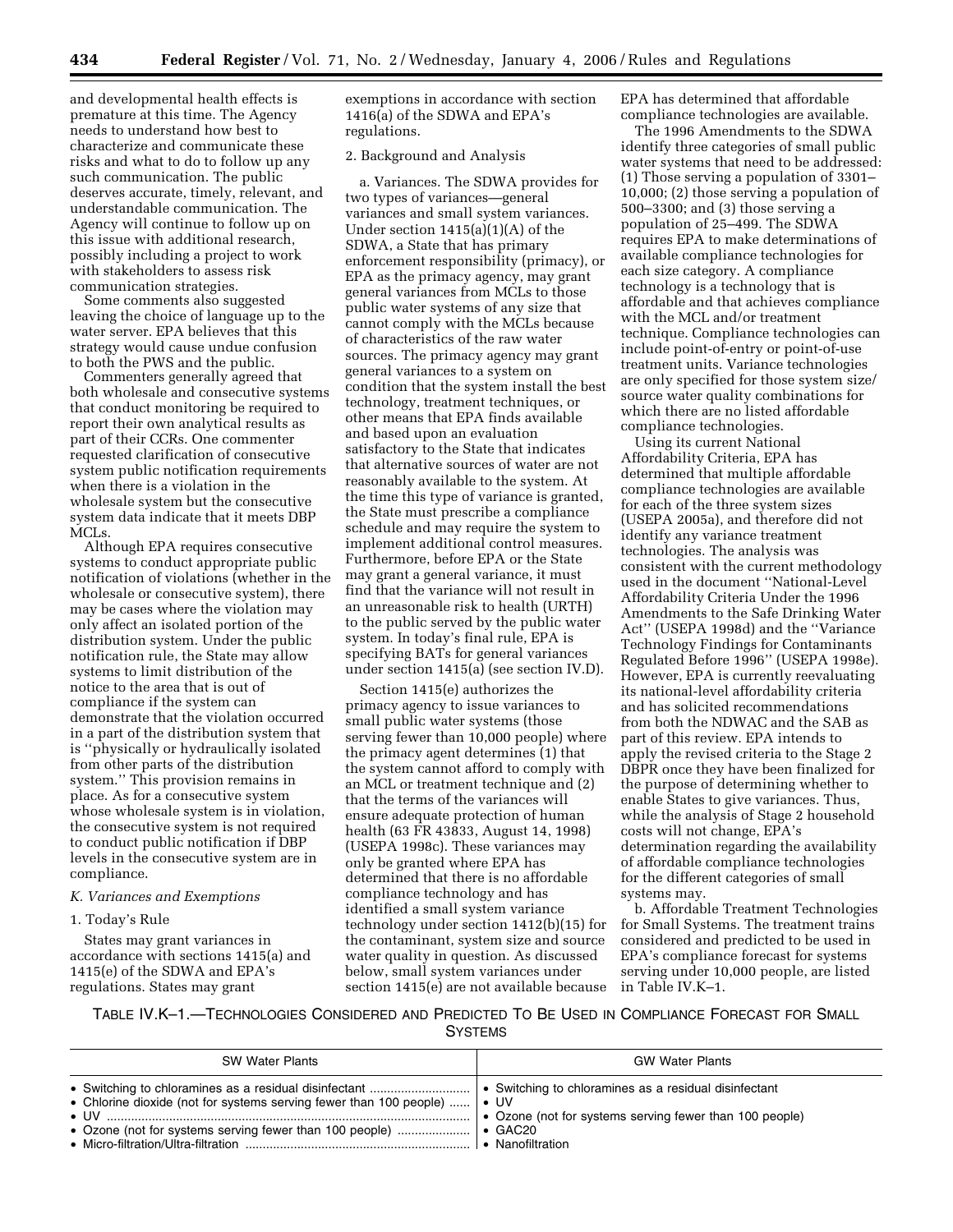TABLE IV.K–1.—TECHNOLOGIES CONSIDERED AND PREDICTED TO BE USED IN COMPLIANCE FORECAST FOR SMALL SYSTEMS—Continued

| <b>SW Water Plants</b>                                                             | <b>GW Water Plants</b> |
|------------------------------------------------------------------------------------|------------------------|
| $\bullet$ GAC20.<br>• $GAC20 + Advanced disinfectants.$<br>• Integrated Membranes. |                        |

Note: Italicized technologies are those predicted to be used in the compliance forecast. Source: Exhibits 5.11b and 5.14b, USEPA 2005a.

The household costs for these technologies were compared against the EPA's current national-level affordability criteria to determine the affordable treatment technologies. The Agency's national level affordability criteria were published in the August 6, 1998 **Federal Register** (USEPA 1998d). A complete description of how this analysis was applied to Stage 2 DBPR is given in Section 8.3 of the Economic<br>Analysis (USEPA 2005a).

Of the technologies listed in Table IV.K–1, integrated membranes with chloramines, GAC20 with advanced oxidants, and ozone are above the affordability threshold in the 0 to 500 category. No treatment technologies are above the affordability threshold in the 500 to 3,300 category or the 3,300 to 10,000 category. As shown in the Economic Analysis for systems serving fewer than 500 people, 14 systems are predicted to use GAC20 with advanced disinfectants, one system is predicted to use integrated membranes, and no systems are predicted to use ozone to comply with the Stage 2 DBPR (USEPA 2005a). However, several alternate technologies are affordable and likely available to these systems. In some cases, the compliance data for these

systems under the Stage 2 DBPR will be the same as under the Stage 1 DBPR (because many systems serving fewer than 500 people will have the same single sampling site under both rules); these systems will have already installed the necessary compliance technology to comply with the Stage 1 DBPR. It is also possible that less costly technologies such as those for which percentage use caps were set in the decision tree may actually be used to achieve compliance (e.g., chloramines, UV). Thus, EPA believes that compliance by these systems will be affordable.

As shown in Table IV.K–2, the cost model predicts that some households served by very small systems will experience household cost increases greater than the available expenditure margins as a result of adding advanced technology for the Stage 2 DBPR (USEPA 2005a). This prediction may be overestimated because small systems may have other compliance alternatives available to them besides adding treatment, which were not considered in the model. For example, some of these systems currently may be operated on a part-time basis; therefore, they may be able to modify the current operational

schedule or use excessive capacity to avoid installing a costly technology to comply with the Stage 2 DBPR. The system also may identify another water source that has lower TTHM and HAA5 precursor levels. Systems that can identify such an alternate water source may not have to treat that new source water as intensely as their current source, resulting in lower treatment costs. Systems may elect to connect to a neighboring water system. While connecting to another system may not be feasible for some remote systems, EPA estimates that more than 22 percent of all small water systems are located within metropolitan regions (USEPA 2000f) where distances between neighboring systems will not present a prohibitive barrier. Low-cost alternatives to reduce total trihalomethanes (TTHM) and haloacetic acid (HAA5) levels also include distribution system modifications such as flushing distribution mains more frequently, looping to prevent dead ends, and optimizing storage to minimize retention time. More discussion of household cost increases is presented in Section VI.E and the Economic Analysis (USEPA 2005a).

TABLE IV.K–2.—DISTRIBUTION OF HOUSEHOLD UNIT TREATMENT COSTS FOR PLANTS ADDING TREATMENT

| Systems size<br>(population<br>seved)      | Number of<br>households<br>served by<br>plants add-<br>ing treat-<br>ment (Per-<br>cent of all<br>households<br>subject to<br>the Stage 2<br>DBPŘ) | Mean an-<br>nual house-<br>hold cost in-<br>crease | Median an-<br>nual house-<br>hold cost in-<br>crease | 90th Per-<br>centile an-<br>nual house-<br>hold cost in-<br>crease | 95th Per-<br>centile an-<br>nual house-<br>hold cost in-<br>crease | Available<br>expenditure<br>margin (\$/<br>hh/yr) | Number of<br>households<br>with annual<br>cost in-<br>creases<br>greater than<br>the avail-<br>able ex-<br>penditure<br>margin | Number of<br>surface<br>water plants<br>with annual<br>cost in-<br>creases<br>greater than<br>the avail-<br>able ex-<br>penditure<br>margin | Number of<br>groundwater<br>plants with<br>annual cost<br>increases<br>greater than<br>the avail-<br>able ex-<br>penditure<br>margin | Total num-<br>ber of plants<br>with annual<br>cost in-<br>creases<br>greater than<br>the avail-<br>able ex-<br>penditure<br>margin |
|--------------------------------------------|----------------------------------------------------------------------------------------------------------------------------------------------------|----------------------------------------------------|------------------------------------------------------|--------------------------------------------------------------------|--------------------------------------------------------------------|---------------------------------------------------|--------------------------------------------------------------------------------------------------------------------------------|---------------------------------------------------------------------------------------------------------------------------------------------|--------------------------------------------------------------------------------------------------------------------------------------|------------------------------------------------------------------------------------------------------------------------------------|
|                                            | A                                                                                                                                                  | В                                                  | C                                                    | D                                                                  | E                                                                  | F                                                 | G                                                                                                                              | н                                                                                                                                           |                                                                                                                                      | $J = H + I$                                                                                                                        |
| 0-500<br>$501 - 3,300$<br>$3.301 - 10.000$ | 43045(3)<br>205842 (4)<br>342525(5)                                                                                                                | \$201.55<br>\$58.41<br>\$37.05                     | \$299.01<br>\$29.96<br>\$14.59                       | \$299.01<br>\$75.09<br>\$55.25                                     | \$414.74<br>\$366.53<br>\$200.05                                   | \$733<br>\$724<br>\$750                           | 964<br>0                                                                                                                       | 15                                                                                                                                          |                                                                                                                                      | 15                                                                                                                                 |

Notes: Household unit costs represent treatment costs only. All values in year 2003 dollars. Source: Exhibit 8.4c, USEPA 2005a.

c. Exemptions. Under section 1416(a), EPA or a State that has primary enforcement responsibility (primacy) may exempt a public water system from any requirements related to an MCL or treatment technique of an NPDWR, if it finds that (1) due to compelling factors (which may include economic factors

such as qualification of the PWS as serving a disadvantaged community), the PWS is unable to comply with the requirement or implement measures to develop an alternative source of water supply; (2) the exemption will not result in an unreasonable risk to health; and; (3) the PWS was in operation on the

effective date of the NPDWR, or for a system that was not in operation by that date, only if no reasonable alternative source of drinking water is available to the new system; and (4) management or restructuring changes (or both) cannot reasonably result in compliance with the Act or improve the quality of